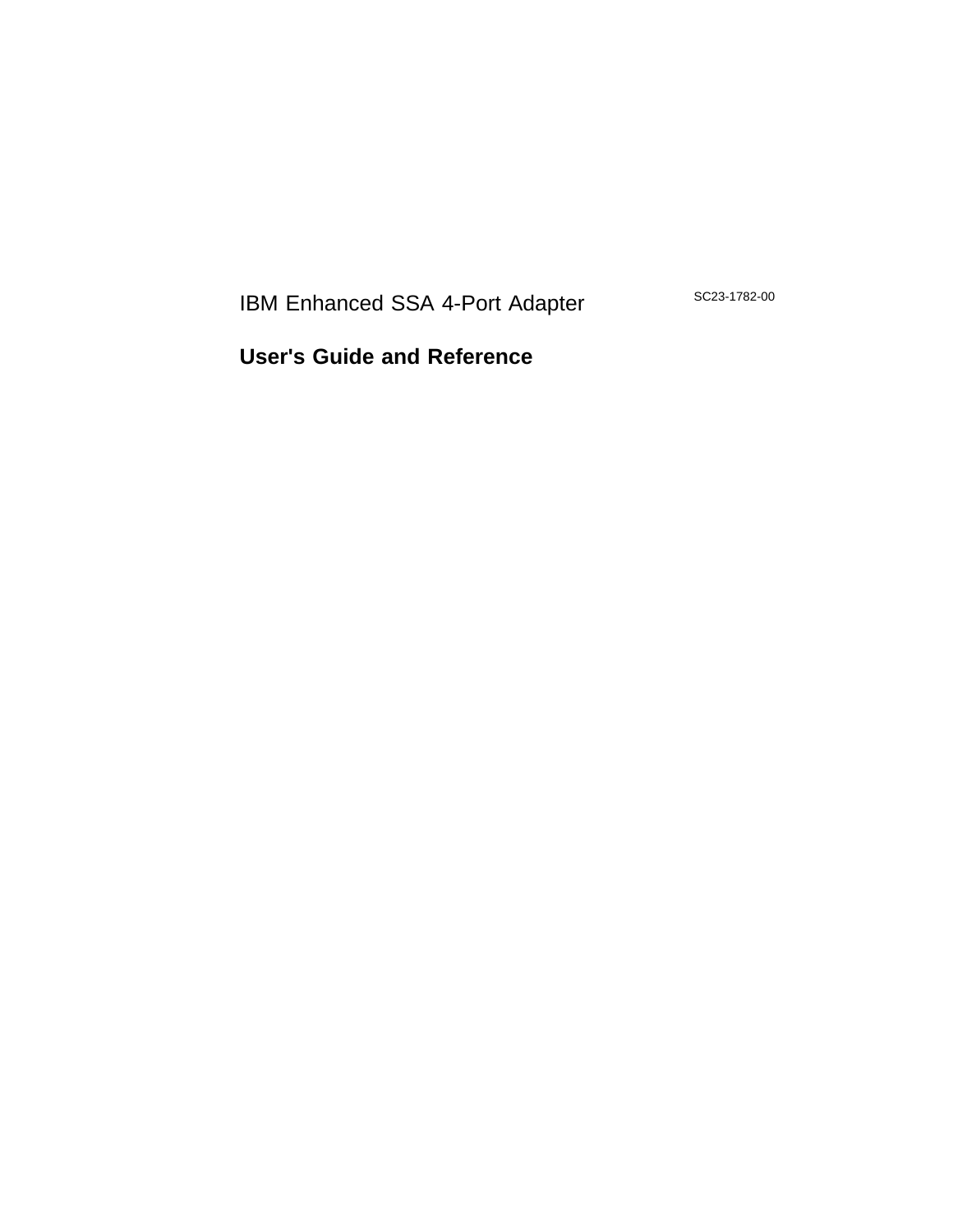**Note** 

Before using this information and the product it supports, be sure to read the general information under "Product Warranties and Notices" included with your system unit.

#### **First Edition (April 1996)**

**The following paragraph does not apply to the United Kingdom or any country where such provisions are inconsistent with local law:** THIS PUBLICATION IS PROVIDED "AS IS" WITHOUT WARRANTY OF ANY KIND, EITHER EXPRESS OR IMPLIED, INCLUDING, BUT NOT LIMITED TO, THE IMPLIED WARRANTIES OF MERCHANTABILITY OR FITNESS FOR A PARTICULAR PURPOSE. Some states do not allow disclaimer of express or implied warranties in certain transactions, therefore, this statement may not apply to you.

This publication could include technical inaccuracies or typographical errors. Changes are periodically made to the information herein; these changes will be incorporated in new editions of the publication. The manufacturer may make improvements and/or changes in the product(s) and/or the program(s) described in this publication at any time, without notice.

It is possible that this publication may contain reference to, or information about, products (machines and programs), programming, or services that are not announced in your country. Such references or information must not be construed to mean that these products, programming, or services will be announced in your country. Any reference to a specific licensed program in this publication is not intended to state or imply that you can use only that licensed program. You can use any functionally equivalent program instead.

Requests for technical information about products should be made to your authorized reseller or marketing representative.

 **International Business Machines Corporation 1996. All rights reserved.** Note to U.S. Government Users -- Documentation related to restricted rights -- Use, duplication or disclosure is subject to restrictions set forth is GSA ADP Schedule Contract with IBM Corp.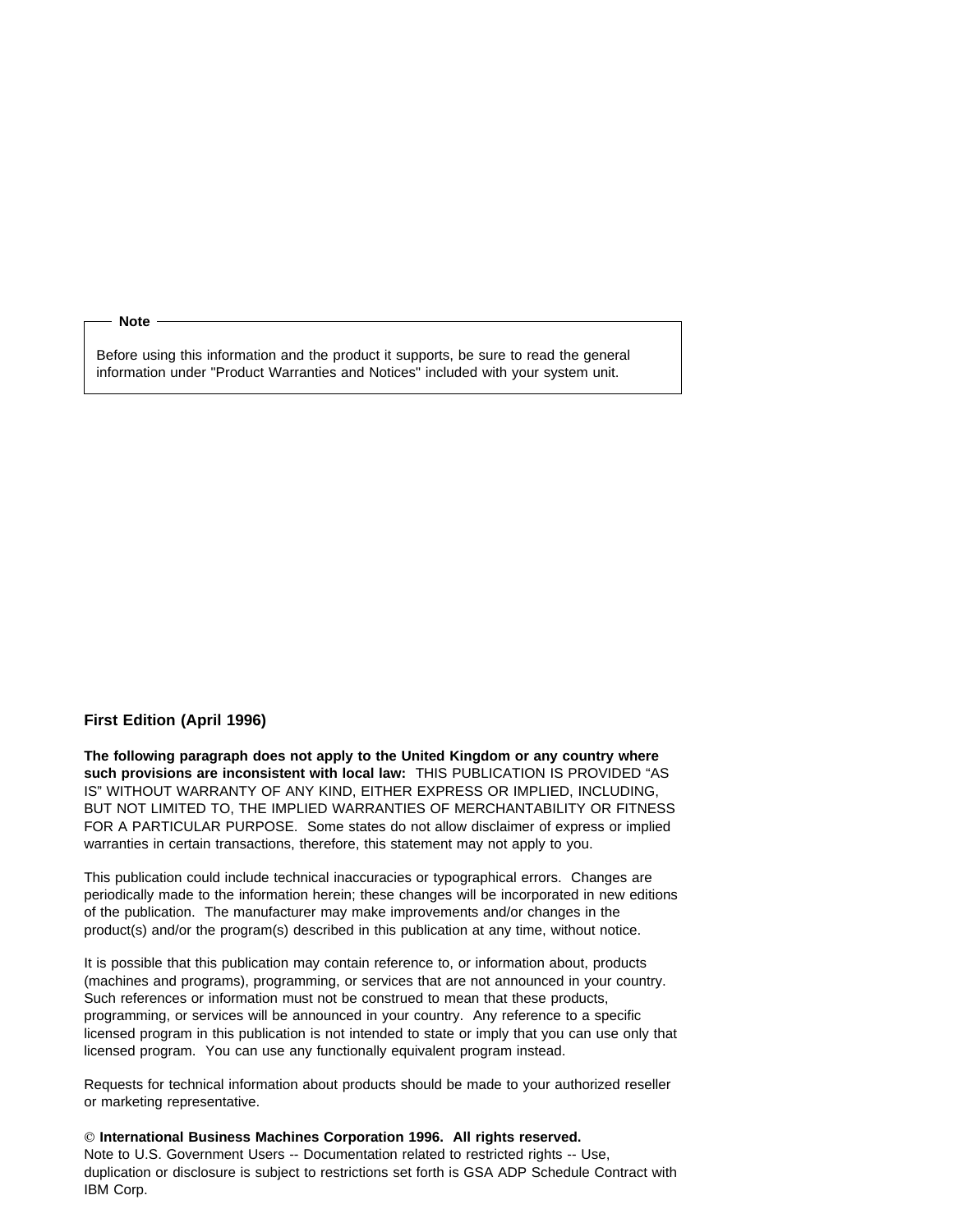# **Contents**

| Safety Information <b>Safety Information Continued Advisory Continued Advisory Continued Advisory Continued Advisory</b>                                                                                                             | vii                |
|--------------------------------------------------------------------------------------------------------------------------------------------------------------------------------------------------------------------------------------|--------------------|
|                                                                                                                                                                                                                                      | ix                 |
|                                                                                                                                                                                                                                      | ix                 |
|                                                                                                                                                                                                                                      | ix                 |
| Chapter 1. Introduction to the IBM Enhanced SSA 4-Port Adapter                                                                                                                                                                       | $1 - 1$            |
|                                                                                                                                                                                                                                      | $1 - 1$<br>$1 - 4$ |
| Port Addresses <b>Product Addresses Product Addresses Product Addresses</b>                                                                                                                                                          |                    |
| Rules for SSA Loops (Alberta Alberta Alberta Alberta Alberta Alberta Alberta Alberta Alberta Alberta Alberta A                                                                                                                       | $1 - 4$            |
| Microcode Maintenance research and the service of the service of the Microcode Maintenance research and the service                                                                                                                  | $1 - 5$            |
| Vital Product Data (VPD) results and contained a series and contact the VPD and contained a series and contact                                                                                                                       | $1 - 6$            |
|                                                                                                                                                                                                                                      | $1 - 6$            |
| Adapter Power-On Self-Tests (POSTs) Access 2008 Adapter Power-On Self-Tests (POSTs)                                                                                                                                                  | $1 - 7$            |
| Chapter 2. SSA Configurations and all the contract of the state of the contract of the contract of the contract of the contract of the contract of the contract of the contract of the contract of the contract of the contrac       | $2 - 1$            |
|                                                                                                                                                                                                                                      | $2 - 1$            |
|                                                                                                                                                                                                                                      | $2 - 1$            |
|                                                                                                                                                                                                                                      | $2 - 2$            |
|                                                                                                                                                                                                                                      | $2 - 5$            |
| SSA Cables (and a contract of the contract of the contract of the contract of the contract of the contract of the contract of the contract of the contract of the contract of the contract of the contract of the contract of        | $2 - 5$            |
|                                                                                                                                                                                                                                      | $2 - 6$            |
|                                                                                                                                                                                                                                      | $2 - 8$            |
|                                                                                                                                                                                                                                      | $2 - 9$            |
|                                                                                                                                                                                                                                      | $2 - 10$           |
|                                                                                                                                                                                                                                      | $2 - 13$           |
| Eight Initiators (Alberta Alberta Alberta Alberta Alberta Alberta Alberta Alberta Alberta Alberta Alberta Albe                                                                                                                       |                    |
|                                                                                                                                                                                                                                      | $2 - 15$           |
| Addressing SSA Devices <b>And Accelerate Contract Contract Contract Contract Contract Contract Contract Contract Contract Contract Contract Contract Contract Contract Contract Contract Contract Contract Contract Contract Con</b> | $2 - 16$           |
| Location Code Format Albert Library Albert Library Albert Library 2-16                                                                                                                                                               |                    |
| Pdisks, Hdisks, and Disk Drive Identification Fig. 2-17                                                                                                                                                                              |                    |
| Adapter Functions (Fig. 1991) Adapter Function Processor Processor Processor Processor Processor Processor                                                                                                                           |                    |
| Supported Standards et al., and a series and a series and a series and a series and a series of 2-18                                                                                                                                 |                    |
| Introduction to the Independent Packet Network (IPN) 2-18                                                                                                                                                                            |                    |
|                                                                                                                                                                                                                                      | $3 - 1$            |
|                                                                                                                                                                                                                                      | $3 - 1$            |
|                                                                                                                                                                                                                                      | $3 - 2$            |
| Set Service Mode Service Aid                                                                                                                                                                                                         | $3 - 4$            |
| Link Verification Service Aid                                                                                                                                                                                                        | $3 - 10$           |
| Configuration Verification Service Aid <b>Figure 2.1 Act 2.1 Act 2.1 Act 2.1 Act 2.1 Act 2.1 Act 2.1 Act 2.1 Act 2.1 Act 2.1 Act 2.1 Act 2.1 Act 2.1 Act 2.1 Act 2.1 Act 2.1 Act 2.1 Act 2.1 Act 2.1 Act 2.1 Act 2.1 Act 2.1 Act</b> | $3 - 14$           |
|                                                                                                                                                                                                                                      |                    |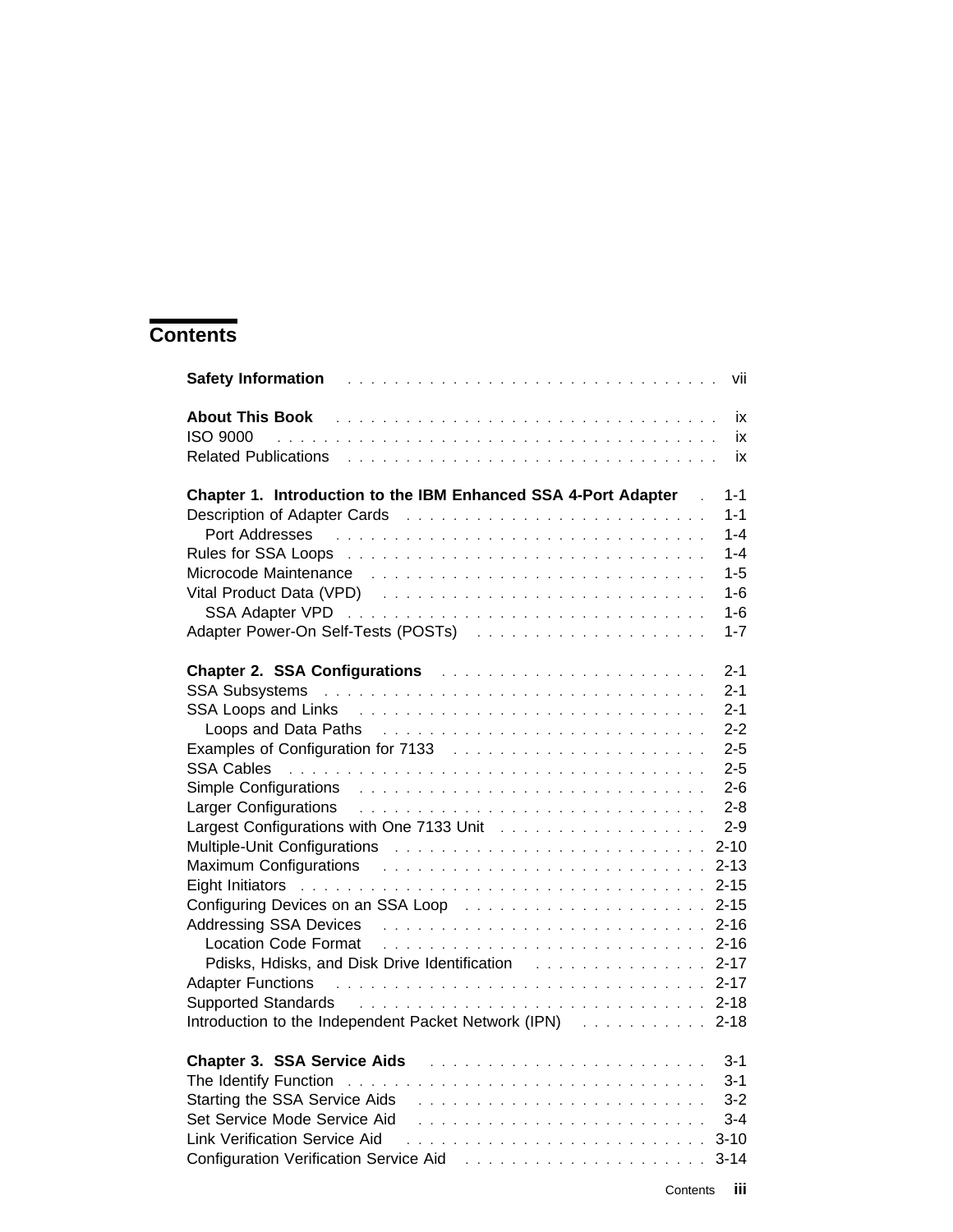| Format Disk Service Aid <b>Format Aid Accept Aid Accept Aid Accept Aid Accept Aid Aid Aid Aid Aid Aid Aid Aid Aid</b>                                                                                                          |                    |
|--------------------------------------------------------------------------------------------------------------------------------------------------------------------------------------------------------------------------------|--------------------|
| Certify Disk Service Aid <b>Container Accept Aid Container Aid Accept Aid Container Aid Container Aid Container</b>                                                                                                            |                    |
| Service Aid Error Codes et al., and a service and service and service Aid Error Codes et al., and a service and                                                                                                                |                    |
| Using the Service Aids for SSA-Link Problem Determination 3-22                                                                                                                                                                 |                    |
| Finding the Physical Location of a Device <b>Fig. 1.1.1.1.1.1.1.1.1.1.1.1.1.1.1.3-31</b>                                                                                                                                       |                    |
| Finding the Device When Service Aids Are Available Fig. All Allessing 3-31                                                                                                                                                     |                    |
| Finding the Device When No Service Aids Are Available [1, 1, 1, 1, 1, 3-31]                                                                                                                                                    |                    |
| <b>Chapter 4. SSA Problem Determination Procedures Administration Chapter 4. SSA Problem Determination Procedures</b>                                                                                                          | $4 - 1$            |
| Installing SSA Extensions to Standalone Diagnostics Transmusseum                                                                                                                                                               | $4 - 1$            |
|                                                                                                                                                                                                                                | $4 - 2$            |
|                                                                                                                                                                                                                                | $4 - 2$            |
| Using the SRN Table (Alternative Alternative Alternative Alternative Alternative Alternative Alternative Alter                                                                                                                 | $4 - 2$            |
|                                                                                                                                                                                                                                | $4 - 3$            |
| SSA Loop Configurations that Are Not Valid Theory Allendard Area Louis And Marian Area States                                                                                                                                  | $4 - 9$            |
| Chapter 5. SSA Maintenance Analysis Procedures (MAPs) Albertaine                                                                                                                                                               | $5 - 1$            |
| How to Use these MAPs research and the service of the MAPs and the service of the service of the How to US and                                                                                                                 | $5 - 1$            |
|                                                                                                                                                                                                                                | $5-2$              |
|                                                                                                                                                                                                                                | $5 - 13$           |
|                                                                                                                                                                                                                                | $5 - 18$           |
| Chapter 6. SSA Enhanced 4-Port Adapter and Subsystems: Technical                                                                                                                                                               |                    |
|                                                                                                                                                                                                                                | $6 - 1$            |
|                                                                                                                                                                                                                                | $6 - 1$            |
|                                                                                                                                                                                                                                | $6 - 1$            |
| SSA Adapter Device Driver / Head Device Driver Interface [1, 1, 1, 1, 1]                                                                                                                                                       | $6 - 1$            |
| Trace Formatting Transaction of the contract of the contract of the Transaction of the Transaction of the Transaction of the Transaction of Transaction of the Transaction of Transaction of Transaction of Transaction of Tra | $6 - 2$            |
| SSA Adapter Device Driver (1999) 2003 - Albert Albert Albert Albert Albert Albert Albert Albert Albert Albert                                                                                                                  | $6-3$              |
|                                                                                                                                                                                                                                | $6-3$              |
|                                                                                                                                                                                                                                | $6-3$              |
|                                                                                                                                                                                                                                | $6-3$              |
|                                                                                                                                                                                                                                | $6-3$              |
|                                                                                                                                                                                                                                | $6-4$              |
| Summary of SSA Error Conditions [1] with a substitution of SSA Error Conditions [1] with a substance of the substitution of SUM and SUM and SUM and SUM and SUM and SUM and SUM and SUM and SUM and SUM and SUM and SUM and SU | $6-5$              |
|                                                                                                                                                                                                                                | $6 - 5$            |
| <b>Files</b>                                                                                                                                                                                                                   | $6-6$              |
| IOCINFO (Device Information) SSA Adapter Device Driver ioctl Operation                                                                                                                                                         | $6 - 7$            |
| Purpose                                                                                                                                                                                                                        | $6 - 7$            |
|                                                                                                                                                                                                                                | $6 - 7$            |
| <b>Files</b>                                                                                                                                                                                                                   | $6 - 7$            |
| SSA_TRANSACTION SSA Adapter Device Driver ioctl Operation                                                                                                                                                                      | $6 - 8$            |
|                                                                                                                                                                                                                                |                    |
| Purpose                                                                                                                                                                                                                        | $6 - 8$<br>$6 - 8$ |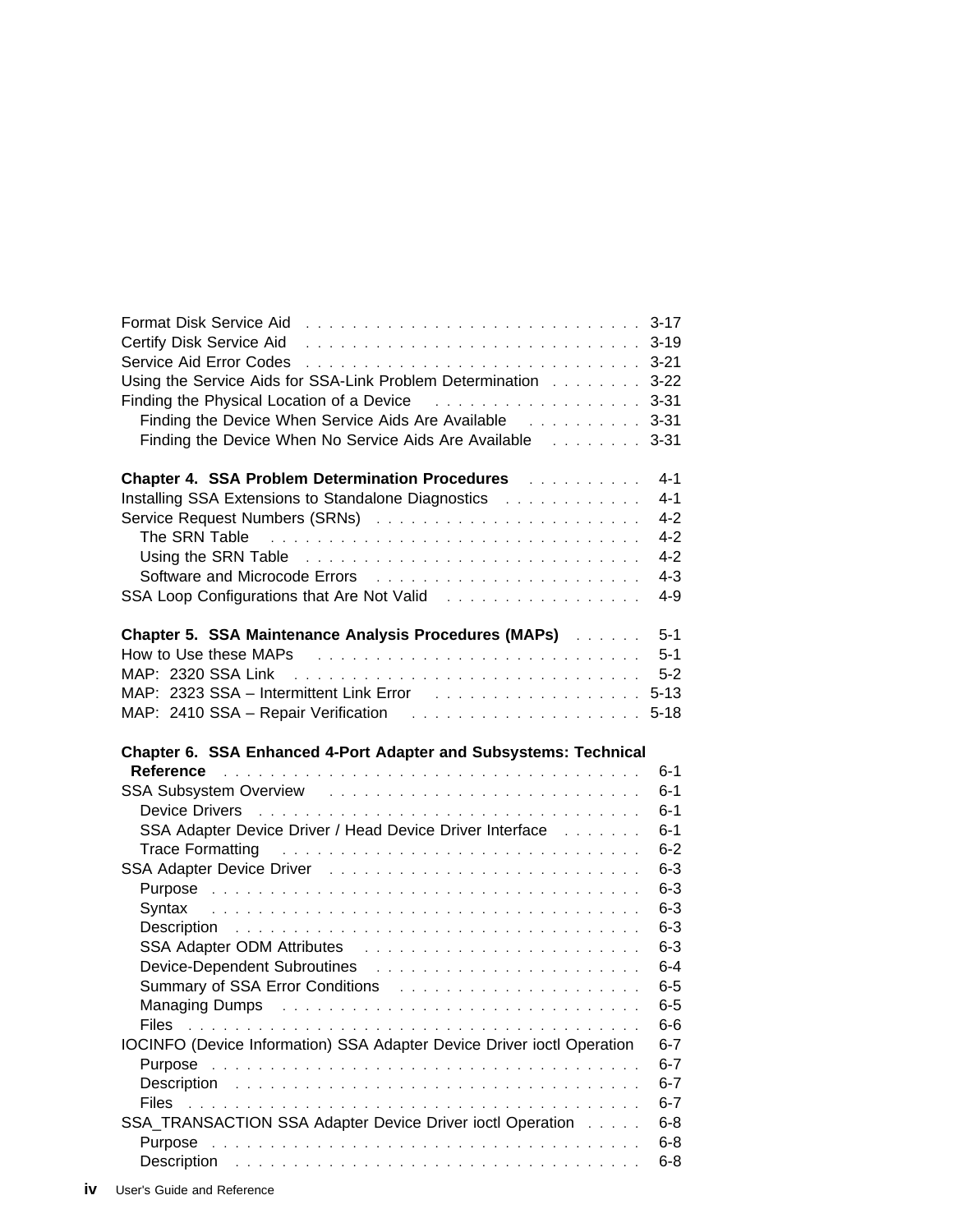| Return Values research and the service of the service of the service of the Return Service of the Service of the Service of the Service of the Service of the Service of the Service of the Service of the Service of the Serv | $6-9$<br>$6-9$       |
|--------------------------------------------------------------------------------------------------------------------------------------------------------------------------------------------------------------------------------|----------------------|
| Files                                                                                                                                                                                                                          |                      |
| SSA_GET_ENTRY_POINT SSA Adapter Device Driver ioctl Operation .                                                                                                                                                                | $6 - 10$<br>$6 - 10$ |
|                                                                                                                                                                                                                                | $6 - 10$             |
|                                                                                                                                                                                                                                | $6 - 10$             |
|                                                                                                                                                                                                                                | $6 - 10$             |
| SSA Adapter Device Driver Direct Call Entry Point Fig.                                                                                                                                                                         | $6 - 11$             |
|                                                                                                                                                                                                                                | $6 - 11$             |
|                                                                                                                                                                                                                                | $6 - 11$             |
| Return Values (and a subsequently and a subsequently and a subsequently set of the Return S-11                                                                                                                                 |                      |
| ssadisk SSA Disk Device Driver Theorem 2014 Contract Contract Contract Contract Contract Contract Contract Con                                                                                                                 |                      |
|                                                                                                                                                                                                                                | $6 - 12$             |
|                                                                                                                                                                                                                                | $6 - 12$             |
| Configuration Issues <b>Example 20</b> Service Configuration Issues Service Contractor Contractor Contractor Contractor                                                                                                        | $6 - 12$             |
| <b>Device Attributes</b>                                                                                                                                                                                                       | $6 - 15$             |
| Device-Dependent Subroutines [1] The Longitude Line and Alexander Contract Line and Alexander Contract Device                                                                                                                  |                      |
| Error Conditions <b>Example 20</b> Server Allen Allen Allen Allen Allen Allen Allen Allen Allen Allen Allen Allen Allen                                                                                                        | $6 - 19$             |
| Special Files And All Andrews Andrews All Andrews All Andrews All Andrews All Andrews All Andrews All Andrews                                                                                                                  | $6 - 20$             |
| IOCINFO (Device Information) SSA Disk Device Driver ioctl Operation                                                                                                                                                            | $6 - 22$             |
|                                                                                                                                                                                                                                | $6 - 22$             |
|                                                                                                                                                                                                                                |                      |
| <b>Files</b>                                                                                                                                                                                                                   | $6 - 22$             |
| SSADISK_ISAL_CMD (ISAL Command) SSA Disk Device Driver ioctl                                                                                                                                                                   |                      |
|                                                                                                                                                                                                                                | $6 - 23$             |
|                                                                                                                                                                                                                                | $6 - 23$             |
|                                                                                                                                                                                                                                | $6 - 23$             |
| Return Values And Allen And Allen And Allen And Allen And Allen And Allen And Allen And Allen And Allen                                                                                                                        | $6 - 24$             |
|                                                                                                                                                                                                                                | $6 - 25$             |
| SSADISK_ISALMgr_CMD (ISAL Manager Command) SSA Disk Device                                                                                                                                                                     |                      |
|                                                                                                                                                                                                                                |                      |
|                                                                                                                                                                                                                                |                      |
|                                                                                                                                                                                                                                |                      |
| Return Values Albert Library Albert Library Albert Library Albert Library Albert Library Albert Library Albert                                                                                                                 | $6 - 27$             |
| <b>Files</b>                                                                                                                                                                                                                   | $6 - 27$             |
| SSADISK SCSI CMD (SCSI Command) SSA Disk Device Driver ioctl                                                                                                                                                                   |                      |
| Operation                                                                                                                                                                                                                      | $6 - 28$             |
| Purpose                                                                                                                                                                                                                        | $6 - 28$             |
| Description                                                                                                                                                                                                                    | $6 - 28$             |
| <b>Return Values</b>                                                                                                                                                                                                           | $6 - 29$             |
| <b>Files</b><br>$\mathbf{1}$ $\mathbf{1}$ $\mathbf{1}$ $\mathbf{1}$<br>and a straight and                                                                                                                                      | $6 - 30$             |
| SSADISK_LIST_PDISKS SSA Disk Device Driver ioctl Operation                                                                                                                                                                     | $6 - 31$             |
| Purpose<br>$\sim$ $\sim$                                                                                                                                                                                                       | $6 - 31$             |
| Description                                                                                                                                                                                                                    | $6 - 31$             |
|                                                                                                                                                                                                                                |                      |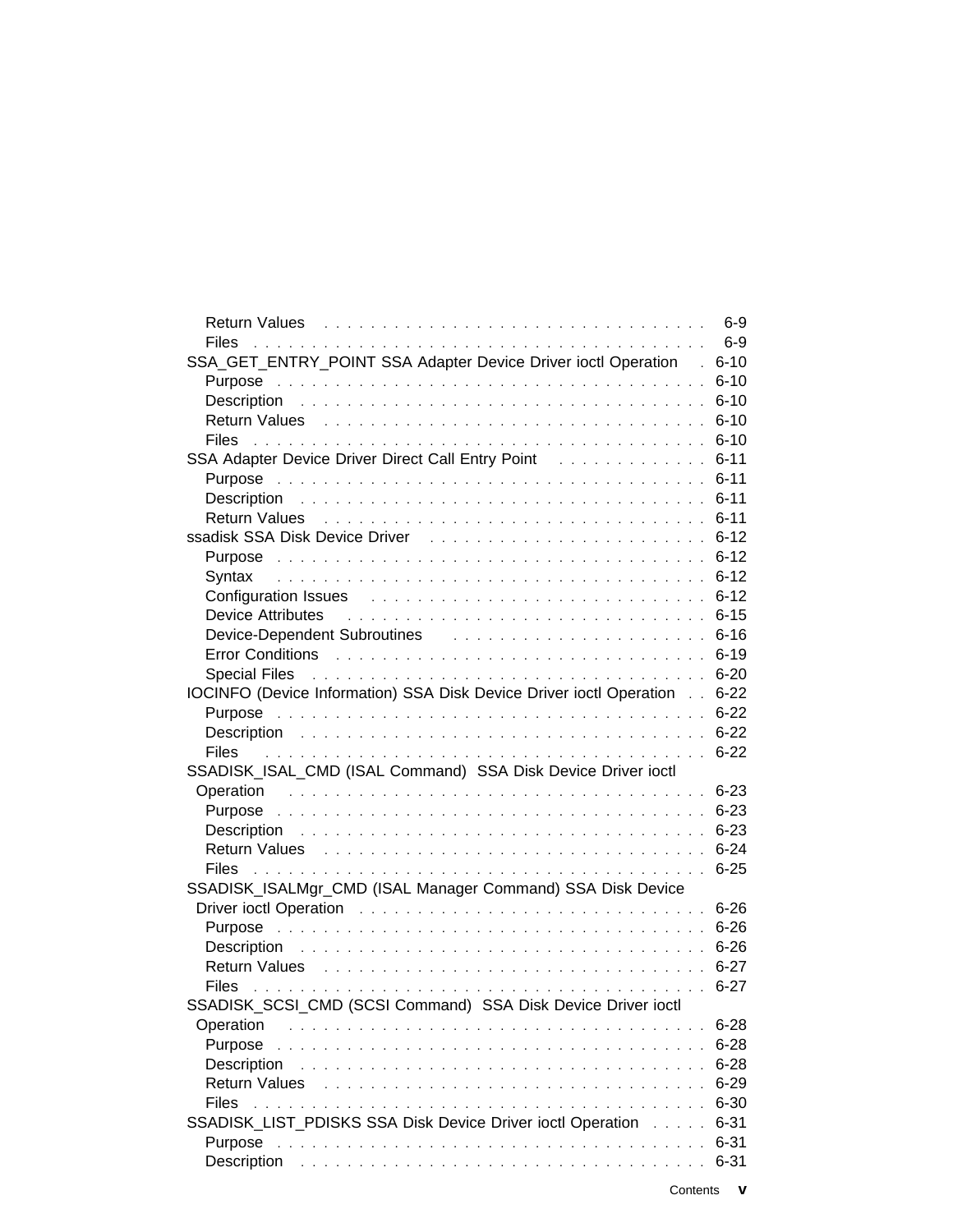| Return Values (Albert 2018) 2014 10:00 10:00 10:00 10:00 10:00 10:00 10:00 10:00 10:00 10:00 10:00 10:00 10:00  |       |
|-----------------------------------------------------------------------------------------------------------------|-------|
|                                                                                                                 |       |
| SSA Disk Concurrent Mode of Operation Interface Transmitted and SSA Disk Concurrent Mode of Operation Interface |       |
| Device Driver Entry Point (Fig. 1, The Country Lines, Theorem 2014) 19:33                                       |       |
| Top Kernel Extension Entry Point response to contact the contract of S44                                        |       |
| SSA Disk Fencing research and service in the service of the service of the service of the ST service of the ST  |       |
|                                                                                                                 |       |
| Appendix A. Communications Statements Alberta Alberta Alberta Alberta Alberta Alberta Alberta Alberta Alberta A | A-1   |
|                                                                                                                 | A-1   |
| International Electrotechnical Commission (IEC) Statement Alberta Lewissian Muslim                              | A-2   |
| United Kingdom Telecommunications Safety Requirements Alexander Contains                                        | $A-2$ |
| Avis de conformité aux normes du ministère des Communications du                                                |       |
|                                                                                                                 | $A-2$ |
| Canadian Department of Communications Compliance Statement                                                      | $A-2$ |
|                                                                                                                 | $A-3$ |
| Radio Protection for Germany enterprise in the set of the set of the set of the set of the set of the Protein   |       |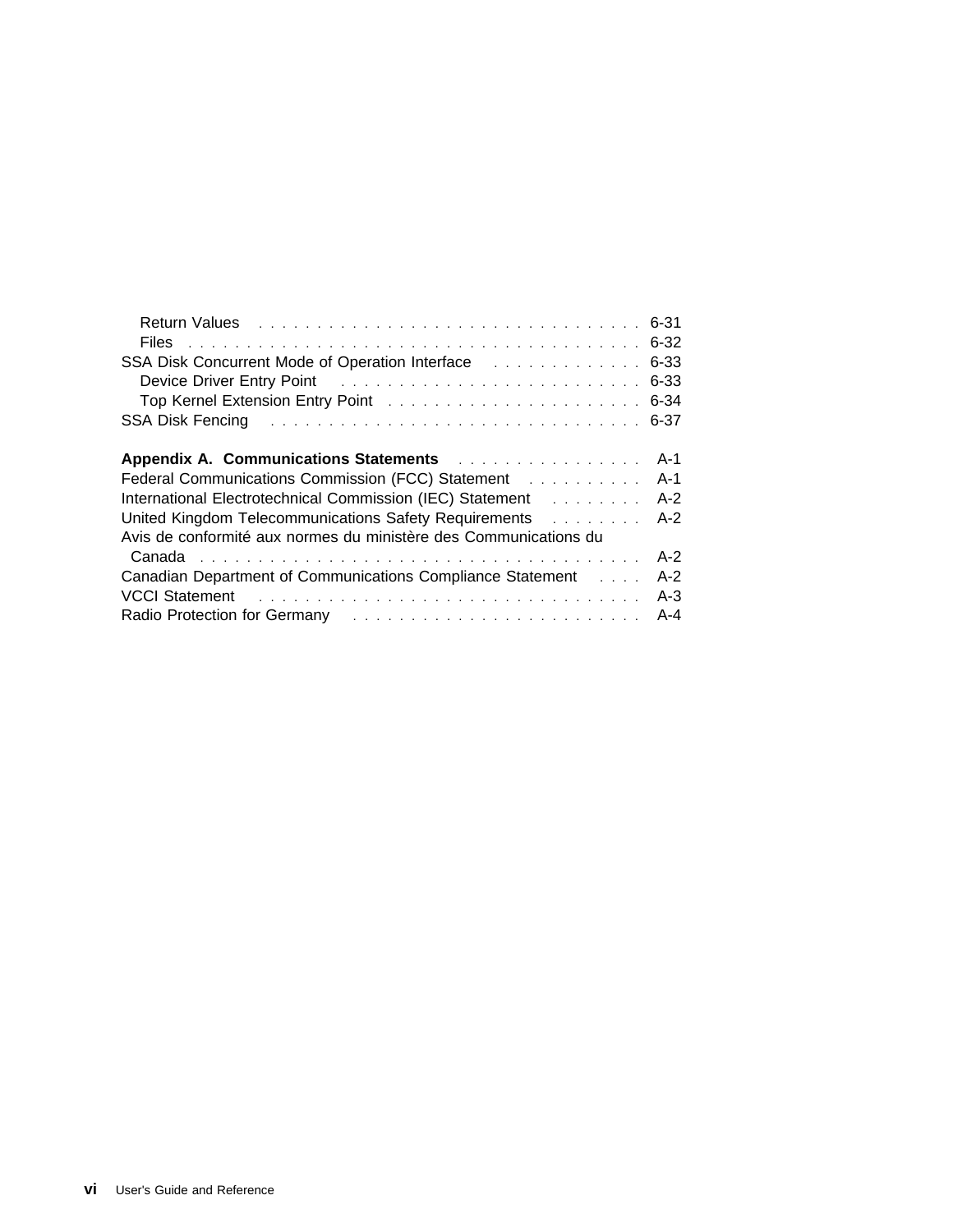# **Safety Information**

# **DANGER:**

Electrical current from power, telephone, and communication cables is hazardous. To avoid shock hazard, connect and disconnect cables as shown below when installing, moving or opening the covers of this product or attached devices. The power cord must be used with a properly grounded outlet.



<sup>1</sup> In the U.K., by law, the telephone <sup>2</sup> cable must be connected after the power cord.

<sup>2</sup> In the U.K., by law, the power cord must be disconnected after the telephone line cable.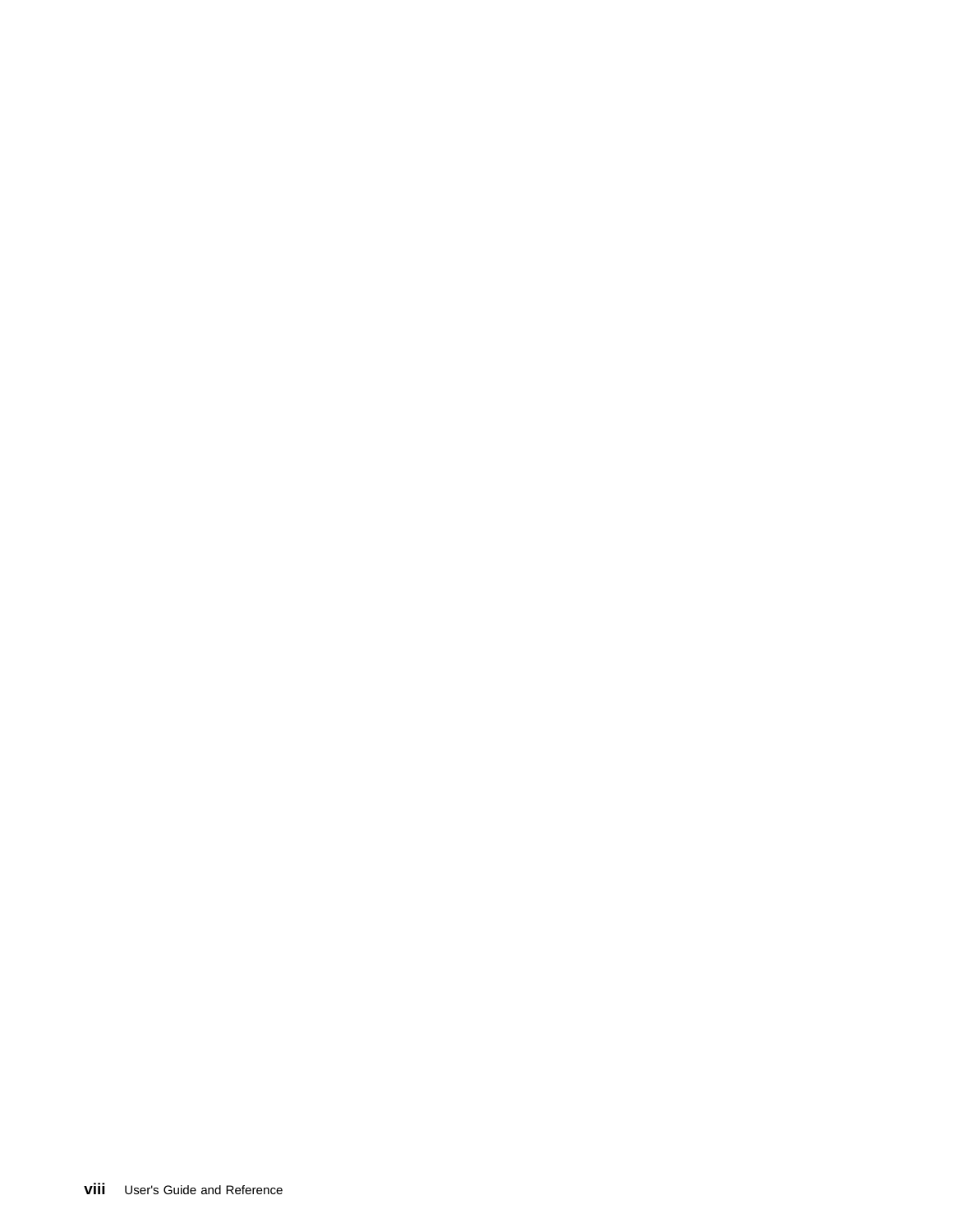# **About This Book**

This book (when used with your system unit documentation) can be used as a User's Guide and Reference for your IBM Enhanced 4-Port Adapter. It provides needed information for software device drivers. This book also addresses verifying that installation and configuration were successfully completed.

### **ISO 9000**

ISO 9000 registered quality systems were used in the development and manufacturing of this product.

#### **Related Publications**

This book refers to the following publications:

- The documentation that came with your computer
- SSA 4-Port Adapter and Enhanced 4-Port Adapter: Technical Reference, S31H-8612.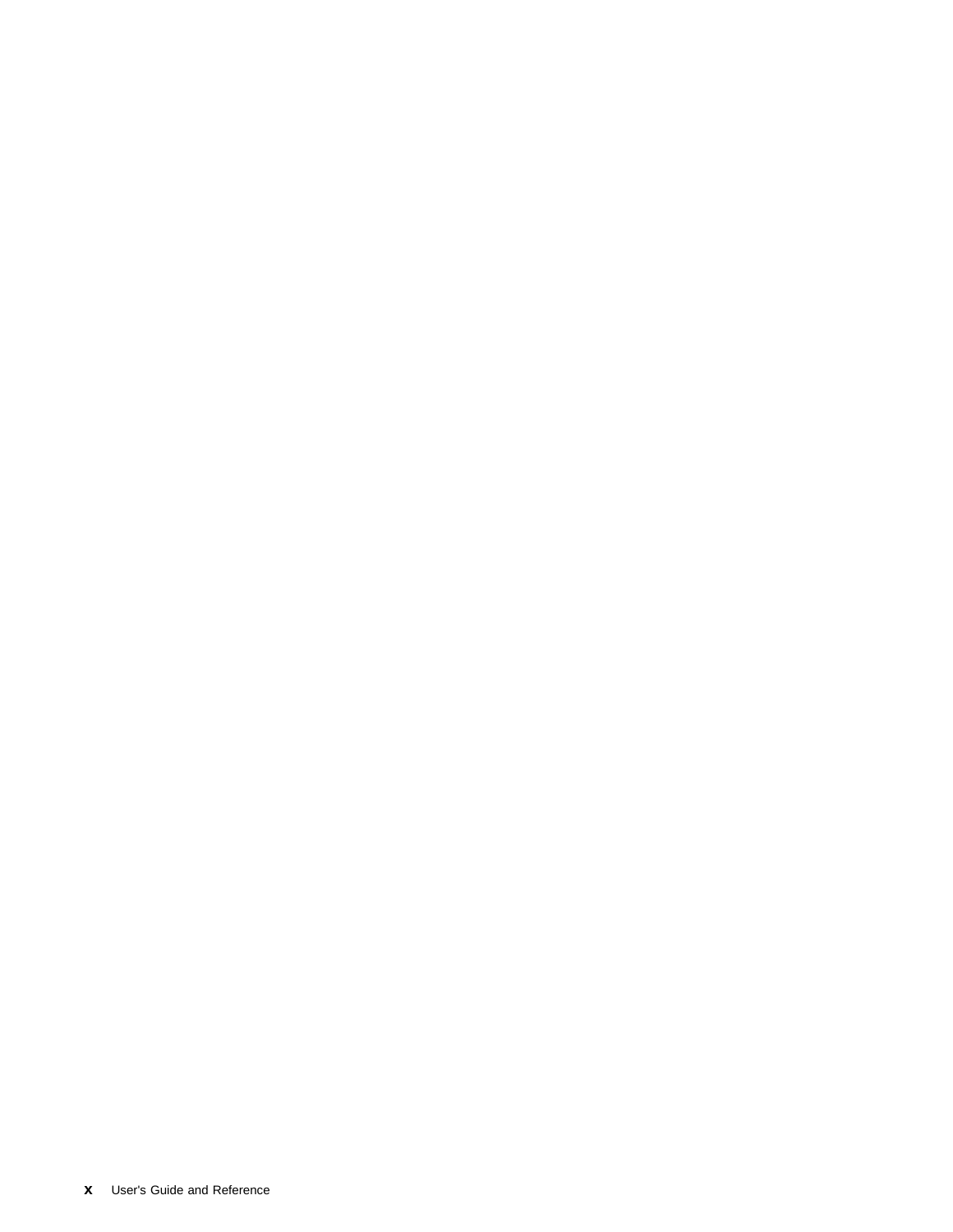# **Chapter 1. Introduction to the IBM Enhanced SSA 4-Port Adapter**

The IBM Enhanced SSA 4-Port Adapter is a Micro Channel bus-master adapter that serves as the interface between systems using the Micro Channel architecture and devices using the Serial Storage Architecture (SSA).

This chapter describes the Enhanced SSA 4-Port Adapter (feature code 6216, type 4-G).

#### **Description of Adapter Cards**

Each adapter card has four SSA connectors that are arranged in two pairs. Connectors A1 and A2 are one pair; connectors B1 and B2 are the other pair.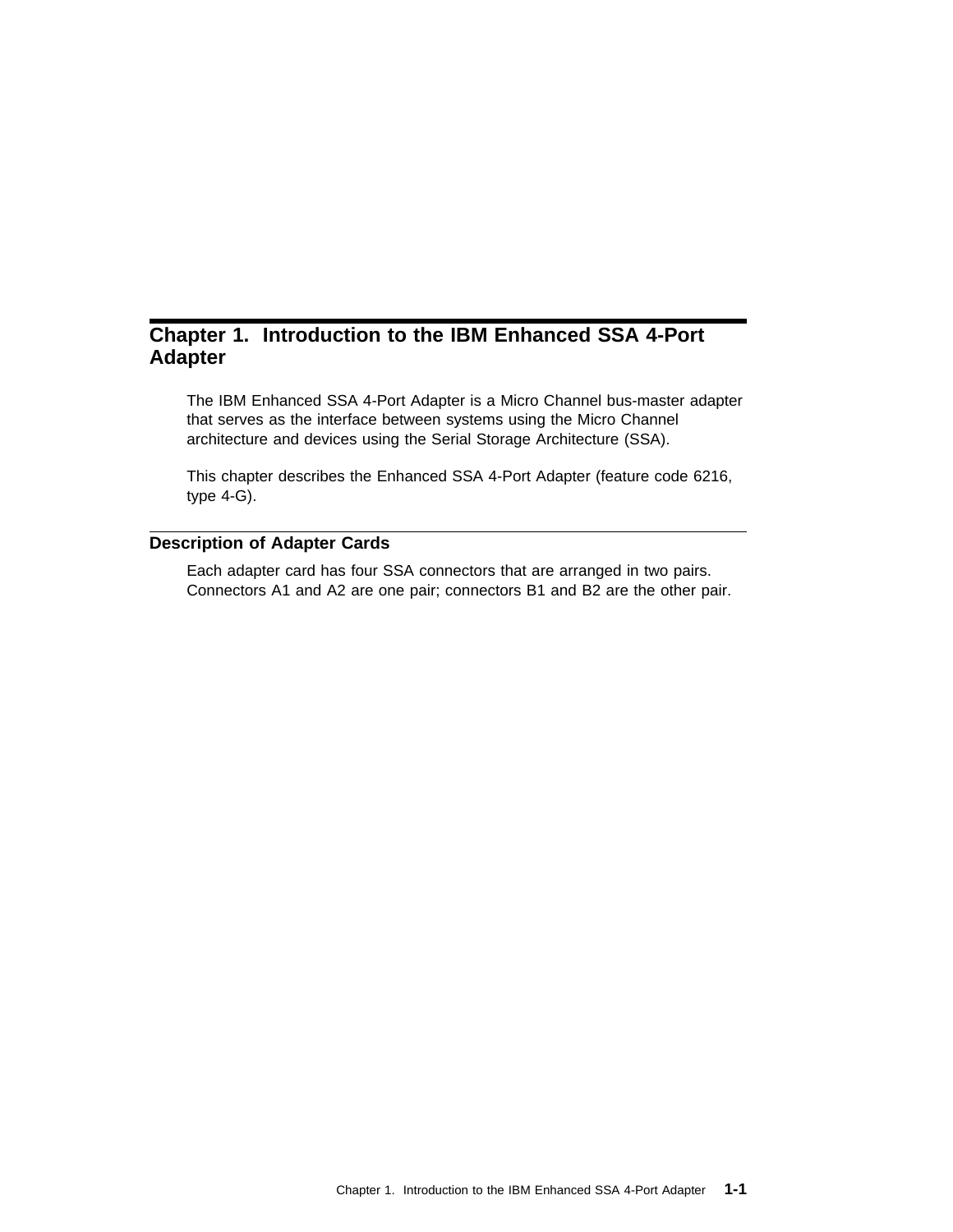

Figure 1-1. IBM Enhanced SSA 4-Port Adapter (Feature Code 6216, Part Number 40H5707)

The adapter provides 4 SSA ports for the attachment of storage devices such as hard disk drives. Each port operates at 20MBs full-duplex using point-to-point copper cables up to 25 meters long. SSA retains the SCSI-2 commands, queuing model, status, and sense bytes; it is an industry-standard interface.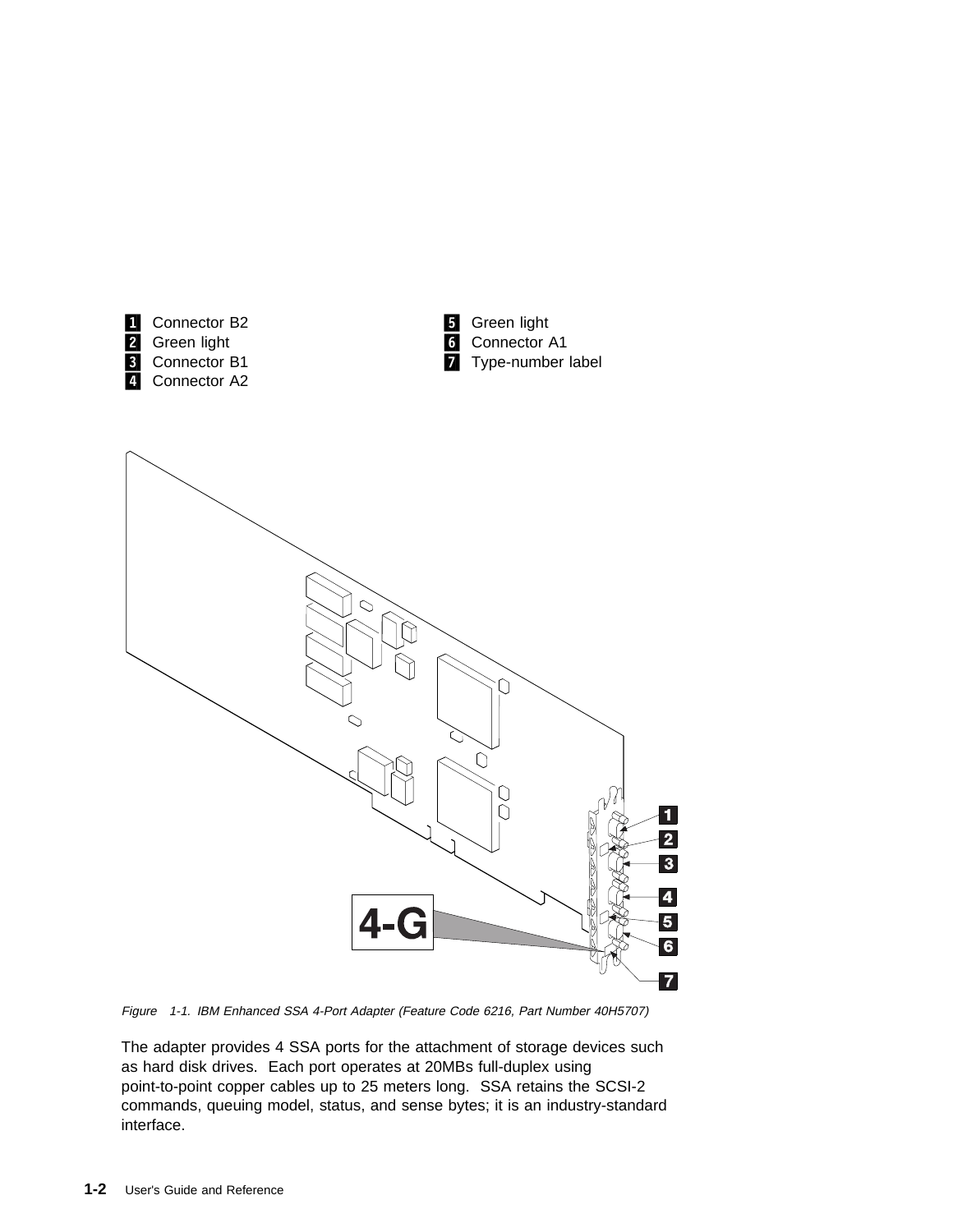The Enhanced SSA 4-Port Adapter can be used in configurations of up to 8 initiators.

Each of the two pairs of SSA ports can attach up to 48 dual-port devices in a closed loop. These features support fault-tolerant applications. This adapter supports up to eight-way initiator configurations.

The adapter has a Micro Channel interface. I/O transactions are transferred between the host system and the adapter using control blocks and full-duplex delivery pipes in shared memory. The adapter is capable of streaming data transfers at 40 or 80MBs on the Micro Channel.

The adapter and its subsystem handle SCSI commands, status, and sense. The adapter also deals with the SSA protocols, and it recovers link errors and some disk errors internally.

The device drivers and adapter communicate with each other by means of a logical client-server network called the Independent Packet Network (IPN). IPN provides a consistent application programming interface (API) independent of the environment. This produces a software environment that allows new functions to be added as easily as additional servers or filters.

The performance of the adapter takes full advantage of the SSA links. A single adapter can support at least 200 overlapped I/O requests by queuing the commands in the attached devices. The adapter overhead for an I/O operation is typically less than 125 microseconds. The adapter can execute up to 3000 short read/write operations per second, depending on the attached devices. The maximum bandwidth for data transfers is 40MBs, depending on the capabilities of the system bus.

The SSA links must be configured as loops. Each loop is connected to a pair of connectors at the SSA adapter card. These connectors *must* be a valid pair (that is, connectors A1 and A2, or connectors B1 and B2); otherwise, the disk drive modules on the loop are not fully configured, and the diagnostics fail. Operations to all the disk drive modules on a particular loop can continue if that loop breaks at any one point. Each pair of connectors has a green light that indicates the operational status of its related loop: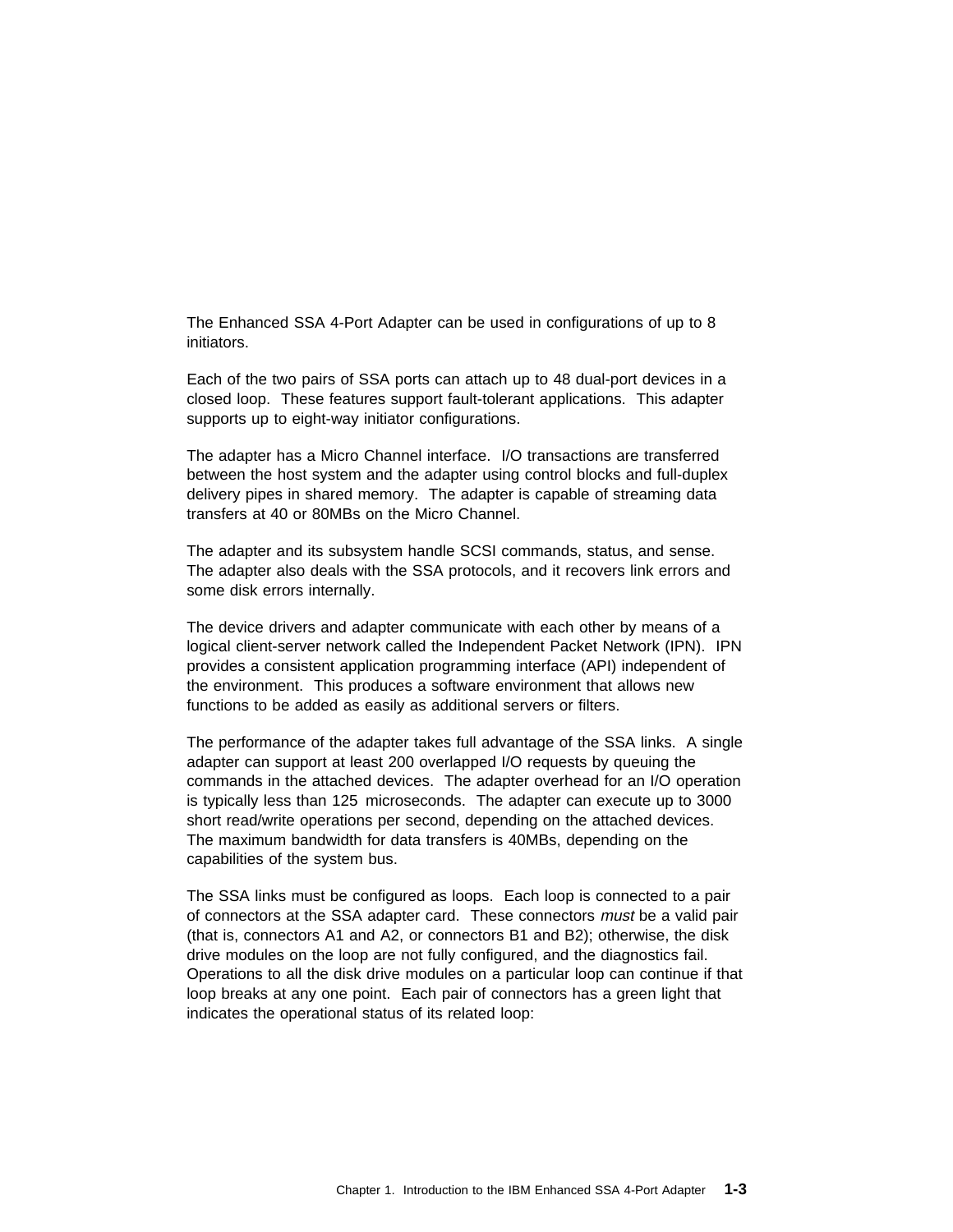| <b>Status of Light</b> | <b>Meaning</b>                                                                                                                                                                                             |
|------------------------|------------------------------------------------------------------------------------------------------------------------------------------------------------------------------------------------------------|
| Off                    | Both SSA connectors are inactive. If disk drive modules or<br>other SSA adapters are connected to these connectors, either<br>those modules or adapters are failing, or their SSA links are not<br>active. |
| Permanently on         | Both SSA links are active (normal operating condition).                                                                                                                                                    |
| Slow Flash             | Only one SSA link is active.                                                                                                                                                                               |

#### **Port Addresses**

The port addresses used in some SRNs relating to these adapters can be numbers 0 through 3. They correspond to the port connectors on the SSA adapter:

- $0 =$  Connector A1
- 1 = Connector A2
- 2 = Connector B1
- 3 = Connector B2

#### **Rules for SSA Loops**

**Note:** In greater than 2 initiator environment, all SSA adapters must be type 4-G enhanced SSA adapter.

For SSA loops that include SSA 4-Port Adapters or Enhanced SSA 4-Port Adapters, the following rules apply:

- Each SSA loop must be connected to a valid pair of connectors on the SSA adapter (that is, either connectors A1 and A2, or connectors B1 and B2).
- Only one of the two pairs of connectors on an adapter can be connected in a particular SSA loop.
- A maximum of 48 devices can be connected in a particular SSA loop.
- A maximum of eight adapter-connector pairs can be connected in a particular SSA loop if all the adapters are Enhanced SSA 4-Port Adapters (type 4-G).

A maximum of two adapter-connector pairs can be connected in a particular loop if at least one adapter is an SSA 4-Port Adapter (type 4-D).

 A maximum of two SSA adapters, that are connected in a particular SSA loop, can be installed in a single host system unit.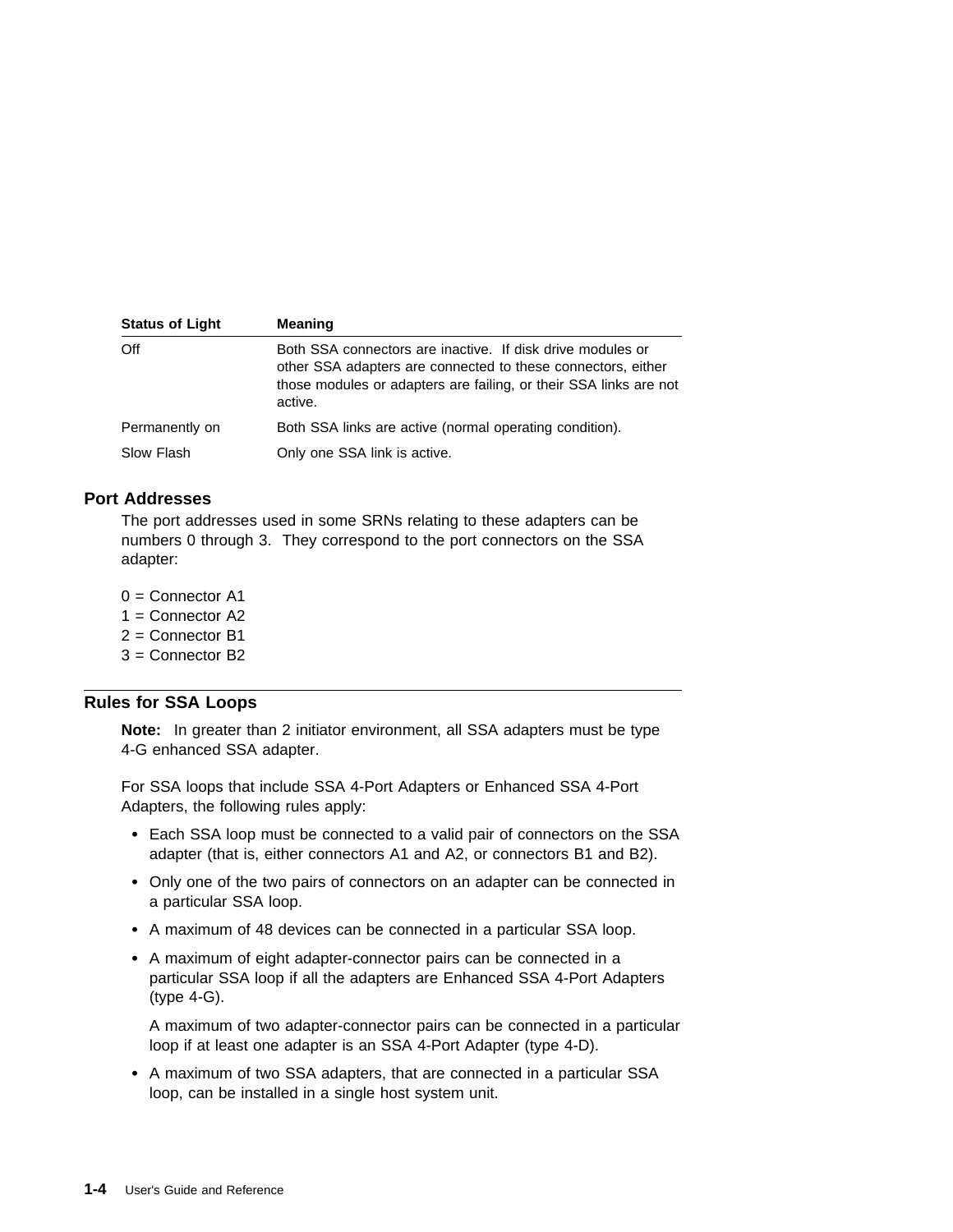#### **Microcode Maintenance**

Updates to microcode are loaded into the using system from diskettes. If the level of the microcode stored in the using system is higher than the level of the microcode installed on the SSA adapter, or the disk drives attached to it, the higher-level microcode is automatically downloaded to the adapter and disk drives when the using system runs the device configuration method.

For some problems, the service request number (SRN) might ask you to check the microcode package ID before you exchange any field-replaceable units (FRUs). You can get the package ID for the adapter in two ways:

On the command line, enter the following command:

```
lsattr -E -l adapter -a ucode
```
where **adapter** is the ID of the adapter that you want to check; for example, ssað.

An example of a response to this command is:

ucode 8F97.ð1.nn Name of adapter code download False

where nn is the adapter code package ID.

 Use the Display or Change Configuration or Vital Product Data (VPD) service aid to display the VPD for the adapter. The first two characters of the ROS Level field contain the adapter code package ID.

To determine the ID of the microcode package being used on a disk drive, use the Display or Change Configuration or Vital Product Data (VPD) service aid to display the VPD for the disk drive. The first two characters of the ROS Level field contain the ID of the microcode package for the disk drive.

**Note:** During the configuration of the complete system, all the VPD files in the system are updated before any microcode is downloaded from the using system to the SSA subsystem. If the using system later downloads a new level of microcode to the subsystem, the VPD files in the system for the adapter or disk drive will not show the ID of the new microcode package until the next time the configuration manager (**cfgmgr**) is run.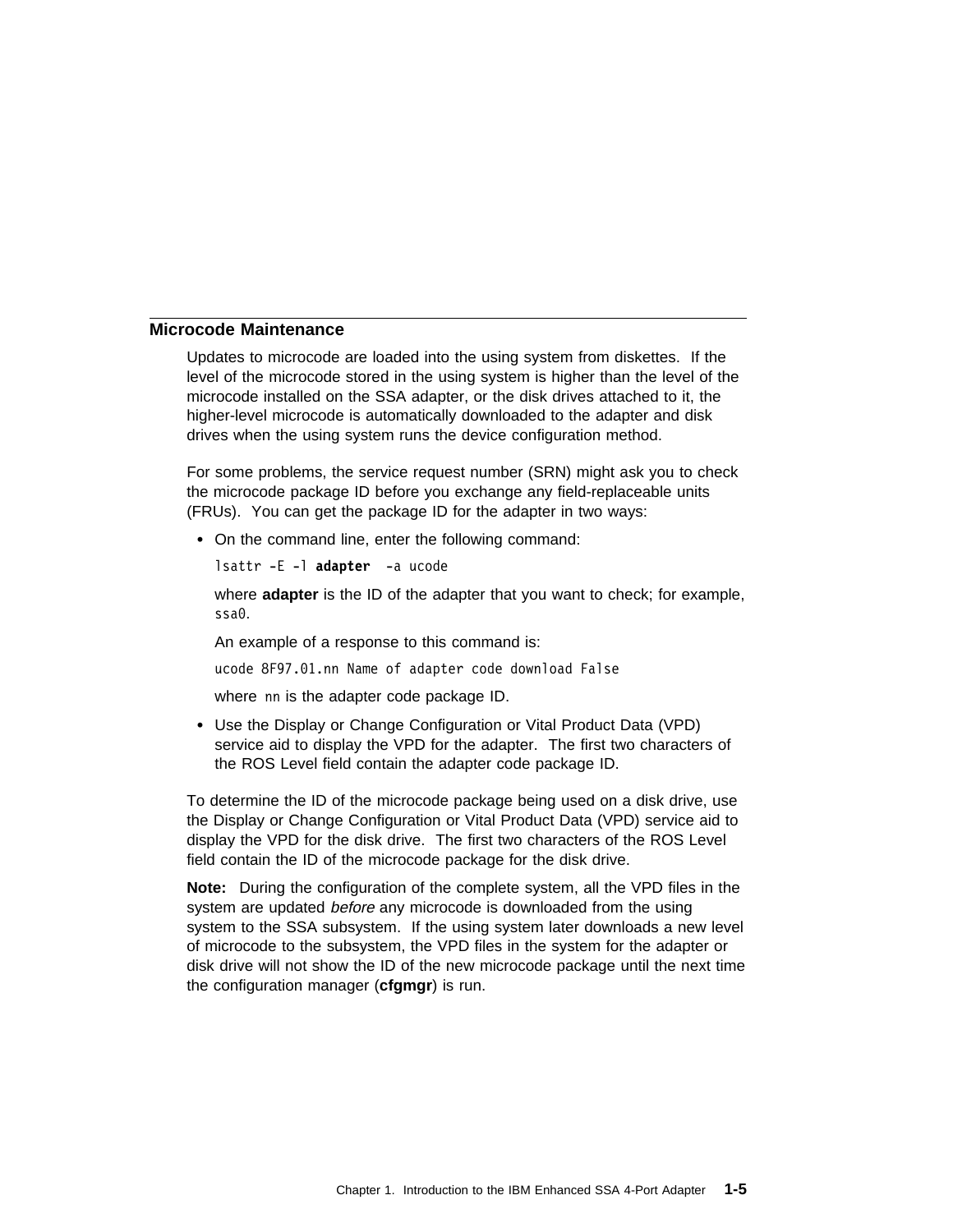# **Vital Product Data (VPD)**

The vital product data (VPD) for the SSA adapter can be displayed by using the using-system service aids. This section shows the types of information contained in the VPD.

Abbreviations used in this section are:

| <b>DRAM</b> | Dynamic random-access memory |
|-------------|------------------------------|
| <b>FRU</b>  | Field-replaceable unit       |
| <b>RAM</b>  | Random-access memory         |
| <b>ROM</b>  | Read-only memory             |
| <b>ROS</b>  | Read-only storage            |
| <b>SSA</b>  | Serial storage architecture  |
|             |                              |

#### **SSA Adapter VPD**

The information contained in the VPD includes:

| Part number                     | Adapter card FRU part number                                                                                   |
|---------------------------------|----------------------------------------------------------------------------------------------------------------|
| Serial number                   | Adapter card serial number                                                                                     |
| <b>Engineering change level</b> | Adapter card engineering change level                                                                          |
| <b>Manufacturing location</b>   | Manufacturer and plant code                                                                                    |
| <b>ROS level &amp; ID</b>       | Version of ROS code loaded on the adapter                                                                      |
|                                 | <b>Loadable microcode level</b> Version of loadable code needed for the<br>satisfactory operation of this card |
| Device driver level             | Minimum level of device driver needed for this<br>level of card                                                |
| <b>Description of function</b>  | SSA Adapter                                                                                                    |
| Device specific (Z0)            | If the adapter contains additional DRAM modules,<br>Z0 indicates the total DRAM size in megabytes              |
| Device specific (Z1)            | If the adapter contains a pluggable fast-write<br>cache module, Z1 indicates the cache size in<br>megabytes.   |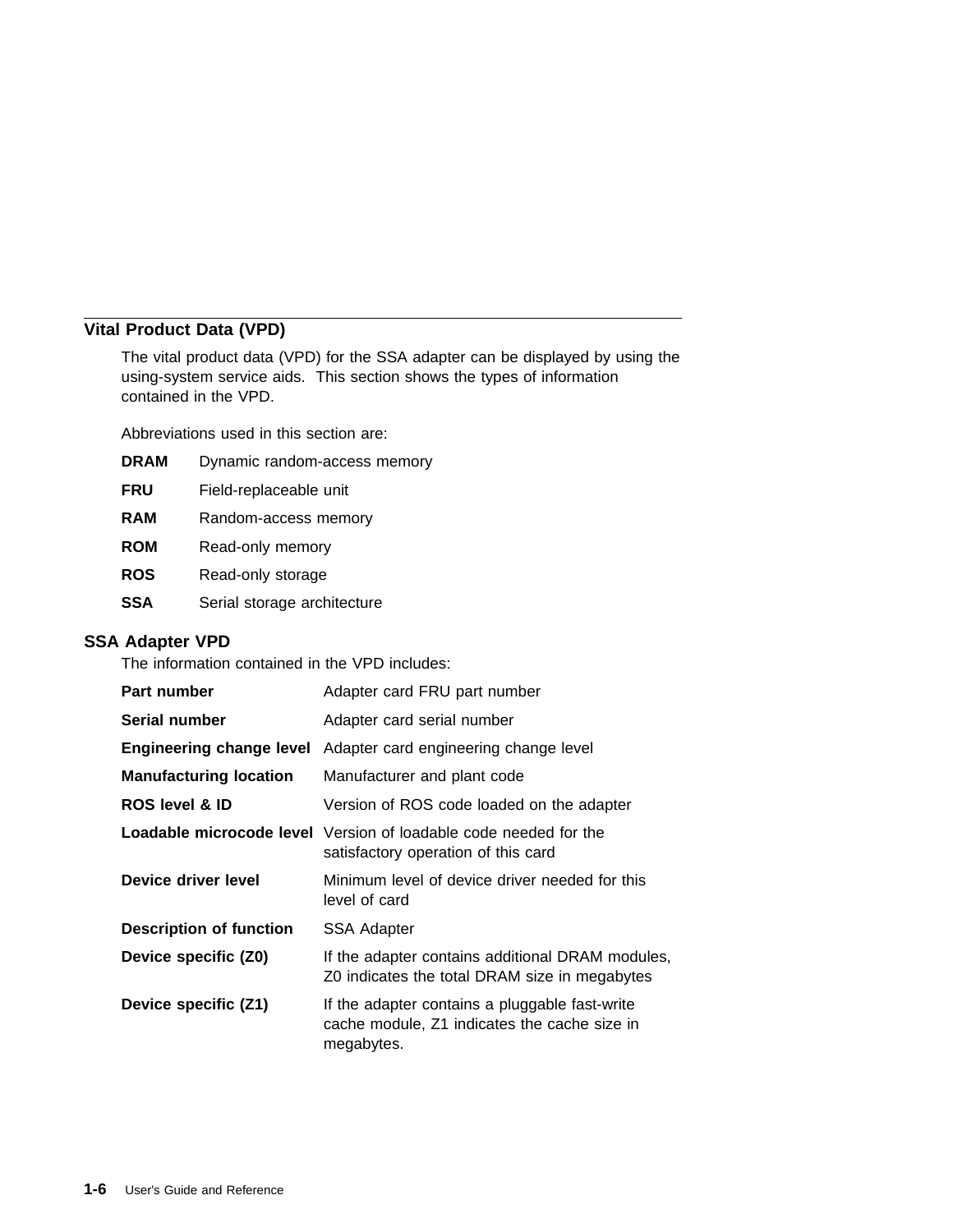#### **Adapter Power-On Self-Tests (POSTs)**

Power-on self-tests (POSTs) are resident in the SSA adapter. The tests are POST-1 and POST-2.

POST-1 tests all the function necessary to enable the adapter to communicate with the Micro Channel. POST-1 can fail for either of two reasons:

- A hardware error has been detected. In such instances, the POST code enters a tight loop, and does not put the identification of the SSA adapter into the Programmable Option Select (POS) registers. If this error occurs, the SSA adapter must be exchanged for a new one.
- The flash EPROM has a check sum that is not valid. This error can be caused if the power fails while microcode is being downloaded. In such instances, the POST checks all the hardware needed to download the microcode. If all the hardware is correct, the POST sets the ROS Level to zero, puts the identification of the SSA adapter into POS 0-1, and puts error data into the adapter status register.

To recover from this type of error, microcode must be downloaded to the SSA adapter. If the using system can have an initial program load (IPL) without the adapter, the configuration code detects the down-level ROS code and downloads the latest level of code. The configuration code then uses Control Register bit 7 to reset the adapter and restart POST-1. If this failure makes the using system unable to have an IPL, the adapter code can be downloaded by the standalone diagnostics.

If no error is detected during POST-1, the identification of the SSA adapter is put into the POS registers, and POST-2 is started.

POST-2 tests the remaining hardware on the SSA adapter card and tests the other FRUs attached to the adapter. If this test fails, an error code is saved and sent to the using-system error log when the error logger becomes available. An internal health check continues to send the error code at regular intervals.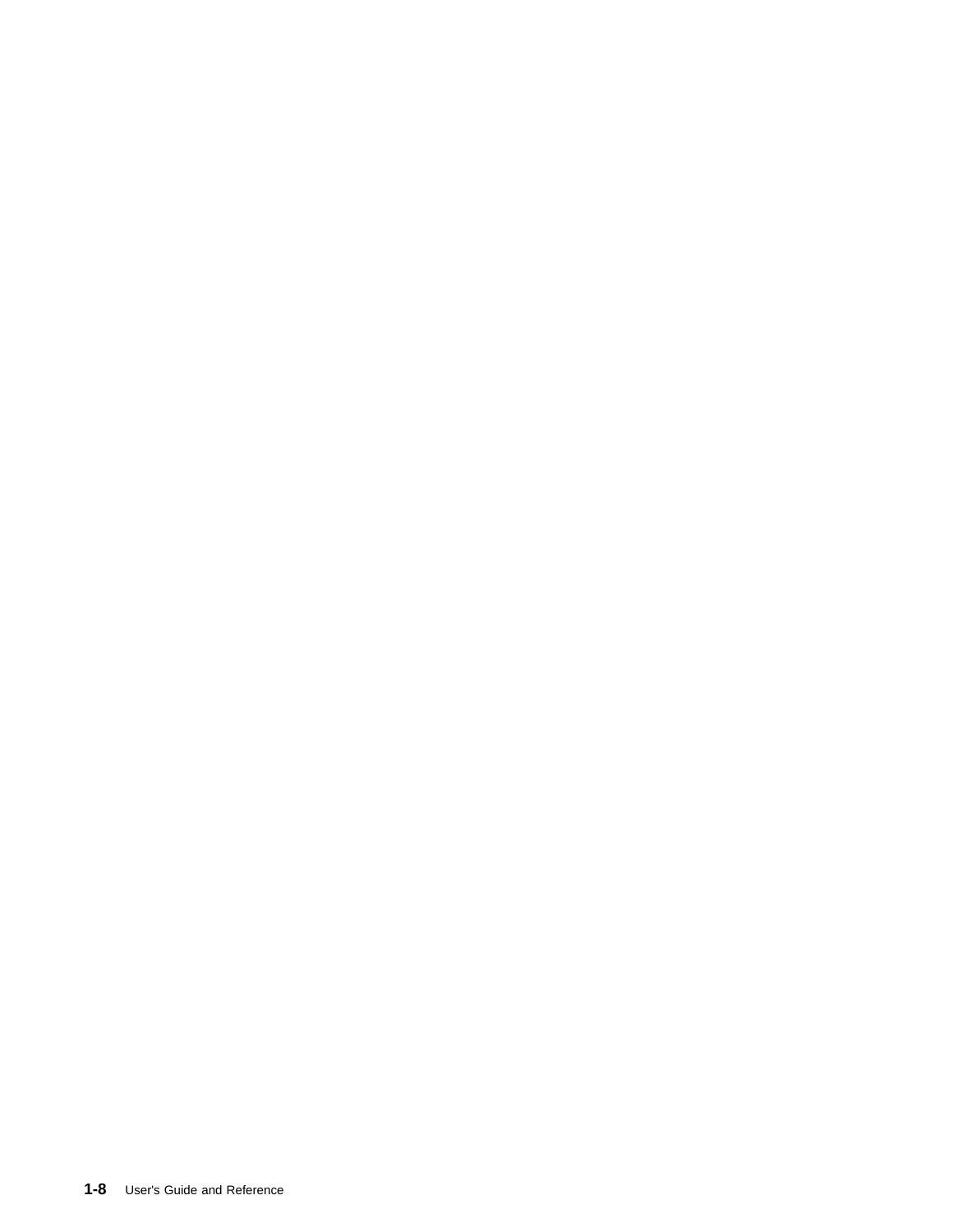# **Chapter 2. SSA Configurations**

This chapter introduces SSA subsystems, describes how SSA loops should be configured, and how SSA devices are known by the system programs.

#### **SSA Subsystems**

Serial Storage Architecture (SSA) is an industry-standard interface that provides high-performance fault-tolerant attachment of I/O storage devices. In SSA subsystems, transmissions to several destinations are multiplexed; the effective bandwidth is further increased by spatial reuse of the individual links. Commands are forwarded automatically from device to device along a loop until the target device is reached. Multiple commands can be travelling around the loop simultaneously. SSA retains the SCSI-2 commands, queuing model, and status and sense bytes.

#### **SSA Loops and Links**

In the simplest SSA configuration, SSA devices are connected through two or more SSA links to an SSA adapter located in a using system. The devices, SSA links, and SSA adapter are configured in loops. Each loop provides a data path that starts at one connector of the SSA adapter and passes through a link (SSA cable) to the devices. The loop continues through the devices, then returns through another link to a second connector on the SSA adapter.

The maximum permitted length for an external cable that connects two SSA nodes (for example, disk drives) is 25 meters (82 feet).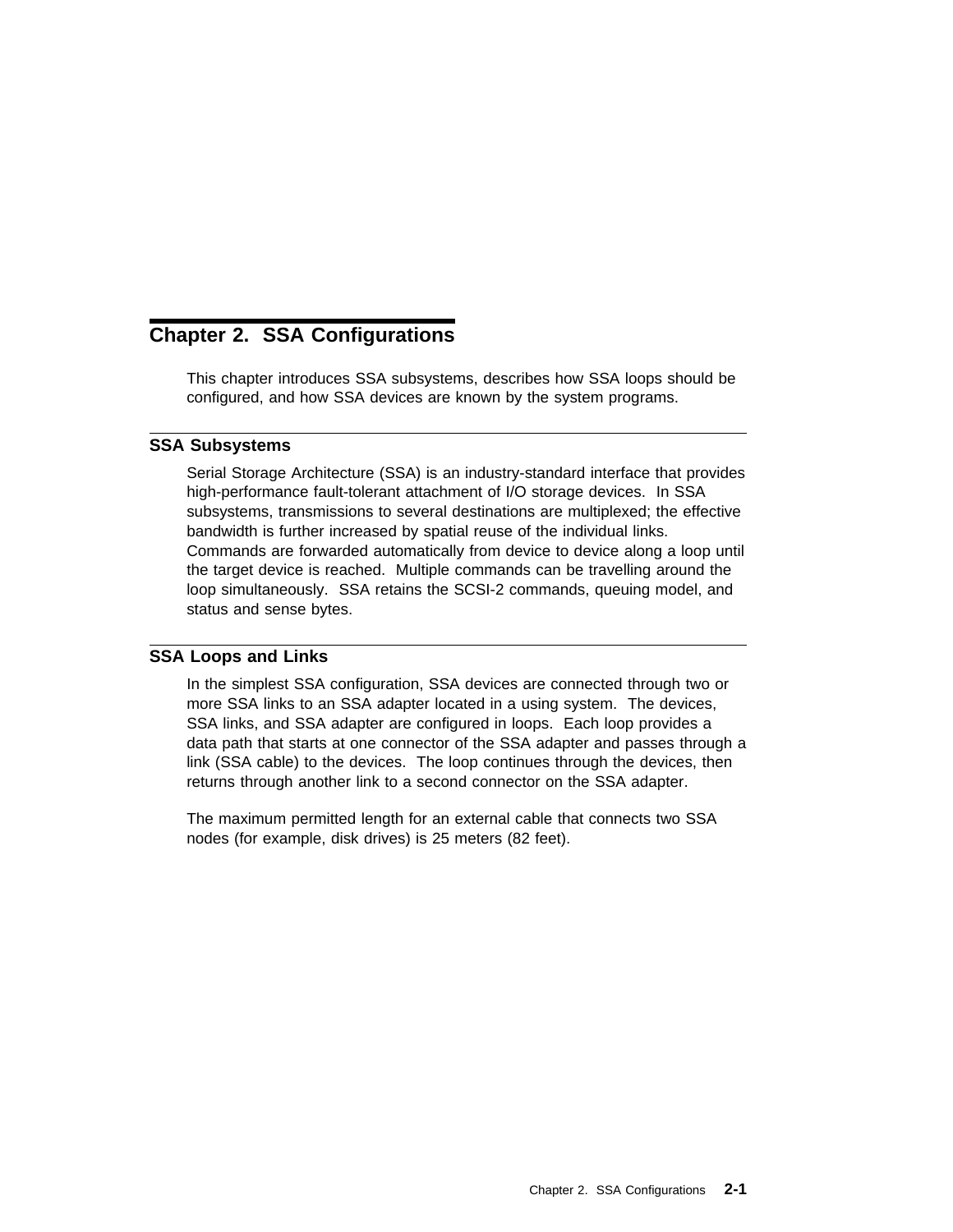#### **Loops and Data Paths**

All devices that are attached to an SSA adapter card **1** are connected through SSA links  $\overline{2}$ . The SSA links are configured as loops. Data and commands to a particular device pass through all other devices on the link between the adapter and the target device.

Data can travel in either direction around a loop. The adapter can, therefore, get access to the devices **3** (disk drives in this example) through two data paths. The using system cannot detect which data path is being used.

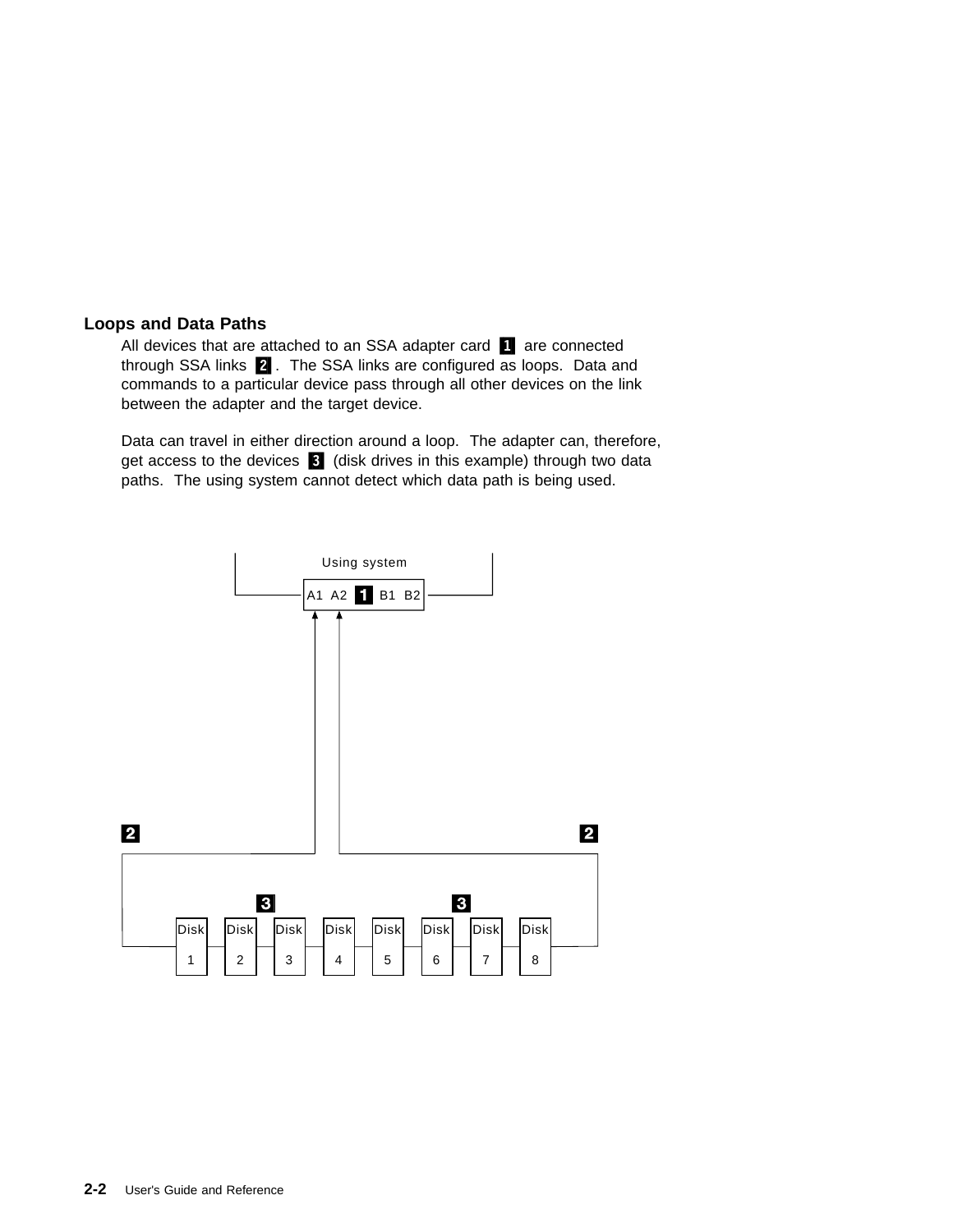If a disk drive fails, or is turned off, the loop is broken, and one of the data paths to a particular disk drive is no longer available. The disk drives on the remains of the loop continue to work, but an error is reported to the system.

In the diagram, disk drive number 3 has failed. Disk drives 1 and 2 can communicate with the using system only through connector A1 of the SSA adapter. Disk drives 4 through 8 can communicate only through connector A2 of the SSA adapter.

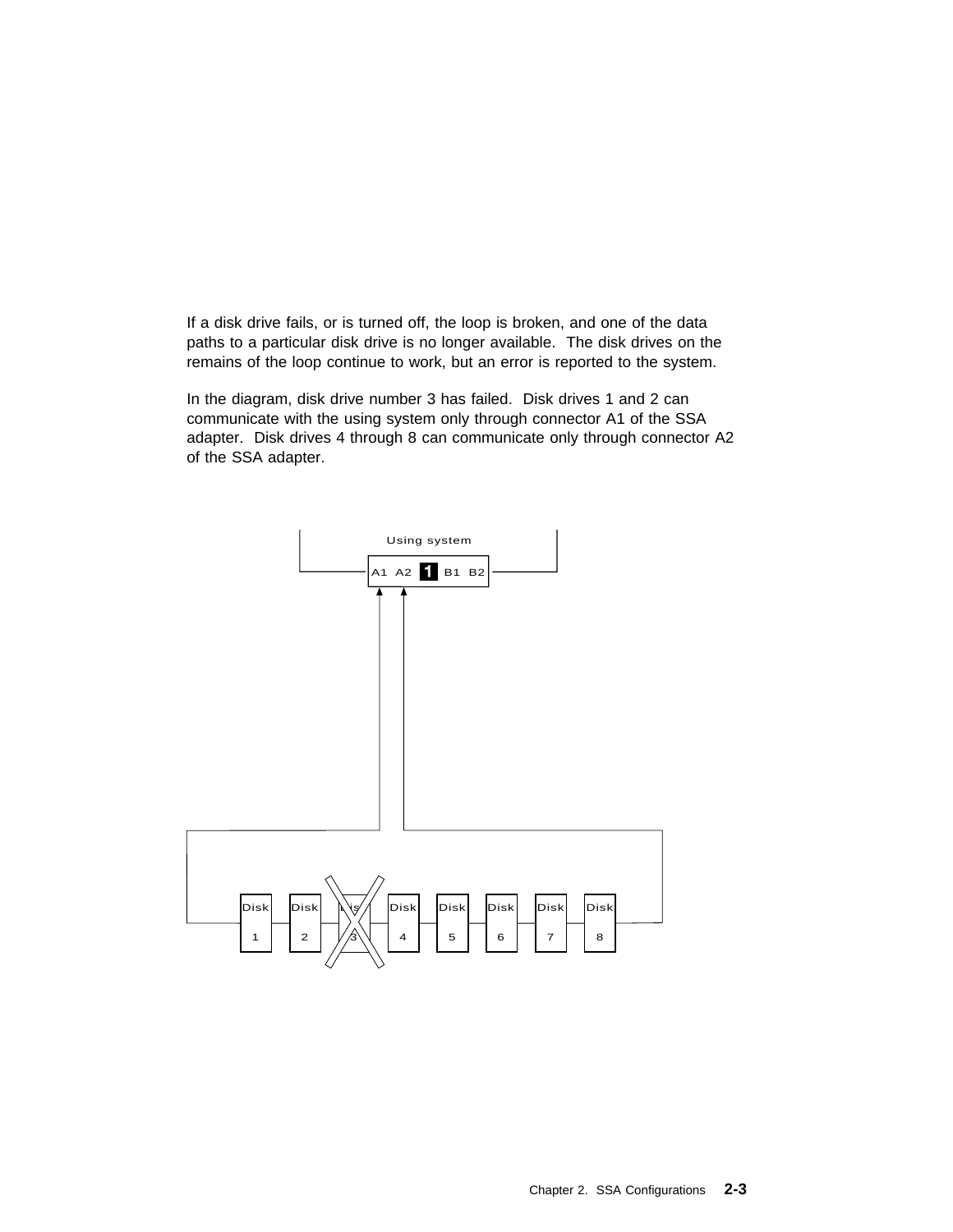If two or more disk drives are turned off, fail, or are removed from the loop, some disk drives might become isolated from the SSA adapter.

In the diagram, disk drives 3 and 7 have been removed. Disk drives 1 and 2 can communicate with the using system only through connector A1 of the SSA adapter. Disk drive number 8 can communicate with the using system only through connector A2 of the SSA adapter. Disk drives 4, 5, and 6 are isolated from the SSA adapter.

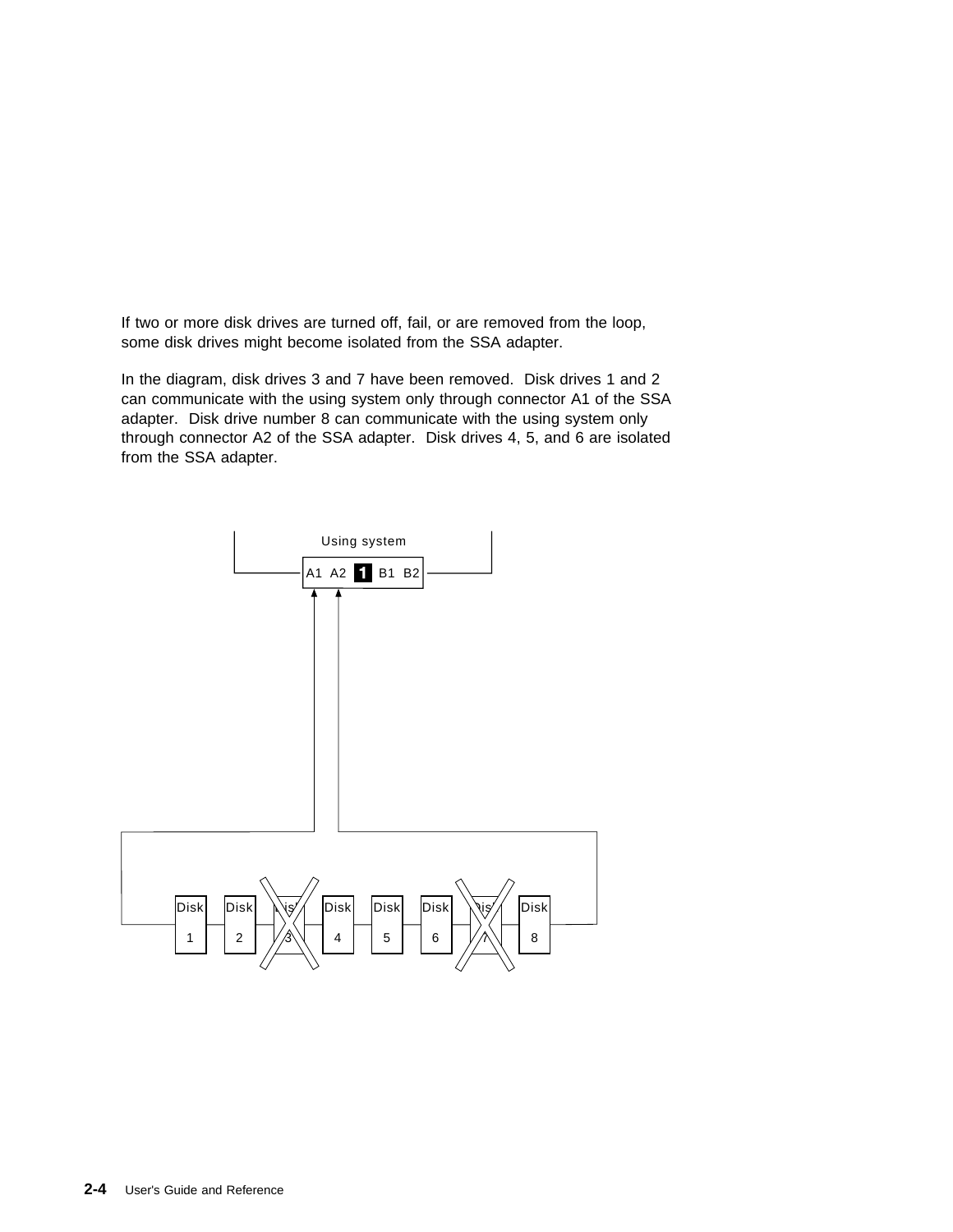#### **Examples of Configuration for 7133**

Pages 2-6 through 2-13 describe the recommended configurations for SSA subsystems. This configuration is shown as a sample to aid in cabling your SSA subsystems. The configurations shown are the simplest and easiest to use. If performance or availability are particularly important to you, more complex cabling may provide a better solution. Consult your marketing representative who has more details on this.

**Important:** When you connect the SSA cables to a 7133 unit, always connect them as specified in the diagrams; this enables operators and service representatives to identify disk drives more easily.

#### **SSA Cables**

This section gives details of the adapter and cables shown in the diagrams that follow. The feature number to use when ordering the cables depends on the model and whether you are ordering the 7133 alone or as part of a system.

**Important:** All of the feature codes listed for the SSA Copper Cables (items **2**, **8**, and **4** in the following table) are feature codes of machine type 7133.

| <b>Item</b>       | <b>Description</b>          | Part                                                | <b>Feature</b>                       | Length                                                                                                          |
|-------------------|-----------------------------|-----------------------------------------------------|--------------------------------------|-----------------------------------------------------------------------------------------------------------------|
| О                 | Enhanced SSA 4-Port Adapter | 40H5707                                             | 6216<br>(feature of<br>RS/6000)      |                                                                                                                 |
| 2                 | <b>SSA Copper Cable</b>     | 07H8985<br>32H1465<br>88G6404<br>32H1466<br>88G6406 | 5010<br>5025<br>5050<br>5100<br>5250 | $1.0 \text{ m}$ (3.3 ft)<br>$2.5$ m $(8.2$ ft)<br>5.0 m $(16.4 \text{ ft})$<br>10 m (32.8 ft)<br>25 m (82.0 ft) |
| 3<br>see<br>notes | <b>SSA Copper Cable</b>     | 31H7960<br>07H8985<br>32H1465<br>88G6404            | 5006<br>5010<br>5025<br>5050         | $0.6$ m $(1.9$ ft)<br>$1.0 \text{ m}$ (3.3 ft)<br>$2.5 \text{ m}$ (8.2 ft)<br>$5.0 \text{ m}$ (16.4 ft)         |
| 4                 | <b>SSA Copper Cable</b>     | 07H9163                                             | 5002                                 | $0.18 \text{ m}$ (0.6 ft)                                                                                       |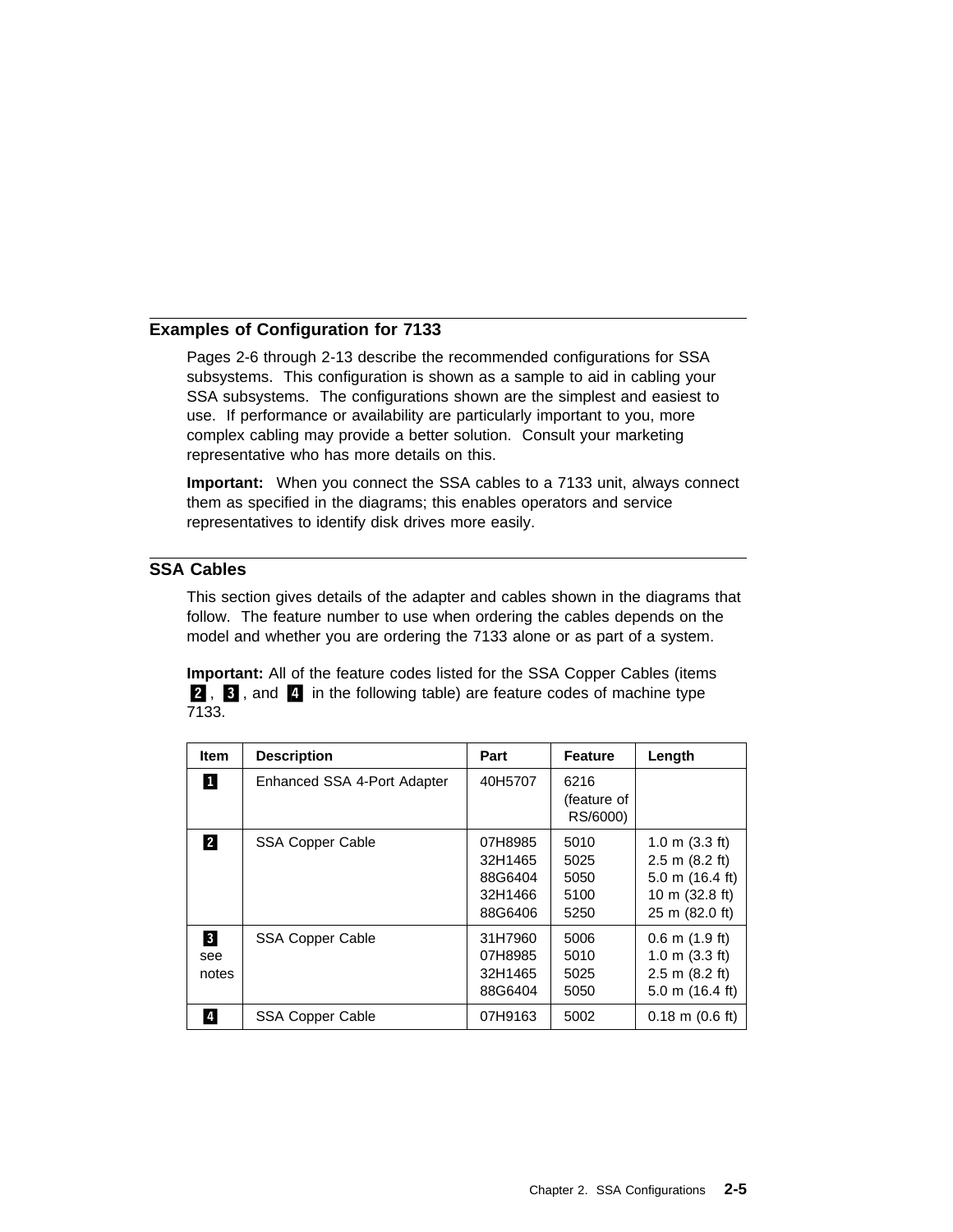#### **Notes:**

- 1. For a **Model 010**, do not use a cable of length 0.6 meters between connectors on the same 7133 unit (items  $\Box$  in the diagrams) because the cable gets in the way when you install or remove a disk drive module or fan-and-power-supply assembly at the back of the 7133 unit or a neighboring unit.
- 2. For a **Model 500**, always use a cable of length 0.6 meters or 0.18 meters between connectors on the same 7133 unit (items  $\epsilon$  in the diagrams).

For more information about the SSA cables delivered with the 7133 Model 010, refer to the 7133 Model 010 Installation Guide.

#### **Simple Configurations**

A 7133 unit that is in base configuration includes four disk-drive modules. These modules are installed in the four left-hand positions at the front of the 7133 unit. The other 12 disk-drive positions contain dummy disk-drive modules. The disk-drive modules are linked in groups of four. Each group of four modules is linked to two external SSA connectors.

In the simplest configuration, the SSA loop is completed by connecting these two SSA connectors to one of the two pairs of connectors on an SSA adapter card in the using system: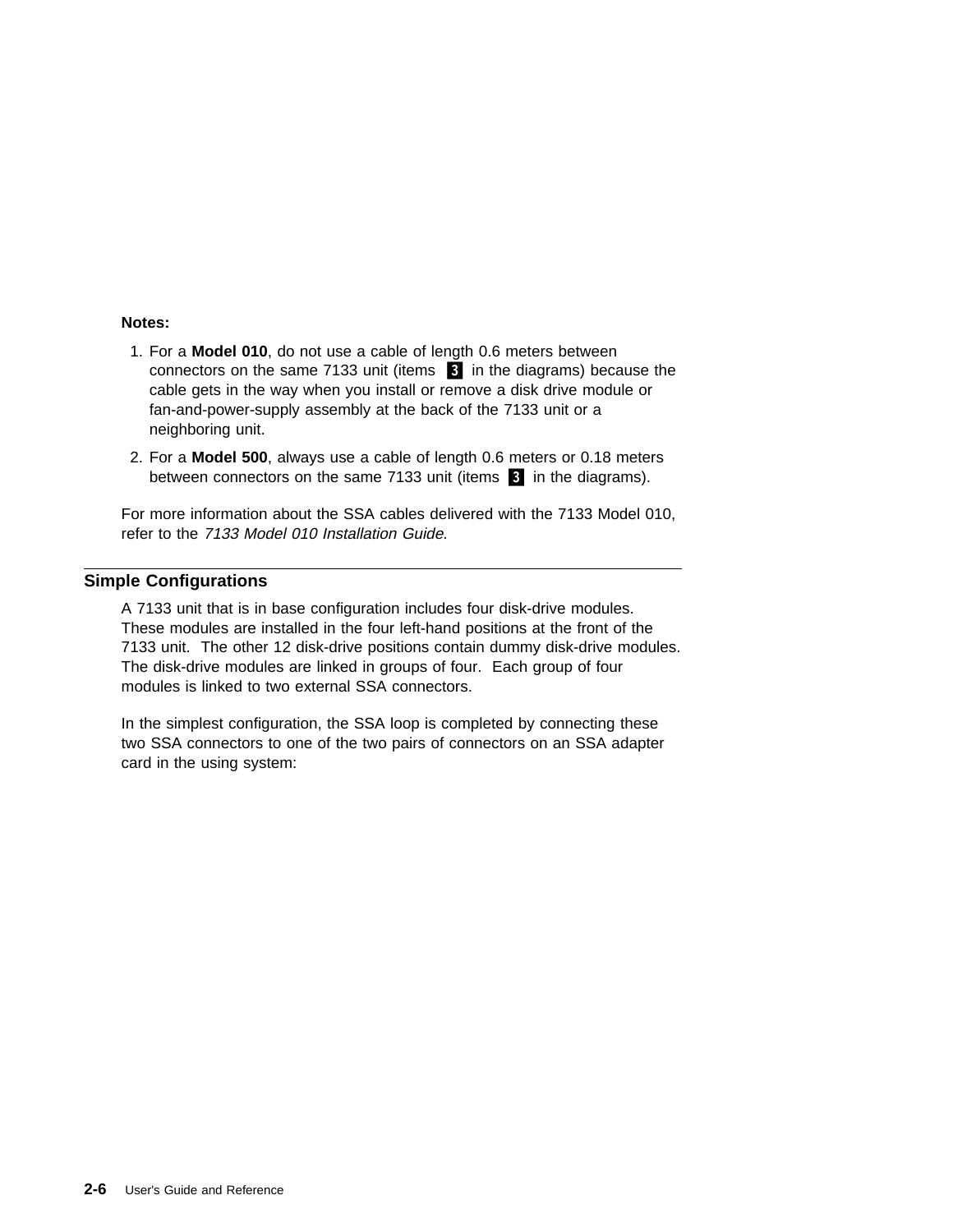

With this configuration:

- The two fan-and-power-supply assemblies in the 7133 unit provide redundant power and cooling to the disk-drives.
- There is no performance advantage to be gained by moving the disk drives to other positions and connecting them in more than one loop. If moved to other positions, the disk-drives might no longer have the benefit of redundant power and cooling.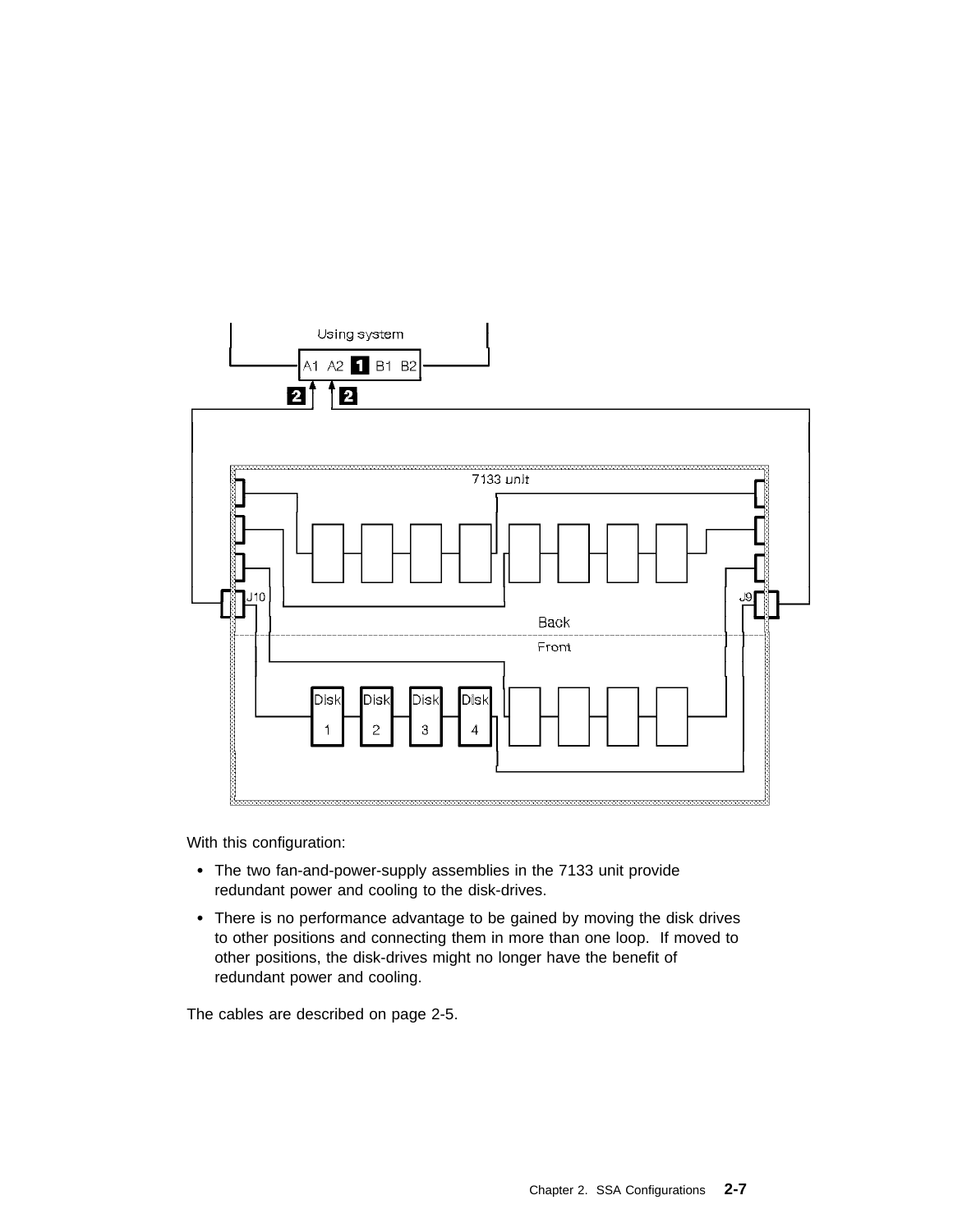#### **Larger Configurations**

Four more disk-drive modules can be added to the base configuration in a single loop; but for a balanced subsystem, it is recommended that the two groups of four disk-drive modules are connected to separate pairs of connectors on the adapter card in two loops:



There is no performance advantage to be gained by moving the disk drives to other positions and connecting them in more than two loops using an additional adapter.

For this, and all larger configurations, to have redundant power and cooling for all disk-drives, you must install the third fan-and-power-supply assembly in the 7133 unit.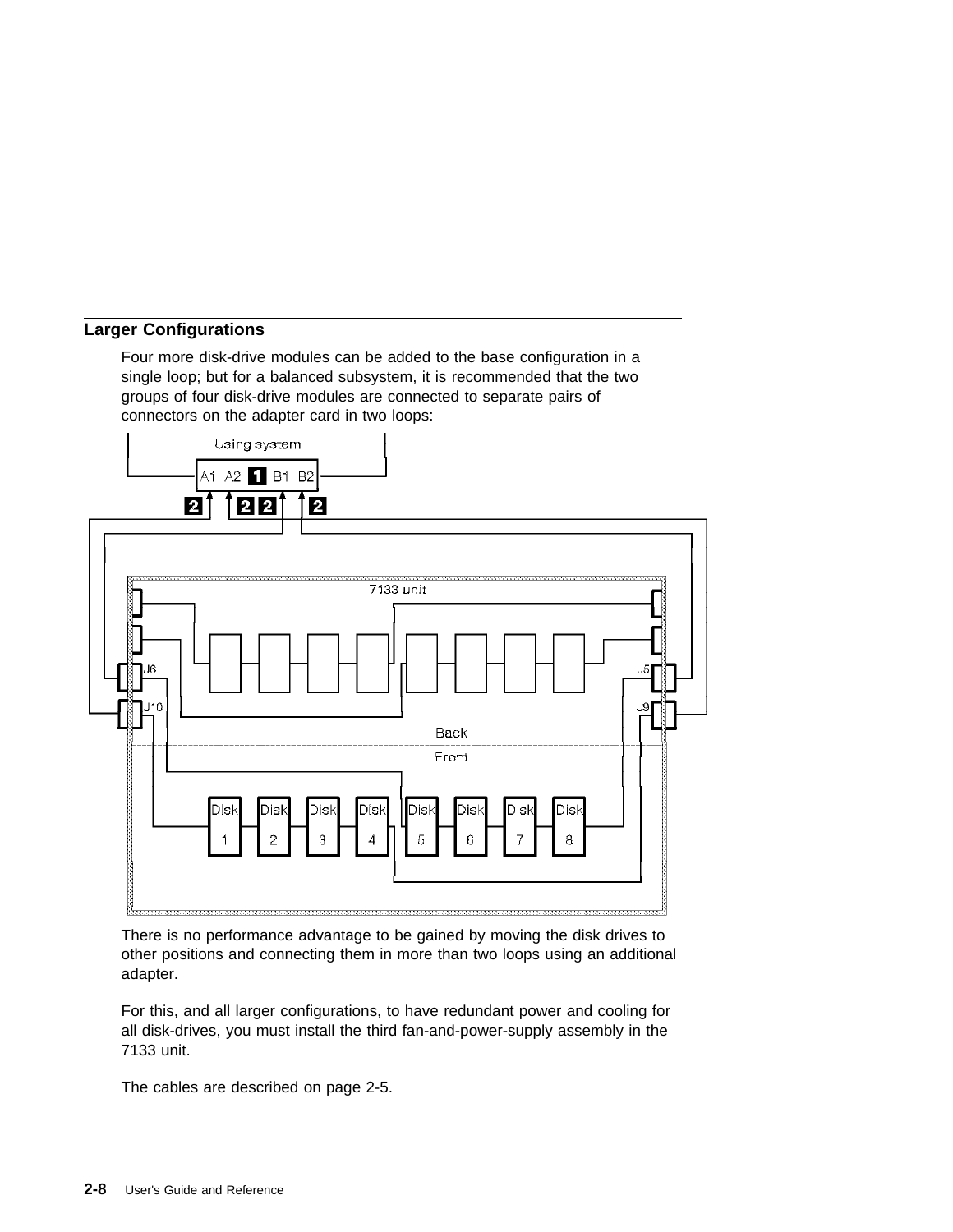#### **Largest Configurations with One 7133 Unit**

All 16 disk-drive modules in a full 7133 unit can be connected in a single loop; but for a balanced subsystem, it is recommended that two groups of eight disk-drive modules are connected to separate pairs of connectors on the adapter card in two loops:



There is no performance advantage to be gained by connecting the disk drives in more than two loops.

For this configuration, you must install the third fan-and-power-supply assembly in the 7133 unit.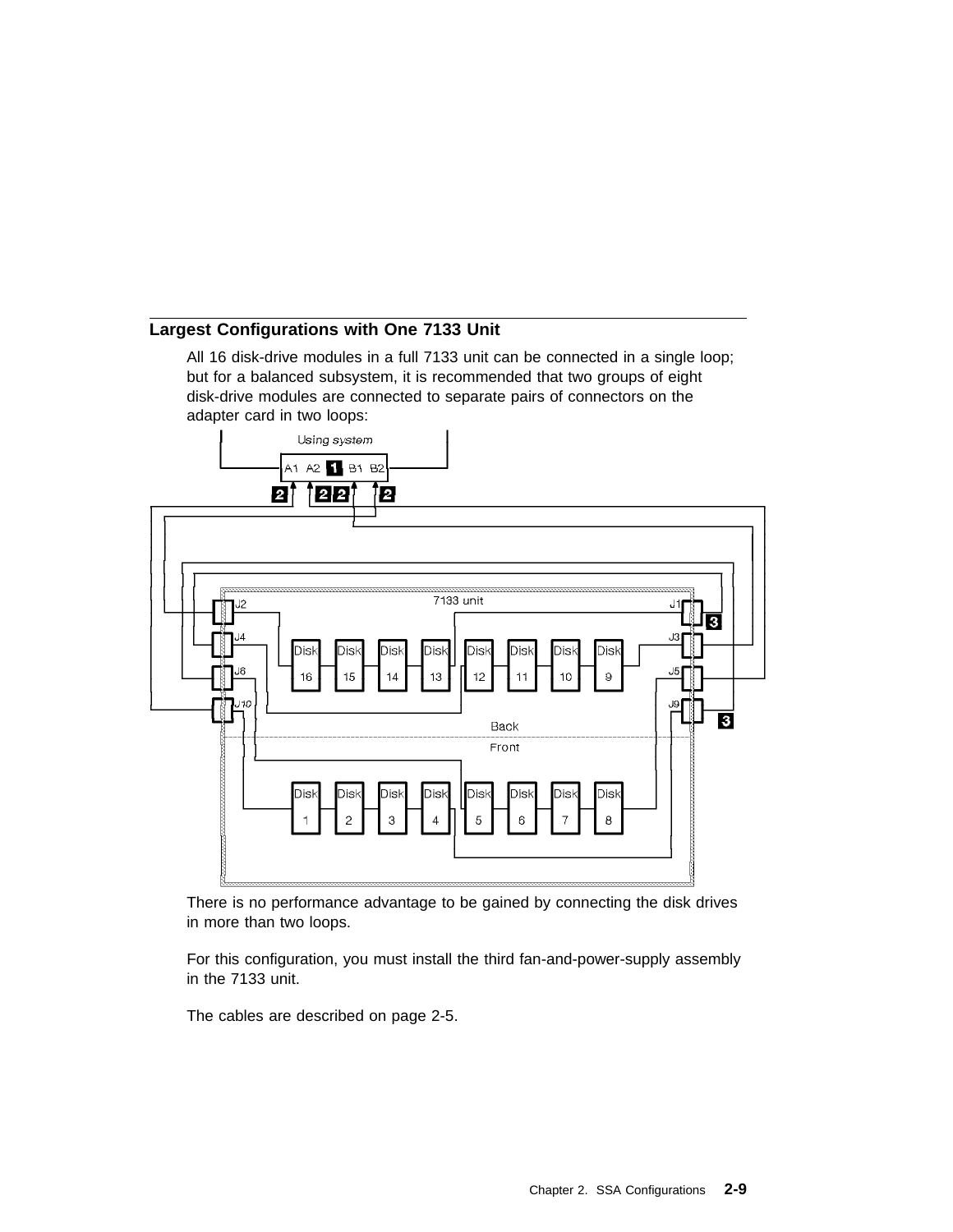## **Multiple-Unit Configurations**

An SSA subsystem can include disk-drives that are installed in more than one 7133 unit. They can also be attached to more than one SSA adapter. They all could be connected in a single SSA loop, but for better performance and better serviceability, it is recommended that the disk-drives are connected to separate pairs of connectors on the adapter card in two loops: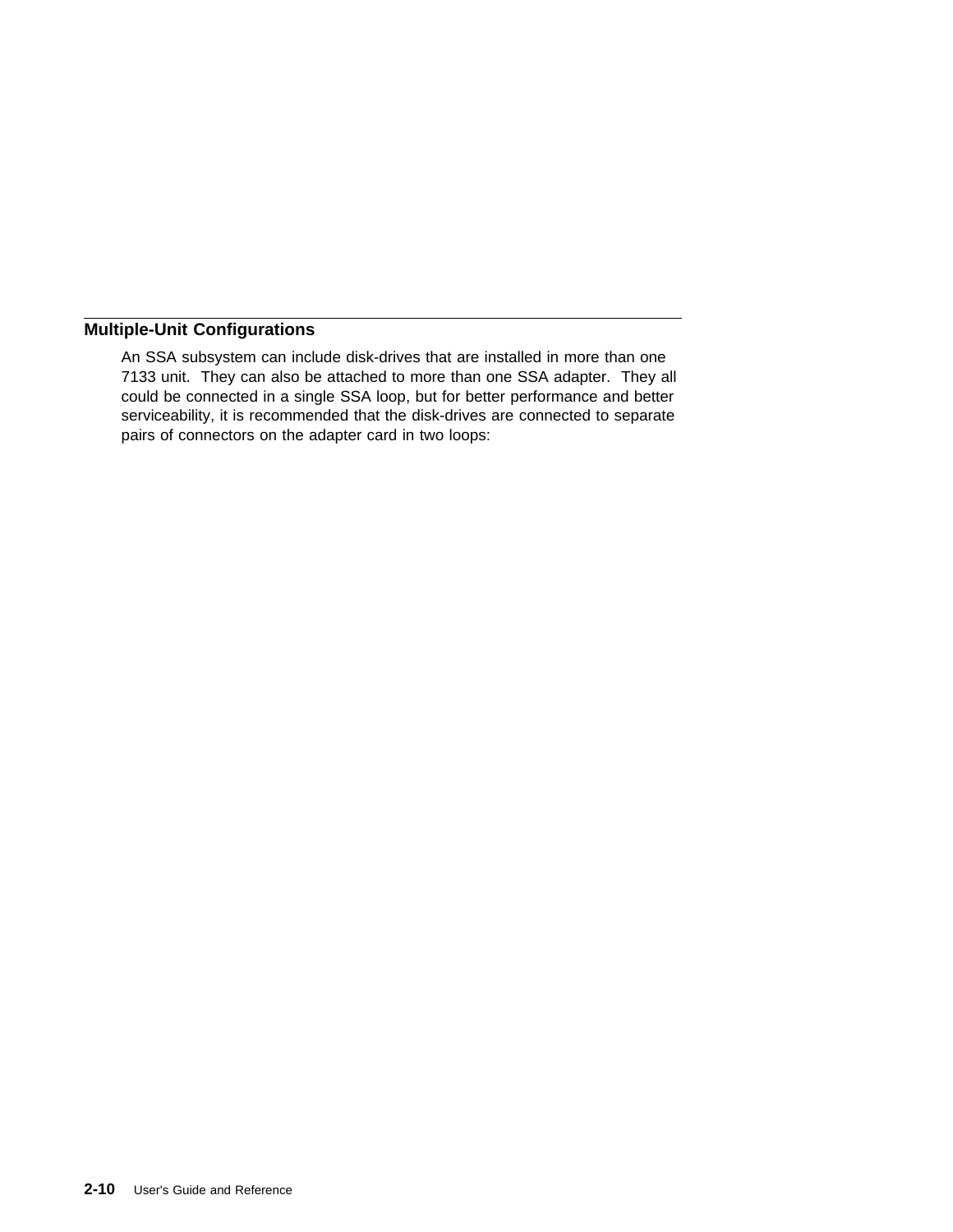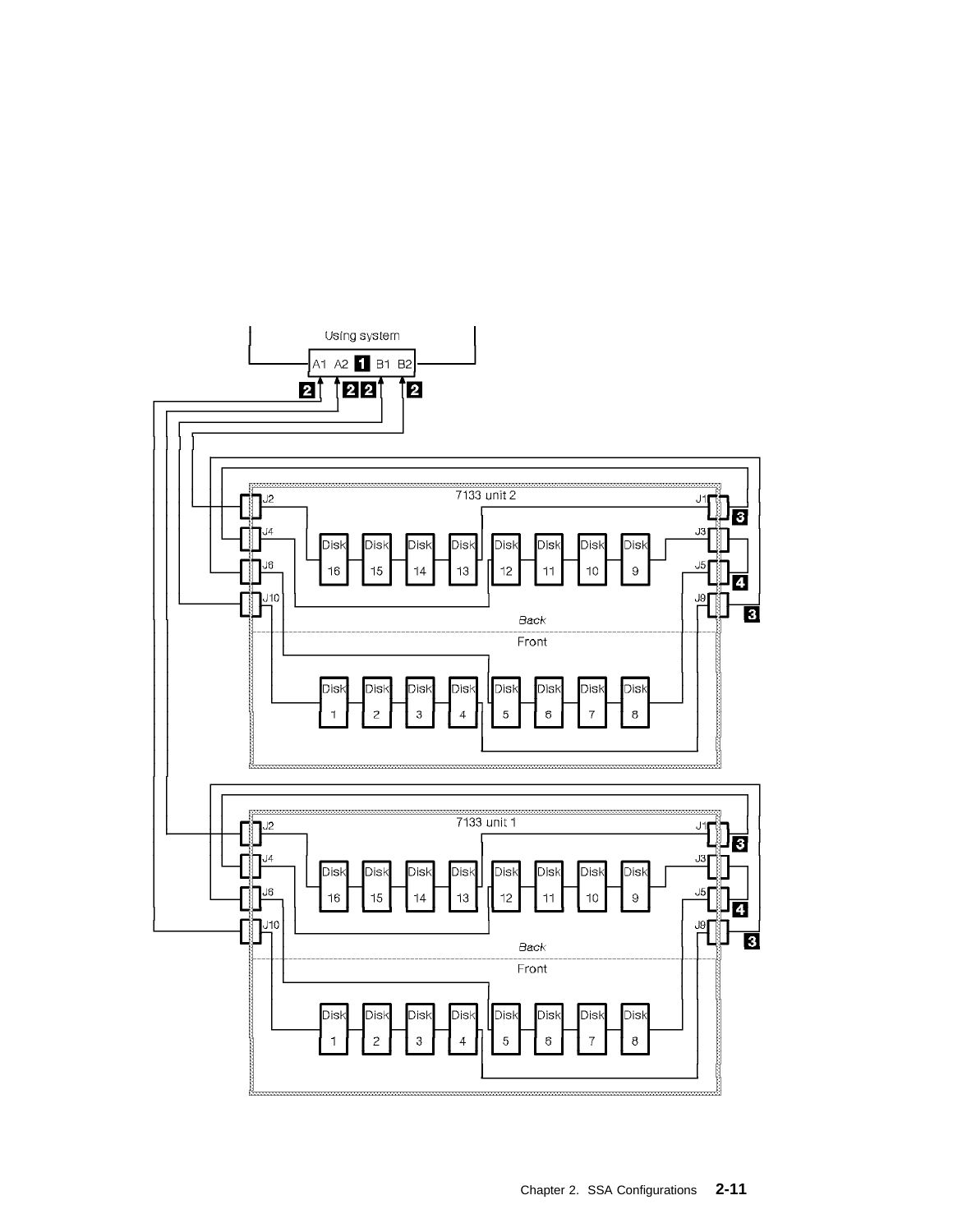For a higher-availability configuration, a second SSA adapter is included in the loops. The diagram shows the simplest cabling; more complex cabling may be required to maximize the performance of the subsystem.

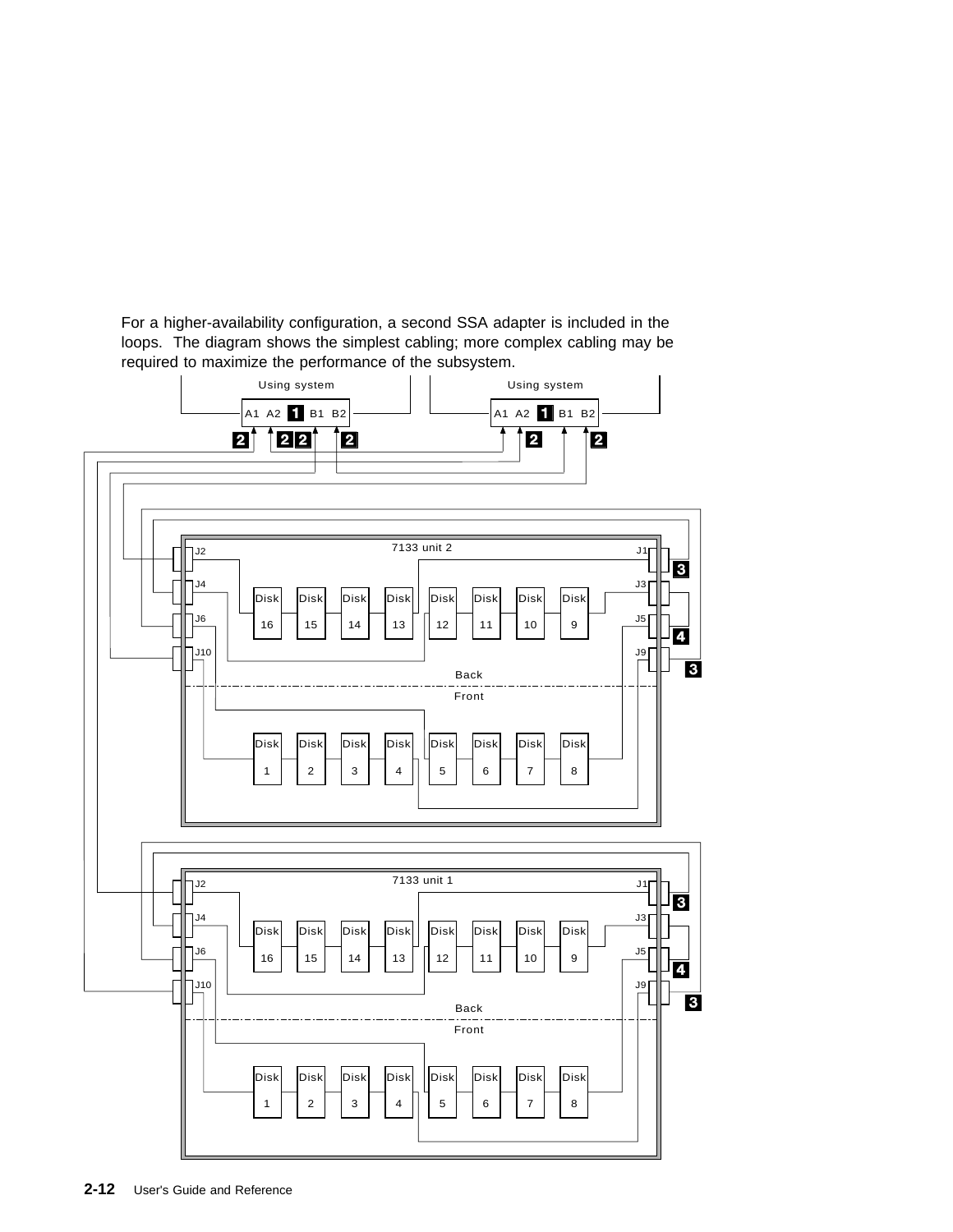**Note:** The cables shown in the previous diagram are described on page 2-5.

#### **Maximum Configurations**

In larger subsystems, unless the workload of the system has special requirements, optimum performance is obtained by connecting the drives in equal numbers on the loops available. You can connect up to 48 disk-drive modules in one SSA loop, and up to 96 disk-drives to one adapter.

Here are two examples:

48 disk-drives, in three 7133 units, connected to a single adapter card:

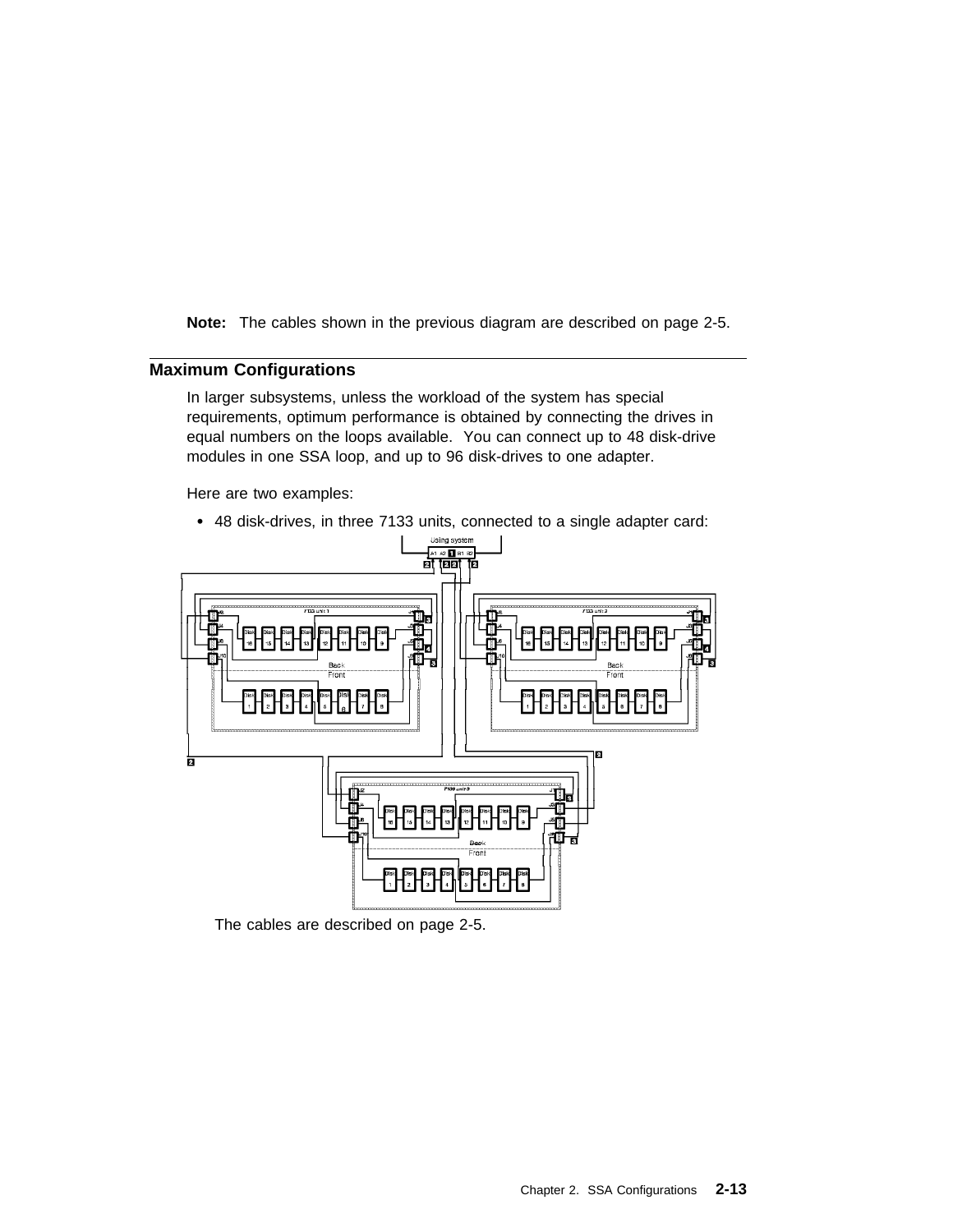96 disk-drives, in six 7133 units, connected to a single adapter card:



The cables are described on page 2-5.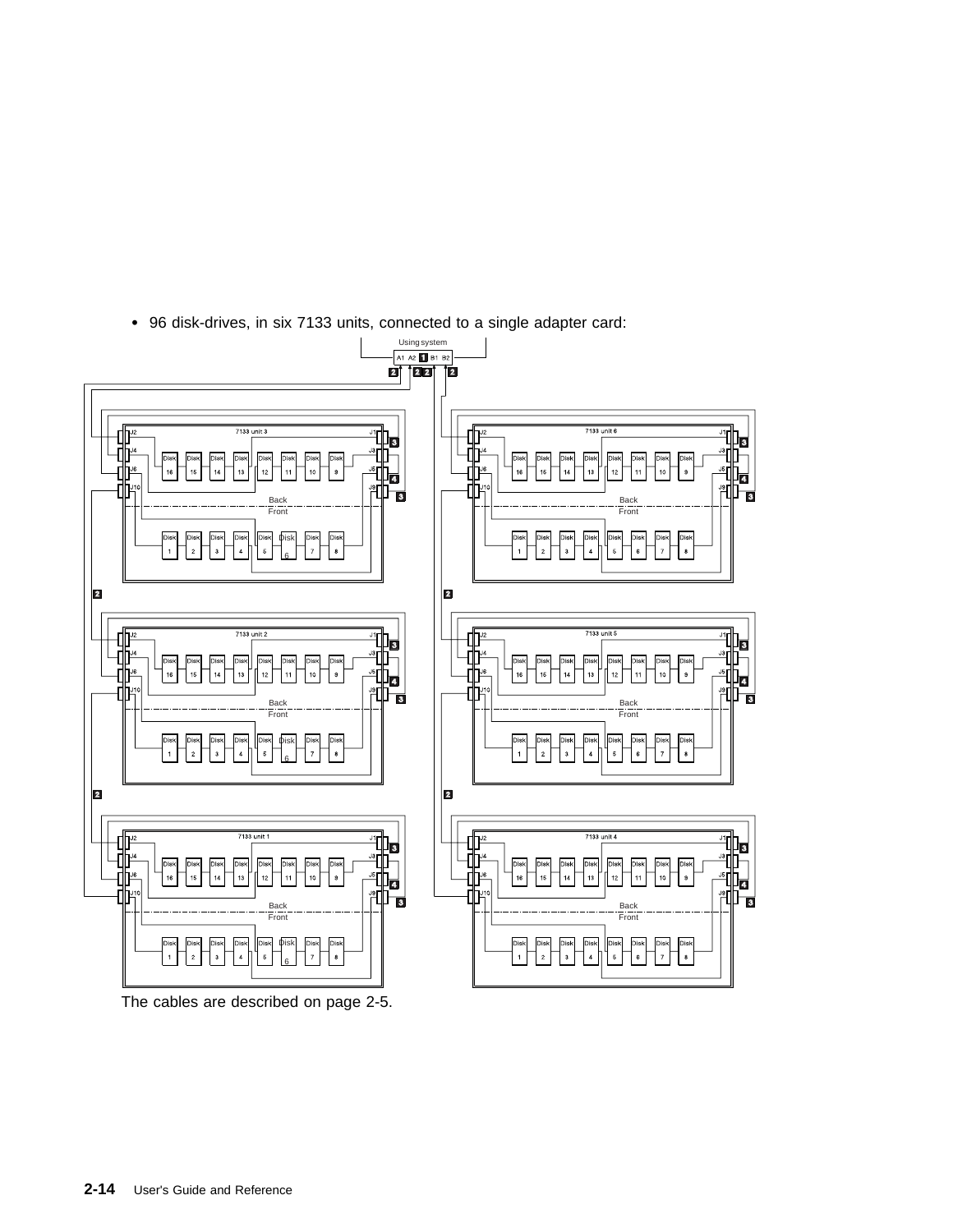#### **Eight Initiators**

With Enhanced SSA 4-Port Adapters (type 4-G), eight adapter connectors can be connected.



#### **Configuring Devices on an SSA Loop**

If the SSA loops are configured with two or more SSA adapters in a loop and those adapters are installed in two or more using systems, it may be necessary to take special steps to ensure successful configuration of the systems following power-on.

These steps may be necessary because an SSA adapter, which is in a using system that is powered down, causes a break in the SSA loop. Having more than one break in the SSA loop can cause some using systems to be isolated from some disks.

The systems can be sucessfully configured by using either of the following two procedures:

- Once all the systems which contain adapters connected to the SSA loop have been powered on, do the following on each system.
	- 1. Run the **cfgmgr** command to configure all the SSA disks.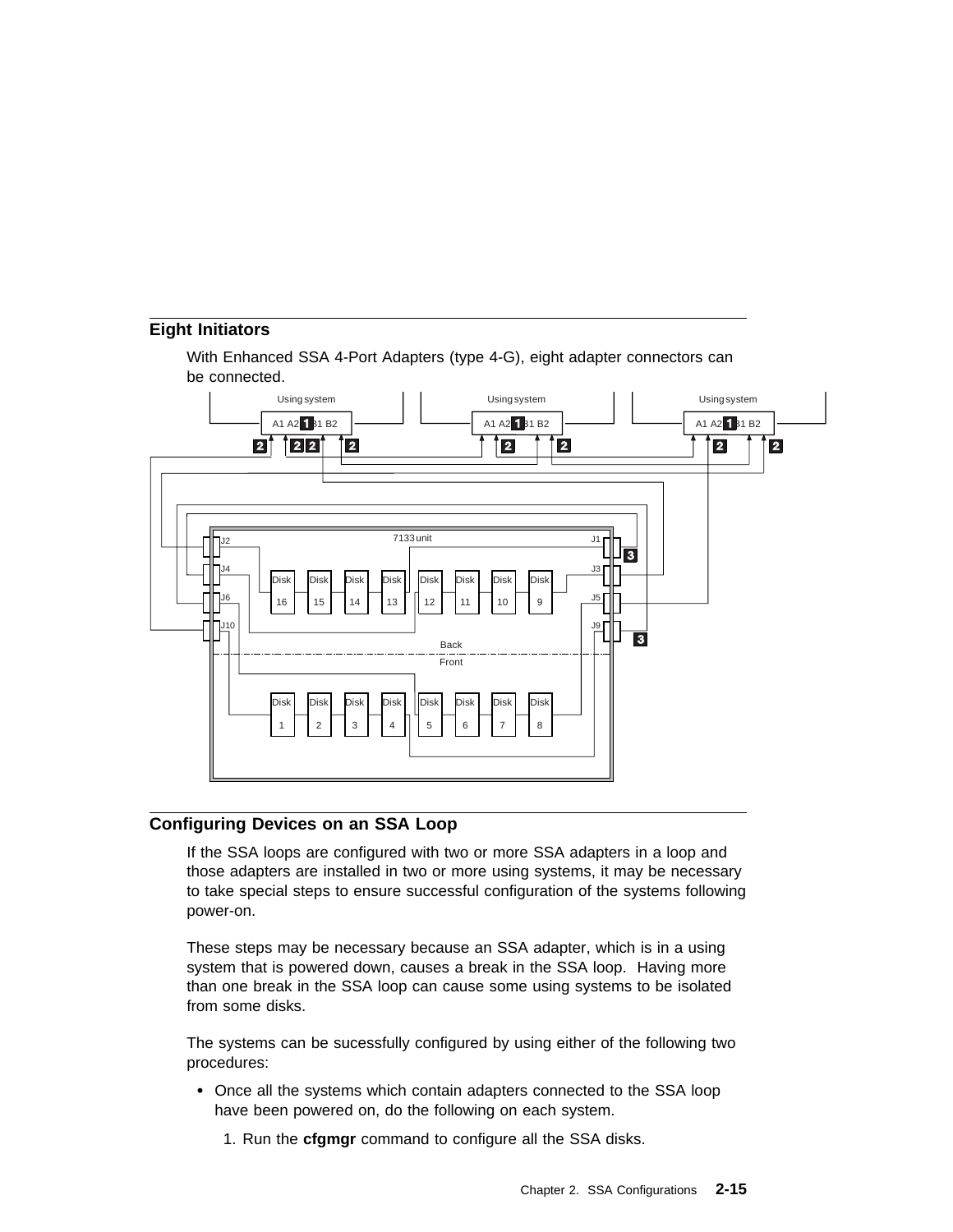- 2. Manually **varyon** the volume groups and mount the filesystems as required.
- Set the Key Mode switch of each using system to Secure mode, then boot each system. When all the operator panels display 2ðð, set the key to the Normal mode and continue the boot process.

#### **Addressing SSA Devices**

This section describes how SSA adapters and devices are known to the using system programs.

#### **Location Code Format**

Location codes identify the locations of adapters and devices in the using system and its attached subsystems and devices. These codes are displayed when the diagnostic programs isolate a problem. For information about the location codes used by the using system, see the Operator Guide for the using system.



The location code shows only the position of the SSA adapter in the using system and the type of device that is attached. The location of the device within the SSA loop must be found by use of a service aid. The service aids use the device's IEEE-standard 16-digit unique ID.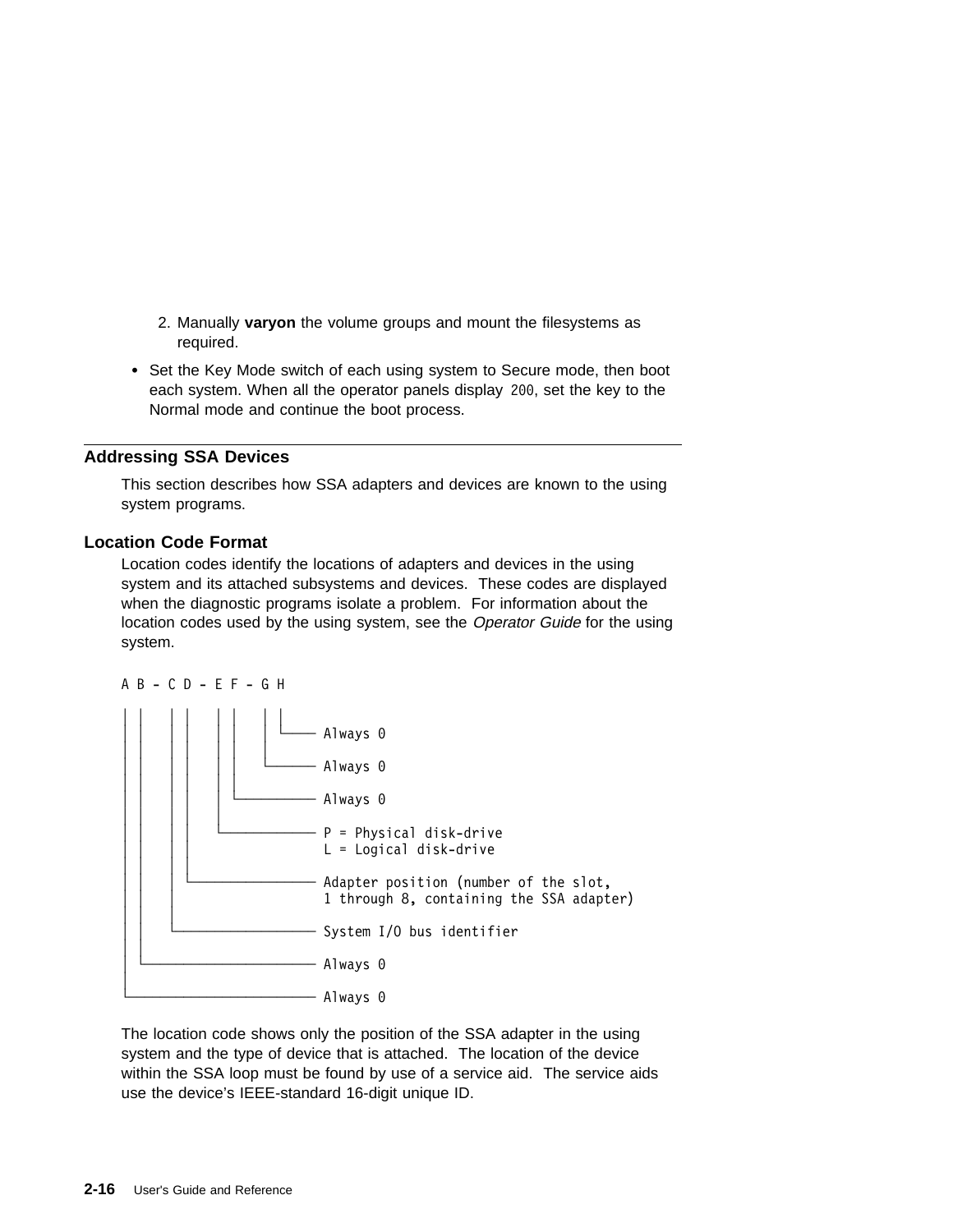#### **Pdisks, Hdisks, and Disk Drive Identification**

The physical disk drives (**pdisks**) in an SSA subsystem can be configured as logical units (LUNs). A LUN is also known as an **hdisk**, and can consist of one or more physical disk drives. An hdisk in an SSA subsystem might, therefore, consist of one pdisk or several pdisks.

The configuration software allocates an identification (hdisk and pdisk number) to each disk-drive during the configuration of the SSA link. The disk drives do not have fixed physical addresses.

The numeric identifiers of pdisks, hdisks, and the disk-drive slots are not related to each other. For example, pdisk1 is not necessarily installed in slot 1 of the physical unit in which it is installed.

The configuration software first recognizes the disk drive by its machine-readable serial number. The serial number of the disk drive is also displayed by the service aids. The service aids show the number as the last eight digits of the IEEE SSA Unique ID.

Service actions are always related to physical disk drives. For this reason, errors that occur on SSA disk drives are always logged against the physical disk drive (pdisk).

If a disk drive that has been formatted on a machine of a particular type (for example, a Personal System/2) is later installed into a using system that is of a different type (for example, a RISC System/6000), that disk drive is configured only as a pdisk during the configuration of the using system.

#### **Adapter Functions**

The principal functions of the Enhanced SSA 4-Port Adapter are:

- The adapter performs a power-on self-test (POST) to verify correct operation of the hardware.
- The adapter configures the SSA network. It can act as the master node if required.
- When interrupted by the host processor, the adapter fetches Independent Packet Network (IPN) transactions by Direct Memory Access (DMA) from host memory.
- The adapter translates each transaction into SCSI commands and issues them to the addressed device over a serial link. A pass-through mode is also provided to allow any SCSI command to be issued.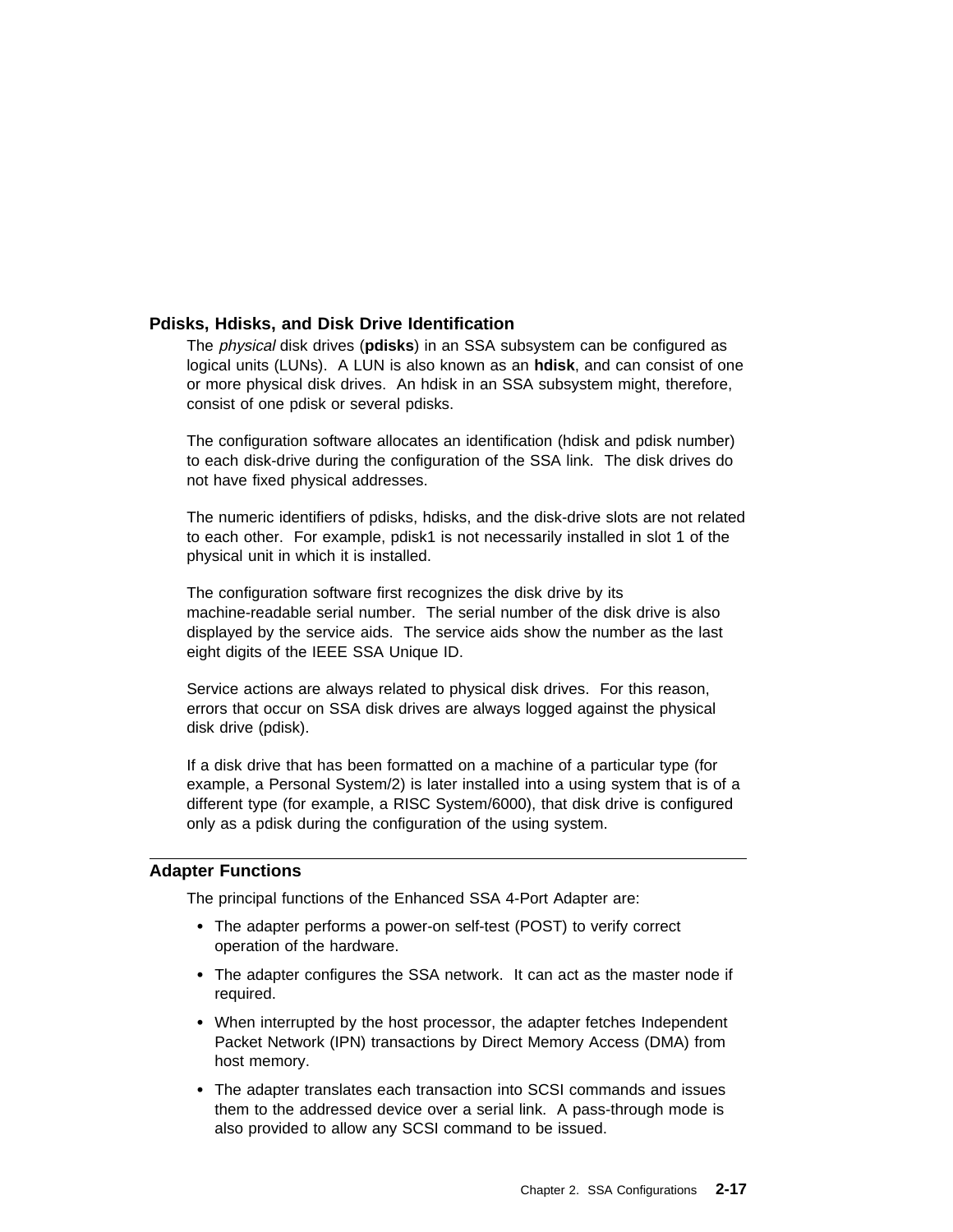- When requested by a device, the adapter fetches write data from host memory by DMA and transmits it to the device. Similarly the adapter receives read data from the device and stores it in host memory by DMA.
- The adapter receives SCSI status from the device. If there is an error, the adapter issues a SCSI Request Sense command to the device. It may then attempt to recover the error. In all cases, the adapter interrupts the host processor to present the result of the transaction.

#### **Supported Standards**

The Enhanced SSA 4-Port Adapter implements the standards described in the following documents:

- Micro Channel Architecture portion of the IBM Personal System/2 Hardware Technical Reference, first edition, October 1990, part number 84F8933.
- Serial Storage Architecture, SSA-PH (Transport Layer), X3T10.1 989D, working draft, revision 3, January 5, 1995.
- Serial Storage Architecture, SSA-SCSI (SCSI-2 Mapping), X3T10.1 94-060, revision 04, February 27, 1995.
- Small Computer System Interface 2 (SCSI-2), X3.131.199X, Revision 10h.

#### **Introduction to the Independent Packet Network (IPN)**

The device drivers and adapter communicate with each other by means of a logical client-server network called Independent Packet Network (IPN).

IPN is a logical network of **services**. A client can access a service by specifying its address in the IPN network, without being concerned where the service is physically located. In IPN terminology, the client is a **master** and the service is a **slave**.

The unit of work in IPN is a **transaction**. The routing layer of IPN establishes a connection between the master and slave for the duration of each transaction. A master may queue multiple transactions in the same slave. However, the slave can execute the transactions in any order it chooses and even execute several transactions concurrently.

An IPN **node** is a hardware unit that runs the IPN kernel, a host system or the adapter are examples of nodes. In addition to network routing, the IPN kernel also performs such tasks as scheduling, memory management, and timer functions.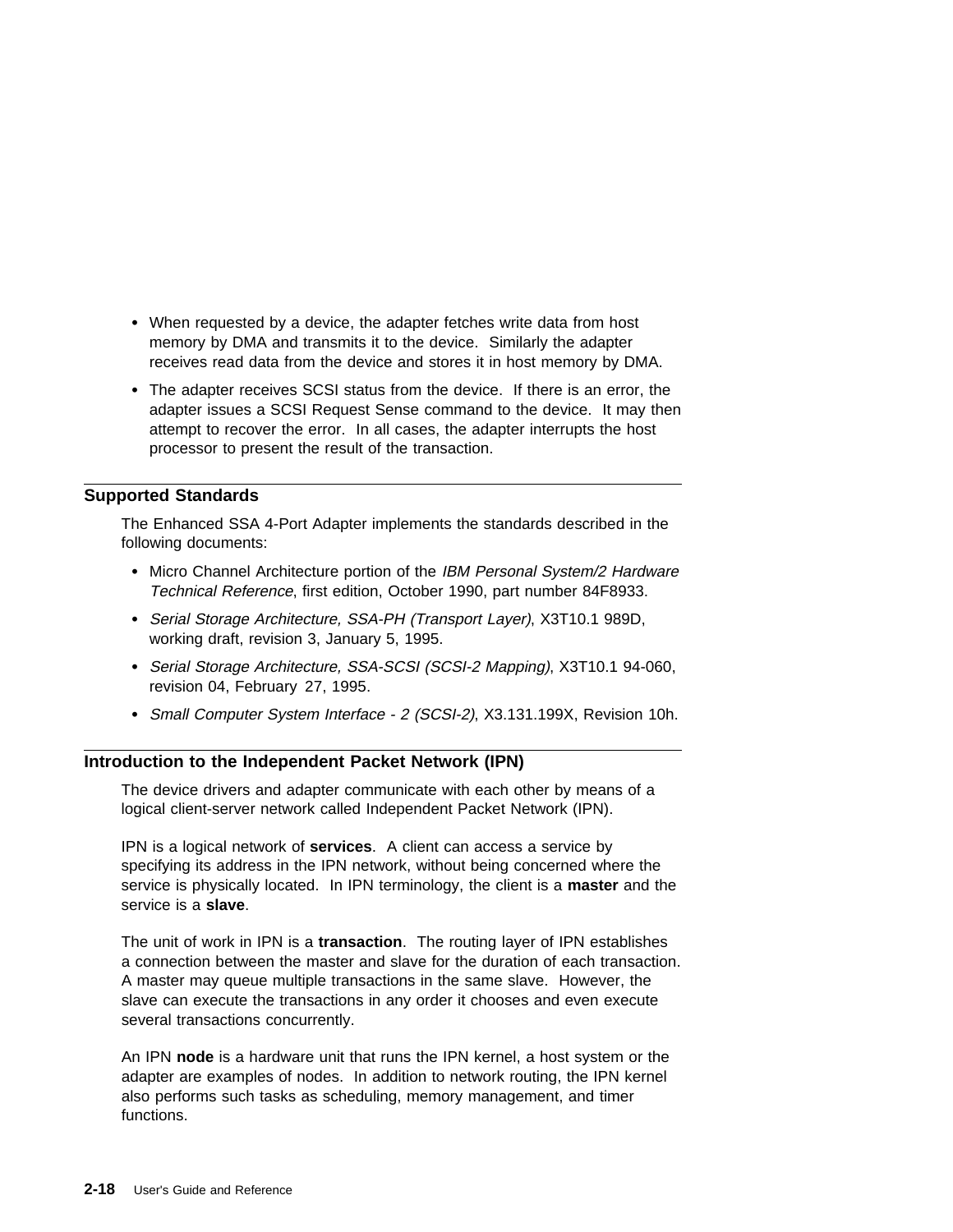The adapter provides a **disk service** to give basic read/write access to each attached disk-drive. Additional services can be added, such as a fast-write service or a Redundant Array of Independent Disks (RAID) service.

The host device driver is an IPN master and also provides an **error logger**, which is a service for logging subsystem errors.

Every IPN node also contains a **registry** service. The registry keeps a list of all services running on its node and all other nodes that are directly accessible through a gateway on that node. The registry also forwards errors detected by the services running on its node to the error logger.

IPN spans the device driver and the adapter. IPN uses a **gateway** to cross a physical interface such as the Micro Channel. The gateway is transparent to the master and slave, and it incorporates the specific features of the physical interface. IPN can be extended to other adapters and controllers on the SSA network. (Disk drives implement SSA-SCSI rather than IPN protocols.)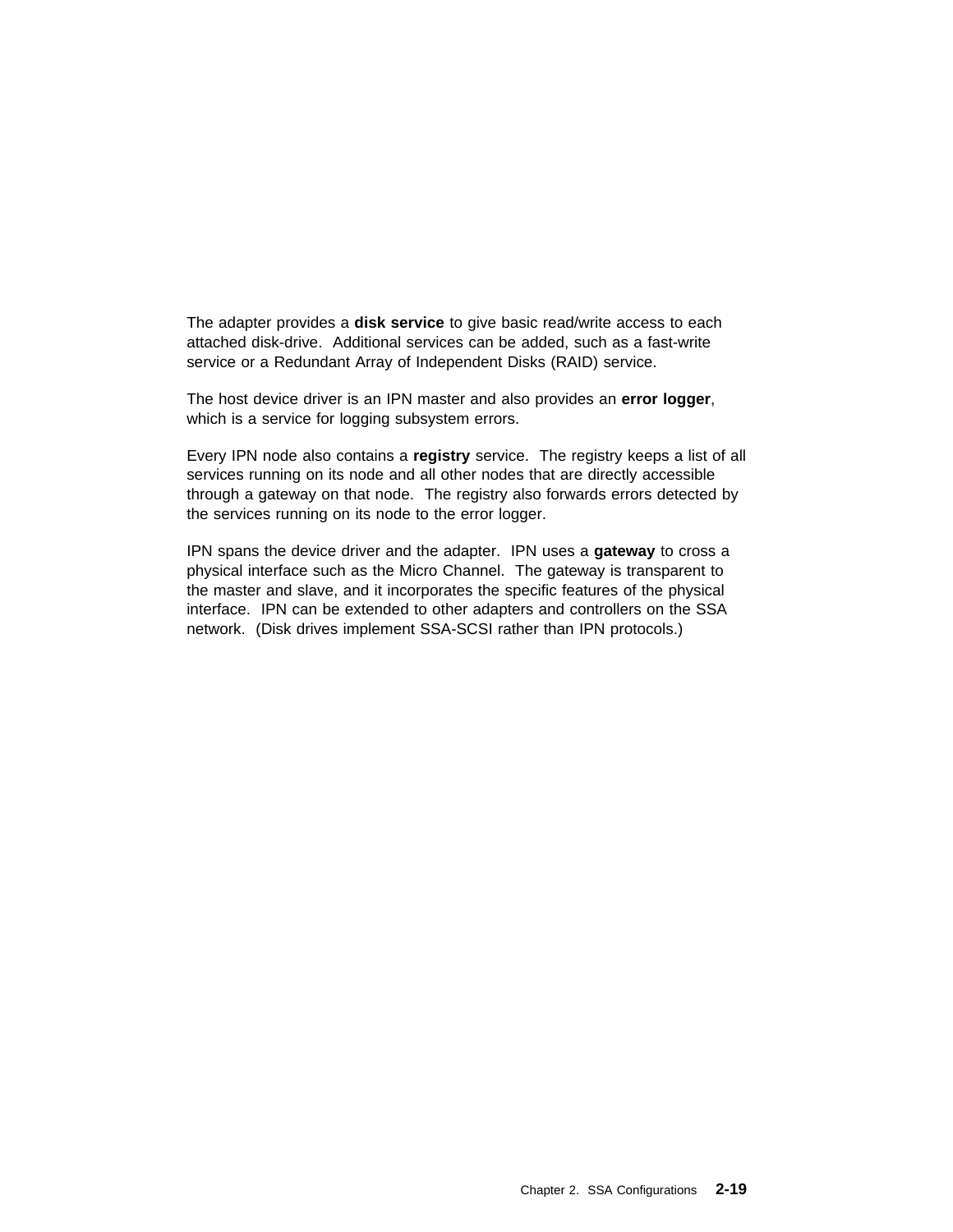

The Enhanced SSA 4-Port Adapter contains a Micro Channel gateway, a disk service, a registry service, an SSA driver and the IPN kernel, as shown in figure above. A typical transaction to read data from a disk-drive would be processed as follows:

- 1. The device driver contains a master process that generates IPN transactions. The master calls the host IPN kernel with a pointer to a **master control block (MCB)** for the transaction. The MCB is addressed to the disk service.
- 2. The host IPN kernel calls the Micro Channel gateway with a pointer to the MCB.
- 3. The host side of the Micro Channel gateway creates a gateway transaction control block (GTCB) in host memory. This is a form of the transaction control block (TCB) that is optimized for the gateway function.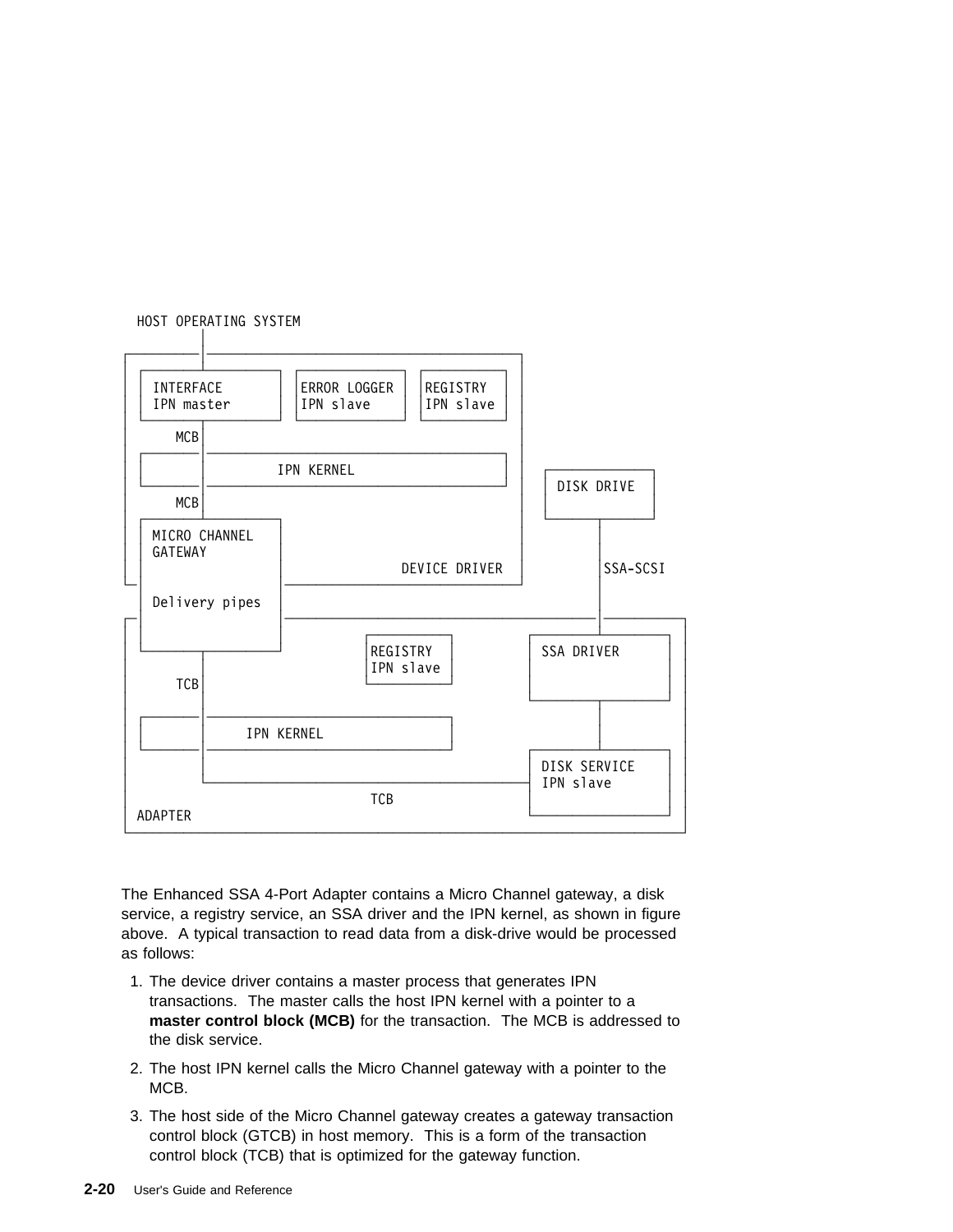The Micro Channel gateway writes a pointer to the GTCB into the adapter incoming **delivery pipe**. This is a circular queue in adapter memory. The hardware automatically raises an interrupt to the adapter when the host writes to the delivery pipe.

- 4. The adapter side of the Micro Channel gateway fetches the GTCB by DMA. The gateway then creates a TCB in the adapter address space. A TCB is a subset of an MCB. Finally, the gateway calls the adapter IPN kernel to submit the TCB.
- 5. IPN calls the disk service for the addressed device with a pointer to the TCB.
- 6. The disk service generates the appropriate SCSI read command and passes it to the SSA driver.
- 7. The SSA driver issues the SCSI command to the disk-drive using the SSA protocol.
- 8. When the disk drive offers the requested data, the SSA driver transfers the data directly to the Micro Channel gateway.
- 9. When the drive returns good-completion status, the disk service calls IPN with the result of the TCB.
- 10. IPN calls the adapter side of the Micro Channel gateway. The gateway puts a pointer to the GTCB into the adapter outgoing delivery pipe. (The pipe is located in host memory.) The pointer is tagged to indicate that the GTCB has been completed. Then the gateway interrupts the host processor.
- 11. The host side of the Micro Channel gateway fetches the pointer and calls IPN.
- 12. IPN calls the master process with the result of the original MCB. (The call may be deferred.)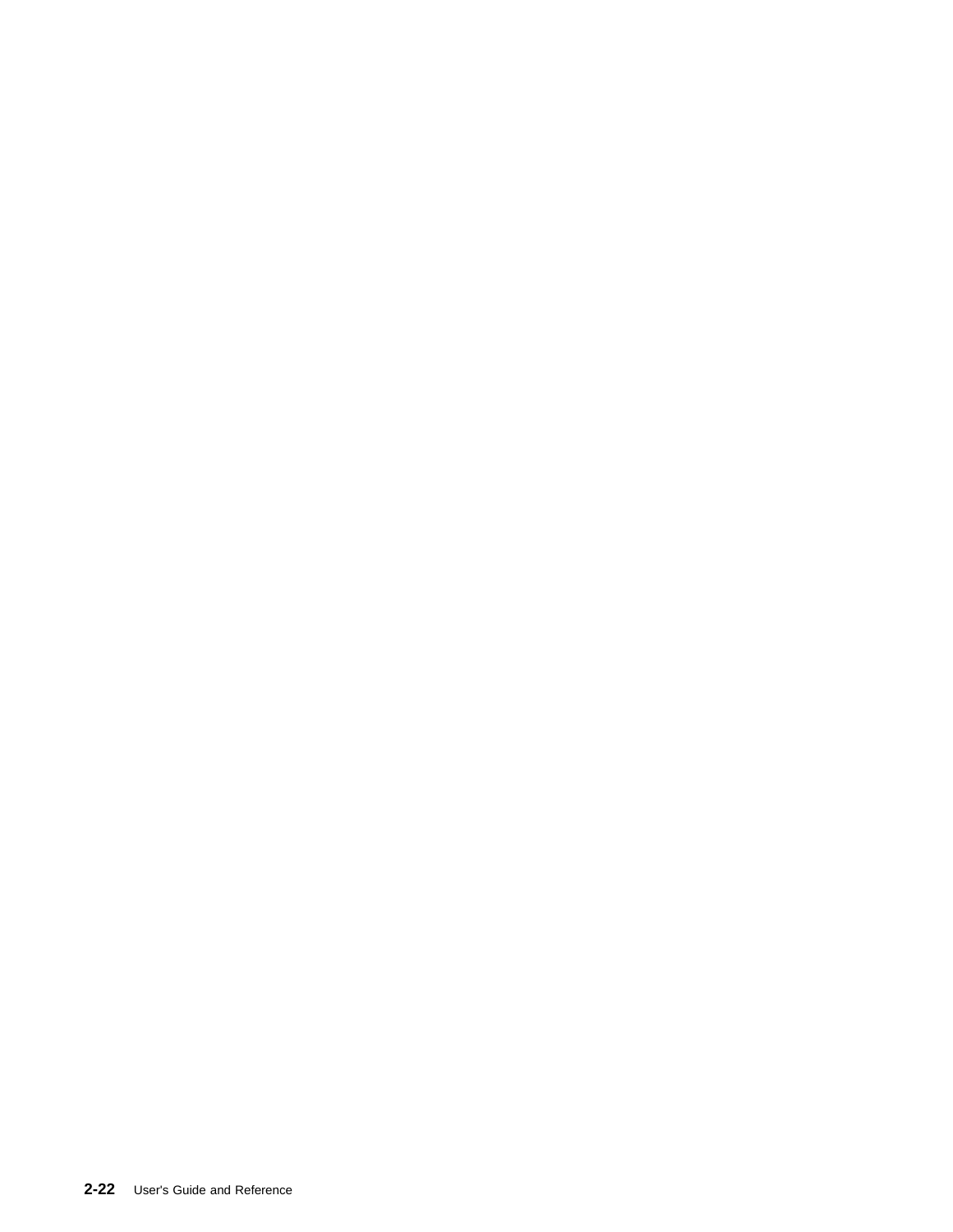# **Chapter 3. SSA Service Aids**

SSA service aids reside in the using system. They help you to service SSA subsystems. This section describes those service aids, and tells how to use them.

**Attention:** Do not run the service aids from more than one using system at a time. Otherwise, unexpected results might occur.

The SSA service aids are:

| <b>Set Service Mode:</b>           | This service aid enables you to determine the<br>location of a particular disk drive on the SSA<br>loop, and to remove that disk drive from the<br>loop. |
|------------------------------------|----------------------------------------------------------------------------------------------------------------------------------------------------------|
| <b>Link Verification:</b>          | This service aid tells you the operational status<br>of the links forming an SSA loop.                                                                   |
| <b>Configuration Verification:</b> | This service aid lets you determine the<br>relationship between physical and logical disk<br>drives.                                                     |
| <b>Format Disk:</b>                | This service aid formats an SSA disk drive.                                                                                                              |
| <b>Certify Disk:</b>               | This service aid verifies that all the data on a<br>disk drive can be read correctly.                                                                    |

Before you use the service aids, ensure that you are familiar with the principles of SSA loops and physical disk drives (pdisks). If you are not familiar with these principles, first read Chapter 2 on page 2-1.

## **The Identify Function**

This function enables you to determine the location of a particular disk drive that you want to identify, but do not want to remove. Identify causes the Check light of the disk drive to flash for identification (two seconds on, two seconds off), but has no effect on the normal operation of the disk drive. It also causes the Subsystem Check light (if present) of the unit containing the selected disk drive to flash. You can use the Identify function on any number of disk drives at the same time.

The Identify function can be accessed from any of the service aids.

Instructions displayed by the service aids tell you when you can select the Identify function.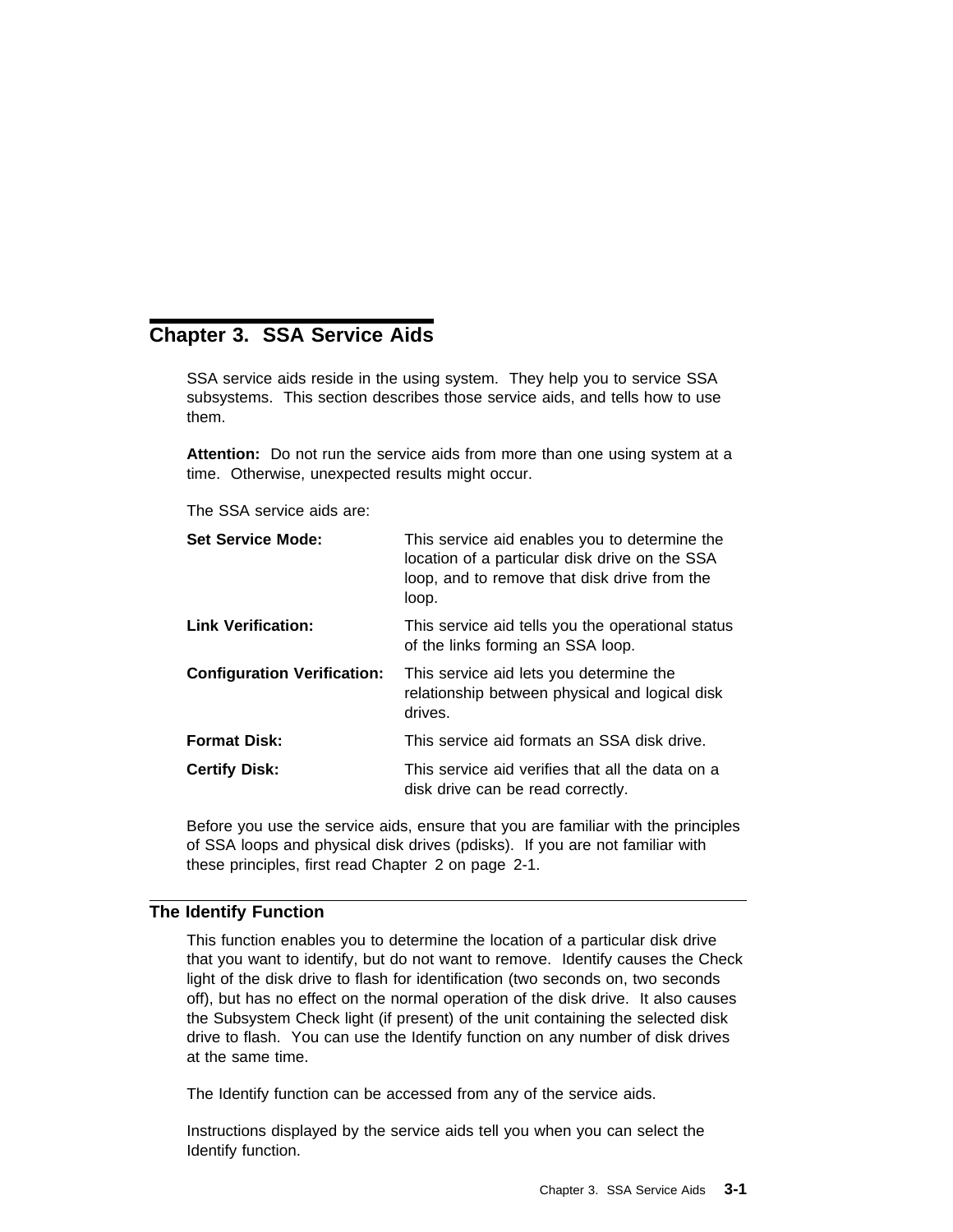The service aids display the serial numbers of the devices. By checking the serial-number label on the device, you can verify that the correct device has its Check light flashing.

**Note:** You cannot use the Identify function on a device that has a 'Reserved' status.

## **Starting the SSA Service Aids**

To start the SSA service aids:

**1** Start the using-system diagnostics (see the Common Diagnostics Information manual), and go to the DIAGNOSTIC OPERATING INSTRUCTIONS.

**Note:** If you are running standalone diagnostics from diskette or from CD-ROM, see "Installing SSA Extensions to Standalone Diagnostics" on page 4-1.

- **2** Follow the instructions to select FUNCTION SELECTION.
- **3** Select SERVICE AIDS from the Function Select menu.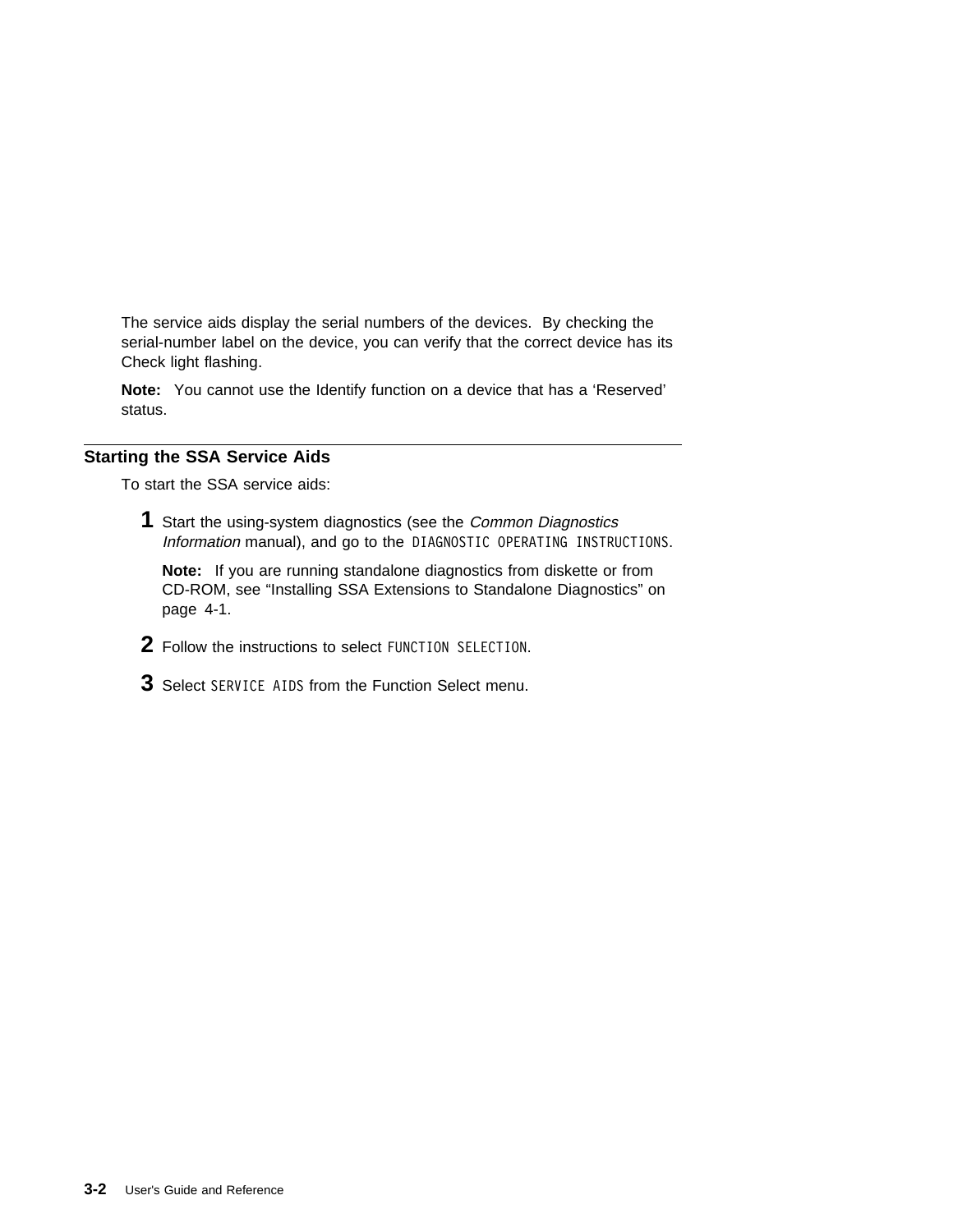**4** Select SSA SERVICE AIDS from the Service Aids menu.

The SSA Service Aids menu is displayed.



**Note:** In some configurations of the using-system console:

**Esc** and **0** = Exit **Esc** and **3** = Cancel

In such configurations, however, the displayed instructions for the function keys remain the same as those shown in the screen above.

- **5** Select the service aid that you require, then go to the relevant instructions in this chapter:
	- "Set Service Mode Service Aid" on page 3-4

"Link Verification Service Aid" on page 3-10

"Configuration Verification Service Aid" on page 3-14

"Format Disk Service Aid" on page 3-17

"Certify Disk Service Aid" on page 3-19.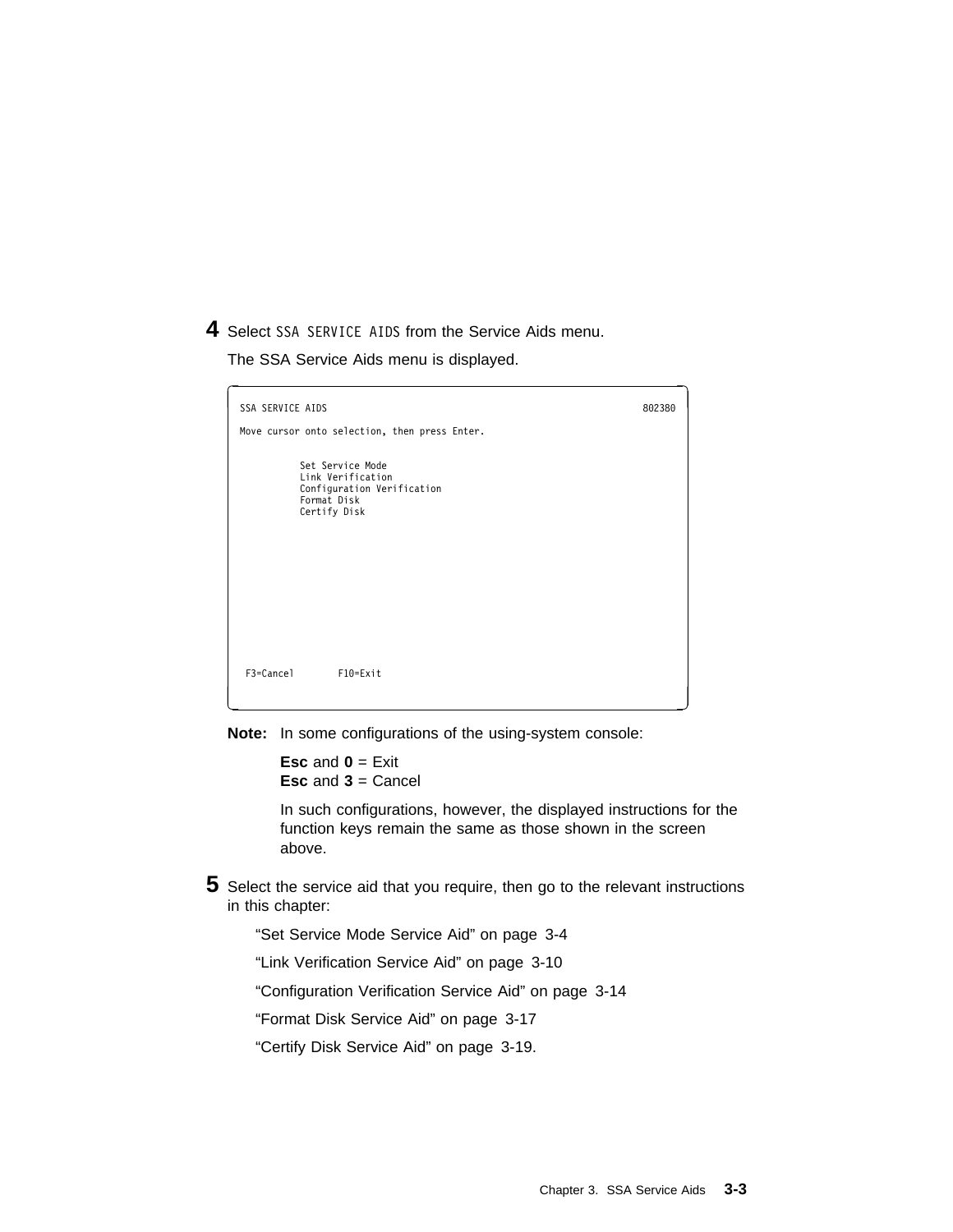## **Set Service Mode Service Aid**

The Set Service Mode service aid enables you to determine the location of a particular disk drive, and to remove that disk drive from the unit in which it is installed. It causes the Check light of that disk drive to come on for identification, and stops all SSA loop activity through the disk drive. It also causes the Subsystem Check light (if present) of the unit containing the selected disk drive to come on. Only one disk drive at a time can be in Service Mode.

Before using this service aid, you must make the selected disk drive unavailable to the using system; otherwise, an error occurs.

SSA devices can be maintained concurrently; that is, they can be removed, installed, and tested on an SSA loop while the other devices on the loop continue to work normally. If a disk drive has its Check light on, you can remove that disk drive from the SSA loop without taking any special actions.

If a disk drive does not have its Check light on, the SSA loop that passes through it might still be active, although the disk drive itself might not be working. You must put that disk drive into Service Mode before you remove it from the SSA loop.

If you leave the Set Service Mode service aid, Service Mode is reset.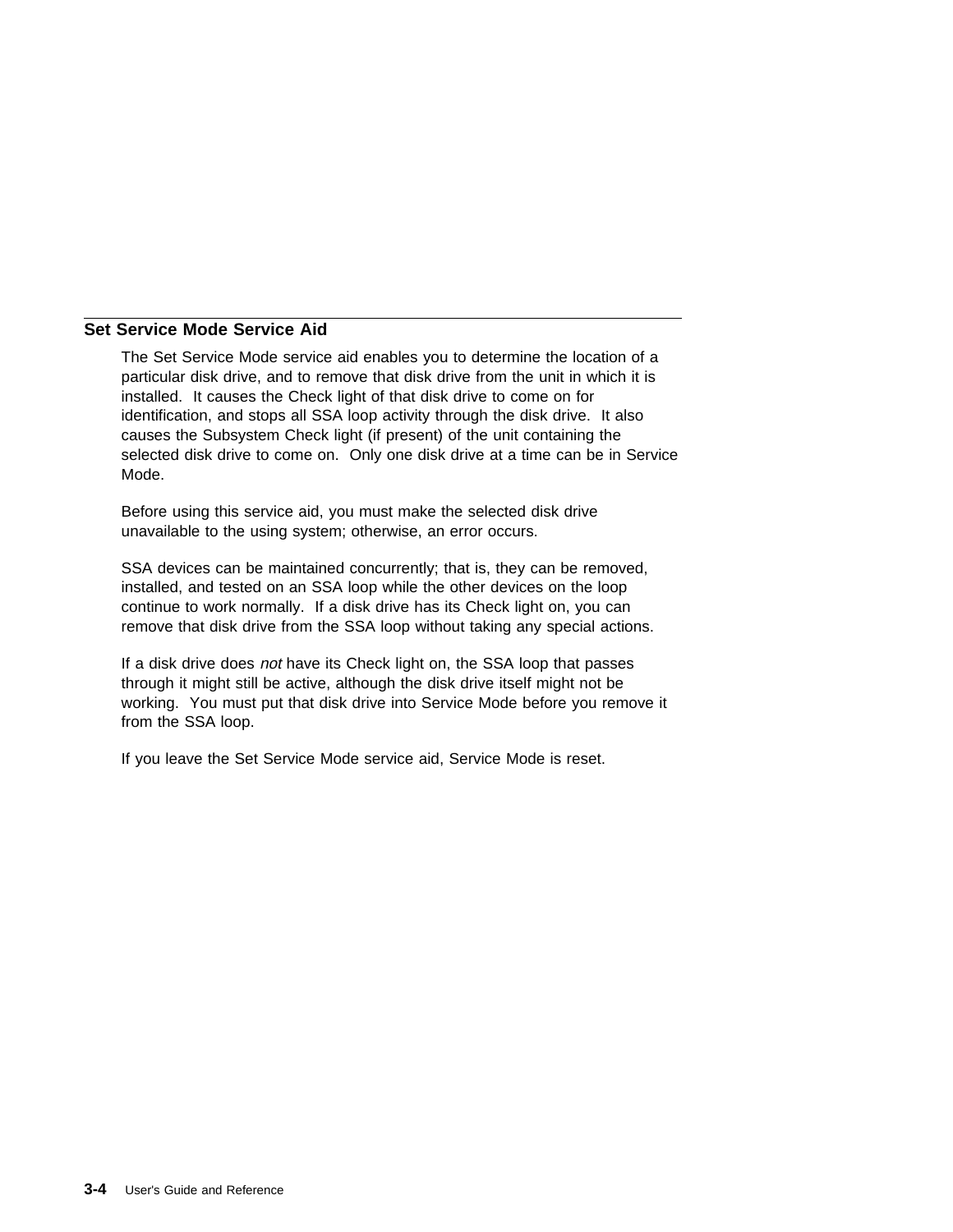To use the Set Service Mode service aid:

**1** Select Set Service Mode from the SSA Service Aids menu (see "Starting the SSA Service Aids" on page 3-2). A list of physical disk drives (pdisks) is displayed:

| <b>SSA SERVICE AIDS</b>                                                                |                                                                                                         |                                                                                                                                                       |                                                                                                                                                                                                                                                                                                                | 802380 |
|----------------------------------------------------------------------------------------|---------------------------------------------------------------------------------------------------------|-------------------------------------------------------------------------------------------------------------------------------------------------------|----------------------------------------------------------------------------------------------------------------------------------------------------------------------------------------------------------------------------------------------------------------------------------------------------------------|--------|
| SET SERVICE MODE                                                                       |                                                                                                         |                                                                                                                                                       |                                                                                                                                                                                                                                                                                                                | 802381 |
|                                                                                        |                                                                                                         | Move cursor onto selection, then press Enter.                                                                                                         |                                                                                                                                                                                                                                                                                                                |        |
| [TOP]                                                                                  |                                                                                                         |                                                                                                                                                       |                                                                                                                                                                                                                                                                                                                |        |
| pdisk0<br>pdisk1<br>pdisk2<br>pdisk3<br>pdisk4<br>pdisk5<br>pdisk6<br>pdisk7<br>pdisk8 | 11111111<br>22222222<br>33333333<br>44444444<br>55555555<br>6666666<br>77777777<br>88888888<br>99999999 | $00 - 04 - P$<br>$00 - 04 - P$<br>$00 - 04 - P$<br>$00 - 04 - P$<br>$00 - 04 - P$<br>$00 - 04 - P$<br>$00 - 04 - P$<br>$00 - 04 - P$<br>$00 - 04 - P$ | 2 GB SSA C Physical Disk Drive<br>2 GB SSA C Physical Disk Drive<br>2 GB SSA C Physical Disk Drive<br>2 GB SSA C Physical Disk Drive<br>2 GB SSA C Physical Disk Drive<br>2 GB SSA C Physical Disk Drive<br>2 GB SSA C Physical Disk Drive<br>2 GB SSA C Physical Disk Drive<br>2 GB SSA C Physical Disk Drive |        |
| [BOTTOM]                                                                               |                                                                                                         |                                                                                                                                                       |                                                                                                                                                                                                                                                                                                                |        |
| $F3 = Cancel$                                                                          | $F10 = Exit$                                                                                            |                                                                                                                                                       |                                                                                                                                                                                                                                                                                                                |        |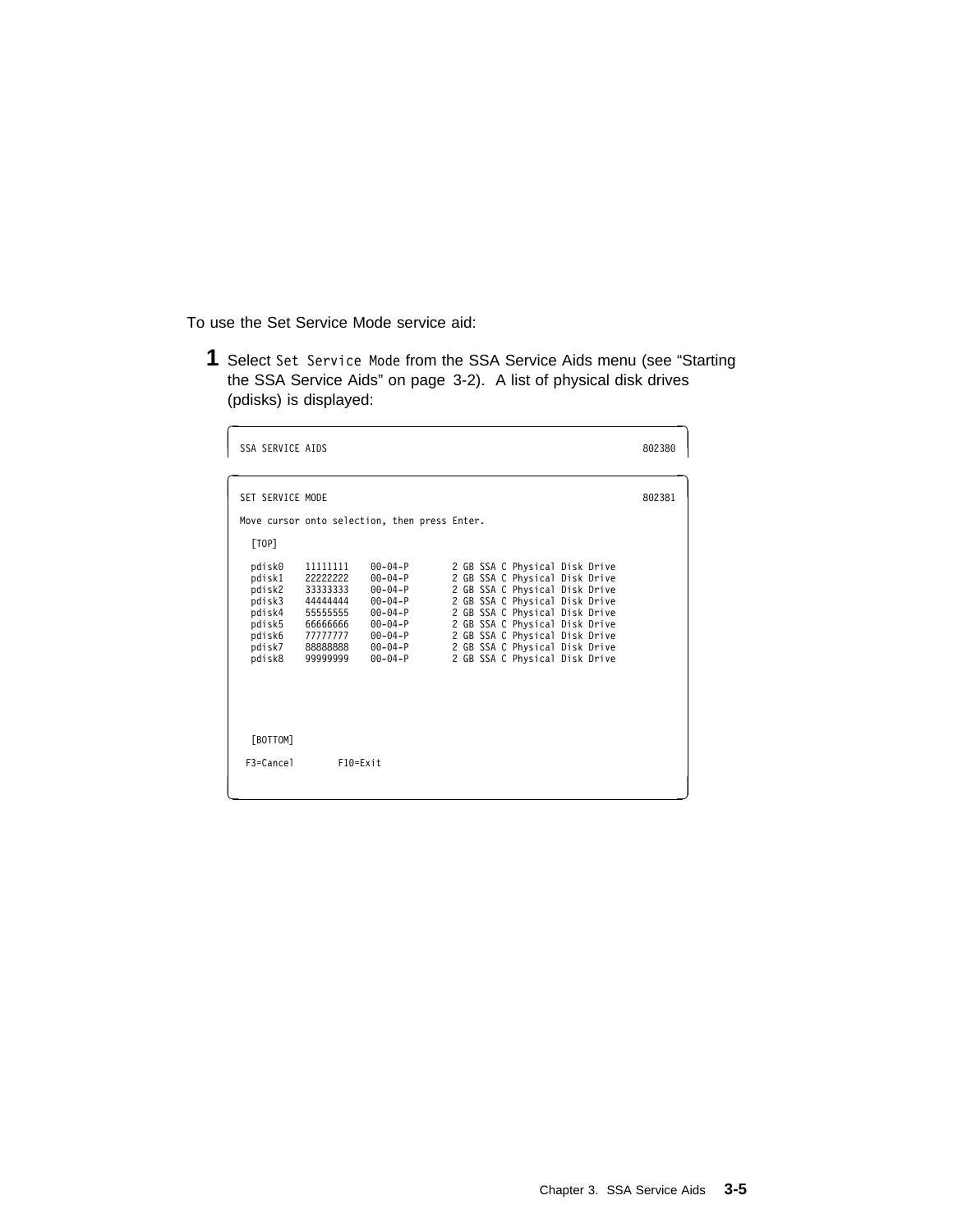The columns of information displayed on the screen are defined as follows:

| pdisk0 through pdisk8          | Physical disk drive resource identifiers.                                                                                                       |
|--------------------------------|-------------------------------------------------------------------------------------------------------------------------------------------------|
| 11111111 through 99999999      | Serial numbers of the physical disk<br>drives. The actual serial number of a<br>disk drive disk drive is shown on a label<br>on the disk drive. |
| $00-04-P$                      | See "Location Code Format" on<br>page 2-16.                                                                                                     |
| 2 GB SSA C Physical Disk Drive | Descriptions of the disk drives.                                                                                                                |

**2** Select the pdisk that you want to identify or put into Service Mode (for example, pdisk3). The following display appears with details of the disk drive that you have just selected:

| SSA SERVICE AIDS                                                                                                                                                                                                                                                                                                                                       | 802380 |
|--------------------------------------------------------------------------------------------------------------------------------------------------------------------------------------------------------------------------------------------------------------------------------------------------------------------------------------------------------|--------|
| SET SERVICE MODE                                                                                                                                                                                                                                                                                                                                       | 802381 |
| SET SERVICE MODE<br>44444444 00-04-P 2 GB SSA C Physical Disk Drive<br>pdisk3<br>Move cursor onto selection, then press Enter.<br>+ Set or Reset Identify.<br>Select this option to set or reset the Identify indicator<br>on the disk drive.<br>> Set or Reset Service Mode.<br>Select this option to set or reset Service Mode<br>on the disk drive. | 802382 |
| $F3 = Cancel$<br>$F10 = Exit$                                                                                                                                                                                                                                                                                                                          |        |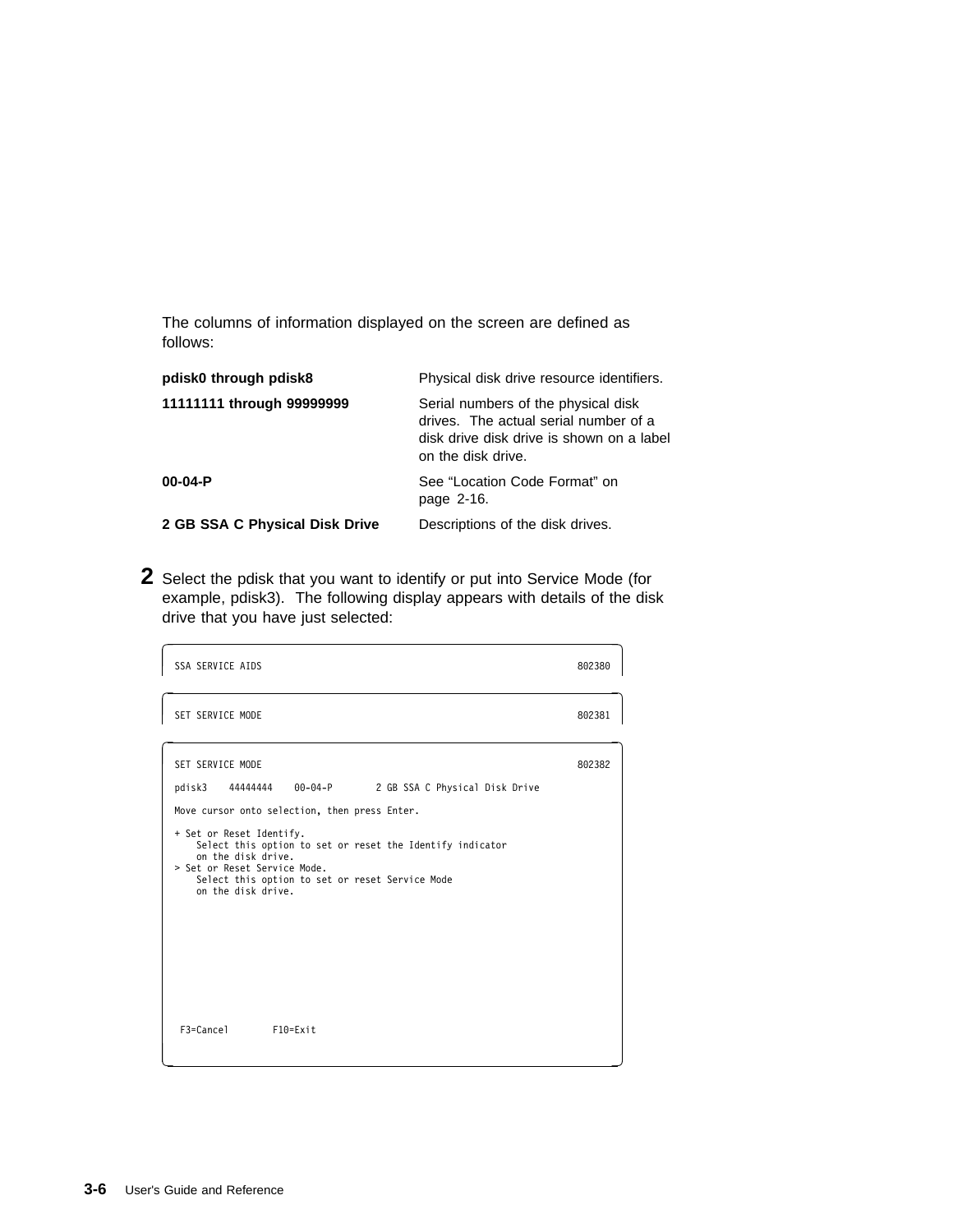**3** Select Service Mode or the Identify function. (For this example, assume that you have selected Service Mode.) The list of pdisks is displayed again, and the disk drive that you selected is marked by a >, which shows that the disk drive is in Service Mode.

| SSA SERVICE AIDS                                                                                  |                                                                                                         |                                                                                                                                                                                                        |                                                                                                                                                                                                                                                                                                                | 802380 |
|---------------------------------------------------------------------------------------------------|---------------------------------------------------------------------------------------------------------|--------------------------------------------------------------------------------------------------------------------------------------------------------------------------------------------------------|----------------------------------------------------------------------------------------------------------------------------------------------------------------------------------------------------------------------------------------------------------------------------------------------------------------|--------|
| SET SERVICE MODE                                                                                  |                                                                                                         |                                                                                                                                                                                                        |                                                                                                                                                                                                                                                                                                                | 802381 |
| SET SERVICE MODE                                                                                  |                                                                                                         |                                                                                                                                                                                                        |                                                                                                                                                                                                                                                                                                                | 802382 |
| SET SERVICE MODE                                                                                  |                                                                                                         |                                                                                                                                                                                                        |                                                                                                                                                                                                                                                                                                                | 802381 |
| [TOP]<br>pdisk0<br>pdisk1<br>pdisk2<br>> pdisk3<br>pdisk4<br>pdisk5<br>pdisk6<br>pdisk7<br>pdisk8 | 11111111<br>22222222<br>33333333<br>44444444<br>55555555<br>6666666<br>77777777<br>88888888<br>99999999 | Move cursor onto selection, then press Enter.<br>$00 - 04 - P$<br>$00 - 04 - P$<br>$00 - 04 - P$<br>$00 - 04 - P$<br>$00 - 04 - P$<br>$00 - 04 - P$<br>$00 - 04 - P$<br>$00 - 04 - P$<br>$00 - 04 - P$ | 2 GB SSA C Physical Disk Drive<br>2 GB SSA C Physical Disk Drive<br>2 GB SSA C Physical Disk Drive<br>2 GB SSA C Physical Disk Drive<br>2 GB SSA C Physical Disk Drive<br>2 GB SSA C Physical Disk Drive<br>2 GB SSA C Physical Disk Drive<br>2 GB SSA C Physical Disk Drive<br>2 GB SSA C Physical Disk Drive |        |
| [BOTTOM]<br>$F3 =$ Cancel                                                                         | $F10 = Exit$                                                                                            |                                                                                                                                                                                                        |                                                                                                                                                                                                                                                                                                                |        |

#### **Notes:**

- a. You can select only one disk drive at time.
- b. If you select Service Mode, and the selected disk drive is not in a closed loop or at the end of a string (see Chapter 2 on page 2-1), your selection fails and an error message is displayed. Use the Link Verification service aid to identify any open-link problems before trying to reselect Service Mode.
- c. If you select Service Mode, and a file system is mounted on the selected disk drive, your selection fails. Use the Configuration Verification service aid to determine which hdisk must have its file system unmounted before you can select Service Mode.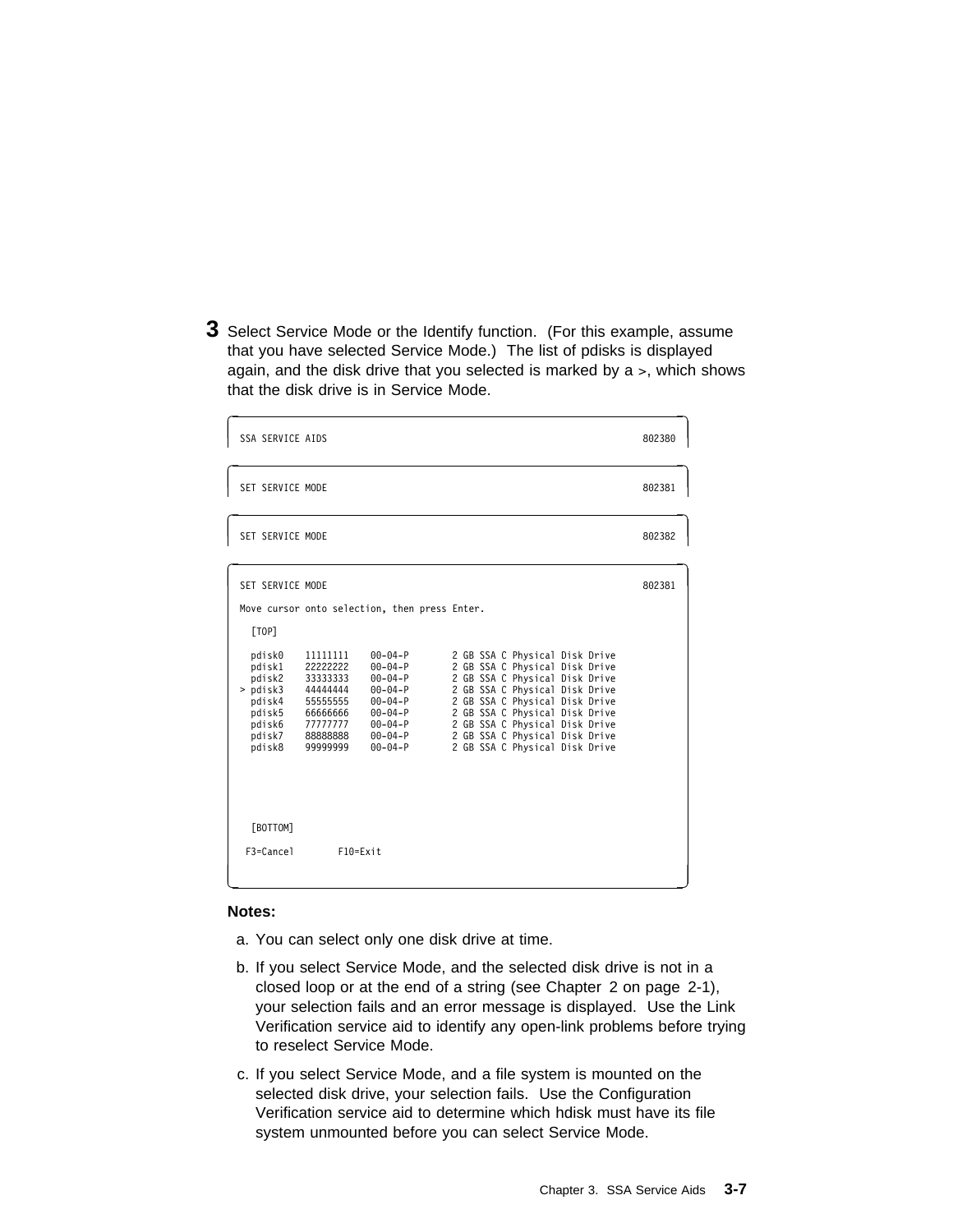- d. If the Check light of the disk drive that you have put into Service Mode does not come on, and you are not sure of the location of that disk drive, use the Identify function to help you find it (see "The Identify Function" on page 3-1).
- **4** Select a second disk drive if required (for example, pdisk5). The following display appears again:

| SSA SERVICE AIDS                                                                                                                                                                                                                                                      | 802380 |
|-----------------------------------------------------------------------------------------------------------------------------------------------------------------------------------------------------------------------------------------------------------------------|--------|
| SET SERVICE MODE                                                                                                                                                                                                                                                      | 802381 |
| SET SERVICE MODE                                                                                                                                                                                                                                                      | 802382 |
| SET SERVICE MODE                                                                                                                                                                                                                                                      | 802381 |
| SET SERVICE MODE<br>> pdisk5 66666666 00-04-P 2 GB SSA C Physical Disk Drive                                                                                                                                                                                          | 802382 |
| Move cursor onto selection, then press Enter.<br>+ Set or Reset Identify.<br>Select this option to set or reset the Identify indicator<br>on the disk drive.<br>> Set or Reset Service Mode.<br>Select this option to set or reset Service Mode<br>on the disk drive. |        |
| F3=Cancel<br>$F10 = Exit$                                                                                                                                                                                                                                             |        |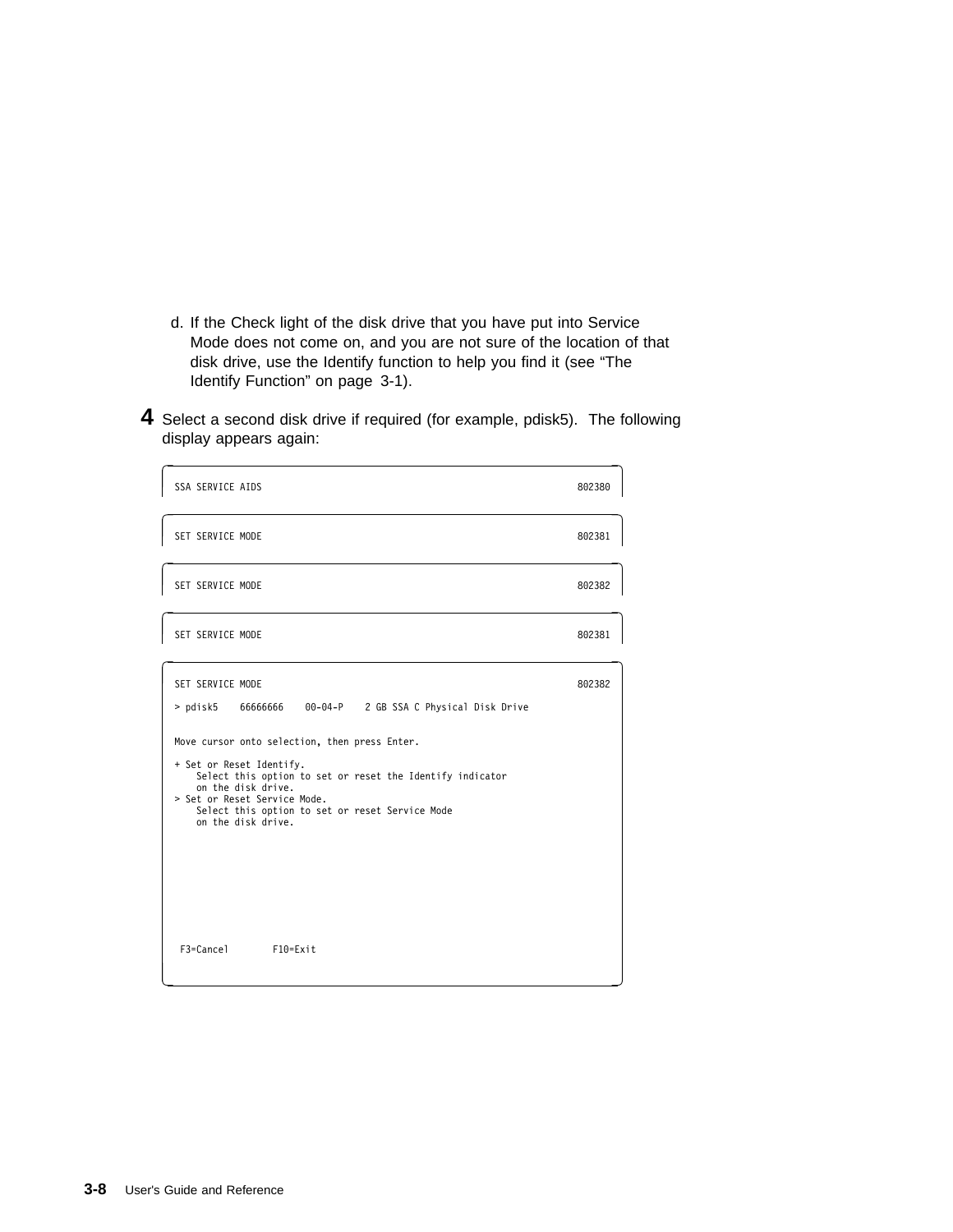**5** Select Service Mode or the Identify function. If the original disk drive is to remain in Service Mode, you can select only the Identify function now. (Only one disk drive at a time can be in Service Mode.) The list of pdisks appears again. The pdisk that is in Identify Mode is identified by a +.

| <b>SSA SERVICE AIDS</b>                                             |                                                                                               |                                                                                   |                                                                                                                                                                        | 802380 |
|---------------------------------------------------------------------|-----------------------------------------------------------------------------------------------|-----------------------------------------------------------------------------------|------------------------------------------------------------------------------------------------------------------------------------------------------------------------|--------|
| SET SERVICE MODE                                                    |                                                                                               |                                                                                   |                                                                                                                                                                        | 802381 |
| SET SERVICE MODE                                                    |                                                                                               |                                                                                   |                                                                                                                                                                        | 802382 |
| SET SERVICE MODE                                                    |                                                                                               |                                                                                   |                                                                                                                                                                        | 802381 |
| SET SERVICE MODE                                                    |                                                                                               |                                                                                   |                                                                                                                                                                        | 802382 |
| SET SERVICE MODE<br>[TOP]<br>pdisk0<br>pdisk1<br>pdisk2<br>> pdisk3 | Move cursor onto selection, then press Enter.<br>11111111<br>22222222<br>33333333<br>44444444 | $00 - 04 - P$<br>$00 - 04 - P$<br>$00 - 04 - P$<br>$00 - 04 - P$                  | 2 GB SSA C Physical Disk Drive<br>2 GB SSA C Physical Disk Drive<br>2 GB SSA C Physical Disk Drive<br>2 GB SSA C Physical Disk Drive                                   | 802381 |
| pdisk4<br>+ pdisk5<br>pdisk6<br>pdisk7<br>pdisk8                    | 55555555<br>6666666<br>77777777<br>88888888<br>99999999                                       | $00 - 04 - P$<br>$00 - 04 - P$<br>$00 - 04 - P$<br>$00 - 04 - P$<br>$00 - 04 - P$ | 2 GB SSA C Physical Disk Drive<br>2 GB SSA C Physical Disk Drive<br>2 GB SSA C Physical Disk Drive<br>2 GB SSA C Physical Disk Drive<br>2 GB SSA C Physical Disk Drive |        |
| [BOTTOM]                                                            |                                                                                               |                                                                                   |                                                                                                                                                                        |        |
| $F3 =$ Cancel                                                       | $F10 = Exit$                                                                                  |                                                                                   |                                                                                                                                                                        |        |

**6** Identify other disk drives in the same way, if required.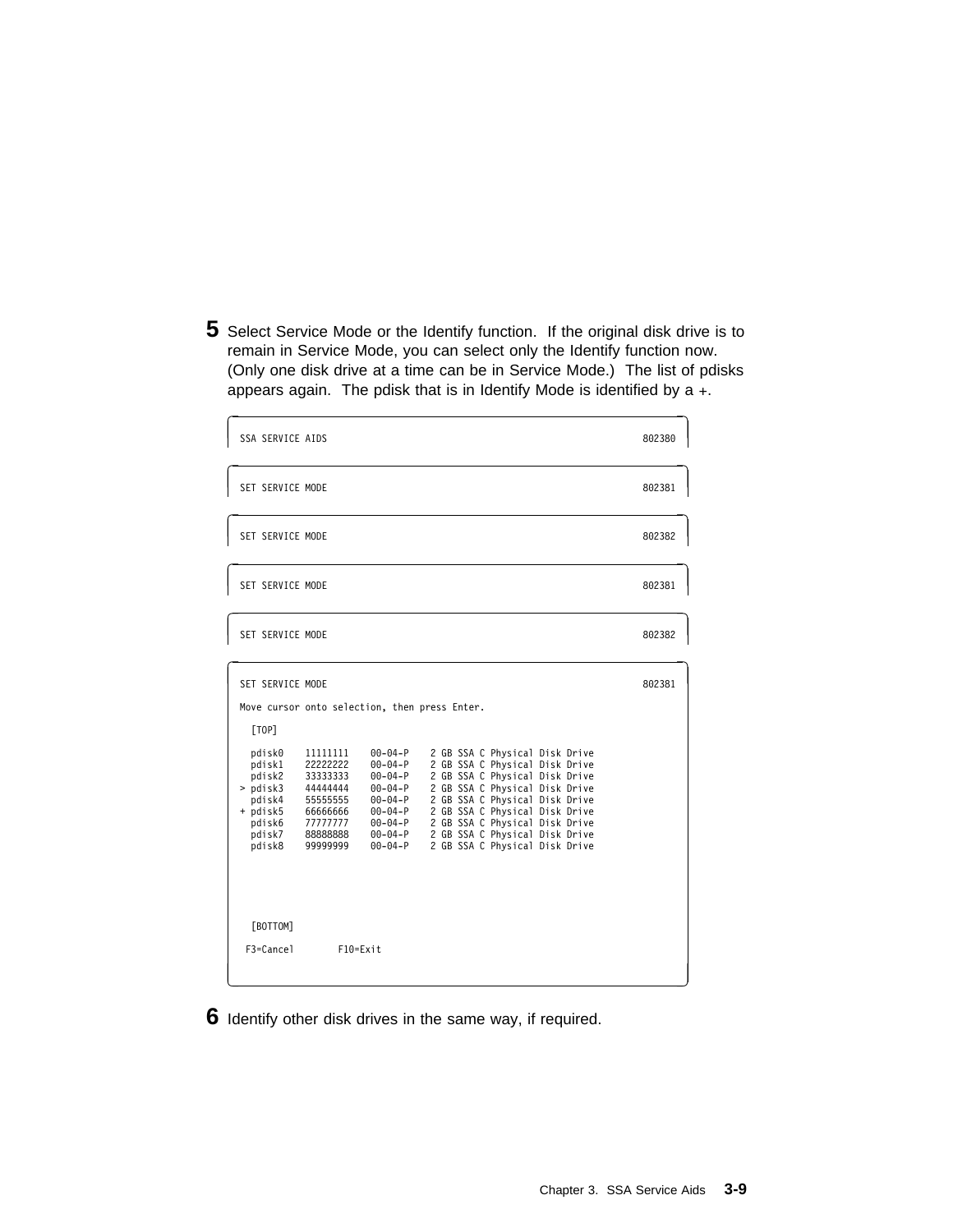## **Link Verification Service Aid**

The Link Verification service aid helps you determine:

- Where an SSA loop has been broken
- The status of the disk drives on that SSA loop
- The location of a power or cooling fault that has been detected by the disk drives on that SSA loop.

To use the Link Verification service aid:

**1** Select Link Verification from the SSA Service Aids menu (see "Starting the SSA Service Aids" on page 3-2). The Link Verification adapter menu is displayed:

| SSA SERVICE AIDS                                            |                                                          | 802380 |
|-------------------------------------------------------------|----------------------------------------------------------|--------|
| LINK VERIFICATION                                           | Move cursor onto selection, then press Enter.            | 802385 |
| $00 - 03$<br>ssa0<br>ssa1 00-05<br>ssa2 00-06<br>ssa3 00-07 | SSA Adapter<br>SSA Adapter<br>SSA Adapter<br>SSA Adapter |        |
| F3=Cancel                                                   | F10=Exit                                                 |        |

**2** Select the adapter that you want to test.

The columns of information displayed on the screen are defined as follows: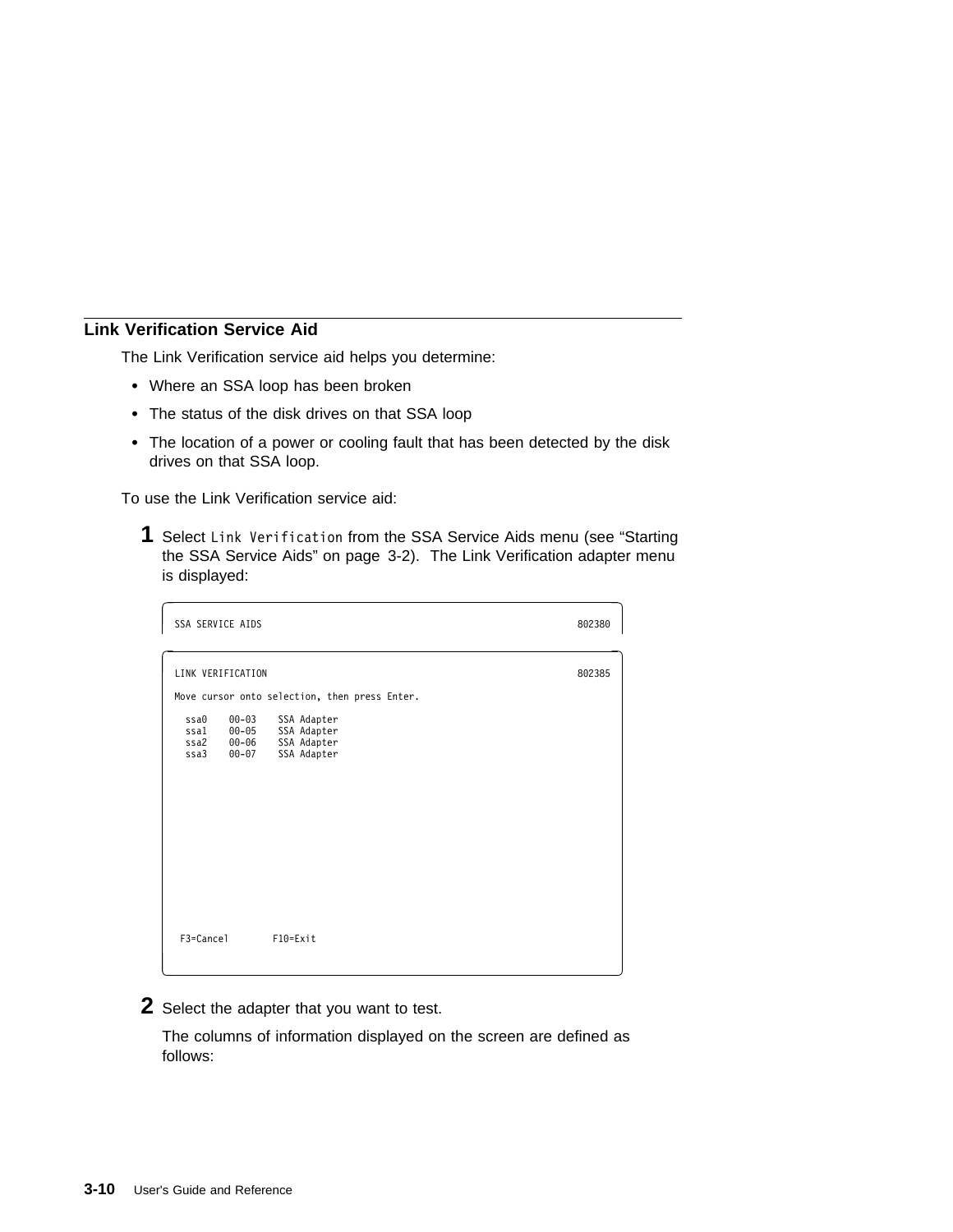| ssa0 through ssa3   | Adapter resource identifiers.                                                                          |
|---------------------|--------------------------------------------------------------------------------------------------------|
| 00-03 through 00-07 | Adapter location codes. These codes<br>specify the location of the SSA adapter in<br>the using system. |
| <b>SSA Adapter</b>  | Descriptions of the adapters.                                                                          |

**3** When you have selected an adapter, a list is displayed showing the status of all the disk drives attached to the adapter:

| <b>SSA SERVICE AIDS</b>                                                                                                          |                                                                                                                                |                                                                                 |                                                                                   |                                |                      |                                                                                        | 802380 |
|----------------------------------------------------------------------------------------------------------------------------------|--------------------------------------------------------------------------------------------------------------------------------|---------------------------------------------------------------------------------|-----------------------------------------------------------------------------------|--------------------------------|----------------------|----------------------------------------------------------------------------------------|--------|
| LINK VERIFICATION                                                                                                                |                                                                                                                                |                                                                                 |                                                                                   |                                |                      |                                                                                        | 802385 |
| LINK VERIFICATION<br>ssal<br>Physical                                                                                            | SSA Link Verification for:<br>$00 - 05$<br>SSA Adapter<br>Serial#                                                              |                                                                                 | Adapter Port                                                                      |                                |                      | To set or reset Identify, move cursor onto selection, then press Enter.                | 802386 |
| [TOP]<br>pdisk0<br>pdisk1<br>pdisk2<br>pdisk3<br>pdisk4<br>pdisk5<br>pdisk6<br>pdisk7<br>pdisk8<br>pdisk9<br>[MORE]<br>F3=Cancel | 11111111<br>22222222<br>33333333<br>44444444<br>55555555<br>6666666<br>77777777<br>88888888<br>99999999<br>nnnnnnn<br>F10=Exit | A1<br>0<br>$\mathbf{1}$<br>$\overline{c}$<br>3<br>4<br>5<br>6<br>$\overline{7}$ | A2<br>7<br>6<br>5<br>$\overline{4}$<br>3<br>$\overline{c}$<br>$\,1\,$<br>$\Theta$ | <b>B1</b><br>0<br>$\mathbf{1}$ | <b>B2</b><br>10<br>9 | Status<br>Good<br>Good<br>Good<br>Good<br>Good<br>Good<br>Good<br>Good<br>Good<br>Good |        |

The columns of information displayed on the screen are defined as follows: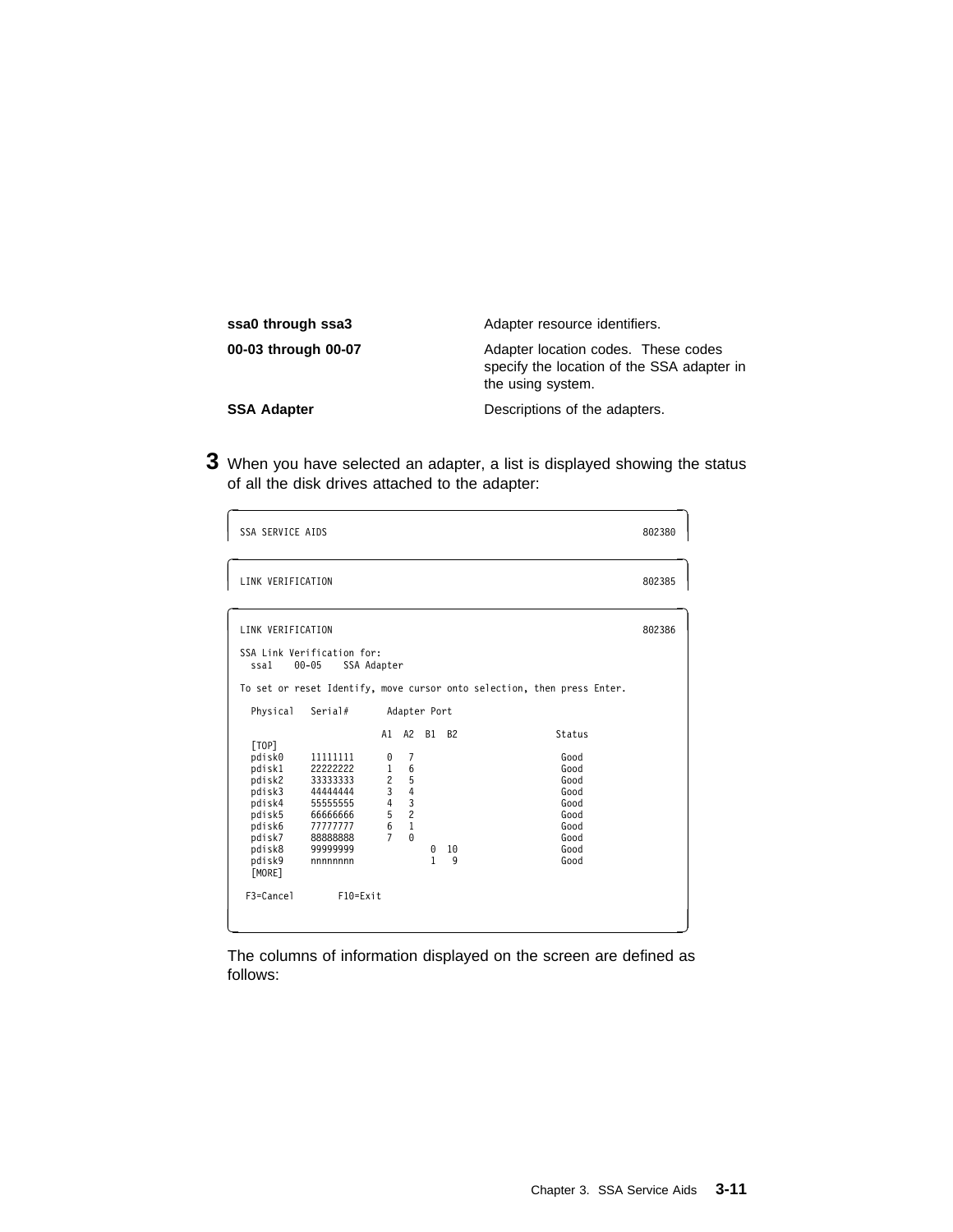| pdisk0 through pdisk9     | Physical disk drive resource identifiers. |                                                                                                                            |  |  |
|---------------------------|-------------------------------------------|----------------------------------------------------------------------------------------------------------------------------|--|--|
| 11111111 through 99999999 | drive.                                    | Serial numbers of the physical disk<br>drives. The actual serial number of a<br>disk drive is shown on a label on the disk |  |  |
| A1 A2 B1 B2               |                                           | Adapter connector number.                                                                                                  |  |  |
| <b>Status</b>             |                                           | Statuses are:                                                                                                              |  |  |
|                           | Good                                      | Disk drive is working<br>correctly.                                                                                        |  |  |
|                           | Failed                                    | Disk drive has failed.                                                                                                     |  |  |
|                           | <b>Power</b>                              | Disk drive has detected a<br>loss of redundant power or<br>cooling.                                                        |  |  |
|                           | Reserved                                  | Disk drive is used by another<br>using system.                                                                             |  |  |

SSA links must be configured in a loop around which data can travel in either direction. The loop is broken if a cable fails or is removed, or if a disk drive fails. Because each disk drive on the loop can be accessed from either direction, the broken loop does not prevent access to any data, unless that data is on the failed disk drive. If the loop is broken between two disk drives, the Ready lights on those disk drives flash to show that only one SSA path is active. Also, the Link Verification service aid shows that only one path is available to each disk drive on the broken loop.

You can find the physical location of any disk drive on the loop by using the Identify function (see "The Identify Function" on page 3-1).

### **Notes:**

- a. In the lists of physical disk drives (pdisks) that are displayed by the service aids, you might see:
	- **?????** These question marks show where an SSA loop is broken. No information is available about any devices that are beyond this point.
	- **\*\*\*\*\*** These asterisks indicate an unconfigured device. That device might be:
		- Another SSA adapter either in the same using system or in a different using system
		- An SSA device that is in the SSA network, but whose type is not known. Such a condition can occur if, for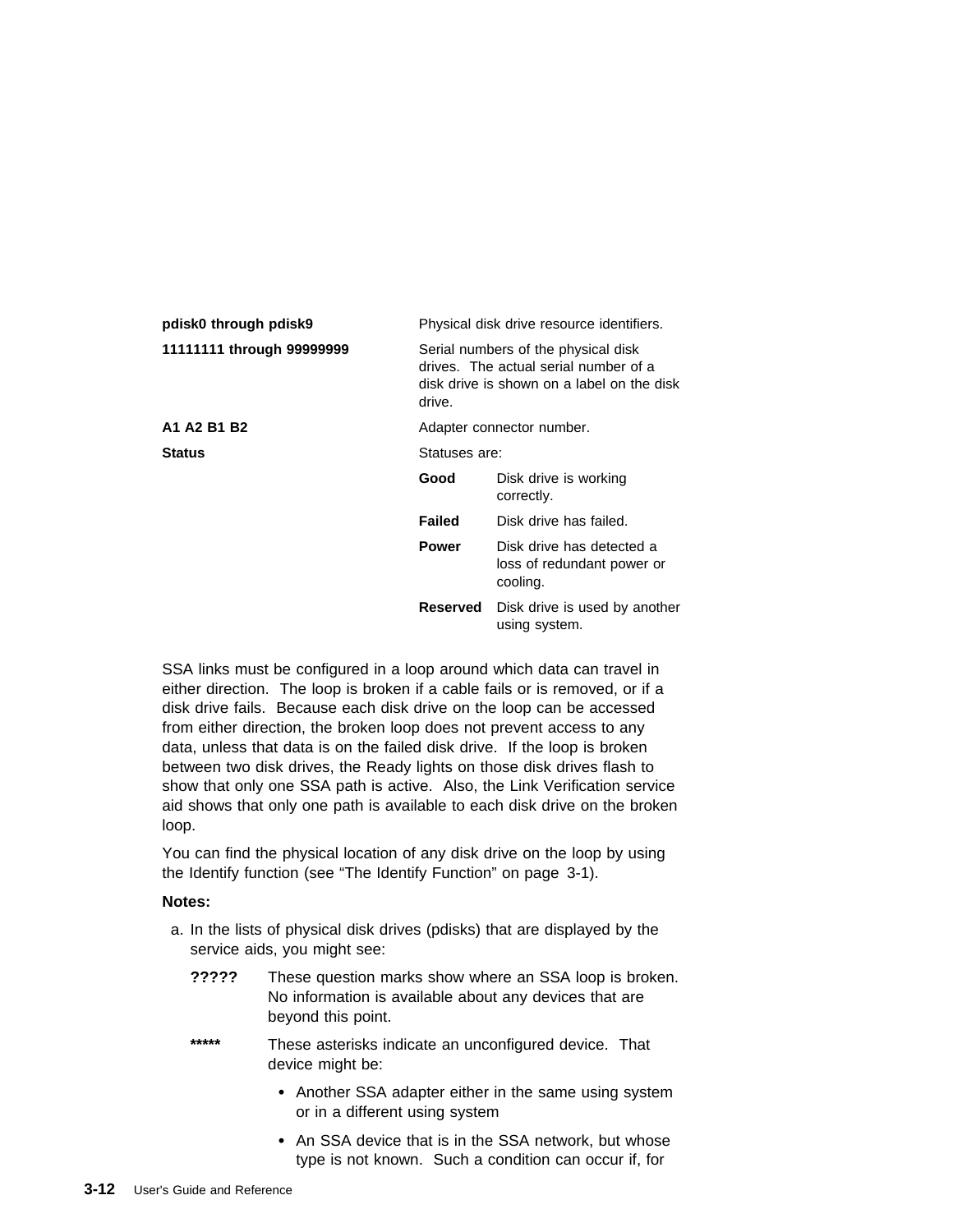example, devices are added to the network, but **cfgmgr** is not run to configure those devices into the using system.

For example:

| LINK VERIFICATION                  |                                                                         |        |                                                 |        |                     |                      | 802386 |
|------------------------------------|-------------------------------------------------------------------------|--------|-------------------------------------------------|--------|---------------------|----------------------|--------|
| ssa1                               | SSA Link Verification for:<br>SSA ADAPTER<br>$00 - 05$                  |        |                                                 |        |                     |                      |        |
|                                    | To set or reset Identify, move cursor onto selection, then press Enter. |        |                                                 |        |                     |                      |        |
| Physical                           | Serial#                                                                 |        | Adapter Port                                    |        |                     |                      |        |
|                                    |                                                                         |        | A1 A2 B1 B2                                     |        |                     | Status               |        |
| [TOP]<br>pdisk0<br>pdisk1<br>????? | 11111111<br>22222222                                                    | 0<br>1 |                                                 |        |                     | Good<br>Good         |        |
| pdisk3<br>pdisk4                   | 44444444<br>55555555                                                    |        | 4<br>$\begin{array}{c} 3 \\ 2 \\ 1 \end{array}$ |        |                     | Good<br>Good         |        |
| pdisk5<br>pdisk6<br>pdisk7         | 6666666<br>77777777<br>88888888                                         |        | $\Theta$                                        |        |                     | Good<br>Good<br>Good |        |
| pdisk8<br>pdisk9<br>[MORE]         | 99999999<br>10000000                                                    |        |                                                 | 0<br>1 | 3<br>$\overline{c}$ | Good<br>Good         |        |
| F3=Cancel                          | $F10 = Exit$                                                            |        |                                                 |        |                     |                      |        |

Note that the missing disk drive (pdisk2) is represented by a line of question marks.

- b. If you have just made changes to, or have just turned on, the unit in which the disk drive is installed, you might need to wait up to 30 seconds before detailed information about the SSA network becomes available to the service aids.
- **4** When you have solved a problem, press **F3** (**Esc** and **3** on some consoles) to leave the display, then press Enter to reselect it. The display now shows the new status of the SSA links.

"Using the Service Aids for SSA-Link Problem Determination" on page 3-22 provides more examples of link problems and how to use this service aid to solve them.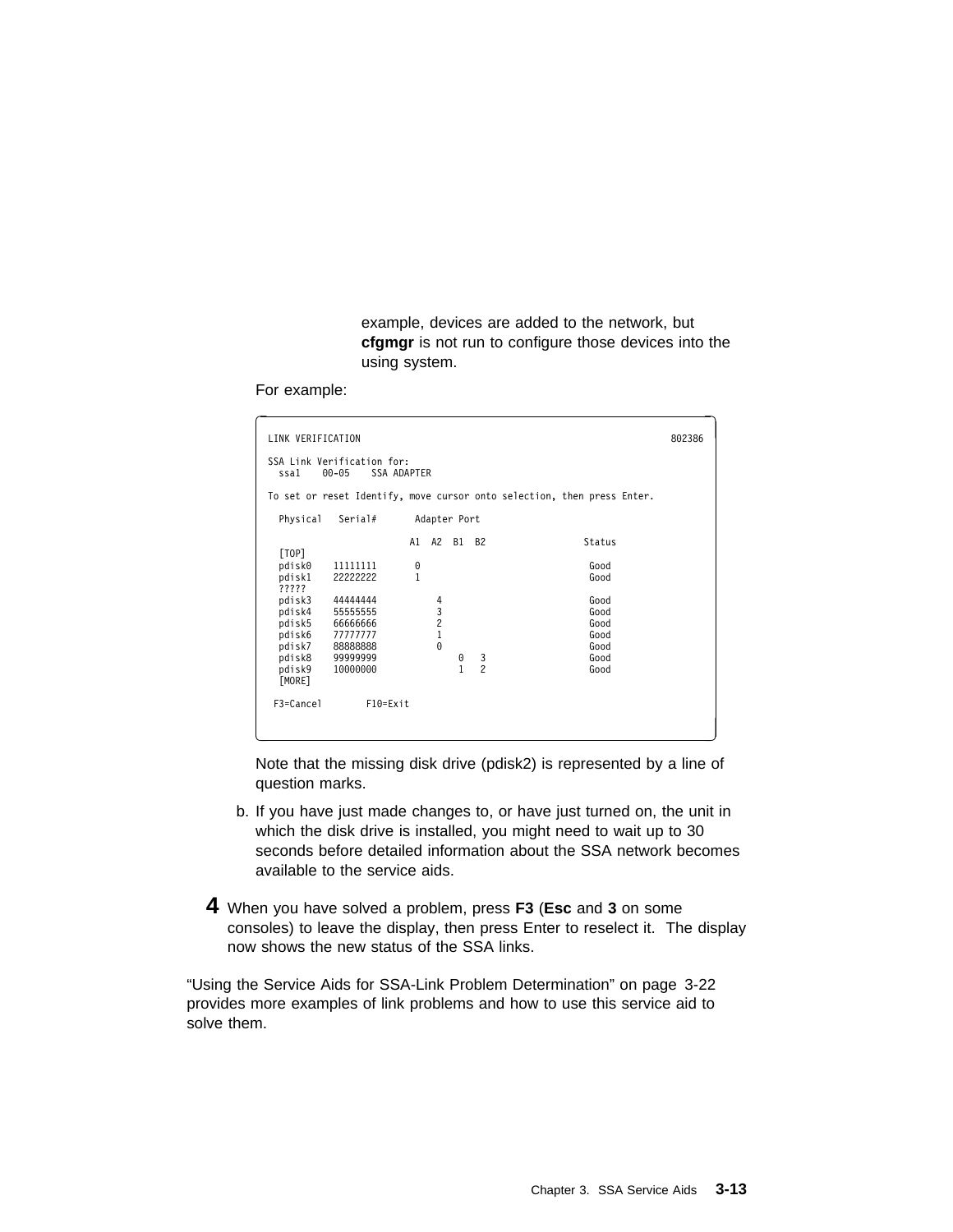## **Configuration Verification Service Aid**

The Configuration Verification service aid enables you to determine the relationship between SSA logical units (hdisks) and SSA physical disk drives (pdisks). It also displays the connection information and operational status of the disk drive.

### **Notes:**

- 1. User applications communicate with the hdisks; error data is logged against the pdisks.
- 2. If a disk drive that has been formatted on a machine of a particular type (for example, a Personal System/2) is later installed into a using system that is of a different type (for example, a RISC System/6000), that disk drive is configured only as a pdisk during the configuration of the using system.

In such an instance, use the Format service aid to reformat the disk drive, then run the **cfgmgr** command to correct the condition.

To use the Configuration Verification service aid:

**1** Select Configuration Verification from the SSA Service Aids menu (see "Starting the SSA Service Aids" on page 3-2). A list of pdisks and hdisks is displayed:

| SSA SERVICE AIDS                                        |                                                                             |                                                                                        |                                                                                                                                                                                  | 802380 |  |  |  |  |
|---------------------------------------------------------|-----------------------------------------------------------------------------|----------------------------------------------------------------------------------------|----------------------------------------------------------------------------------------------------------------------------------------------------------------------------------|--------|--|--|--|--|
|                                                         | CONFIGURATION VERIFICATION                                                  |                                                                                        |                                                                                                                                                                                  |        |  |  |  |  |
|                                                         |                                                                             | Move cursor onto selection, then press Enter.                                          |                                                                                                                                                                                  |        |  |  |  |  |
| [TOP]<br>pdisk0<br>pdisk1<br>pdisk2<br>hdisk3<br>hdisk5 | 22222222<br>33333333<br>44444444<br>22222222<br>hdisk4 33333333<br>44444444 | $00 - 03 - P$<br>00-05-P<br>$00 - 07 - P$<br>00-03-L<br>$00 - 05 - L$<br>$00 - 07 - L$ | 2 GB SSA C Physical Disk Drive<br>2 GB SSA C Physical Disk Drive<br>2 GB SSA C Physical Disk Drive<br>SSA Logical Disk Drive<br>SSA Logical Disk Drive<br>SSA Logical Disk Drive |        |  |  |  |  |
| [BOTTOM]                                                |                                                                             |                                                                                        |                                                                                                                                                                                  |        |  |  |  |  |
| $F3 =$ Cancel                                           | $F10 = Exit$                                                                |                                                                                        |                                                                                                                                                                                  |        |  |  |  |  |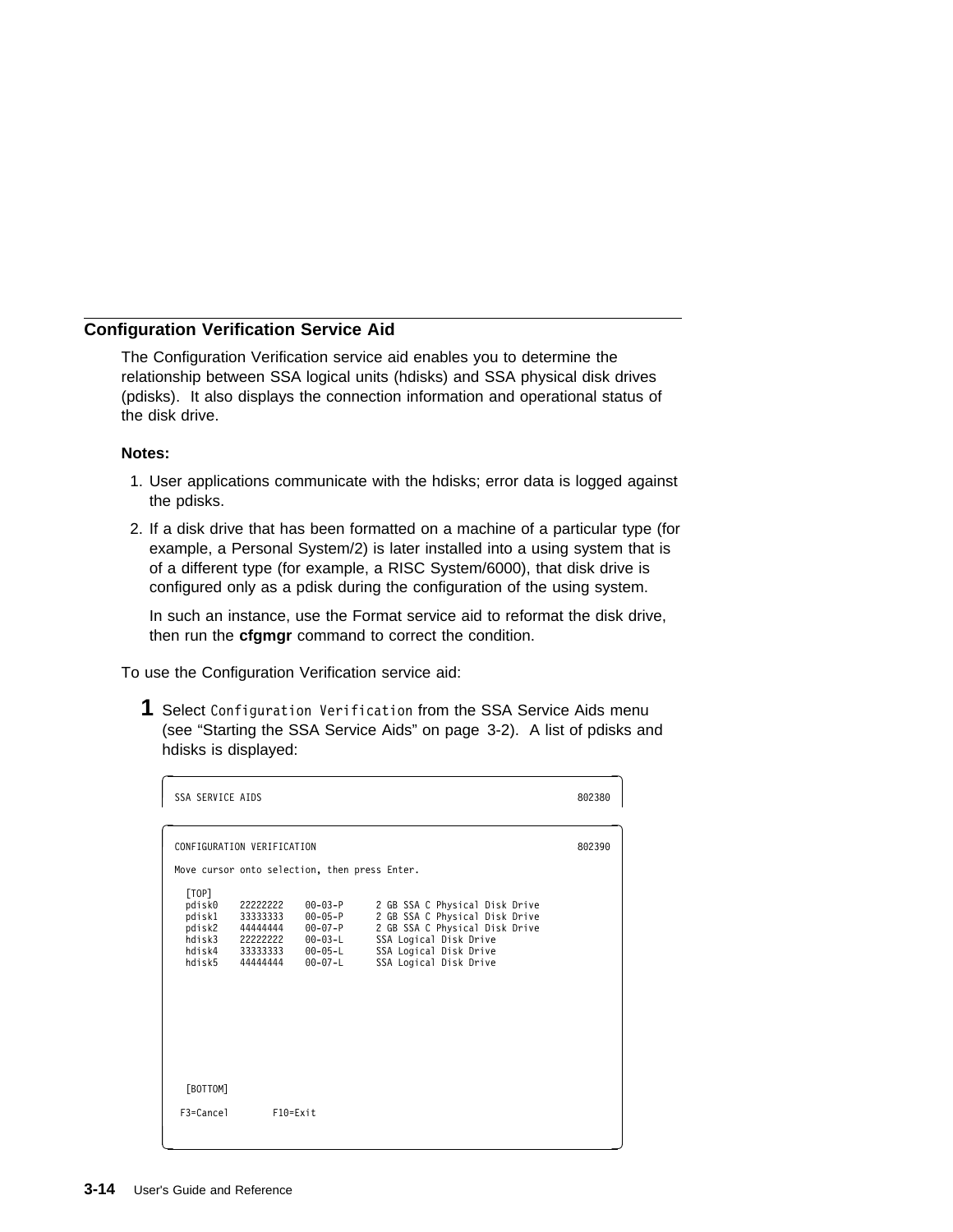- **2** Select the hdisk or pdisk that you want to verify.
- **3** If you select an hdisk, a list of pdisks is displayed:

| SSA SERVICE AIDS                      |                                                               |                                                                              |                              |                                                                |                                                                                                                   | 802380 |
|---------------------------------------|---------------------------------------------------------------|------------------------------------------------------------------------------|------------------------------|----------------------------------------------------------------|-------------------------------------------------------------------------------------------------------------------|--------|
|                                       | CONFIGURATION VERIFICATION                                    |                                                                              |                              |                                                                |                                                                                                                   | 802390 |
| hdisk3<br>Physical<br>[TOP]<br>pdisk0 | CONFIGURATION VERIFICATION<br>22222222<br>Serial#<br>22222222 | $00 - 03 - L$<br>Adapter<br>$00 - 02$<br>$00 - 02$<br>$00 - 03$<br>$00 - 03$ | Port<br>A1<br>A2<br>A1<br>A2 | SSA Logical Disk Drive<br>SSA Addr<br>5<br>5<br>10<br>$\Theta$ | To set or reset Identify, move cursor onto selection, then press enter.<br>Status<br>Good<br>Good<br>Good<br>Good | 802391 |
| [BOTTOM]<br>F3=Cancel                 | F10=Exit                                                      |                                                                              |                              |                                                                |                                                                                                                   |        |

If you select a pdisk, a list of hdisks is displayed:

| SSA SERVICE AIDS           | 802380 |
|----------------------------|--------|
| CONFIGURATION VERIFICATION | 802390 |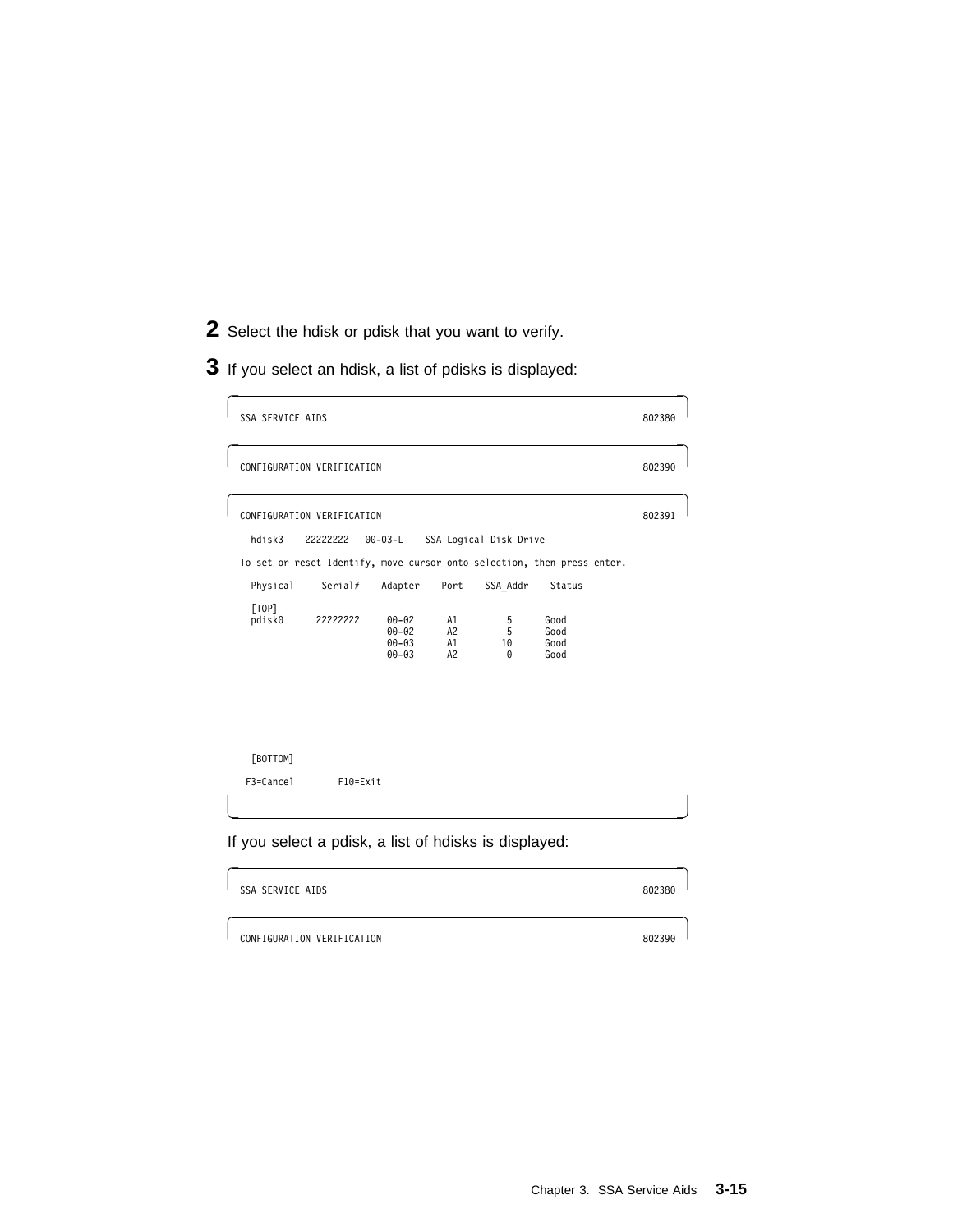| CONFIGURATION VERIFICATION |                                               |  |                                                         | 802392 |  |  |  |
|----------------------------|-----------------------------------------------|--|---------------------------------------------------------|--------|--|--|--|
|                            |                                               |  | pdisk0 222222222 00-03-P 2 GB SSA C Physical Disk Drive |        |  |  |  |
|                            | Move cursor onto selection, then press Enter. |  |                                                         |        |  |  |  |
|                            |                                               |  | hdisk3 22222222 00-03-L SSA Logical Disk Drive          |        |  |  |  |
|                            |                                               |  |                                                         |        |  |  |  |
|                            |                                               |  |                                                         |        |  |  |  |
|                            |                                               |  |                                                         |        |  |  |  |
| [BOTTOM]                   |                                               |  |                                                         |        |  |  |  |
| F3=Cancel                  | F10=Exit                                      |  |                                                         |        |  |  |  |
|                            |                                               |  |                                                         |        |  |  |  |

**Note:** If you select the hdisk from this screen, the hdisk configuration is displayed.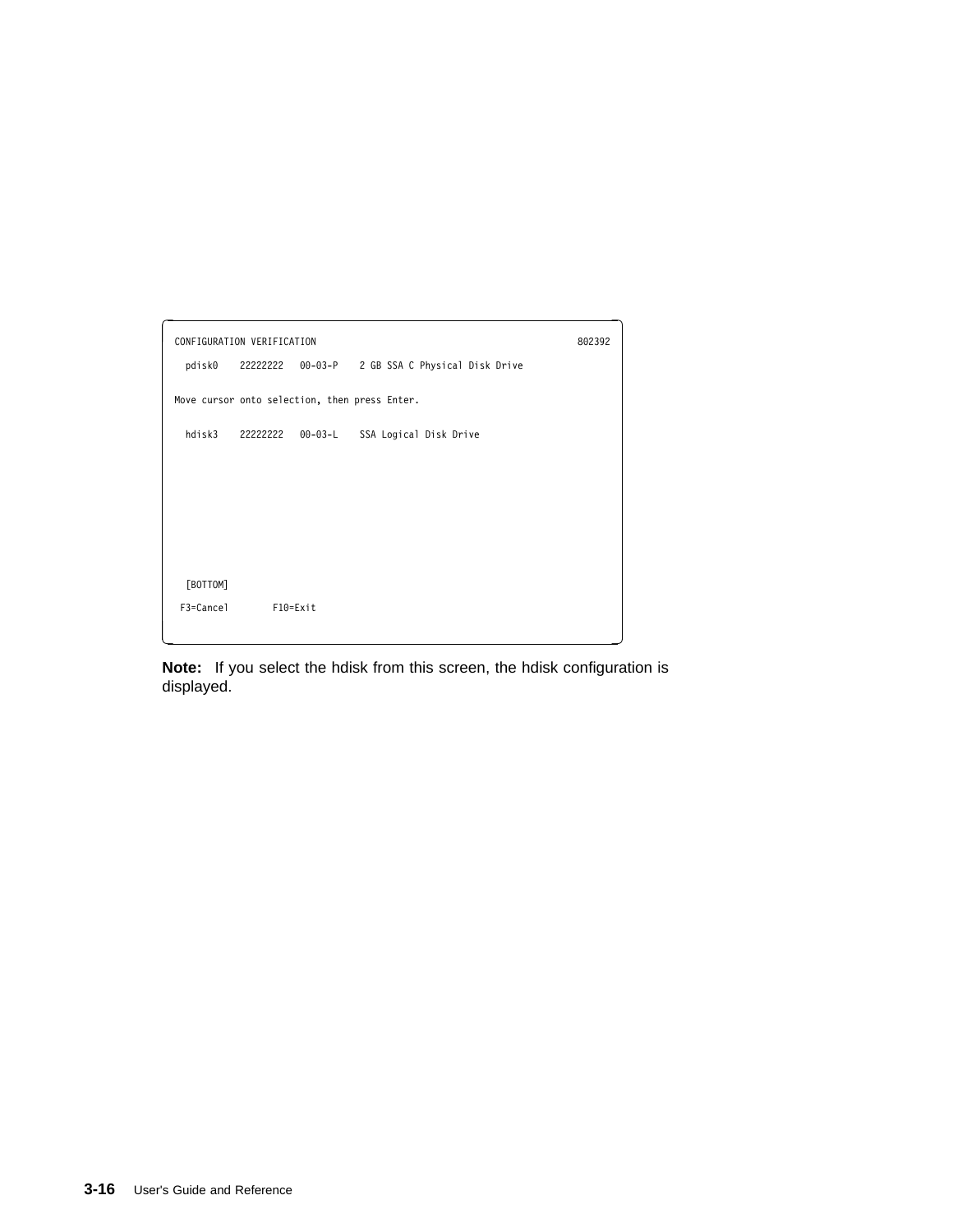## **Format Disk Service Aid**

The Format Disk service aid formats SSA disk drives.

**Attention:** Formatting a disk drive destroys all the data on that disk drive. Use this procedure only when instructed to do so by the service procedures.

To use the Format Disk service aid:

**1** Select Format Disk from the SSA Service Aids menu (see "Starting the SSA Service Aids" on page 3-2). A list of pdisks is displayed:

| <b>SSA SERVICE AIDS</b>                                                                         |                                                                                                          |                                                                                                                                                 |                                                                                                                                                                                                                                                                                                                | 802380 |
|-------------------------------------------------------------------------------------------------|----------------------------------------------------------------------------------------------------------|-------------------------------------------------------------------------------------------------------------------------------------------------|----------------------------------------------------------------------------------------------------------------------------------------------------------------------------------------------------------------------------------------------------------------------------------------------------------------|--------|
| FORMAT DISK                                                                                     |                                                                                                          |                                                                                                                                                 |                                                                                                                                                                                                                                                                                                                | 802395 |
|                                                                                                 |                                                                                                          | Move cursor onto selection, then press Enter.                                                                                                   |                                                                                                                                                                                                                                                                                                                |        |
| [TOP]<br>pdisk0<br>pdisk1<br>pdisk2<br>pdisk3<br>pdisk4<br>pdisk5<br>pdisk6<br>pdisk7<br>pdisk8 | 11111111<br>22222222<br>33333333<br>44444444<br>55555555<br>66666666<br>77777777<br>88888888<br>99999999 | $00 - 04 - P$<br>$00 - 04 - P$<br>$00 - 04 - P$<br>$00 - 04 - P$<br>$00 - 04 - P$<br>$00 - 04 - P$<br>00-04-P<br>$00 - 04 - P$<br>$00 - 04 - P$ | 2 GB SSA C Physical Disk Drive<br>2 GB SSA C Physical Disk Drive<br>2 GB SSA C Physical Disk Drive<br>2 GB SSA C Physical Disk Drive<br>2 GB SSA C Physical Disk Drive<br>2 GB SSA C Physical Disk Drive<br>2 GB SSA C Physical Disk Drive<br>2 GB SSA C Physical Disk Drive<br>2 GB SSA C Physical Disk Drive |        |
| [BOTTOM]                                                                                        |                                                                                                          |                                                                                                                                                 |                                                                                                                                                                                                                                                                                                                |        |
| $F3 =$ Cancel                                                                                   | $F10 = Exit$                                                                                             |                                                                                                                                                 |                                                                                                                                                                                                                                                                                                                |        |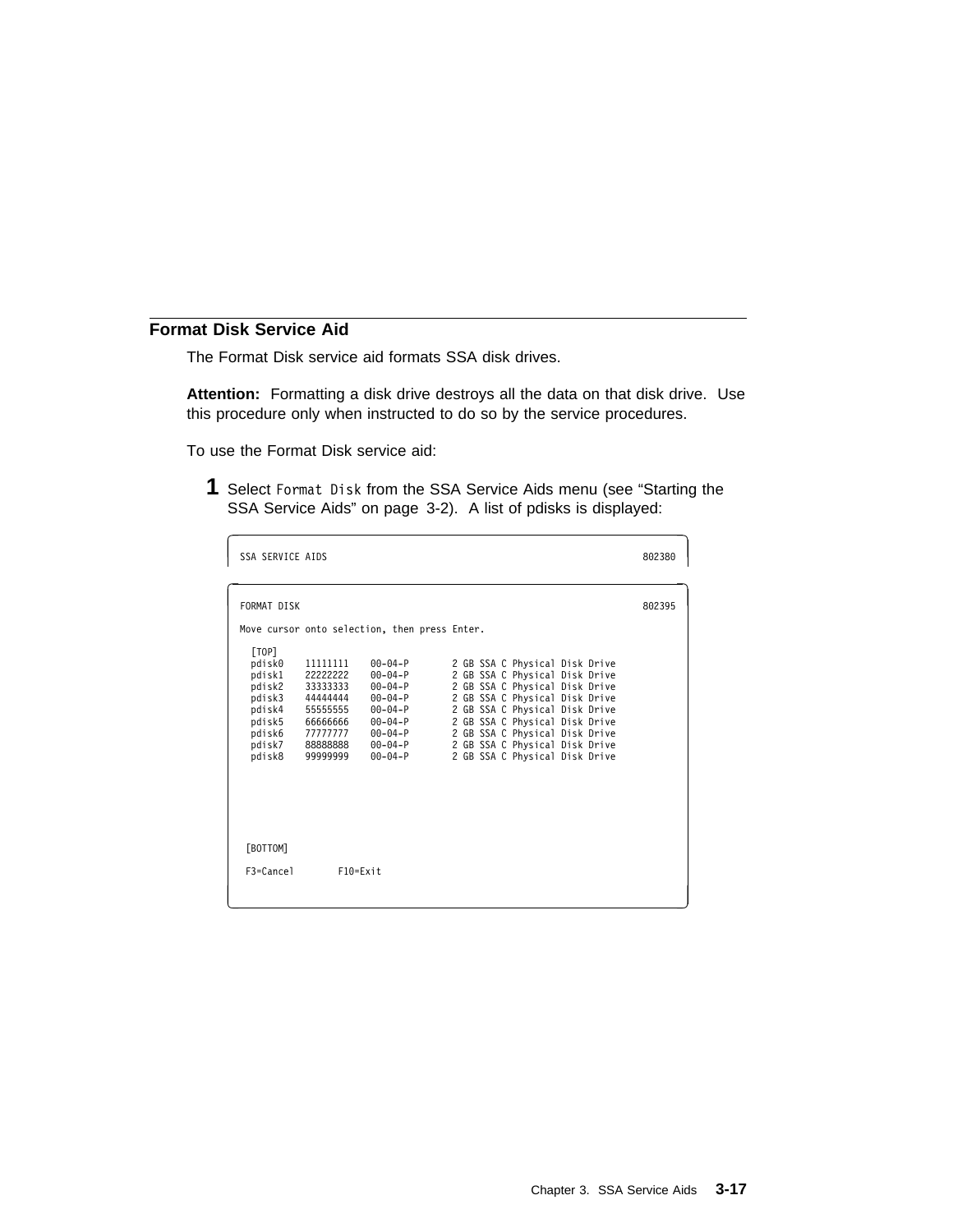**2** Select the pdisk that you want to format. The following instructions are displayed:

| <b>SSA SERVICE AIDS</b>                                                                                                                                                                                                                                                                                                                          | 802380 |
|--------------------------------------------------------------------------------------------------------------------------------------------------------------------------------------------------------------------------------------------------------------------------------------------------------------------------------------------------|--------|
| FORMAT DISK                                                                                                                                                                                                                                                                                                                                      | 802395 |
| FORMAT DISK<br>22222222 00-04-P 2 GB SSA C Physical Disk Drive<br>pdisk1<br>Set or Reset Identify.<br>Select this option to set or reset the Identify indicator<br>on the disk drive.<br>Format.<br>Select this option only if you are sure that you have selected<br>the correct disk drive.<br>FORMATTING DESTROYS ALL DATA ON THE DISK DRIVE. | 802396 |
| F3=Cancel F10=Exit                                                                                                                                                                                                                                                                                                                               |        |

- **3** If you are not sure of the identification (pdisk number) of the disk drive that you want to format, use the Identify function to get a positive physical identification of the disk drive (see "The Identify Function" on page 3-1). You can further ensure that you have selected the correct disk drive by verifying that the serial number on the front of the disk drive is the same as the serial number displayed on the screen.
- **4** When you are sure that you have selected the correct disk drive, select Format.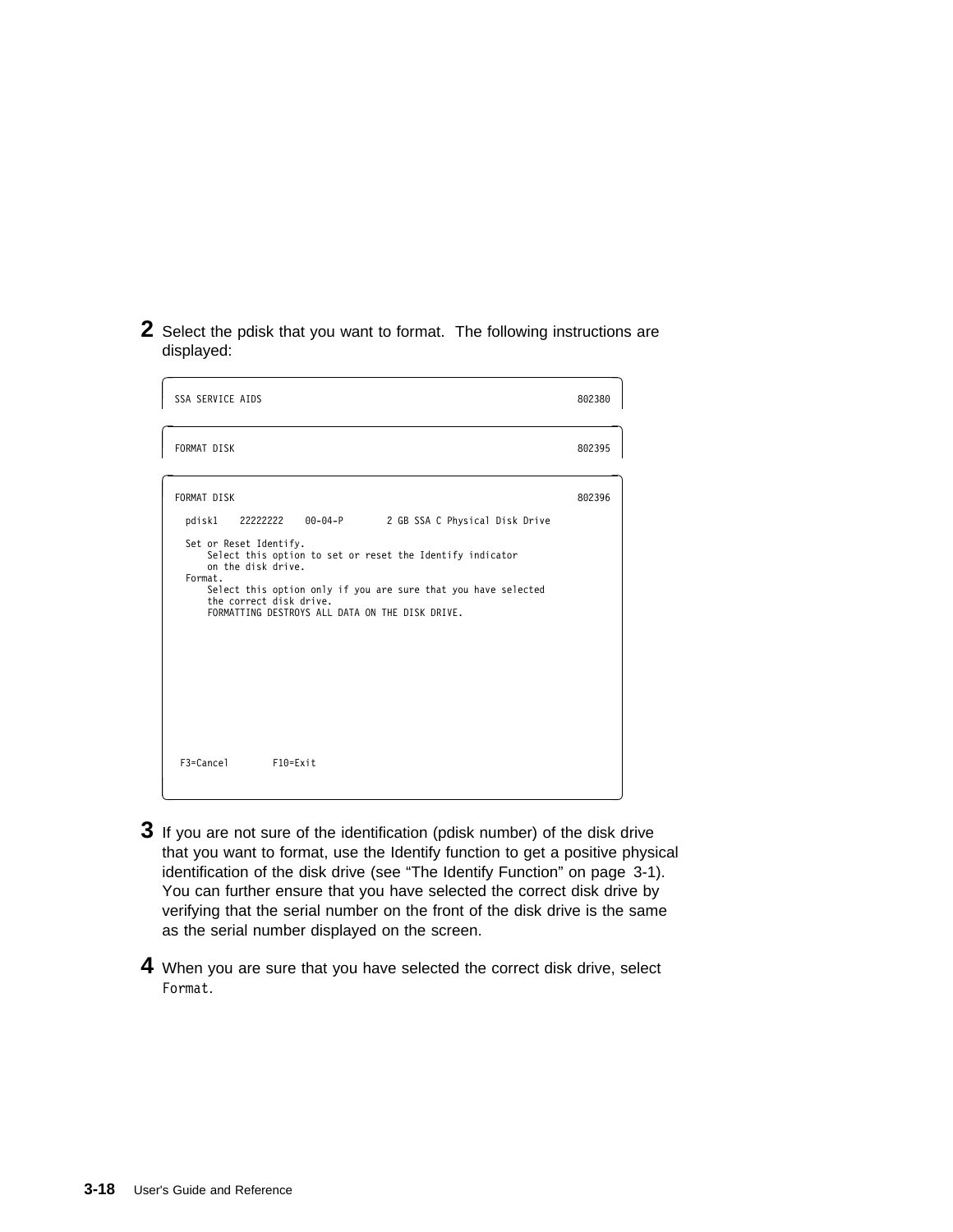## **Certify Disk Service Aid**

The Certify Disk service aid verifies that all the data on a disk drive can be read correctly. Other maintenance procedures tell you when you need to run this service aid.

To use the Certify Disk service aid:

**1** Select Certify Disk from the SSA Service Aids menu (see "Starting the SSA Service Aids" on page 3-2). A list of pdisks is displayed:

| <b>SSA SERVICE AIDS</b>                                                                         |                                                                                                          |                                                                                                                                                 |                                                                                                                                                                                                                                                                                                                | 802380 |
|-------------------------------------------------------------------------------------------------|----------------------------------------------------------------------------------------------------------|-------------------------------------------------------------------------------------------------------------------------------------------------|----------------------------------------------------------------------------------------------------------------------------------------------------------------------------------------------------------------------------------------------------------------------------------------------------------------|--------|
| <b>CERTIFY DISK</b>                                                                             |                                                                                                          |                                                                                                                                                 |                                                                                                                                                                                                                                                                                                                | 802404 |
|                                                                                                 |                                                                                                          | Move cursor onto selection, then press Enter.                                                                                                   |                                                                                                                                                                                                                                                                                                                |        |
| [TOP]<br>pdisk0<br>pdisk1<br>pdisk2<br>pdisk3<br>pdisk4<br>pdisk5<br>pdisk6<br>pdisk7<br>pdisk8 | 11111111<br>22222222<br>33333333<br>44444444<br>55555555<br>66666666<br>77777777<br>88888888<br>99999999 | $00 - 04 - P$<br>$00 - 04 - P$<br>$00 - 04 - P$<br>$00 - 04 - P$<br>$00 - 04 - P$<br>$00 - 04 - P$<br>00-04-P<br>$00 - 04 - P$<br>$00 - 04 - P$ | 2 GB SSA C Physical Disk Drive<br>2 GB SSA C Physical Disk Drive<br>2 GB SSA C Physical Disk Drive<br>2 GB SSA C Physical Disk Drive<br>2 GB SSA C Physical Disk Drive<br>2 GB SSA C Physical Disk Drive<br>2 GB SSA C Physical Disk Drive<br>2 GB SSA C Physical Disk Drive<br>2 GB SSA C Physical Disk Drive |        |
| [BOTTOM]<br>$F3 =$ Cancel                                                                       | $F10 = Exit$                                                                                             |                                                                                                                                                 |                                                                                                                                                                                                                                                                                                                |        |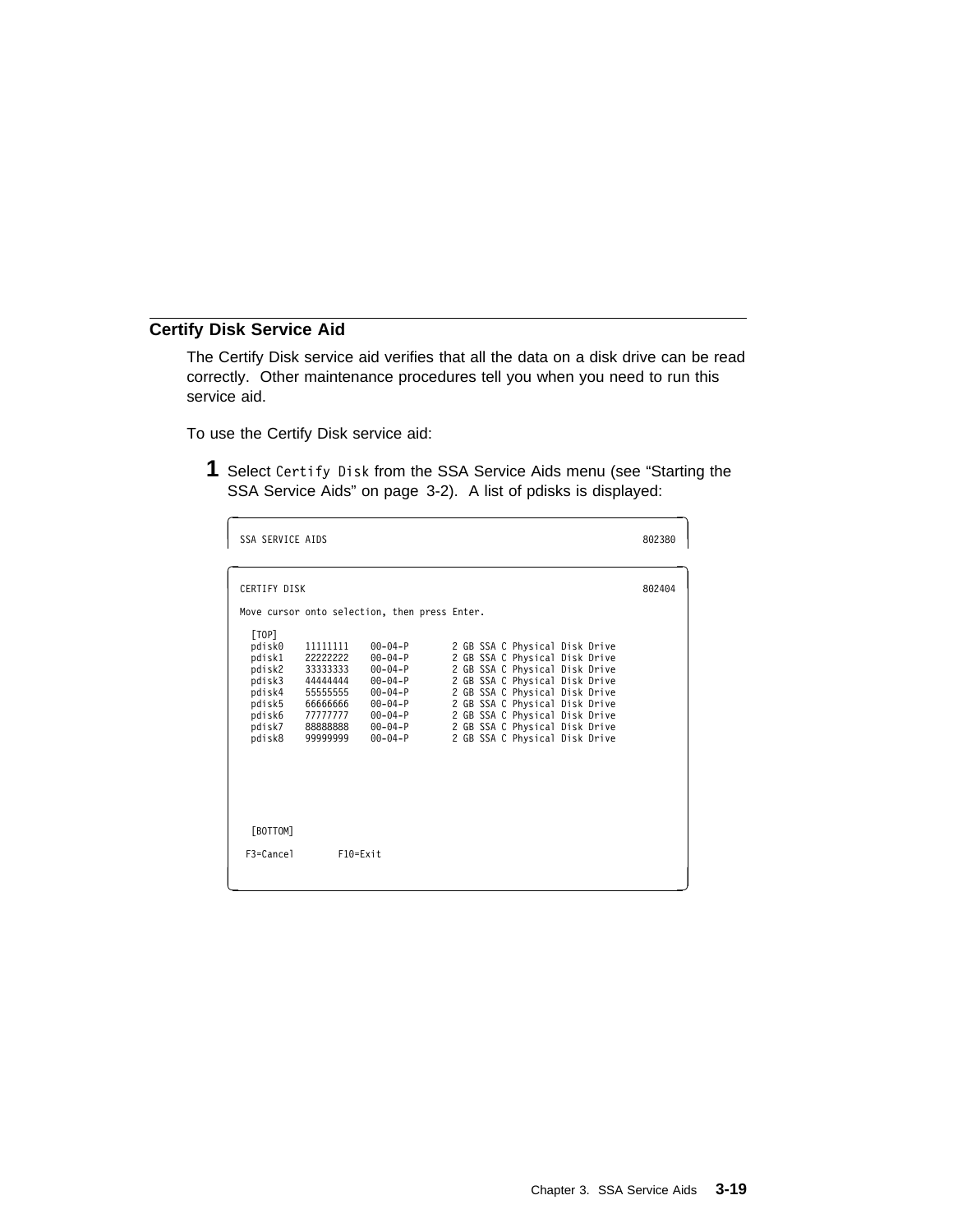**2** Select the pdisk that you want to certify. The following instructions are displayed:

| SSA SERVICE AIDS                                                                                                                                                                                                                                                                                                 | 802380 |
|------------------------------------------------------------------------------------------------------------------------------------------------------------------------------------------------------------------------------------------------------------------------------------------------------------------|--------|
| CERTIFY DISK                                                                                                                                                                                                                                                                                                     | 802404 |
| <b>CERTIFY DISK</b><br>22222222 00-04-P 2 GB SSA C Physical Disk Drive<br>pdisk1<br>Move cursor onto selection, then press Enter.<br>Set or Reset Identify.<br>Select this option to set or reset the Identify indicator<br>on the disk drive.<br>Certify.<br>Select this option to start the Certify operation. | 802405 |
| F3=Cancel F10=Exit                                                                                                                                                                                                                                                                                               |        |

- **3** If you are not sure of the identification (pdisk number) of the disk drive that you want to certify, use the Identify function to get a positive physical identification of the disk drive (see "The Identify Function" on page 3-1). You can further ensure that you have selected the correct disk drive by verifying that the serial number on the front of the disk drive is the same as the serial number displayed on the screen.
- **4** When you are sure that you have selected the correct disk drive, select Certify.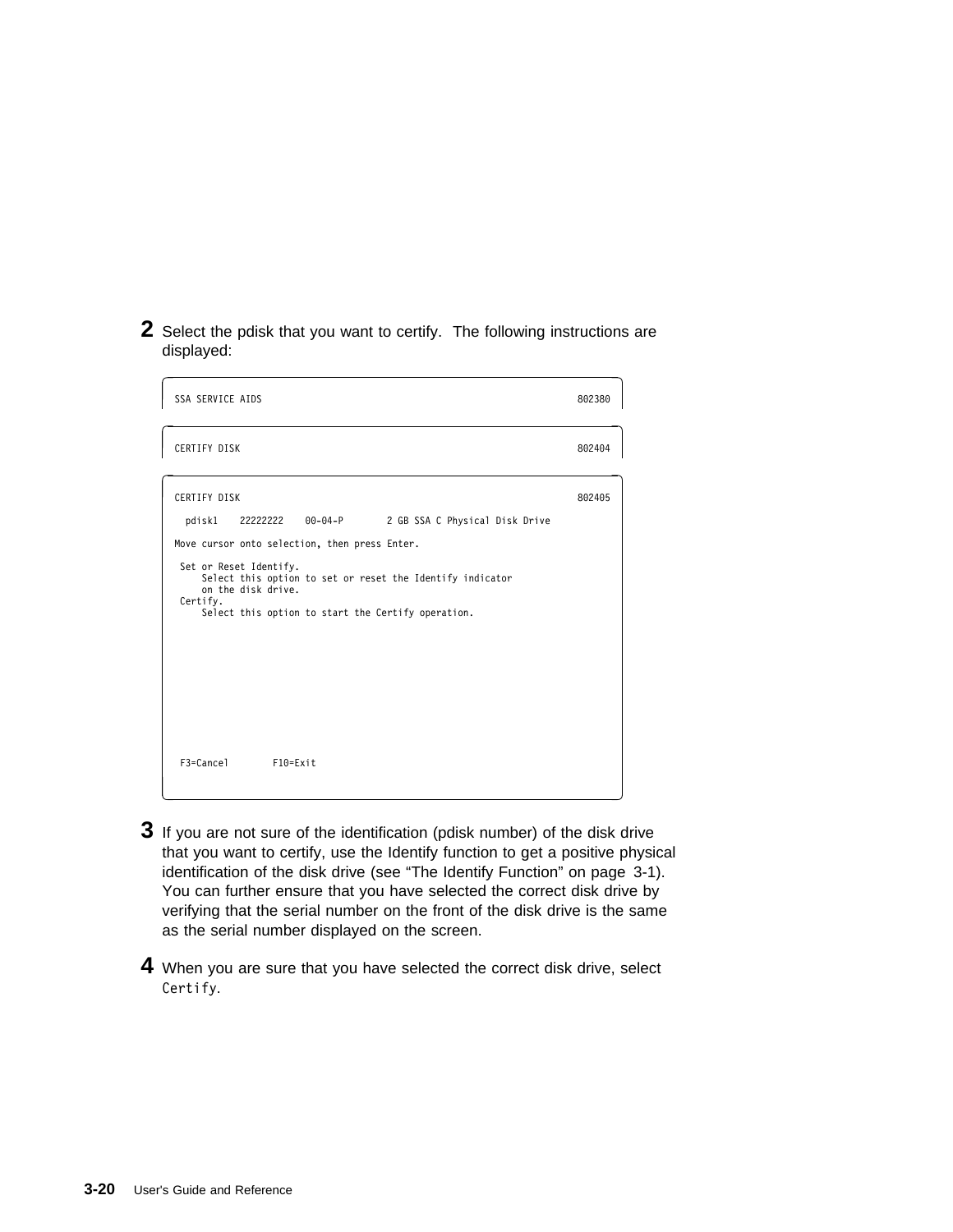## **Service Aid Error Codes**

If the SSA service aids detect an unrecoverable error, and are unable to continue, one of the following error codes might occur.

- **SSA01** Not enough using-system memory is available for this service aid to continue. Take one of the actions described here:
	- This problem might be caused by a failed application program. Ask the user to end any failed application program, then try to run the service aid again.
	- Run diagnostics in Problem Determination mode to the system unit. If you find any problems, solve them, then try to run the service aid again.
	- Close down and reboot the using system, then try to run the service aid again.
	- Run diagnostics from diskette or CD-ROM to isolate the problem. If you do not find a problem, the operating system might have failed.
- **SSA02** An unknown error has occurred. Take one of the actions described here:
	- Run diagnostics in Problem Determination mode to the system unit. If you find any problems, solve them, then try to run the service aid again.
	- If diagnostics fail, or if the same problem occurs when you try the service aid again, run diagnostics from diskette or CD-ROM to isolate the problem. If you do not find a problem, the operating system might have failed.
- **SSA03** The service aid was unable to open an hdisk. This problem might have occurred because a disk drive has failed or has been removed from the system. Take the actions described here:
	- 1. Use the Configuration Verification service aid (see "Configuration Verification Service Aid" on page 3-14) to determine the location code of the SSA adapter to which the hdisk is attached. (For example, if the location code of the hdisk is 00-03-L, the location code of the SSA adapter is 00-03.)
	- 2. Run the Link Verification service aid (see "Link Verification Service Aid" on page 3-10) to the SSA adapter.
	- 3. If a link failure is indicated by the service aid, go to "MAP: 2320 SSA Link" on page 5-2.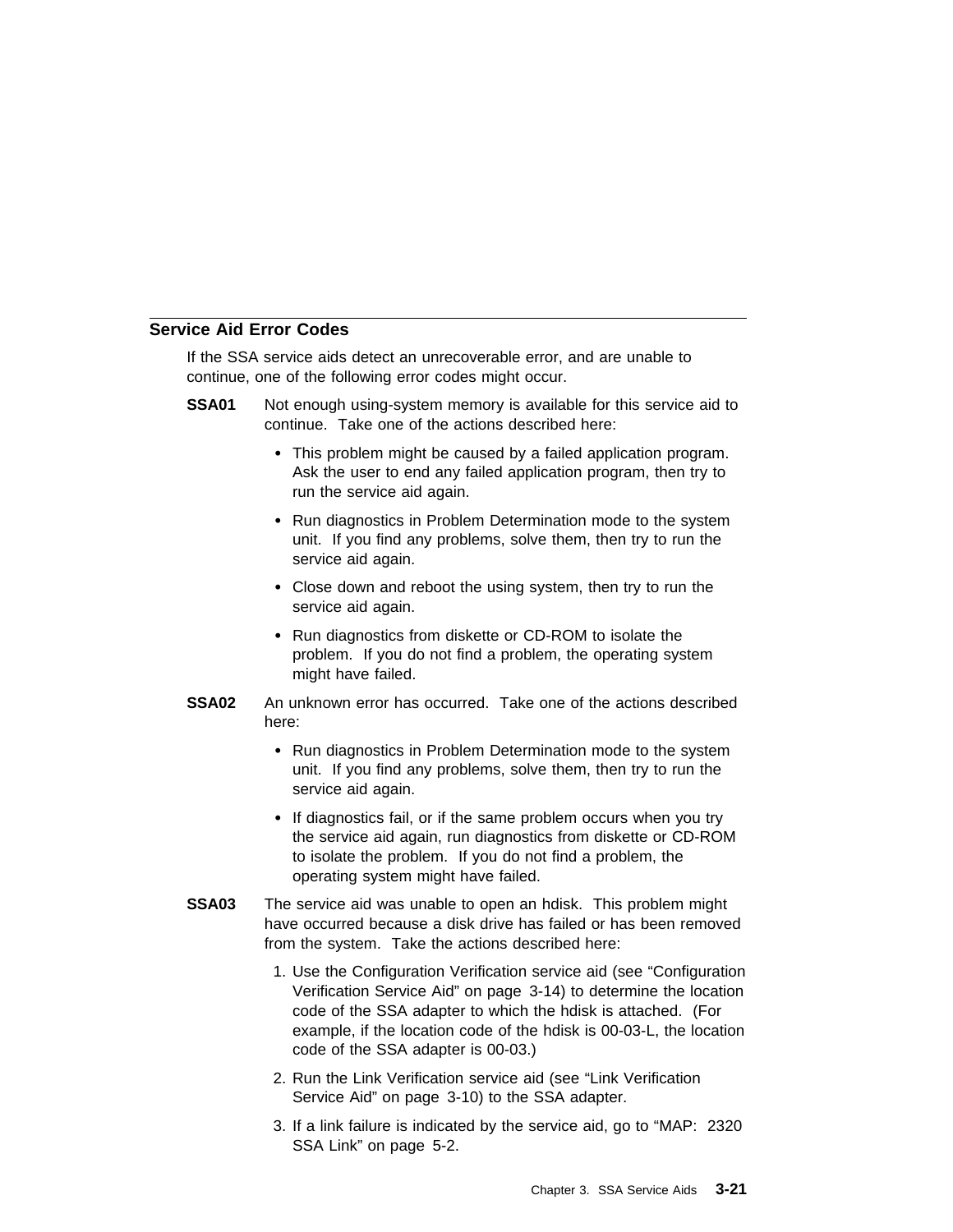4. If no link failures are indicated, run diagnostics in System Verification mode to each pdisk that is attached to the SSA adapter.

## **Using the Service Aids for SSA-Link Problem Determination**

If you have a problem with an SSA loop, use the Link Verification service aid (see "Link Verification Service Aid" on page 3-10). The following examples show various loops and the associated information that is displayed by the Link Verification service aid.

### **Example 1. Normal Loops**

In the diagram, disk drives 1 through 8 are connected to connectors A1 and A2 of the SSA adapter  $\blacksquare$ . Disk drives 9 through 12 are connected to connectors B1 and B2 of the same SSA adapter. Disk drives 13 through 16 are connected to connectors A1 and A2 of a different SSA adapter  $2$ .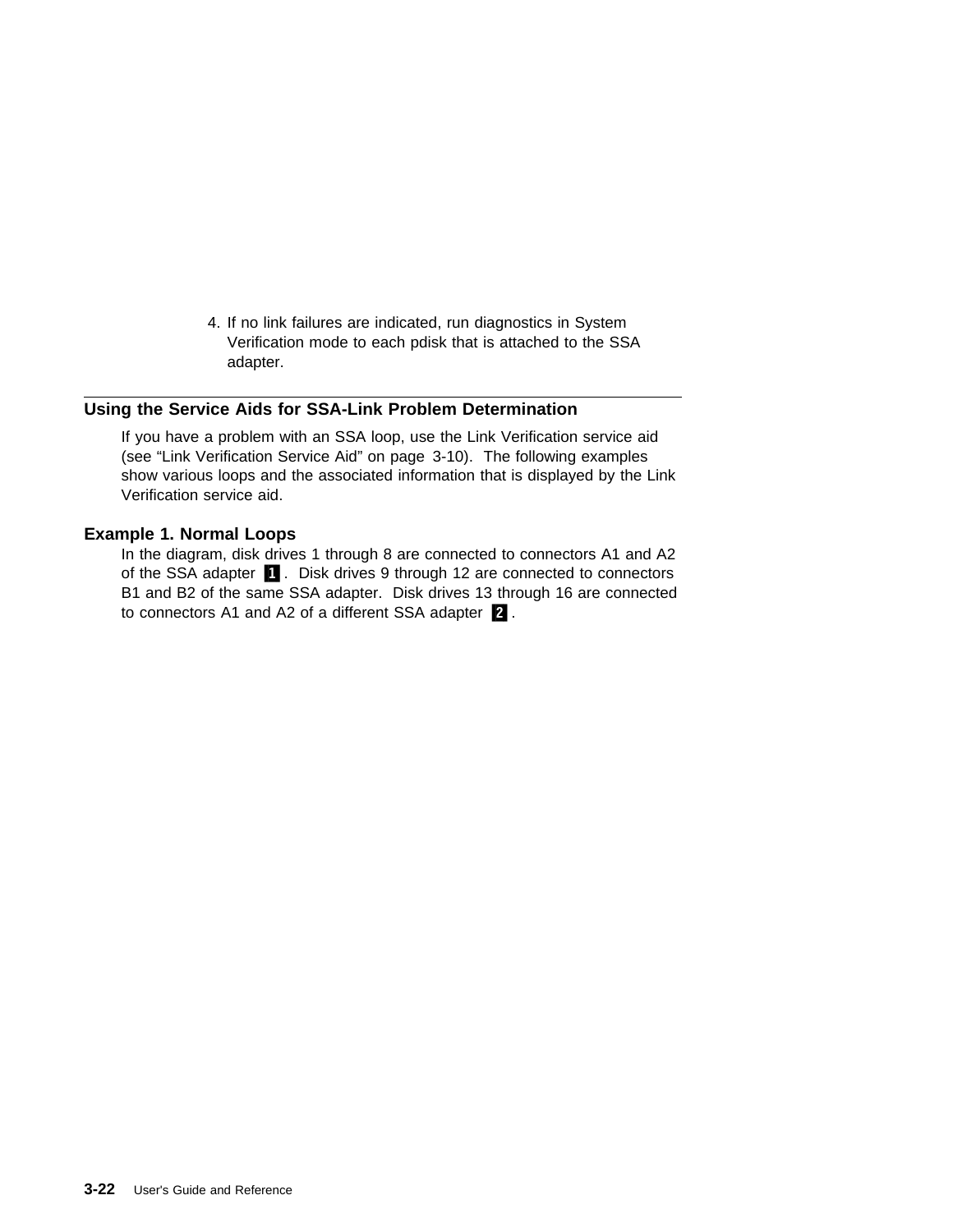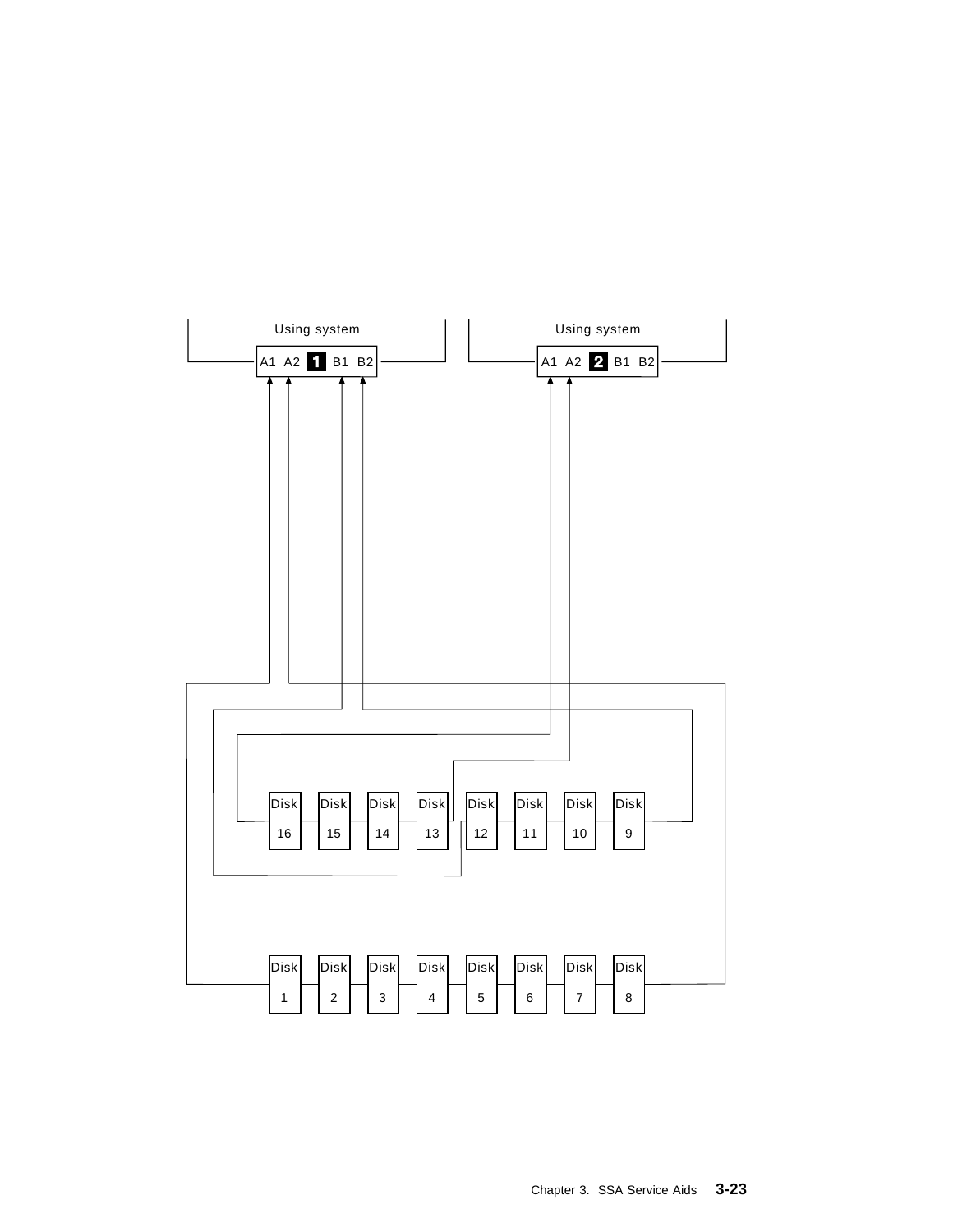For this example, the Link Verification service aid displays the following information:

| LINK VERIFICATION                                                                                                                                                                                                                 |                                                                                        |                                                                           |                                |                                  |                                                                                        | 802386 |
|-----------------------------------------------------------------------------------------------------------------------------------------------------------------------------------------------------------------------------------|----------------------------------------------------------------------------------------|---------------------------------------------------------------------------|--------------------------------|----------------------------------|----------------------------------------------------------------------------------------|--------|
| SSA Link Verification for:<br><b>SSA ADAPTER</b><br>$00 - 05$<br>ssa1                                                                                                                                                             |                                                                                        |                                                                           |                                |                                  |                                                                                        |        |
|                                                                                                                                                                                                                                   |                                                                                        |                                                                           |                                |                                  | To set or reset Identify, move cursor onto selection, then press Enter.                |        |
| Physical<br>Serial#                                                                                                                                                                                                               |                                                                                        | Adapter Port                                                              |                                |                                  |                                                                                        |        |
| [TOP]<br>pdisk0<br>nnnnnnn<br>pdisk1<br>nnnnnnn<br>pdisk2<br>nnnnnnn<br>pdisk3<br>nnnnnnn<br>pdisk4<br>nnnnnnn<br>pdisk5<br>nnnnnnn<br>pdisk6<br>nnnnnnn<br>pdisk7<br>nnnnnnn<br>pdisk8<br>nnnnnnn<br>pdisk9<br>nnnnnnn<br>[MORE] | A1<br>0<br>$\mathbf{1}$<br>$\overline{c}$<br>3<br>$\frac{4}{5}$<br>6<br>$\overline{7}$ | A2<br>7<br>6<br>5<br>$\overline{4}$<br>$\frac{3}{2}$<br>$\,1$<br>$\Theta$ | <b>B1</b><br>0<br>$\mathbf{1}$ | <b>B2</b><br>3<br>$\overline{c}$ | Status<br>Good<br>Good<br>Good<br>Good<br>Good<br>Good<br>Good<br>Good<br>Good<br>Good |        |
| F3=Cancel<br>$F10 = Exit$                                                                                                                                                                                                         |                                                                                        |                                                                           |                                |                                  |                                                                                        |        |

**Note:** Scroll the display to see all the connected disk drives.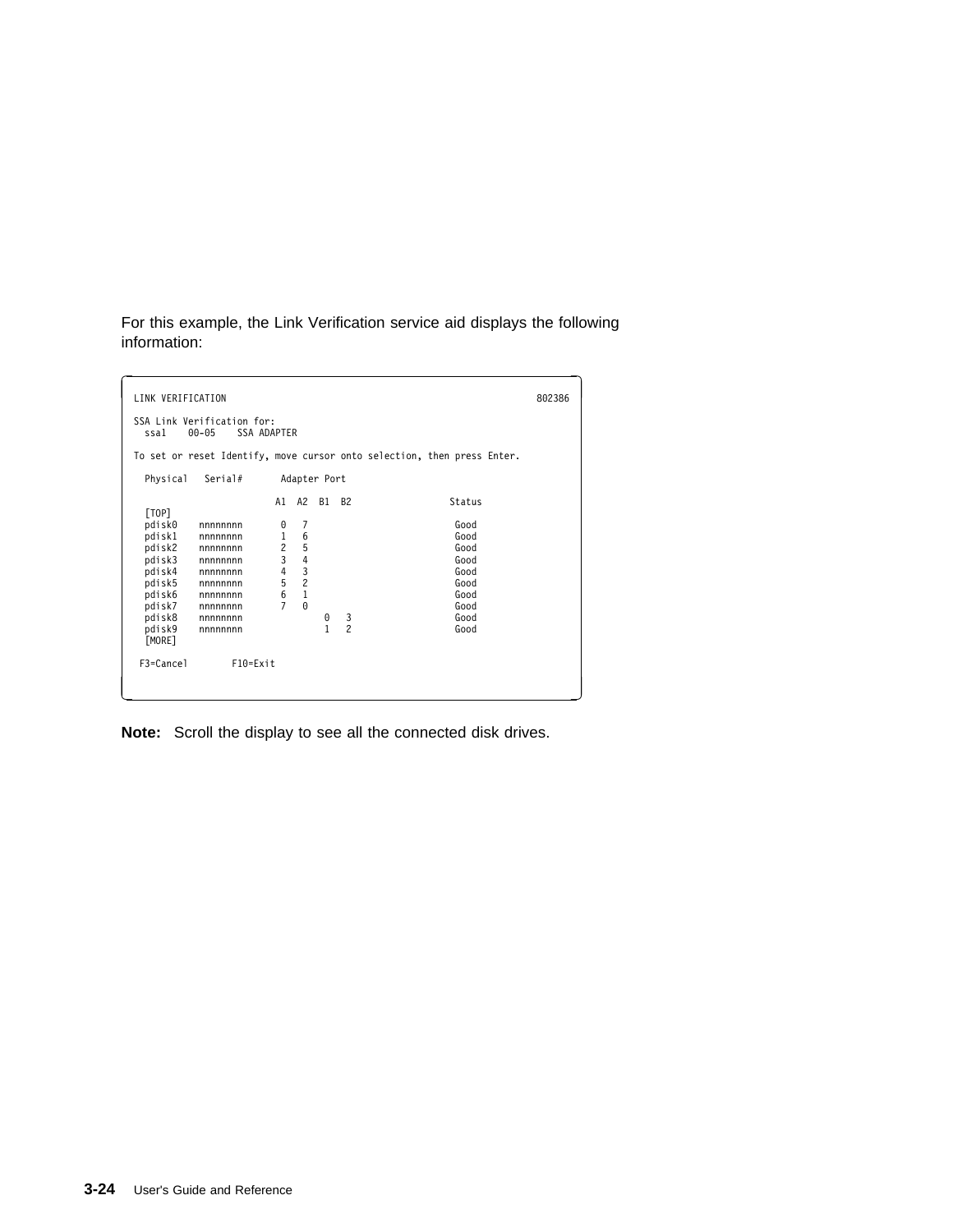## **Example 2. Broken Loop (Cable Removed)**

Each disk drive normally communicates with the adapter through one data path. Because data can pass around the loop in either direction, the adapter automatically reconfigures the loop to enable communication to continue to each disk drive if the loop becomes broken.

In the diagram, disk drives 1 through 8 should be connected to connectors A1 and A2 of the SSA adapter  $\blacksquare$ , but the loop is broken because the SSA cable has been disconnected from connector A2. Disk drives 9 through 12 are connected to connectors B1 and B2 of the same SSA adapter. Disk drives 13 through 16 are connected to connectors A1 and A2 of a different SSA adapter .2/.

Although the broken loop is reported as an error, all the disk drives can still communicate with the using system. Disk drives 1 through 8 can communicate through connector A1 of the SSA adapter  $\blacksquare$ . Disk drives 9 through 12 can communicate through connectors B1 and B2 of the same SSA adapter (normal loop); disk drives 13 through 16 can communicate through connectors A1 and A2 of the SSA adapter  $\boxed{2}$ .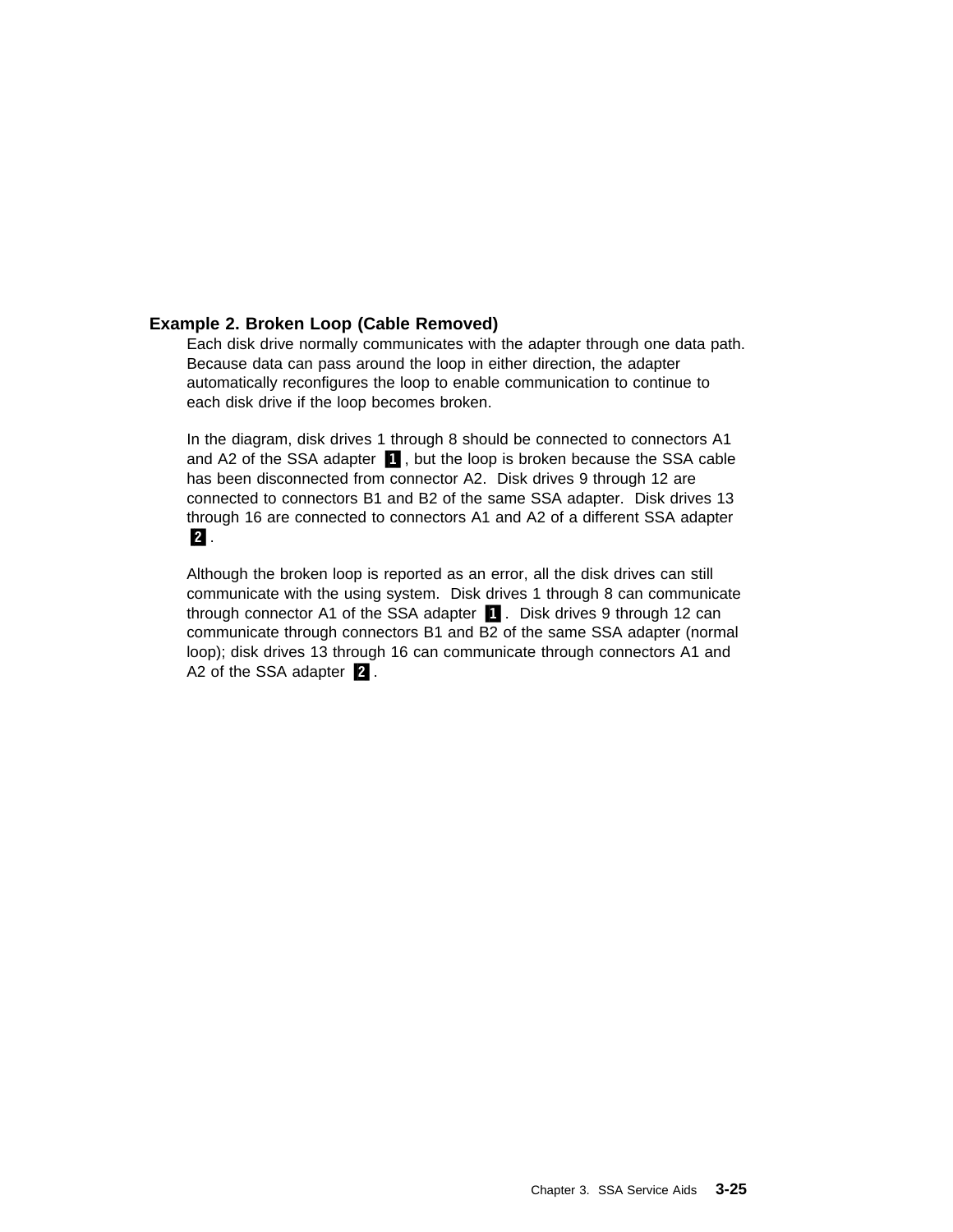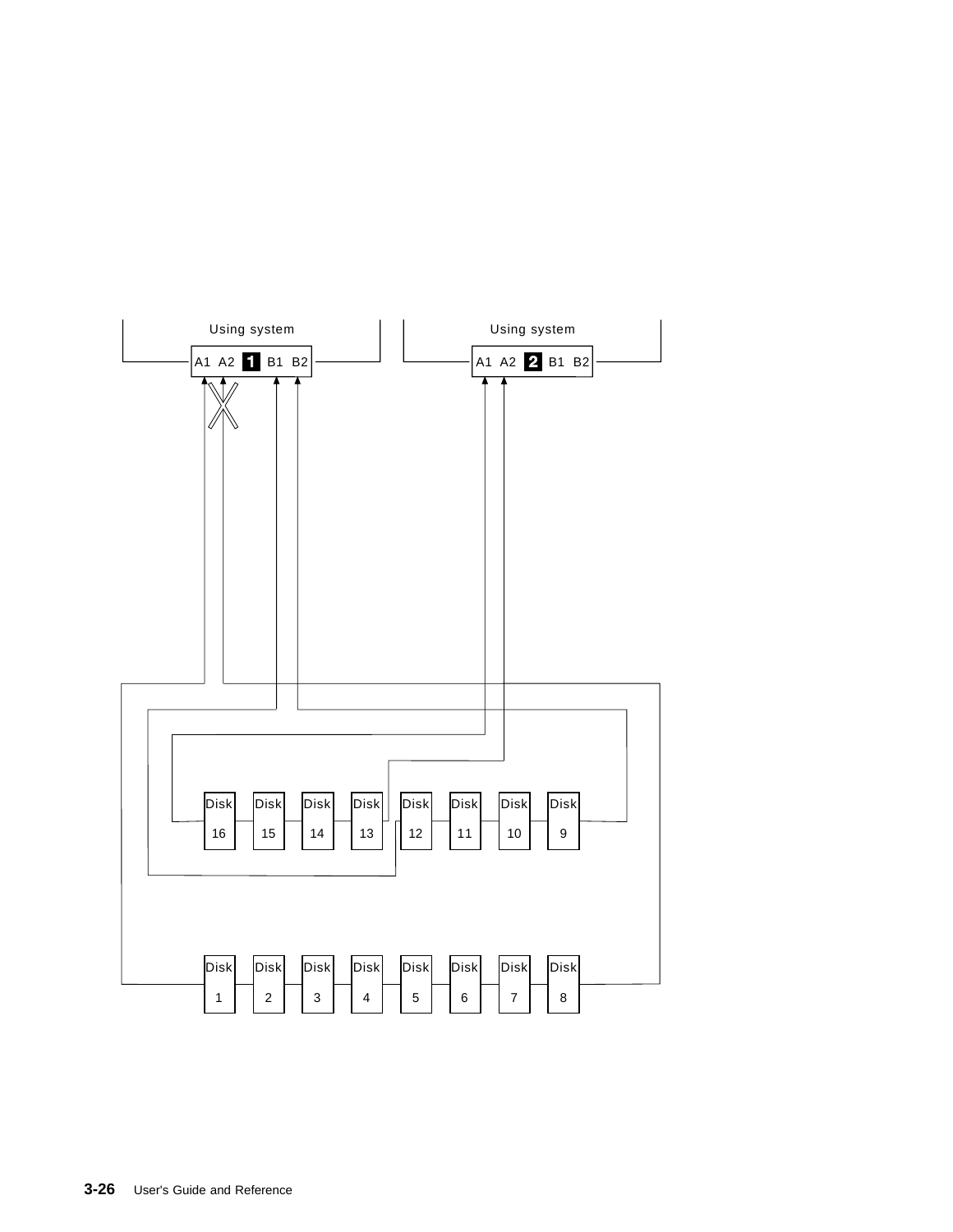For this example, the Link Verification service aid displays the following information:

| LINK VERIFICATION                                                                                                                                                                                                                 |                                           |                                      |                            |                                                                                        |  |  |  |  |
|-----------------------------------------------------------------------------------------------------------------------------------------------------------------------------------------------------------------------------------|-------------------------------------------|--------------------------------------|----------------------------|----------------------------------------------------------------------------------------|--|--|--|--|
| $00 - 05$<br>ssa1                                                                                                                                                                                                                 | SSA Link Verification for:<br>SSA ADAPTER |                                      |                            |                                                                                        |  |  |  |  |
|                                                                                                                                                                                                                                   |                                           |                                      |                            | To set or reset Identify, move cursor onto selection, then press Enter.                |  |  |  |  |
| Physical<br>Serial#                                                                                                                                                                                                               |                                           | Adapter Port                         |                            |                                                                                        |  |  |  |  |
| [TOP]<br>pdisk0<br>nnnnnnn<br>pdisk1<br>nnnnnnn<br>pdisk2<br>nnnnnnn<br>pdisk3<br>nnnnnnn<br>pdisk4<br>nnnnnnn<br>pdisk5<br>nnnnnnn<br>pdisk6<br>nnnnnnn<br>pdisk7<br>nnnnnnn<br>pdisk8<br>nnnnnnn<br>pdisk9<br>nnnnnnn<br>[MORE] | A1<br>0<br>$\mathbf 1$<br>234567          | A2<br><b>B1</b><br>0<br>$\mathbf{1}$ | <b>B2</b><br>$\frac{3}{2}$ | Status<br>Good<br>Good<br>Good<br>Good<br>Good<br>Good<br>Good<br>Good<br>Good<br>Good |  |  |  |  |
| F3=Cancel                                                                                                                                                                                                                         | $F10 = Exit$                              |                                      |                            |                                                                                        |  |  |  |  |

Note that the column for adapter connector A2 shows no connections.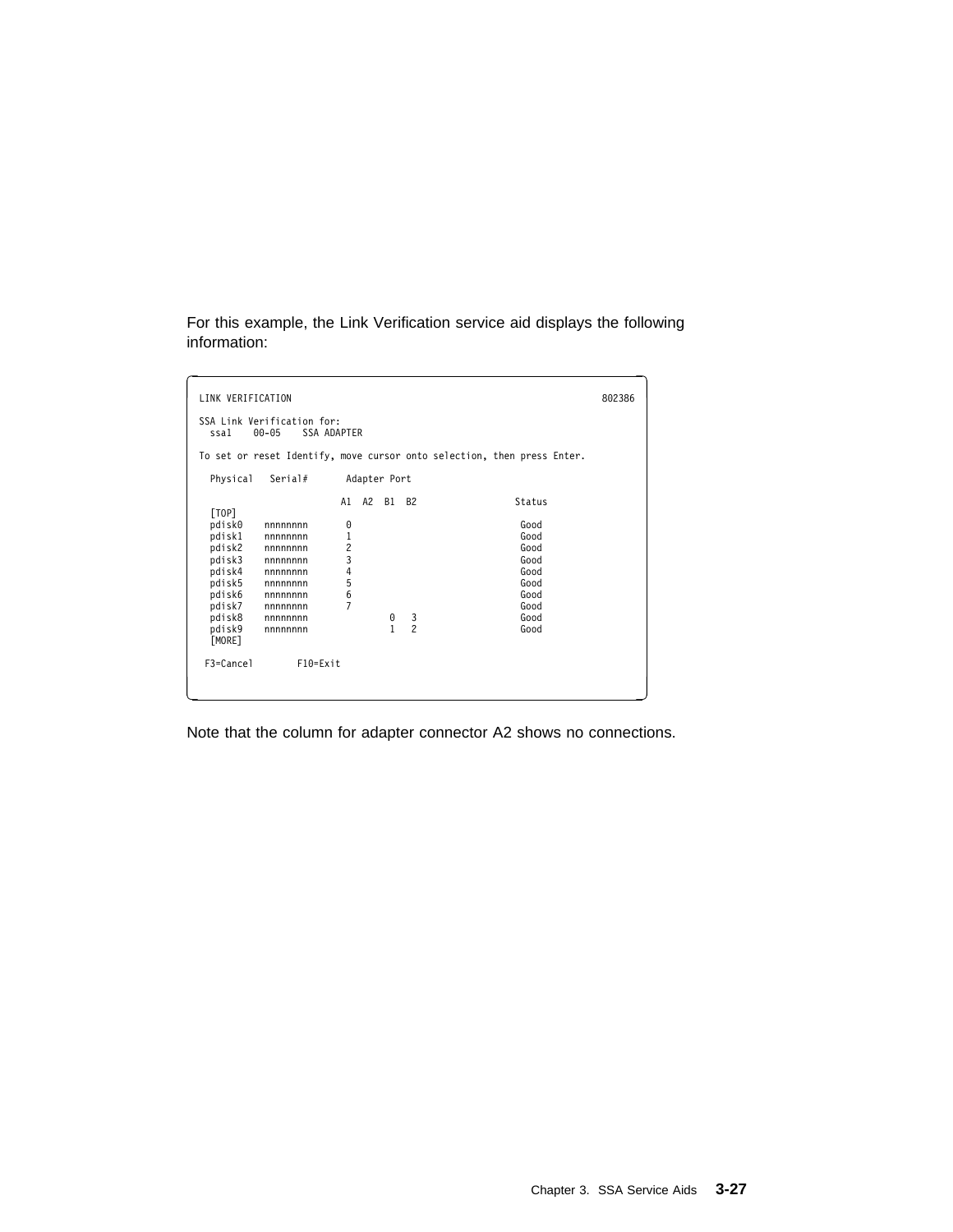## **Example 3. Broken Loop (Disk Drive Removed)**

In the diagram, disk drives 1 through 8 are connected to connectors A1 and A2 of the SSA adapter  $\blacksquare$ , but the loop is broken because disk drive number 3 has been removed. Disk drives 9 through 12 are connected to connectors B1 and B2 of the same SSA adapter. Disk drives 13 through 16 are connected to connectors A1 and A2 of a different SSA adapter  $\boxed{2}$ .

Although the missing disk drive is reported as an error, all the remaining disk drives can still communicate with the using system. Disk drives 1 and 2 can communicate through connector A1 of the SSA adapter **1.** Disk drives 4 through 8 can communicate through connector A2 of the SSA adapter. Disk drives 9 through 12 can communicate through connectors B1 and B2 of the same SSA adapter (normal loop); disk drives 13 through 16 can communicate through connectors A1 and A2 of the SSA adapter  $\blacksquare$ .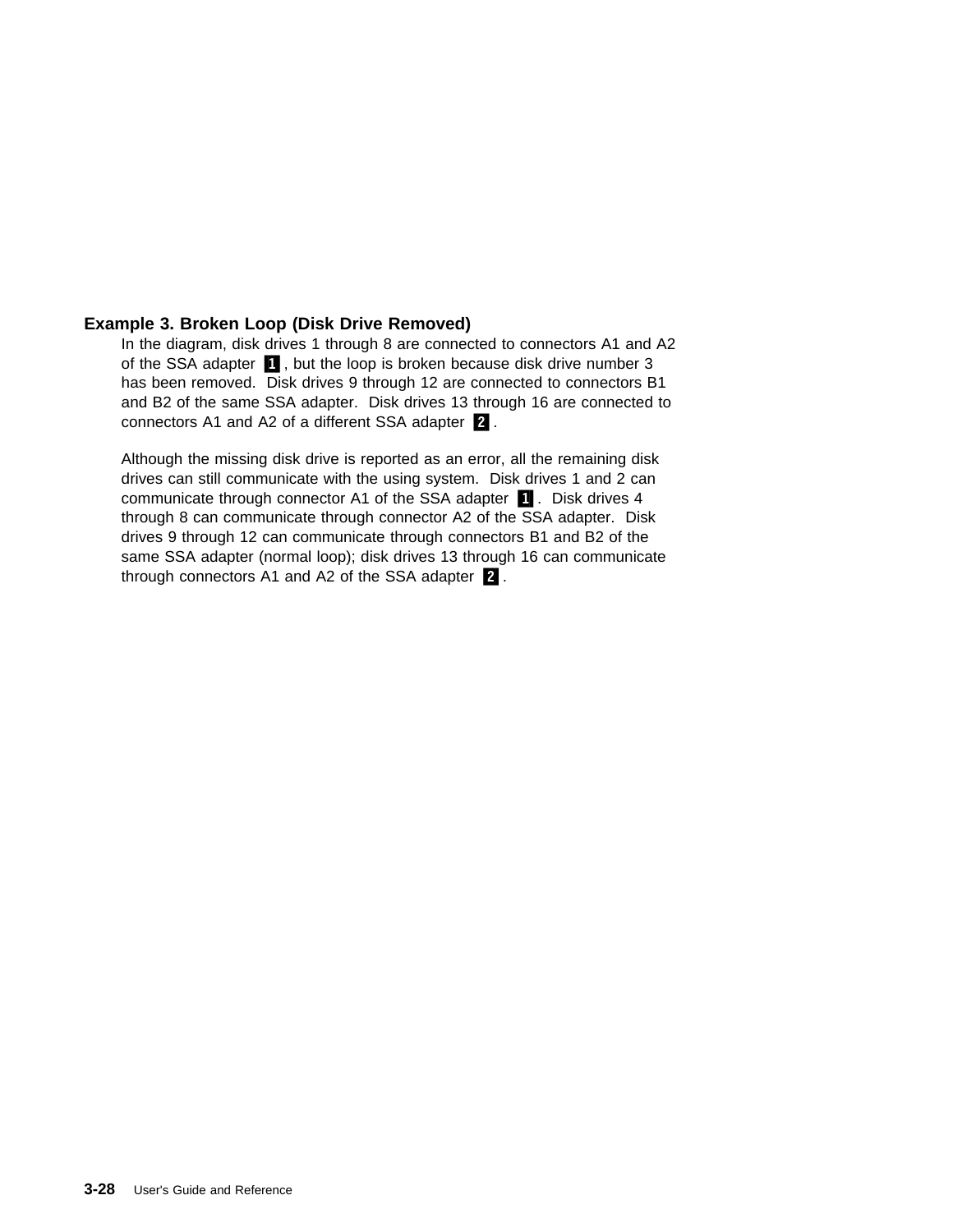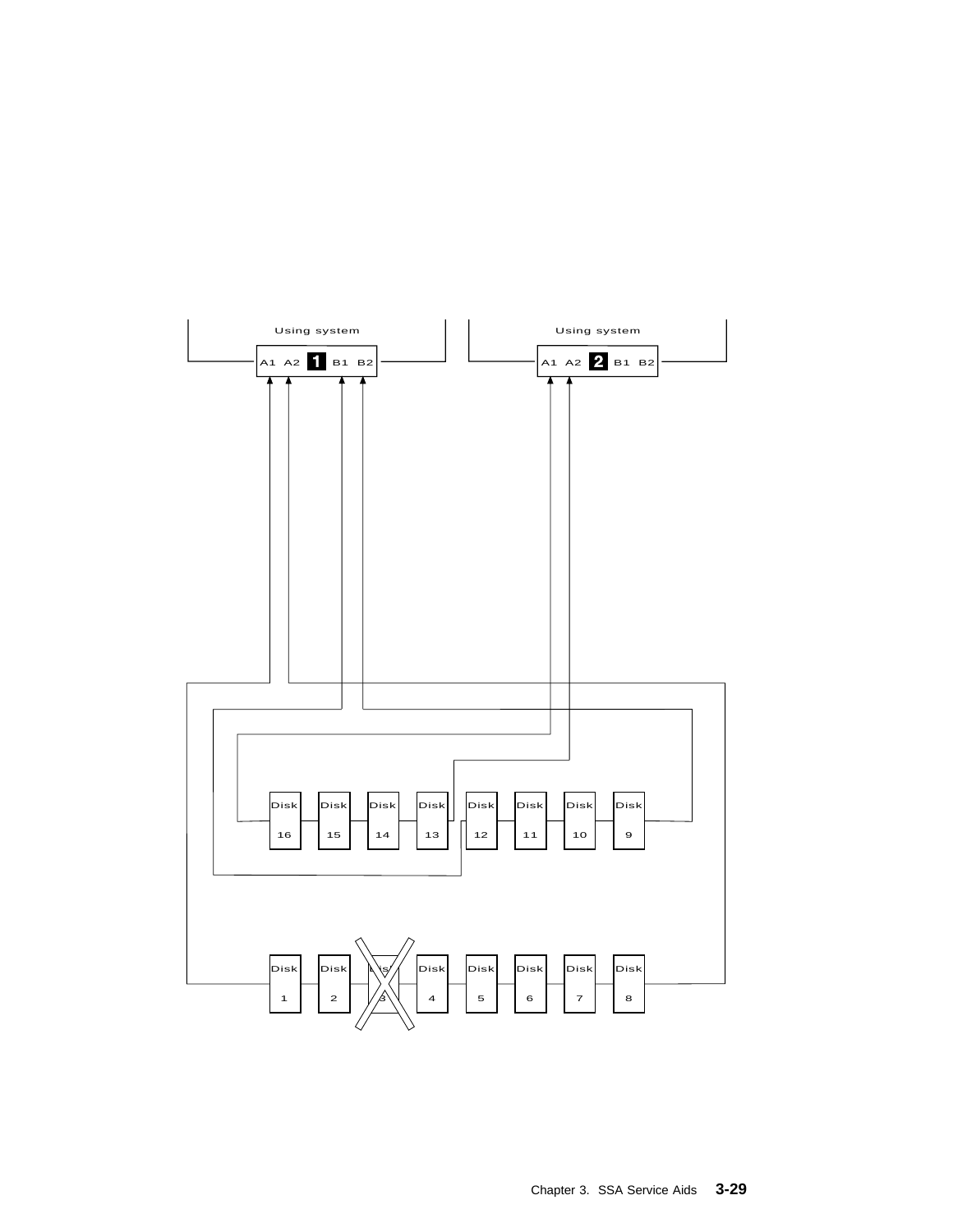For this example, the Link Verification service aid displays the following information:

```
∫<br>ILINK VERIFICATION 802386
  SSA Link Verification for:
ssa1 ðð-ð5 SSA ADAPTER
 To set or reset Identify, move cursor onto selection, then press Enter.
    Physical Serial# Adapter Port
                          A1 A2 B1 B2 Status
   [TOP]
             pdiskð nnnnnnnn ð Good
            nnnnnnnn
   pdisk1<br>?????
    pdisk3 nnnnnnnn 4 Good
    pdisk4 nnnnnnnn 3 Good
    pdisk5 nnnnnnnn 2 Good
            mnnnnnnnn 1<br>1 Good<br>19 - Good 10 Good<br>1 Good 10 Good 10 Good
             pdisk7 nnnnnnnn ð Good
    pdisk8 nnnnnnnn ð 3 Good
             pdisk9 nnnnnnnn 1 2 Good
   puisko<br>pdisk9<br>[MORE]
   F3=Cancel F1ð=Exit
<u>á an t-Iomraidh ann an t-Iomraidh ann an t-Iomraidh ann an t-Iomraidh ann an t-Iomraidh ann an t-Iomraidh ann an t-Iomraidh ann an t-Iomraidh ann an t-Iomraidh ann an t-Iomraidh ann an t-Iomraidh ann an t-Iomraidh ann an </u>
```
Note that the missing disk drive (pdisk2) is represented by a line of question marks.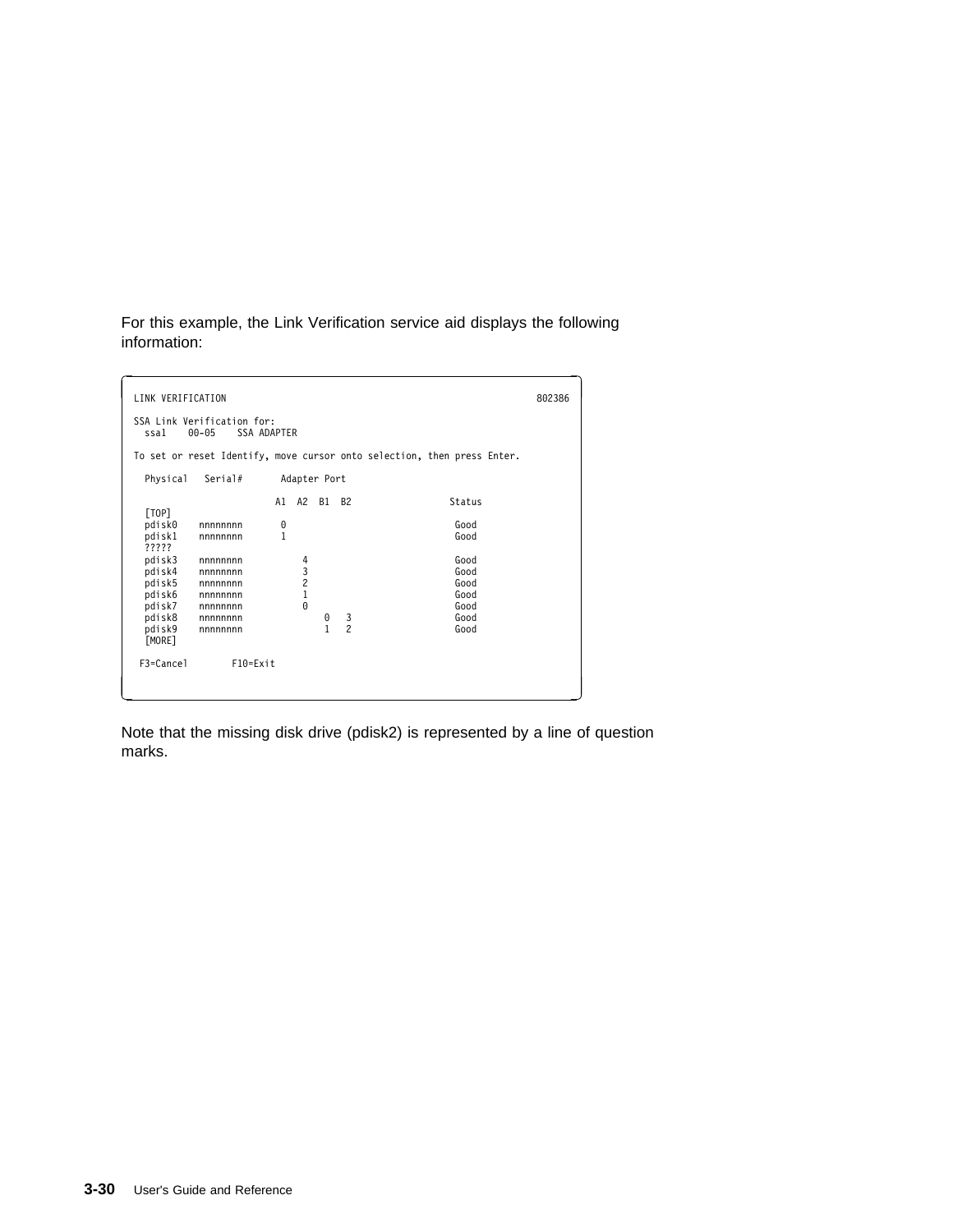#### **Finding the Physical Location of a Device**

The physical location of a device (for example, a disk drive or an SSA adapter) cannot be reported directly by the using system because of the way in which the SSA interface works. The address of an SSA device is related to the position of that device on the SSA loop. The address can therefore change if the configuration is changed.

### **Finding the Device When Service Aids Are Available**

To help you find the correct physical disk drive, the SSA service aids include an Identify function. This function, when selected, causes the Check light of the selected disk drive to flash. It also causes the Subsystem Check light (if present) of the unit containing the selected disk drive to flash.

Some devices, (for example, adapters) do not have Check lights. To find such a device, you can either use the Identify function to identify devices that are next to the SSA adapter on the SSA link, or use the procedure described in "Finding the Device When No Service Aids Are Available."

#### **Finding the Device When No Service Aids Are Available**

When no service aids are available, you must find the device by using the port (P) and SSA-address (AA) values that are provided by some service request numbers (SRNs). Examples of these SRNs are 43PAA, 44PAA, and 45PAA.

The range of port (P) values depends on the adapter; these are defined in the Adapters, Devices, and Cables manual.

The AA value is the decimal SSA-address value. It indicates the position of the device that you are trying to find (counted along the SSA loop).

Use the port value to locate the relevant connector on the SSA adapter, then follow the SSA cable to the first real device. Include other adapters as real devices if they are in the same SSA link. Do not include dummy devices.

The first device that you reach represents SSA-address count 0. Continue to follow the SSA links from device to device, increasing the SSA-address count by 1 for each device, until you reach the device that is indicated in the SRN.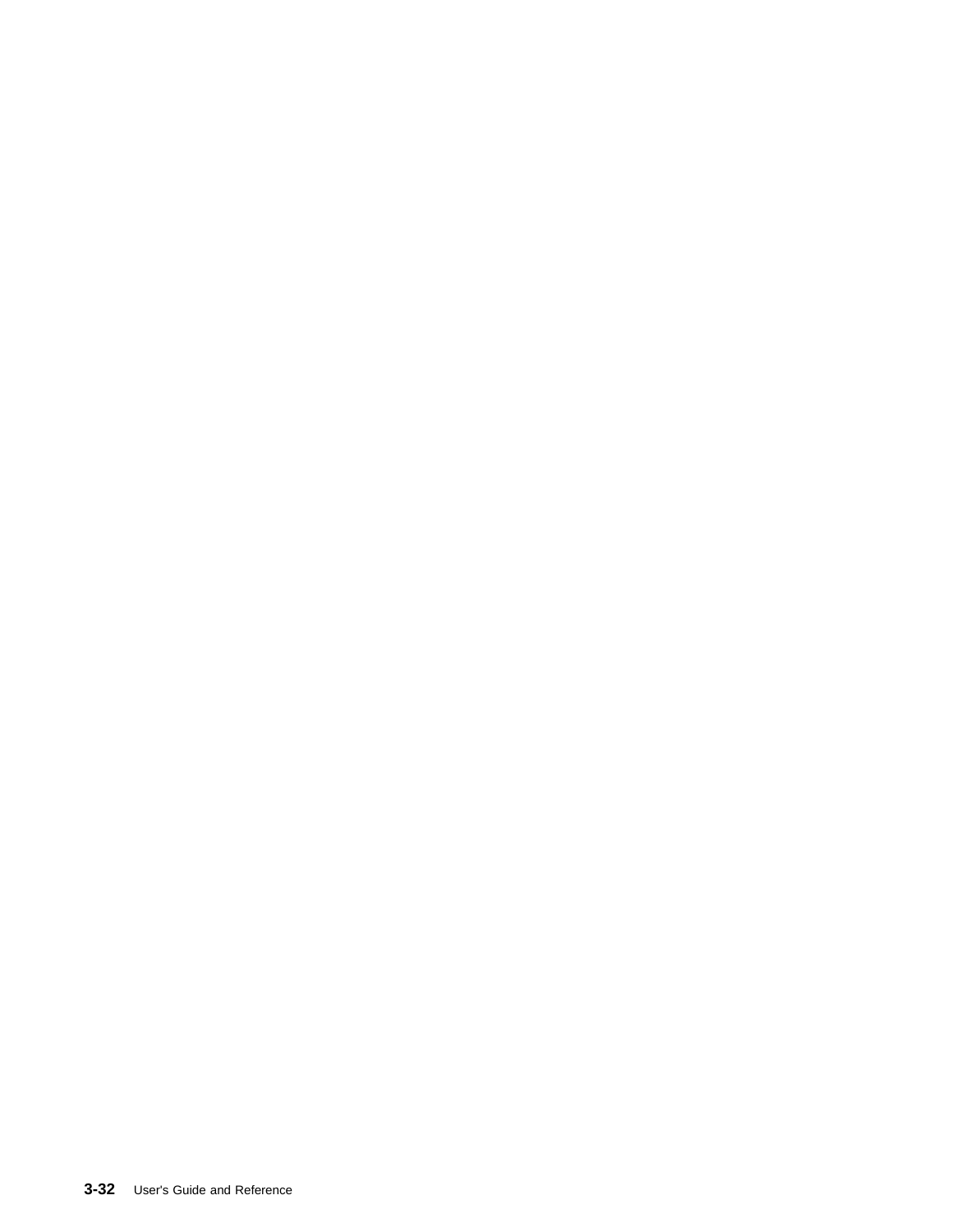# **Chapter 4. SSA Problem Determination Procedures**

SSA problem determination procedures are provided by power-on self-tests (POSTs), service request numbers (SRNs), and maintenance analysis procedures (MAPs). Some of these procedures use the system service aids that are described in Chapter 3 on page 3-1.

### **Installing SSA Extensions to Standalone Diagnostics**

**Attention:** This section is relevant only if the using system has AIX Version 3.2.5 installed. AIX Versions 4.1.3 and above already contain the SSA extensions to standalone diagnostics.

Diagnostics and service aids for the SSA subsystem are not included in level 2.4.3 of the standalone diagnostic package. These additional diagnostics and service aids (SSA extensions) are supplied on a supplemental diagnostic diskette. To install the SSA extensions:

1. Using the stand-alone diagnostic diskettes or the CD-ROM, start the using-system diagnostics. (See the Common Diagnostics Information manual for instructions.)

The FUNCTION SELECTION menu is displayed.

2. Select DIAGNOSTIC ROUTINES

The DIAGNOSTIC MODE SELECTION menu is displayed.

3. Select SYSTEM VERIFICATION.

The DIAGNOSTIC SELECTION menu is displayed.

- 4. Select READ ANOTHER DIAGNOSTIC DISKETTE.
- 5. Insert the supplemental diskette into the diskette drive.
- 6. Press **Enter**.

The SSA extensions to the standalone diagnostics are installed and the SSA devices configured.

7. Press the Cancel-function key to go to the DIAGNOSTIC OPERATING INSTRUCTIONS menu.

**Note:** The identification of the Cancel-function key is displayed on the screen.

- 8. Press **Enter** to go to the FUNCTION SELECTION menu.
- 9. Select the function that you need (diagnostics or service aids).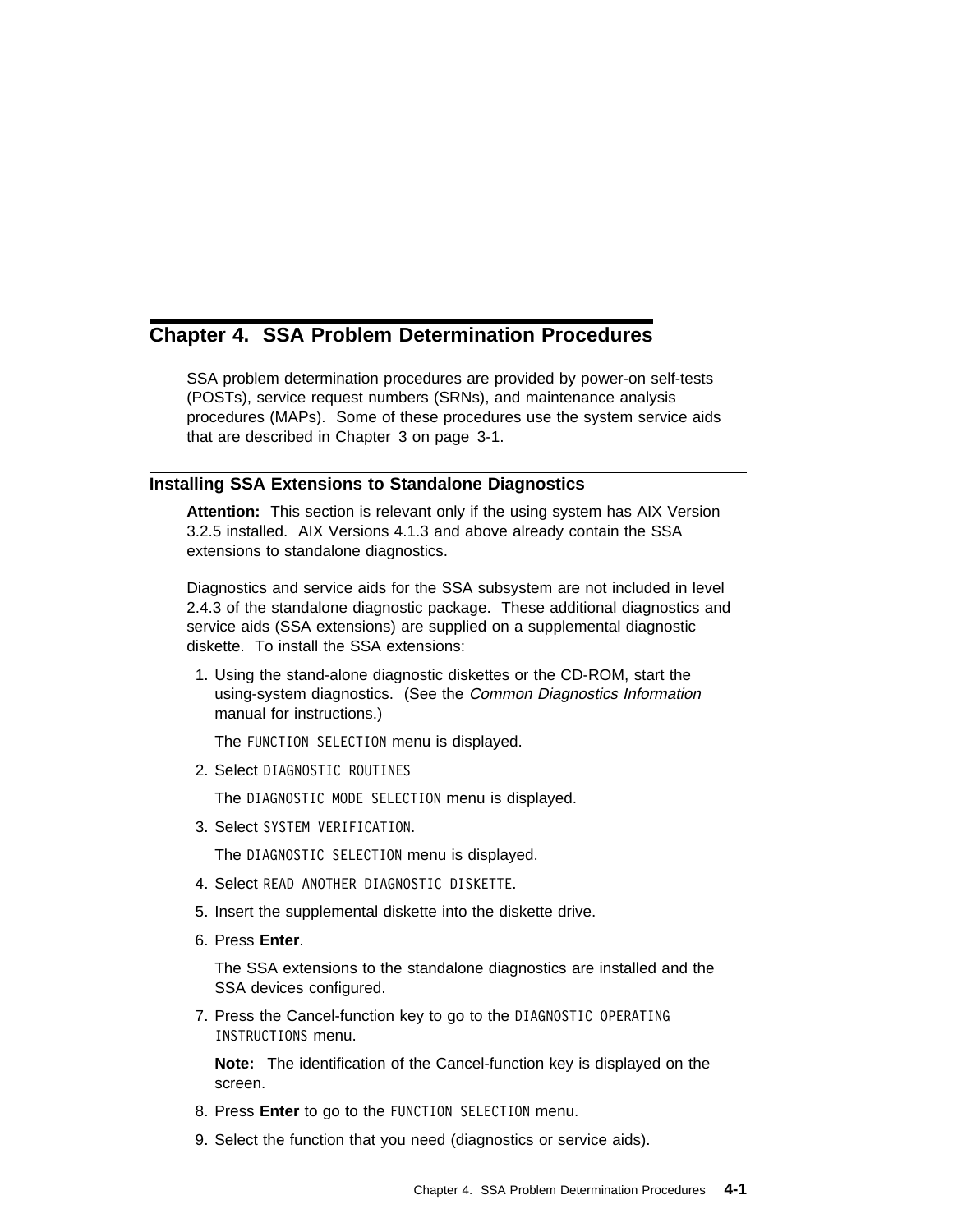## **Service Request Numbers (SRNs)**

Service request numbers (SRNs) are generated by the system error-log analysis, system configuration code, diagnostics, and customer problem-determination procedures. SRNs help you to identify the cause of a problem, the failing field-replaceable units (FRUs), and the service actions that might be needed to solve the problem.

### **The SRN Table**

The table in this section lists the SRNs and describes the actions you should do. The table columns are:

| <b>SRN</b>      | The service reference number.                                            |
|-----------------|--------------------------------------------------------------------------|
| <b>FRU List</b> | The FRU or FRUs that might be causing the problem.                       |
| %               | How likely it is (by percentage) that the FRU is causing the<br>problem. |
| <b>Problem</b>  | A description of the problem and the action you must take.               |

Abbreviations used in the table are:

| <b>DMA</b><br><b>FRU</b><br><b>IOCC</b> | Direct memory access<br>Field-replaceable unit<br>Input/output channel controller                                    |
|-----------------------------------------|----------------------------------------------------------------------------------------------------------------------|
| <b>PAA</b>                              | $P =$ Adapter port number<br>$AA = SSA$ address<br>(see also "Finding the Device When No Service Aids Are Available" |
| <b>POS</b><br><b>POST</b>               | on page $3-31$ )<br>Programmable option select (POS registers)<br>Power-On Self-Test                                 |

### **Using the SRN Table**

**Important:** You should have been sent here from either diagnostics or a START MAP. Do not start problem determination from the SRN table; always go to the START MAP for the unit in which the device is installed.

- 1. Locate the SRN in the table. If you cannot find the SRN, you have a problem with the diagnostics, the microcode, or the documentation. Call your support center for assistance.
- 2. Read carefully the "Action" you must do for the problem. Do not exchange adapters unless you are instructed to do so.
- 3. Normally exchange only one adapter at a time. Always use instructions provided with the system unit when exchanging adapters. After each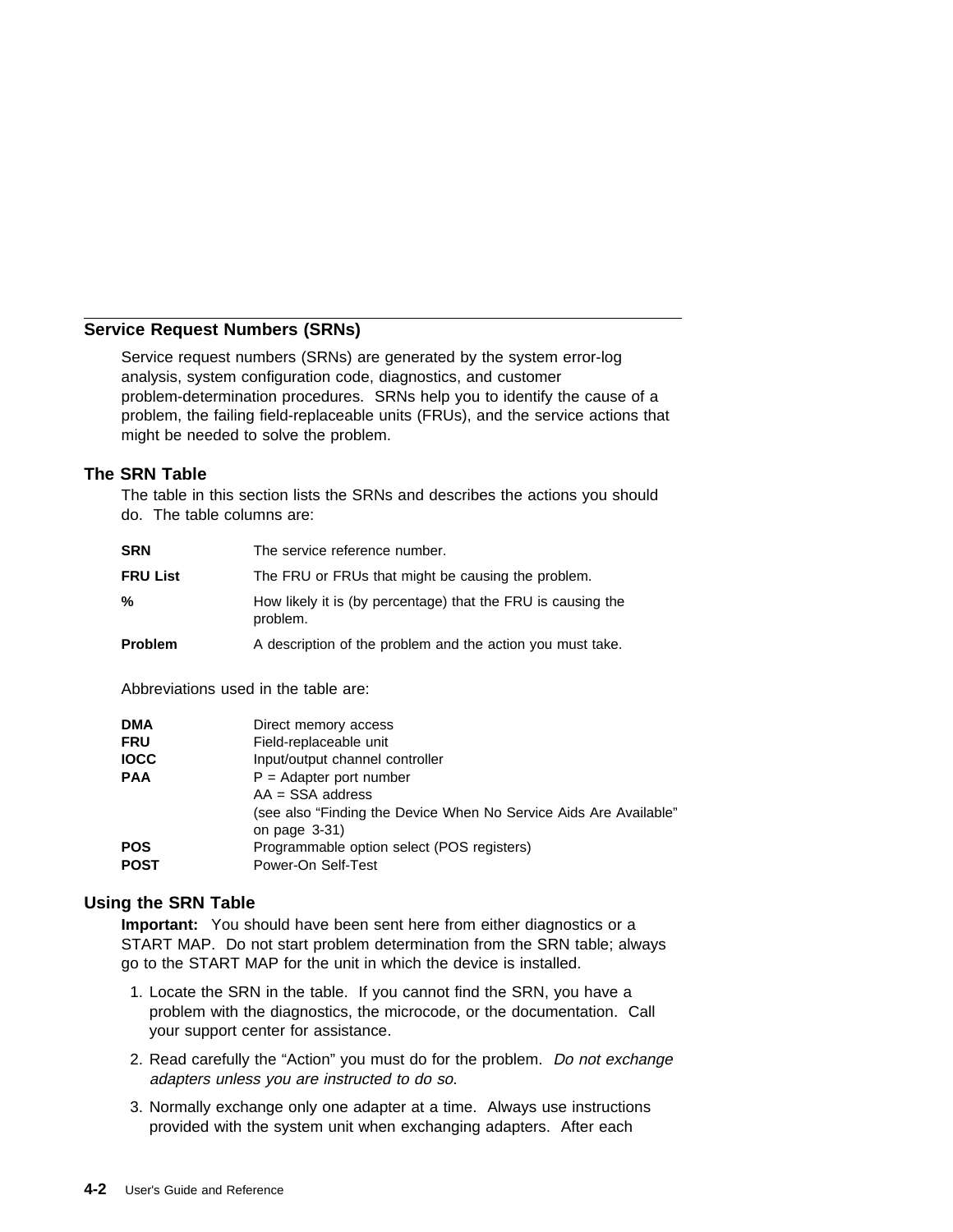adapter is exchanged, go to "MAP: 2410 SSA – Repair Verification" on page 5-18 to verify the repair.

### **Software and Microcode Errors**

Some SRNs indicate that a problem might have been caused by a software error or by a microcode error. If you have one of these SRNs, do the following actions:

- 1. Make a note of the contents of the error log for the device that has the problem.
- 2. Go to the using-system service aids and select Display Vital Product Data to display the VPD of the failing system. Make a note of the VPD for all the SSA adapters and disk drives.
- 3. Report the problem to your support center. The center can tell you whether you have a known problem, and can, if necessary, provide you with a correction for the software or microcode.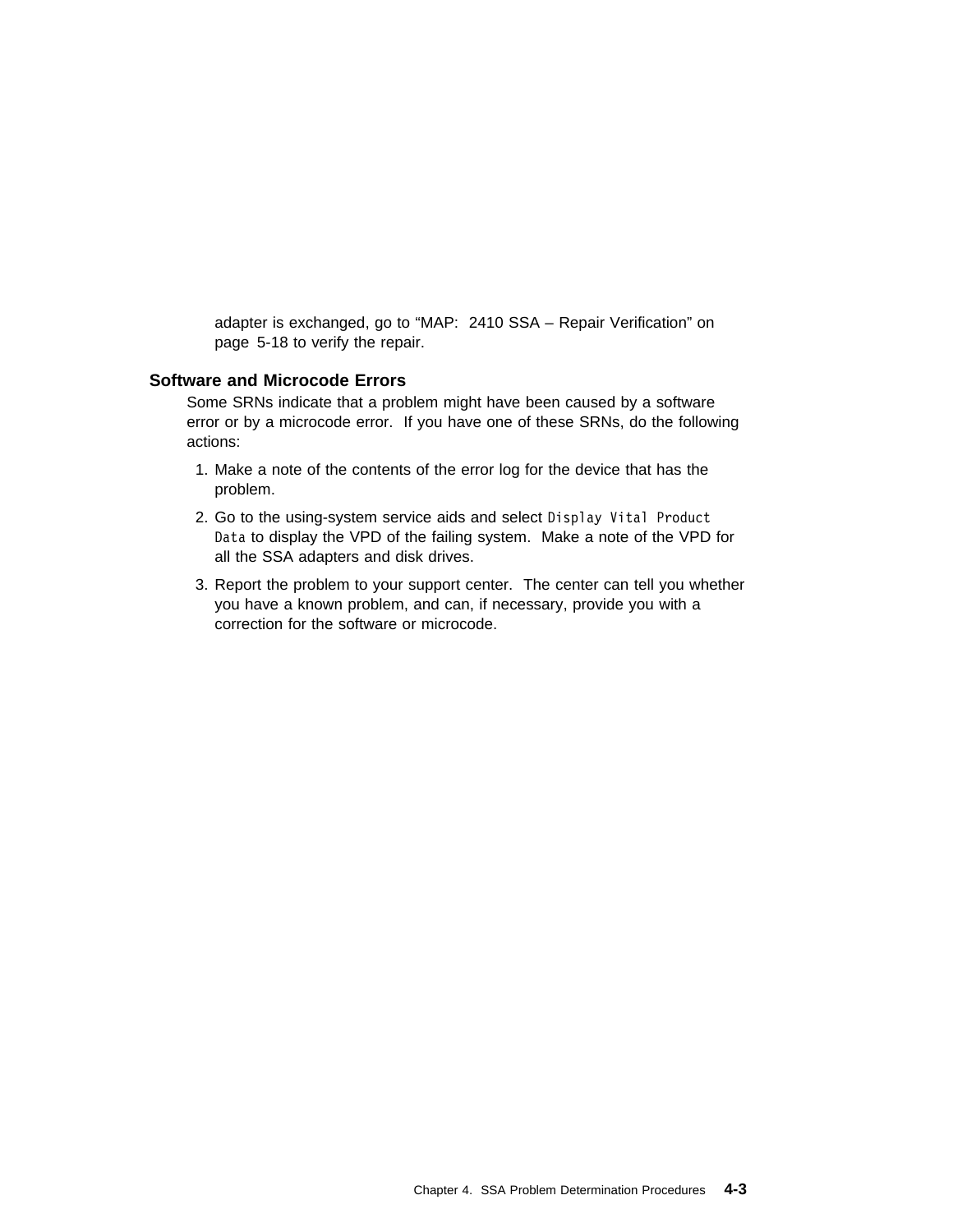| <b>SRN</b>           | <b>FRU List</b>                                                                                                                                                                                                                             | %                  | Problem                                                                                                                                                                                                                                                                                                                      |
|----------------------|---------------------------------------------------------------------------------------------------------------------------------------------------------------------------------------------------------------------------------------------|--------------------|------------------------------------------------------------------------------------------------------------------------------------------------------------------------------------------------------------------------------------------------------------------------------------------------------------------------------|
| 20PAA                | <b>Device</b><br>(unit Installation and Service Guide).<br>SSA adapter card<br>(using-system Installation and<br>Service Guide).<br><b>External SSA cables</b><br><b>Internal SSA connections</b><br>(unit Installation and Service Guide). | 45<br>45<br>6<br>4 | Description: An open SSA link has<br>been detected.<br>Action: Run the Link Verification<br>service aid to isolate the failure (see<br>"Link Verification Service Aid" on<br>page 3-10).<br>If the SSA service aids are not<br>available, go to the service<br>information for the unit in which the<br>device is installed. |
| 21PAA<br>to<br>29PAA | <b>Device</b><br>(unit Installation and Service Guide).<br>SSA adapter card<br>(using-system Installation and<br>Service Guide).<br><b>External SSA cables</b><br><b>Internal SSA connections</b><br>(unit Installation and Service Guide). | 45<br>45<br>6<br>4 | Description: An SSA 'Threshold<br>exceeded' link error has been<br>detected.<br>Action: Go to "MAP: 2323 SSA -<br>Intermittent Link Error" on page 5-13.                                                                                                                                                                     |
| 2A002                | <b>Device</b><br>(unit Installation and Service Guide).<br>SSA adapter card<br>(using-system Installation and<br>Service Guide).                                                                                                            | 50<br>50           | Description: Async code 02 has been<br>received. Probably, a software error<br>has occurred.<br>Action: Go to "Software and<br>Microcode Errors" on page 4-3 before<br>exchanging any FRUs.                                                                                                                                  |
| 2A003                | <b>Device</b><br>(unit Installation and Service Guide).<br>SSA adapter card<br>(using-system Installation and<br>Service Guide).                                                                                                            | 50<br>50           | Description: Async code 03 has been<br>received. Probably, a software error<br>has occurred.<br>Action: Go to "Software and<br>Microcode Errors" on page 4-3 before<br>exchanging any FRUs.                                                                                                                                  |
| 2A004                | <b>Device</b><br>(unit Installation and Service Guide).<br><b>SSA adapter card</b><br>(using-system Installation and<br>Service Guide).                                                                                                     | 50<br>50           | Description: Async code 04 has been<br>received. Probably, a software error<br>has occurred.<br>Action: Go to "Software and<br>Microcode Errors" on page 4-3 before<br>exchanging any FRUs.                                                                                                                                  |
| 2FFFF                | <b>None</b>                                                                                                                                                                                                                                 |                    | Description: An async code that is not<br>valid has been received.<br>Action: Go to "Software and<br>Microcode Errors" on page 4-3.                                                                                                                                                                                          |
| 40000                | SSA adapter card<br>(using-system Installation and<br>Service Guide).                                                                                                                                                                       | 100                | Description: The SSA adapter card<br>has failed.<br>Action: Exchange the FRU for a new<br>FRU.                                                                                                                                                                                                                               |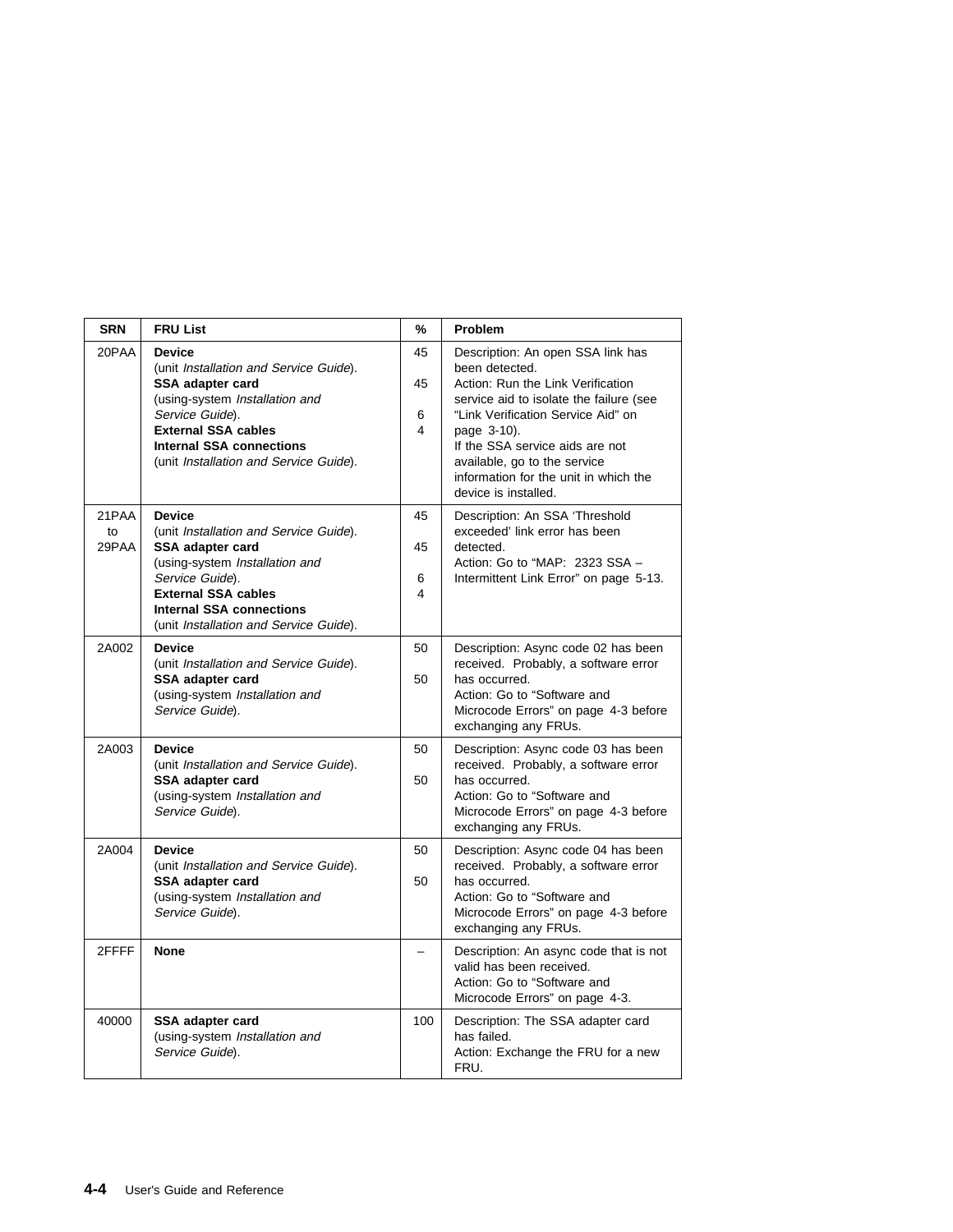| <b>SRN</b> | <b>FRU List</b>                                                                                                                  | %        | Problem                                                                                                                                                                                                                                                                                                                                                                                                                                                                                                                                                                                              |
|------------|----------------------------------------------------------------------------------------------------------------------------------|----------|------------------------------------------------------------------------------------------------------------------------------------------------------------------------------------------------------------------------------------------------------------------------------------------------------------------------------------------------------------------------------------------------------------------------------------------------------------------------------------------------------------------------------------------------------------------------------------------------------|
| 43PAA      | <b>Device</b><br>(unit Installation and Service Guide).<br>SSA adapter card<br>(using-system Installation and<br>Service Guide). | 90<br>10 | Description: An SSA device on the<br>link is preventing the completion of<br>the loop configuration.<br>Action: If the SSA service aids are<br>available, run the Link Verification<br>service aid (see "Link Verification<br>Service Aid" on page 3-10) to<br>determine which device is preventing<br>configuration. (That device is the one<br>beyond the last-configured device on<br>an open SSA loop.)<br>If the SSA service aids are not<br>available, note the value of PAA in<br>this SRN, and go to "Finding the<br>Physical Location of a Device" on<br>page 3-31.                         |
| 44PAA      | <b>Device</b><br>(unit Installation and Service Guide).                                                                          | 100      | Description: A device has a 'Failed'<br>status.<br>Action: If the SSA service aids are<br>available, run the Link Verification<br>service aid (see "Link Verification<br>Service Aid" on page 3-10) to find the<br>failing device. Before you exchange<br>the failing device, run diagnostics in<br>System Verification mode to that<br>device to determine the cause of the<br>problem.<br>If the SSA service aids are not<br>available, note the value of PAA in<br>this SRN, and go to "Finding the<br>Physical Location of a Device" on<br>page 3-31. Exchange the failing FRU<br>for a new FRU. |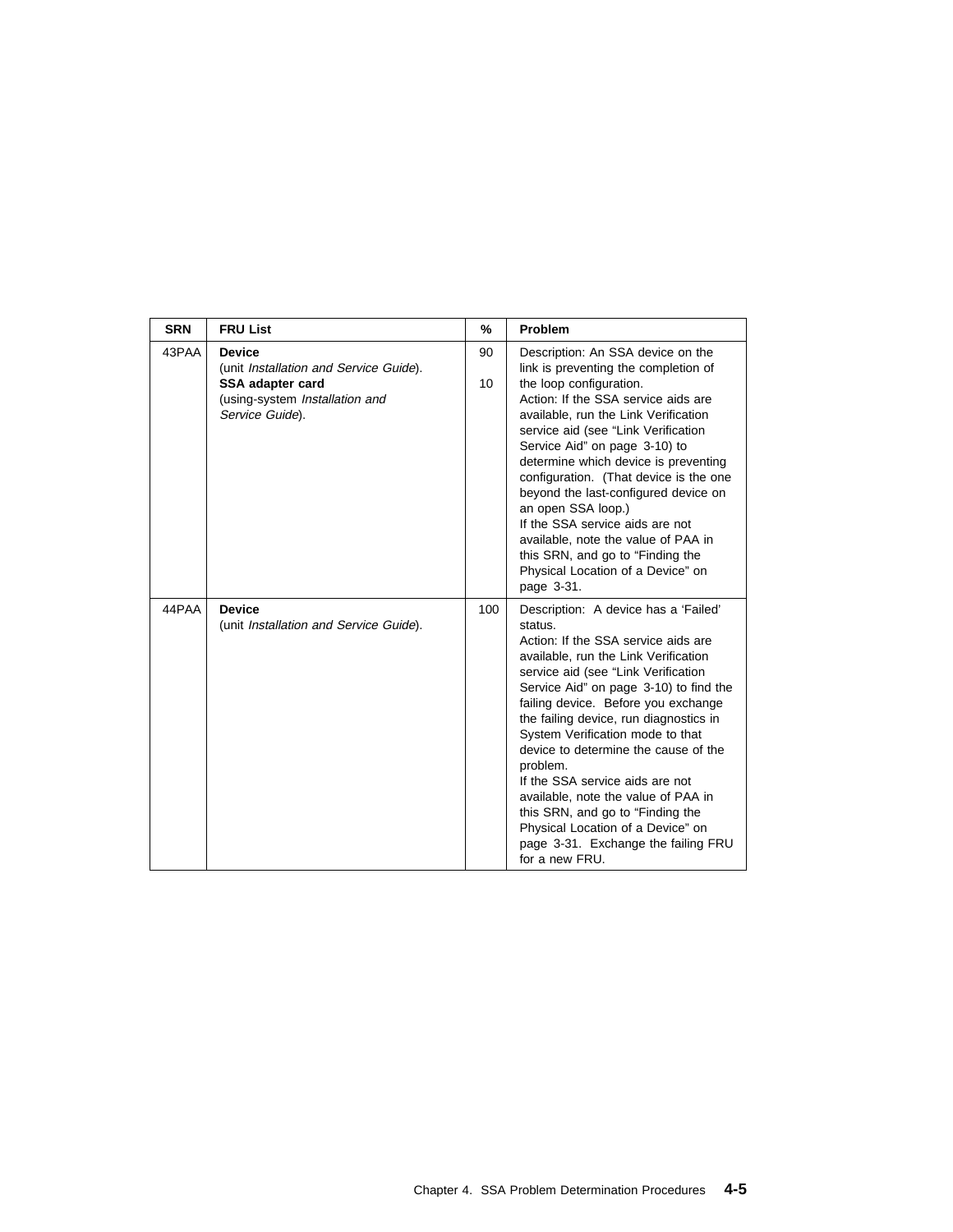| <b>SRN</b> | <b>FRU List</b>                                                                                                                                                    | %              | Problem                                                                                                                                                                                                                                                                                                                                                                                                                                                                                                                                                                                                                                                                                                                                                     |
|------------|--------------------------------------------------------------------------------------------------------------------------------------------------------------------|----------------|-------------------------------------------------------------------------------------------------------------------------------------------------------------------------------------------------------------------------------------------------------------------------------------------------------------------------------------------------------------------------------------------------------------------------------------------------------------------------------------------------------------------------------------------------------------------------------------------------------------------------------------------------------------------------------------------------------------------------------------------------------------|
| 45PAA      | <b>Device</b><br>(unit Installation and Service Guide).<br><b>External SSA cables</b><br><b>Internal SSA connections</b><br>(unit Installation and Service Guide). | 40<br>40<br>20 | Description: The SSA adapter has<br>detected an open SSA loop. This<br>problem is caused either by a device<br>that is failing, or by a device that has<br>been turned off from another using<br>system on the same SSA loop. (That<br>using system has itself been turned<br>off.)<br>Action: If the SSA service aids are<br>available, run the Link Verification<br>service aid (see "Link Verification<br>Service Aid" on page 3-10) to<br>determine which device is preventing<br>configuration. (That device is the one<br>beyond the last-configured device on<br>an open SSA loop.)<br>If the SSA service aids are not<br>available, note the value of PAA in<br>this SRN, and go to "Finding the<br>Physical Location of a Device" on<br>page 3-31. |
| 48000      | <b>None</b>                                                                                                                                                        |                | Description: The SSA adapter has<br>detected a link configuration that is<br>not valid.<br>Action: See "SSA Loop Configurations<br>that Are Not Valid" on page 4-9.                                                                                                                                                                                                                                                                                                                                                                                                                                                                                                                                                                                         |
| 50000      | SSA adapter card<br>(using-system Installation and<br>Service Guide).                                                                                              | 100            | Description: The SSA adapter failed<br>to respond to the device driver.<br>Action: Exchange the FRU for a new<br>FRU.                                                                                                                                                                                                                                                                                                                                                                                                                                                                                                                                                                                                                                       |
| 50001      | SSA adapter card<br>(using-system Installation and<br>Service Guide).                                                                                              | 100            | Description: A data parity error has<br>occurred.<br>Action: Exchange the FRU for a new<br>FRU.                                                                                                                                                                                                                                                                                                                                                                                                                                                                                                                                                                                                                                                             |
| 50002      | SSA adapter card<br>(using-system Installation and<br>Service Guide).                                                                                              | 100            | Description: An SSA adapter DMA<br>error has occurred.<br>Action: Exchange the FRU for a new<br>FRU.                                                                                                                                                                                                                                                                                                                                                                                                                                                                                                                                                                                                                                                        |
| 50004      | SSA adapter card<br>(using-system Installation and<br>Service Guide).                                                                                              | 100            | Description: Channel check.<br>Action: Exchange the FRU for a new<br>FRU.                                                                                                                                                                                                                                                                                                                                                                                                                                                                                                                                                                                                                                                                                   |
| 50005      | SSA adapter card<br>(using-system Installation and<br>Service Guide).                                                                                              | 100            | Description: A software error has<br>occurred.<br>Action: Go to "Software and<br>Microcode Errors" on page 4-3 before<br>exchanging the FRU.                                                                                                                                                                                                                                                                                                                                                                                                                                                                                                                                                                                                                |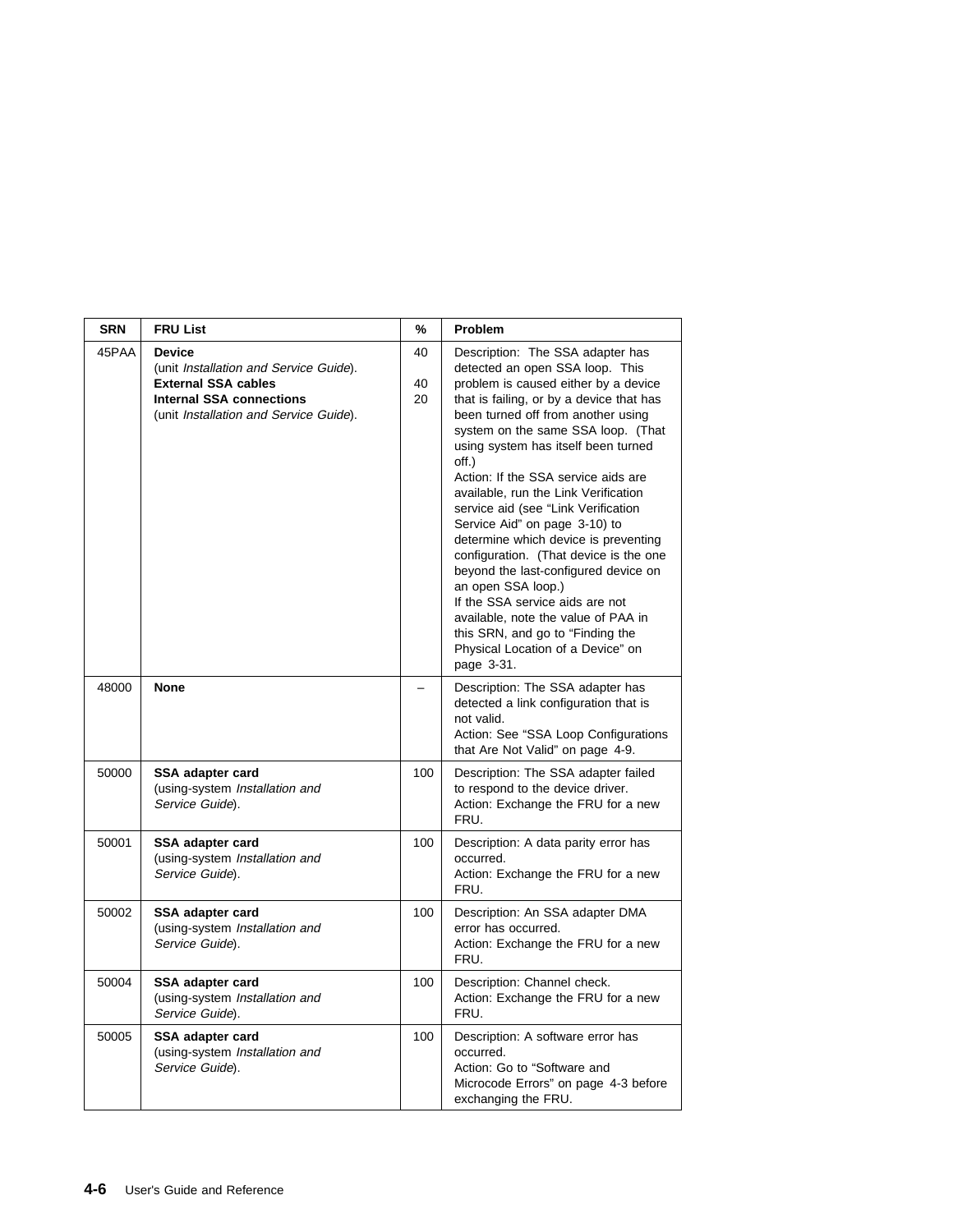| <b>SRN</b> | <b>FRU List</b>                                                       | %   | Problem                                                                                                                                                                                                                                                                                                                                                                                                                                                                                                                                                                                                                                                                                                                                 |
|------------|-----------------------------------------------------------------------|-----|-----------------------------------------------------------------------------------------------------------------------------------------------------------------------------------------------------------------------------------------------------------------------------------------------------------------------------------------------------------------------------------------------------------------------------------------------------------------------------------------------------------------------------------------------------------------------------------------------------------------------------------------------------------------------------------------------------------------------------------------|
| 50006      | SSA adapter card<br>(using-system Installation and<br>Service Guide). | 100 | Description: A channel check has<br>occurred.<br>Action: Exchange the FRU for a new<br>FRU.                                                                                                                                                                                                                                                                                                                                                                                                                                                                                                                                                                                                                                             |
| 50007      | SSA adapter card<br>(using-system Installation and<br>Service Guide). | 100 | Description: The IOCC detected an<br>internal error.<br>Action: Exchange the FRU for a new<br>FRU.                                                                                                                                                                                                                                                                                                                                                                                                                                                                                                                                                                                                                                      |
| 50008      | SSA adapter card<br>(using-system Installation and<br>Service Guide). | 100 | Description: Unable to read or write<br>the POS registers.<br>Action: Exchange the FRU for a new<br>FRU.                                                                                                                                                                                                                                                                                                                                                                                                                                                                                                                                                                                                                                |
| 50010      | SSA adapter card<br>(using-system Installation and<br>Service Guide). | 100 | Description: An SSA adapter or<br>device drive protocol error has<br>occurred.<br>Action: Go to "Software and<br>Microcode Errors" on page 4-3 before<br>exchanging the FRU.                                                                                                                                                                                                                                                                                                                                                                                                                                                                                                                                                            |
| 50012      | SSA adapter card<br>(using-system Installation and<br>Service Guide). | 100 | Description: The SSA adapter<br>microcode has hung.<br>Action: Run diagnostics in System<br>Verification mode to the SSA adapter.<br>If the diagnostics fail, exchange the<br>FRU for a new FRU.<br>If the diagnostics do not fail, go to<br>"Software and Microcode Errors" on<br>page 4-3 before exchanging the FRU.                                                                                                                                                                                                                                                                                                                                                                                                                  |
| 50100      | <b>None</b>                                                           |     | Description: An attempt was made to<br>log an error against a pdisk that is not<br>available to the using system.<br>Action: This problem has occurred for<br>one of the following reasons:<br>• A user has deleted a pdisk from<br>the system configuration. In such<br>an instance, the hdisk that is<br>related to the pdisk continues to<br>operate normally. If the disk drive<br>module tries to log an error,<br>however, this SRN (50100) is<br>produced. Give the cfgmgr<br>command to return the pdisk to<br>the system configuration.<br>• A device has tried to log an error<br>during system configuration. To<br>find the failing device, run<br>diagnostics to the devices that<br>are connected to this SSA<br>adapter. |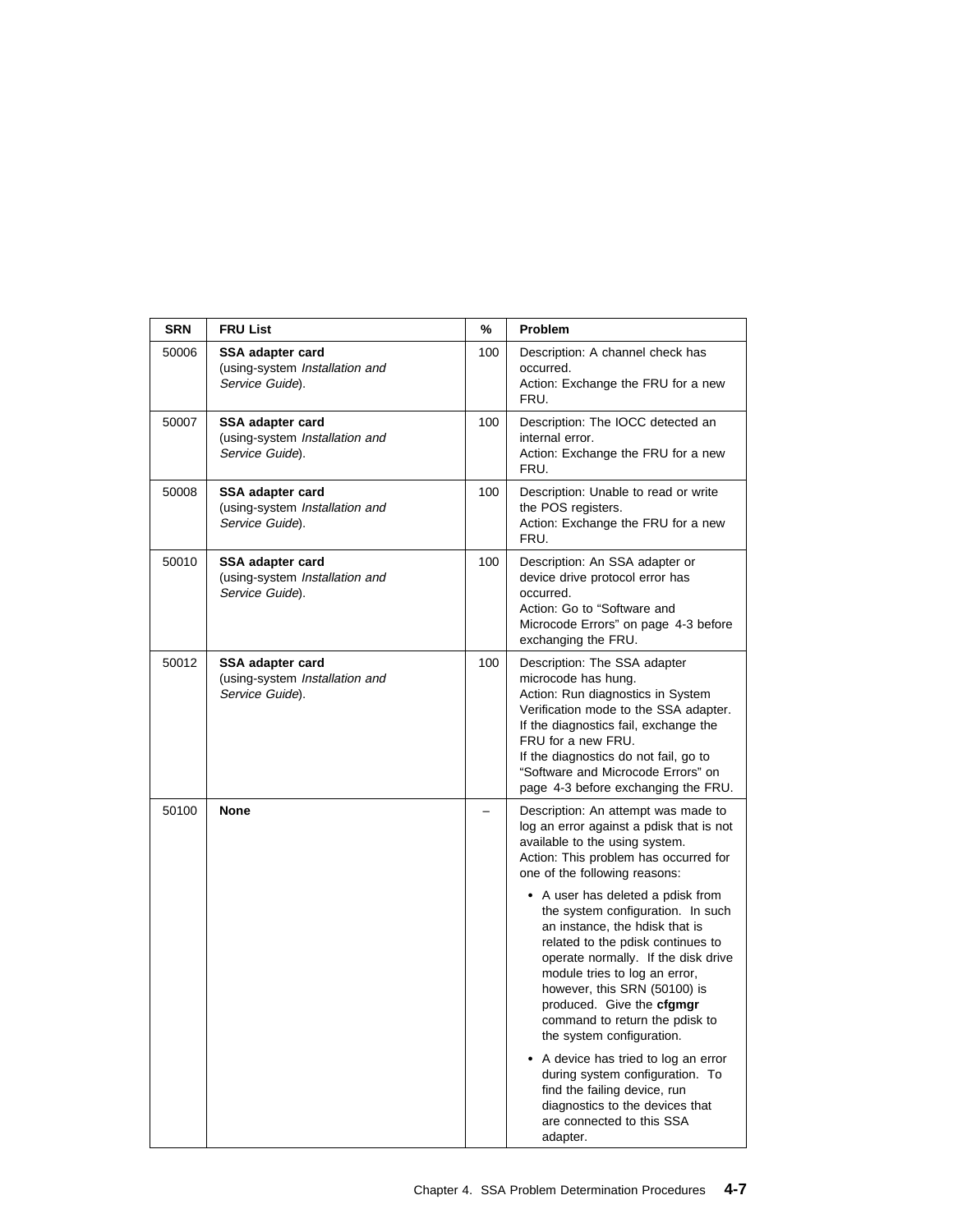| <b>SRN</b> | <b>FRU List</b>                                                       | %   | Problem                                                                                                                                                                                                                                                                                                                                                                         |
|------------|-----------------------------------------------------------------------|-----|---------------------------------------------------------------------------------------------------------------------------------------------------------------------------------------------------------------------------------------------------------------------------------------------------------------------------------------------------------------------------------|
| 60000      | SSA adapter card<br>(using-system Installation and<br>Service Guide). | 100 | Description: The SSA adapter is<br>missing from the expected<br>configuration.<br>Action: Verify that the SSA adapter<br>card is installed in the expected slot<br>of the using system.<br>If it is in the expected slot, exchange<br>the FRU for a new FRU.<br>If it is not in the expected slot, give<br>the diag -a command, and answer<br>the questions that are displayed. |
| 60240      | <b>None</b>                                                           |     | Description: A configuration problem<br>has occurred.<br>Action: A device cannot be<br>configured, for some unknown<br>reason. Go to the START MAP for<br>the unit in which the device is<br>installed. If no problem is found, go<br>to "Software and Microcode Errors"<br>on page 4-3.                                                                                        |
| 7XXXX      | None                                                                  |     | Description: An SSA device is missing<br>from the expected configuration of the<br>SSA loop.<br>Action: Go to the service information<br>for the unit in which the missing unit<br>should be installed.<br>Note: In this SRN, an X represents<br>a digit 0 through F.                                                                                                           |
| D4000      | SSA adapter card<br>(using-system Installation and<br>Service Guide). | 100 | Description: The diagnostics cannot<br>configure the SSA adapter.<br>Action: Exchange the FRU for a new<br>FRU.                                                                                                                                                                                                                                                                 |
| D4100      | SSA adapter card<br>(using-system Installation and<br>Service Guide). | 100 | Description: The diagnostics cannot<br>open the SSA adapter.<br>Action: Exchange the FRU for a new<br>FRU.                                                                                                                                                                                                                                                                      |
| D4300      | SSA adapter card<br>(using-system Installation and<br>Service Guide). | 100 | Description: The diagnostics have<br>detected an SSA adapter POST<br>failure.<br>Action: Exchange the FRU for a new<br>FRU.                                                                                                                                                                                                                                                     |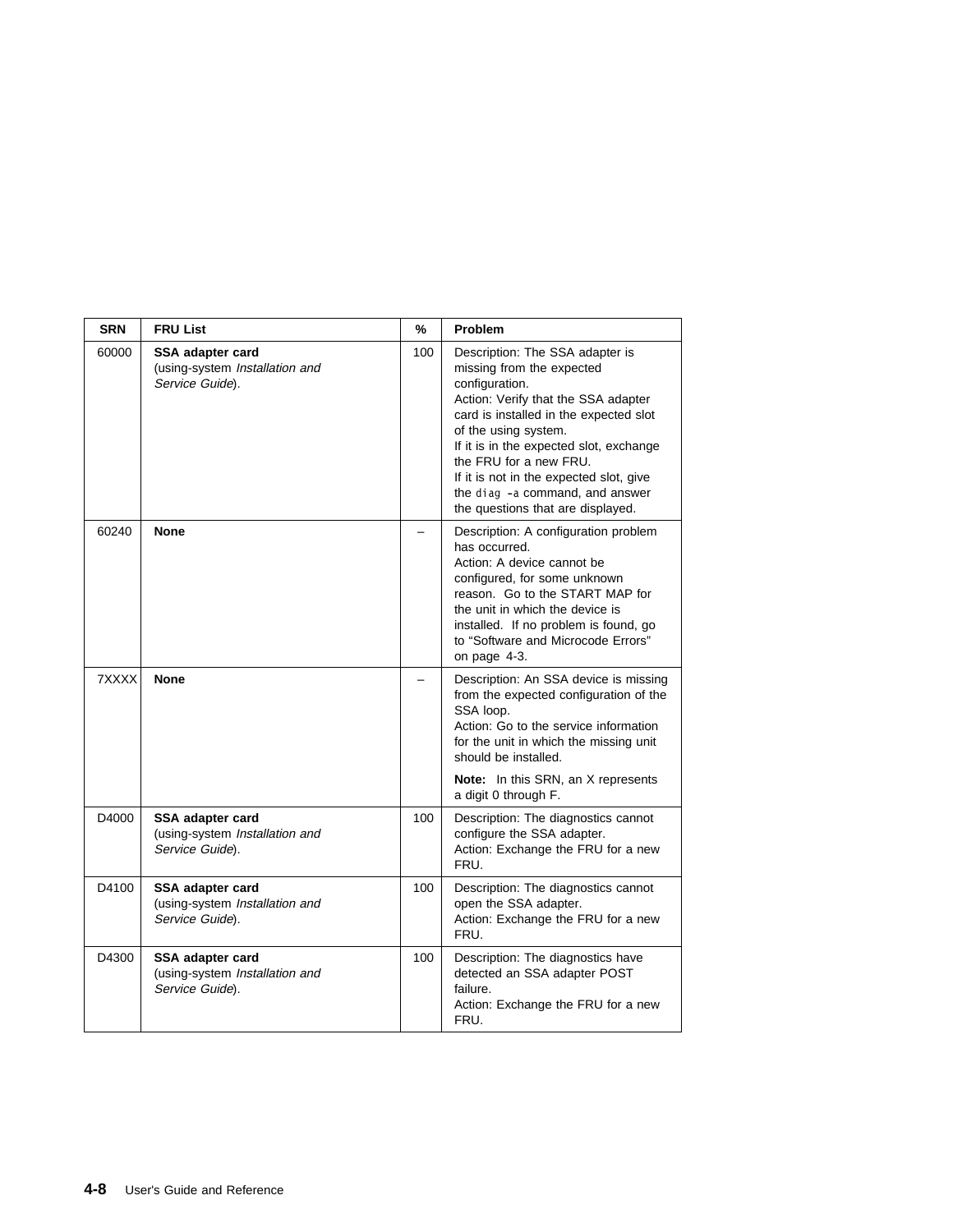| <b>SRN</b>   | <b>FRU List</b>                                                       | %   | <b>Problem</b>                                                                                                                                                                                                                                                                |
|--------------|-----------------------------------------------------------------------|-----|-------------------------------------------------------------------------------------------------------------------------------------------------------------------------------------------------------------------------------------------------------------------------------|
| D44XX        | SSA adapter card<br>(using-system Installation and<br>Service Guide). | 100 | Description: The diagnostics have<br>detected that the SSA adapter has<br>corrupted the microcode, but cannot<br>download a new version of the<br>microcode.<br>Action: Exchange the FRU for a new<br>FRU.<br><b>Note:</b> In this SRN, an X represents                       |
|              |                                                                       |     | a digit 0 through F.                                                                                                                                                                                                                                                          |
| <b>DFFFF</b> | SSA adapter card<br>(using-system Installation and<br>Service Guide). | 100 | Description: A command or parameter<br>that has been sent or received is not<br>valid. This problem is caused either<br>by the SSA adapter, or by an error in<br>the microcode.<br>Action: Go to "Software and<br>Microcode Errors" on page 4-3 before<br>exchanging the FRU. |

### **SSA Loop Configurations that Are Not Valid**

**Note:** This section is related to SRN 48000.

SRN 48000 shows that the SSA loop contains more devices or adapters than are allowed. The maximum numbers allowed depend on the adapter; the Adapters, Devices, and Cables Manual contains these details for each adapter.

If the SRN occurred when you, or the customer, turned on the using system:

- 1. Turn off the using system.
- 2. Review the configuration that you are trying to make, and determine why that configuration is not valid.
- 3. Correct your configuration by reconfiguring the SSA cables or by removing the excess devices or adapters from the loop.
- 4. Turn on the using system.

If the SRN occurred because additional devices or adapters were added to a working SSA loop:

1. Remove the additional devices or adapters that are causing the problem, and put the loop back into its original, working configuration.

**Note:** It is important that you do these actions, because they enable the configuration code to reset itself from the effects of the error.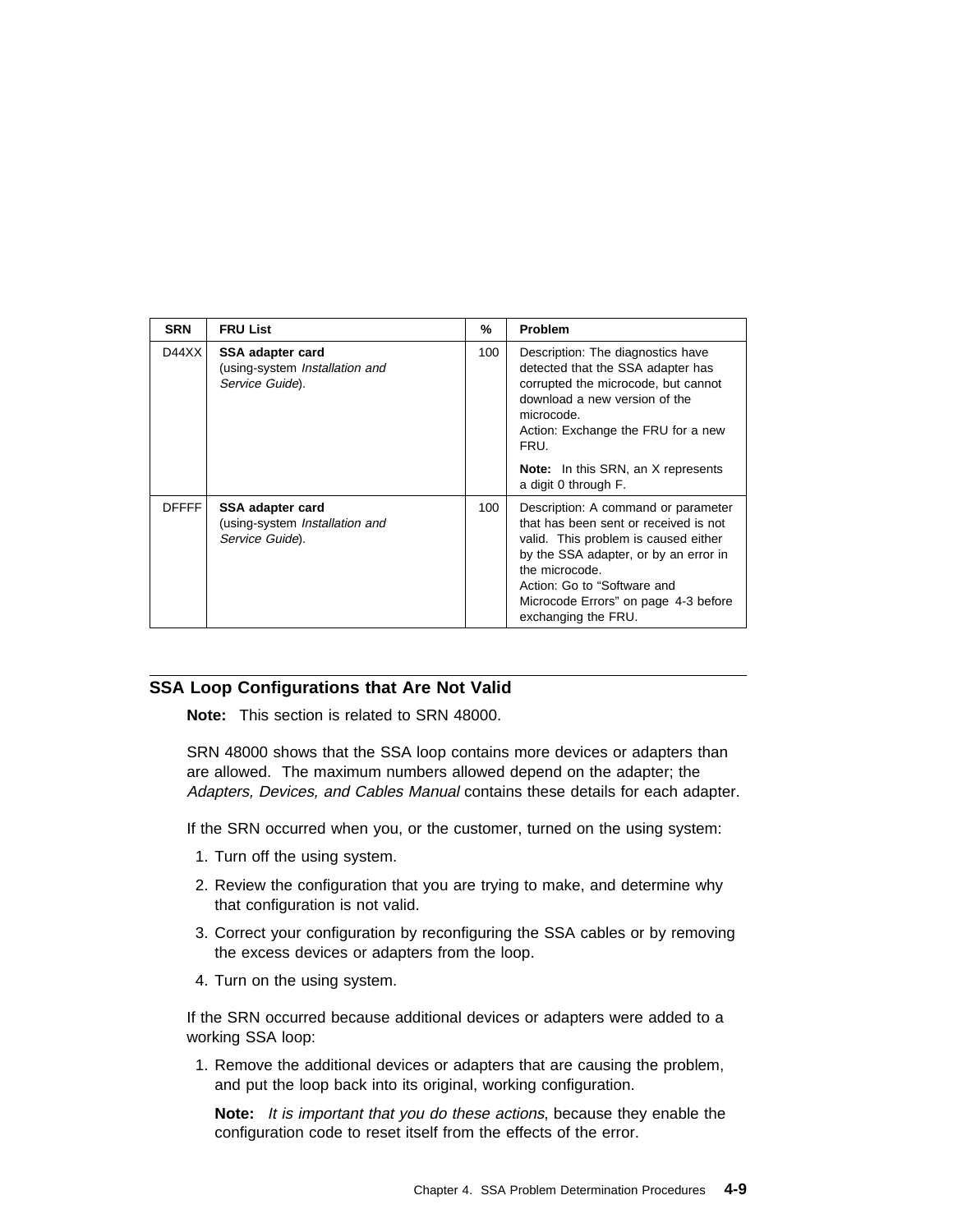- 2. Review the configuration that you are trying to make, and determine why that configuration is not valid.
- 3. Correct your configuration by reconfiguring the SSA cables or by removing the excess devices or adapters from the loop.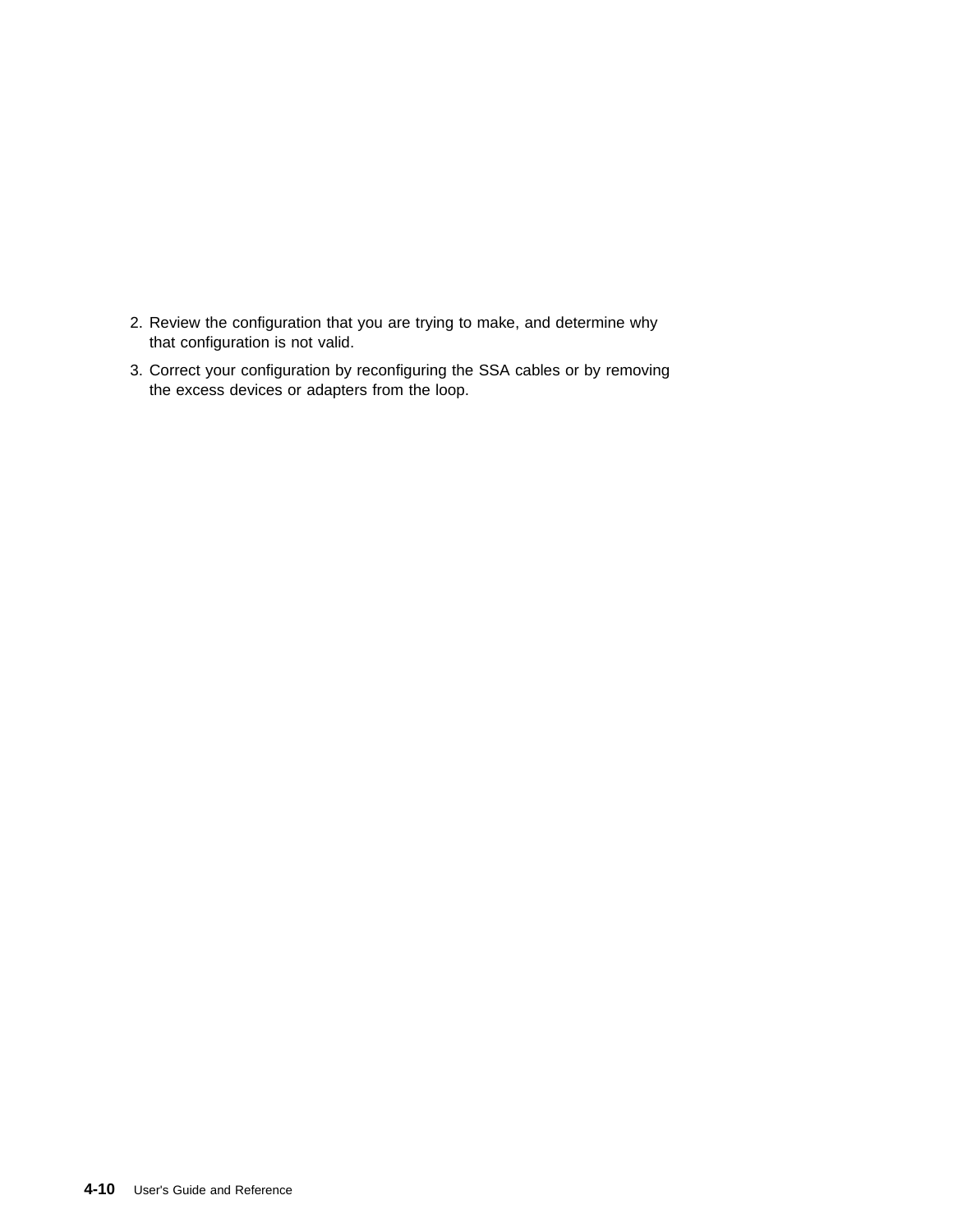# **Chapter 5. SSA Maintenance Analysis Procedures (MAPs)**

These maintenance analysis procedures (MAPs) describe how to analyze a failure that has occurred in an SSA loop.

The following MAPS are discussed in this chapter:

### **How to Use these MAPs**

**Attention:** Unless the using system needs to be turned off for some other reason, do not turn off the using system when servicing an SSA loop. Unit power cables and external SSA cables that connect the devices to the using system can be disconnected while that system is running.

- To isolate the FRUs, do the actions and answer the questions given in these MAPs.
- When instructed to exchange two or more FRUs in sequence:
	- 1. Exchange the first FRU in the list for a new one.
	- 2. Verify that the problem is solved. For some problems, verification means running the diagnostic programs (see the using-system service procedures).
	- 3. If the problem remains:
		- a. Reinstall the original FRU.
		- b. Exchange the next FRU in the list for a new one.
	- 4. Repeat steps 2 and 3 until either the problem is solved, or all the related FRUs have been exchanged.
	- 5. Do the next action indicated by the MAP.

**Attention:** Disk drives are fragile. Handle them with care, and keep them well away from strong magnetic fields.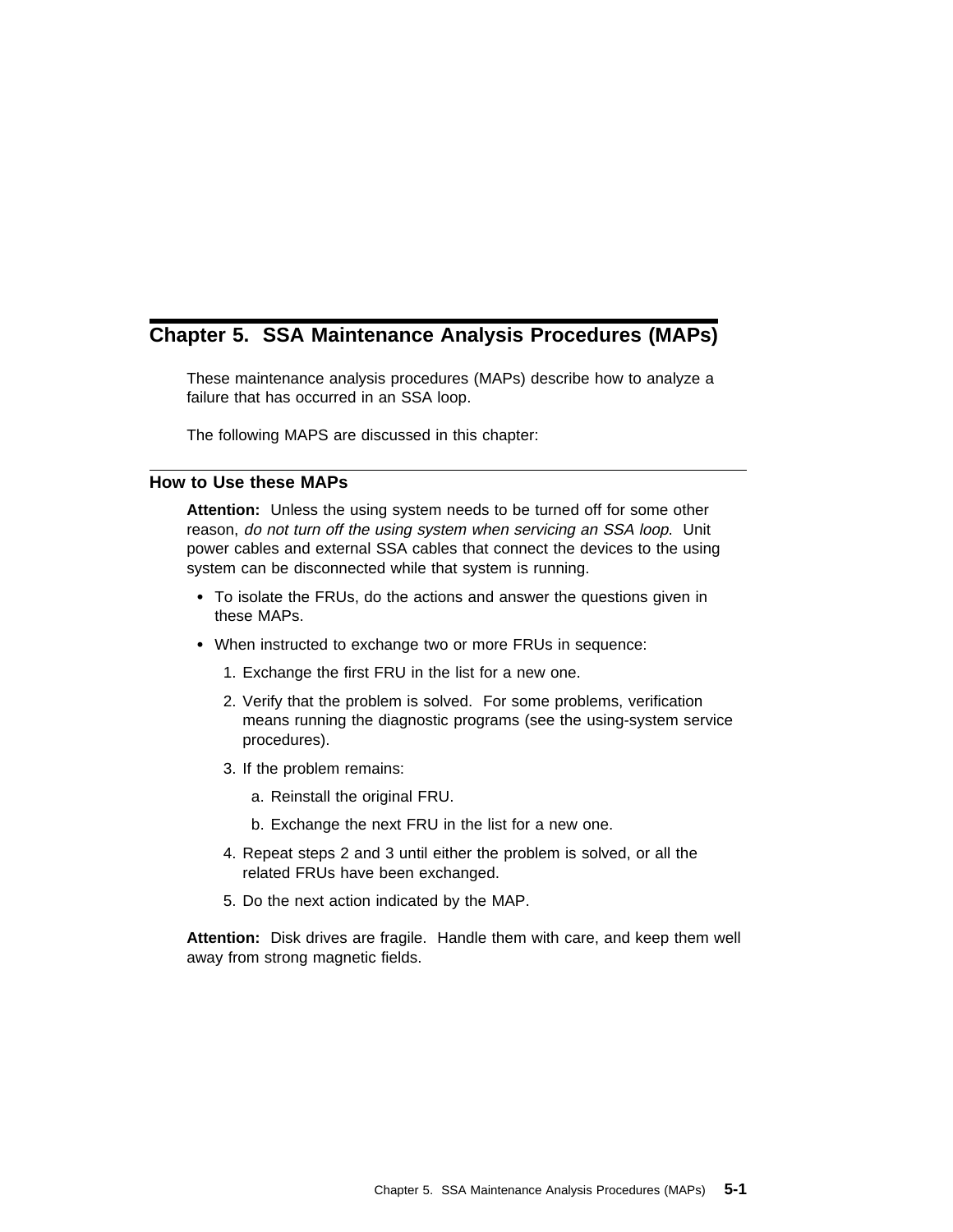### **MAP: 2320 SSA Link**

This MAP helps you to isolate FRUs that are causing an SSA loop problem between a device and the SSA adapter, or between two devices. If you are not familiar with SSA loops, read the section Chapter 2 on page 2-1 before using this MAP. Chapter 2 explains SSA links, strings, and loops.

**Attention:** Unless the using system needs to be turned off for some other reason, do not turn off the using system when servicing the SSA loop. Unit power cables and external SSA cables that connect the devices to the using system can be disconnected while that system is running.

# **Step 1**

(From steps 4 on page 5-3 and 10 on page 5-11; and from the START MAPs for units in which SSA devices are installed.)

#### **Are the system service aids available?**

**NO** Go to step 2.

**YES** Go to step 5 on page 5-3.

# **Step 2**

(From step 1)

## **Does any device have its Ready light off or flashing (two seconds on, two seconds off)?**

**NO** Go to step 3 on page 5-3.

**YES** Go to the service information for the unit that contains the disk drive.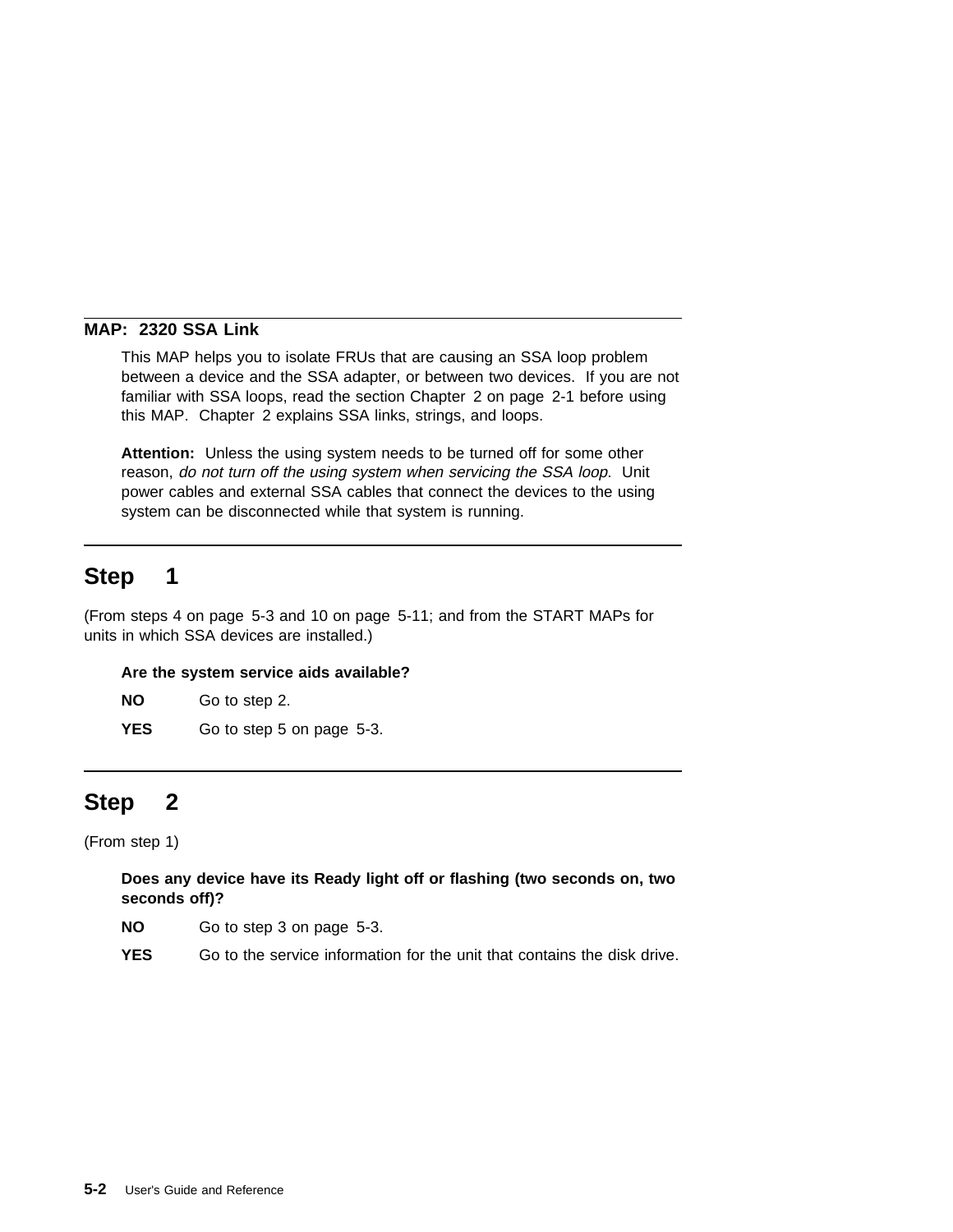(From step 2 on page 5-2)

Observe the lights on the SSA adapters in the using systems.

**Does any SSA adapter have either, or both, of its lights off or flashing?**

- **NO** No trouble found.
- YES Go to step 4.

# **Step 4**

(From step 3)

**Is the SSA adapter in a different using system from the one that reported the original fault?**

| ΝO | In the sequence shown, exchange the following FRUs for new     |  |  |  |  |  |  |
|----|----------------------------------------------------------------|--|--|--|--|--|--|
|    | FRUs. Ensure that for each FRU exchange, you go to "MAP: 2410" |  |  |  |  |  |  |
|    | SSA – Repair Verification" on page 5-18 to verify the repair.  |  |  |  |  |  |  |

- 1. If present, the external SSA cables that are attached to the connectors on each side of the light that is flashing (or off) on the SSA adapter.
- 2. The devices at the other end of these external SSA cables (see the service information for the unit that contains the device).
- 3. The adapter whose light is off or flashing (see the Installation and Service Guide for the using system).
- **YES** Go to the using system that contains the SSA adapter, and return to step 1 of this MAP.

# **Step 5**

(From step 1 on page 5-2)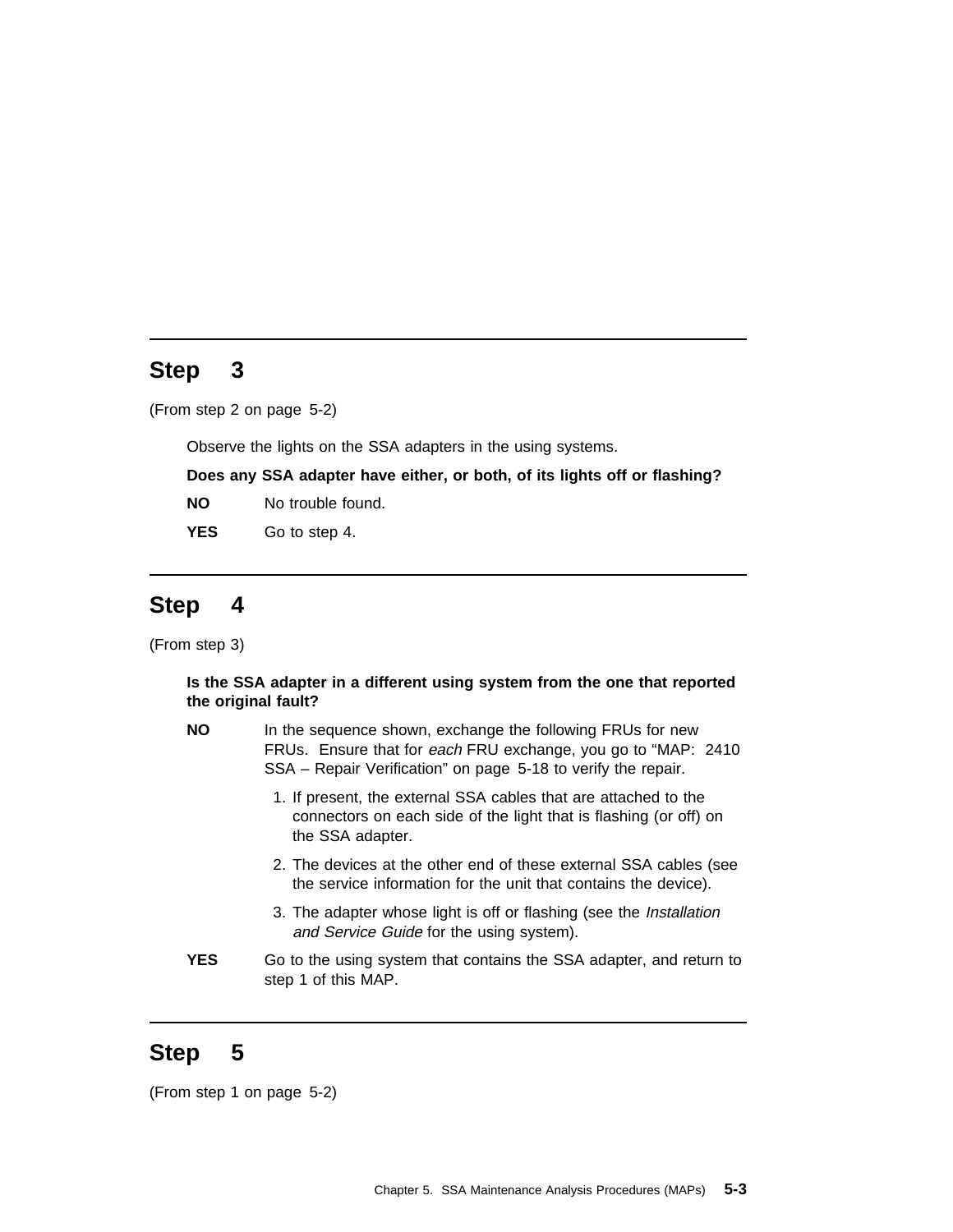Run the Link Verification service aid (see "Link Verification Service Aid" on page 3-10), and select the appropriate SSA adapter from the displayed Link Verification adapter menu.

If the service aid detects pdisks for the adapter you have selected, a list of pdisks is displayed. The diagram shows an example list:

| LINK VERIFICATION                                                                                                                                                             |                                                                                 |                                                                             |        |               |                                                                         | 802386 |  |  |
|-------------------------------------------------------------------------------------------------------------------------------------------------------------------------------|---------------------------------------------------------------------------------|-----------------------------------------------------------------------------|--------|---------------|-------------------------------------------------------------------------|--------|--|--|
| SSA Link Verification for:<br>SSA ADAPTER<br>ssa1<br>$00 - 05$                                                                                                                |                                                                                 |                                                                             |        |               |                                                                         |        |  |  |
|                                                                                                                                                                               |                                                                                 |                                                                             |        |               | To set or reset Identify, move cursor onto selection, then press Enter. |        |  |  |
| Physical<br>Serial#                                                                                                                                                           |                                                                                 | Adapter Port                                                                |        |               |                                                                         |        |  |  |
| [TOP]<br>pdisk0<br>nnnnnnn<br>pdisk1<br>nnnnnnn<br>pdisk2<br>nnnnnnn<br>pdisk3<br>nnnnnnn<br>pdisk4<br>nnnnnnn<br>pdisk5<br>nnnnnnn<br>pdisk6<br>nnnnnnn<br>pdisk7<br>nnnnnnn | A1<br>0<br>$\mathbf{1}$<br>$\overline{c}$<br>3<br>4<br>5<br>6<br>$\overline{7}$ | A2<br>7<br>6<br>5<br>$\frac{4}{3}$<br>$\overline{c}$<br>$\,1\,$<br>$\Theta$ | B1     | <b>B2</b>     | Status<br>Good<br>Good<br>Good<br>Good<br>Good<br>Good<br>Good<br>Good  |        |  |  |
| pdisk8<br>nnnnnnn<br>pdisk9<br>nnnnnnn<br><b>TMORE</b>                                                                                                                        |                                                                                 |                                                                             | 0<br>1 | $\frac{3}{2}$ | Good<br>Good                                                            |        |  |  |
| F3=Cancel<br>F10=Exit                                                                                                                                                         |                                                                                 |                                                                             |        |               |                                                                         |        |  |  |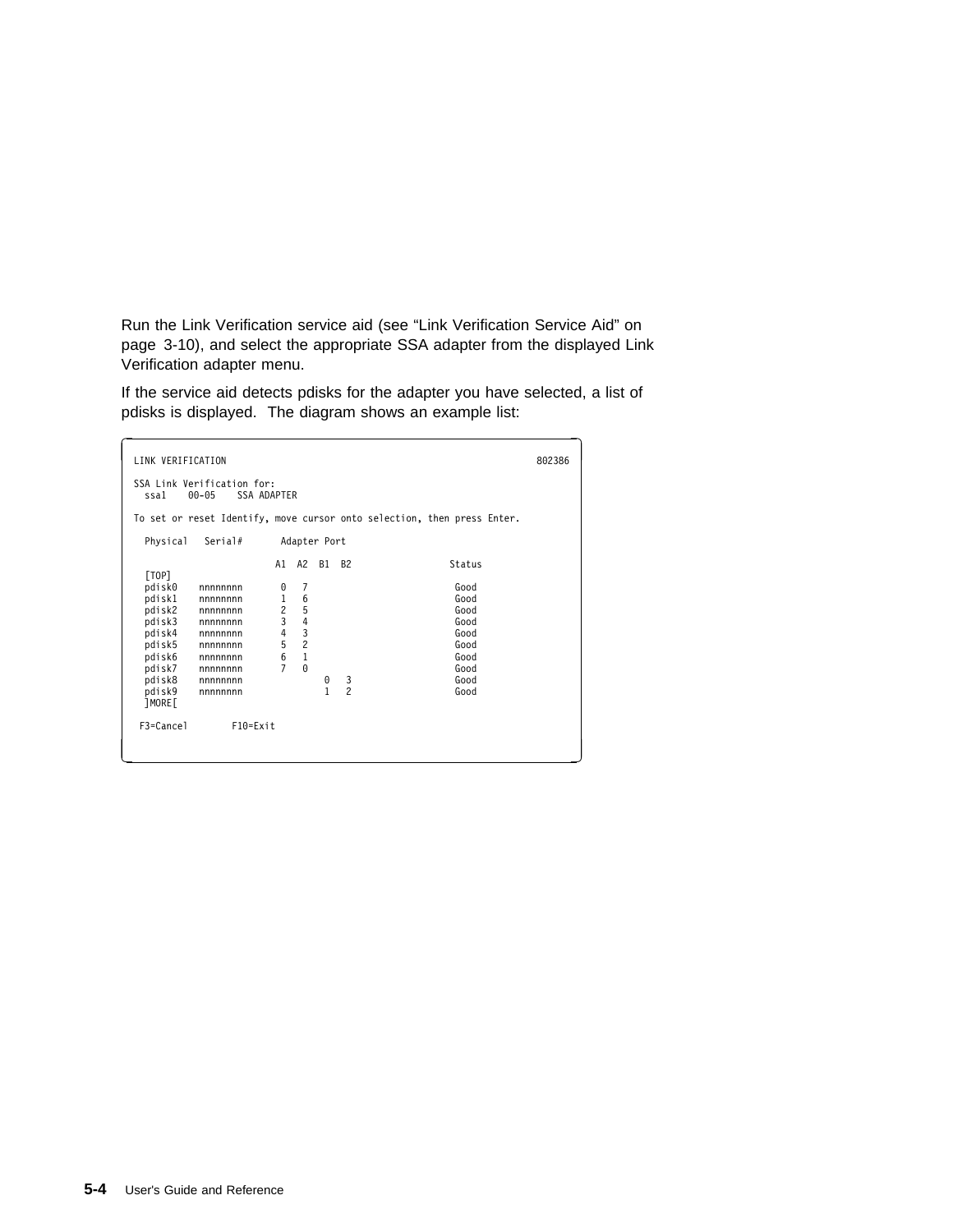If the service aid cannot detect any pdisks, a message is displayed.

| LINK VERIFICATION |                                                                                                                                                                                                                                                                                               | 802385 |  |  |  |  |  |  |
|-------------------|-----------------------------------------------------------------------------------------------------------------------------------------------------------------------------------------------------------------------------------------------------------------------------------------------|--------|--|--|--|--|--|--|
|                   | Move cursor onto selection, then press Enter.                                                                                                                                                                                                                                                 |        |  |  |  |  |  |  |
| LINK VERIFICATION |                                                                                                                                                                                                                                                                                               | 80238  |  |  |  |  |  |  |
|                   | Move cursor onto selection, then press <enter>.</enter>                                                                                                                                                                                                                                       |        |  |  |  |  |  |  |
| ssa0              | 00-02 SSA Adapter                                                                                                                                                                                                                                                                             |        |  |  |  |  |  |  |
|                   | No pdisks are in the 'Available' state.<br>If you are running the diagnostics in Concurrent<br>Mode run 'cfgmgr' to ensure that all pdisks are<br>configured before selecting this option.<br>If pdisks cannot be configured then go to the<br>START page in the SSA Subsystem Service Guide. |        |  |  |  |  |  |  |
| $F3 = Cancel$     | F3=Cancel F10=Exit Enter                                                                                                                                                                                                                                                                      |        |  |  |  |  |  |  |
|                   |                                                                                                                                                                                                                                                                                               |        |  |  |  |  |  |  |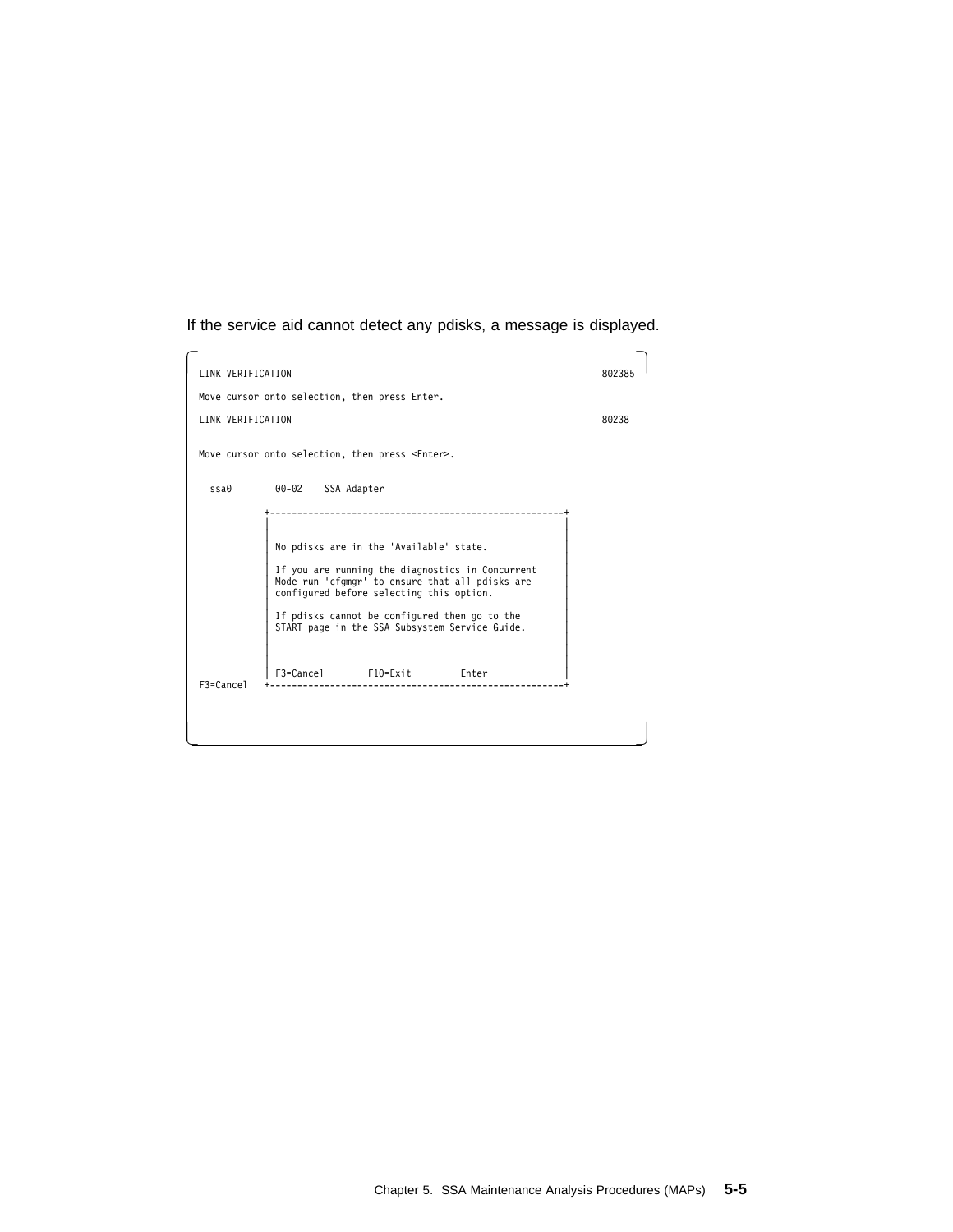### **Are any pdisks listed for the selected SSA adapter?**

- **NO** One of the following conditions exists. Take the action described.
	- No physical disks are connected to this SSA adapter:
		- 1. Ensure that the external SSA cables are correctly connected to the units in which the devices are installed and to the SSA adapter.
		- 2. Go to "MAP: 2410 SSA Repair Verification" on page 5-18 to verify the repair.
	- All the disk drives are turned off. Go to the START MAP for the unit in which the SSA devices are installed.
	- The SSA adapter is failing:
		- 1. Exchange the SSA adapter for a new one (see the using-system Installation and Service Guide).
		- 2. Go to "MAP: 2410 SSA Repair Verification" on page 5-18 to verify the repair.

**YES** Go to step 6.

# **Step 6**

(From step 5 on page 5-3)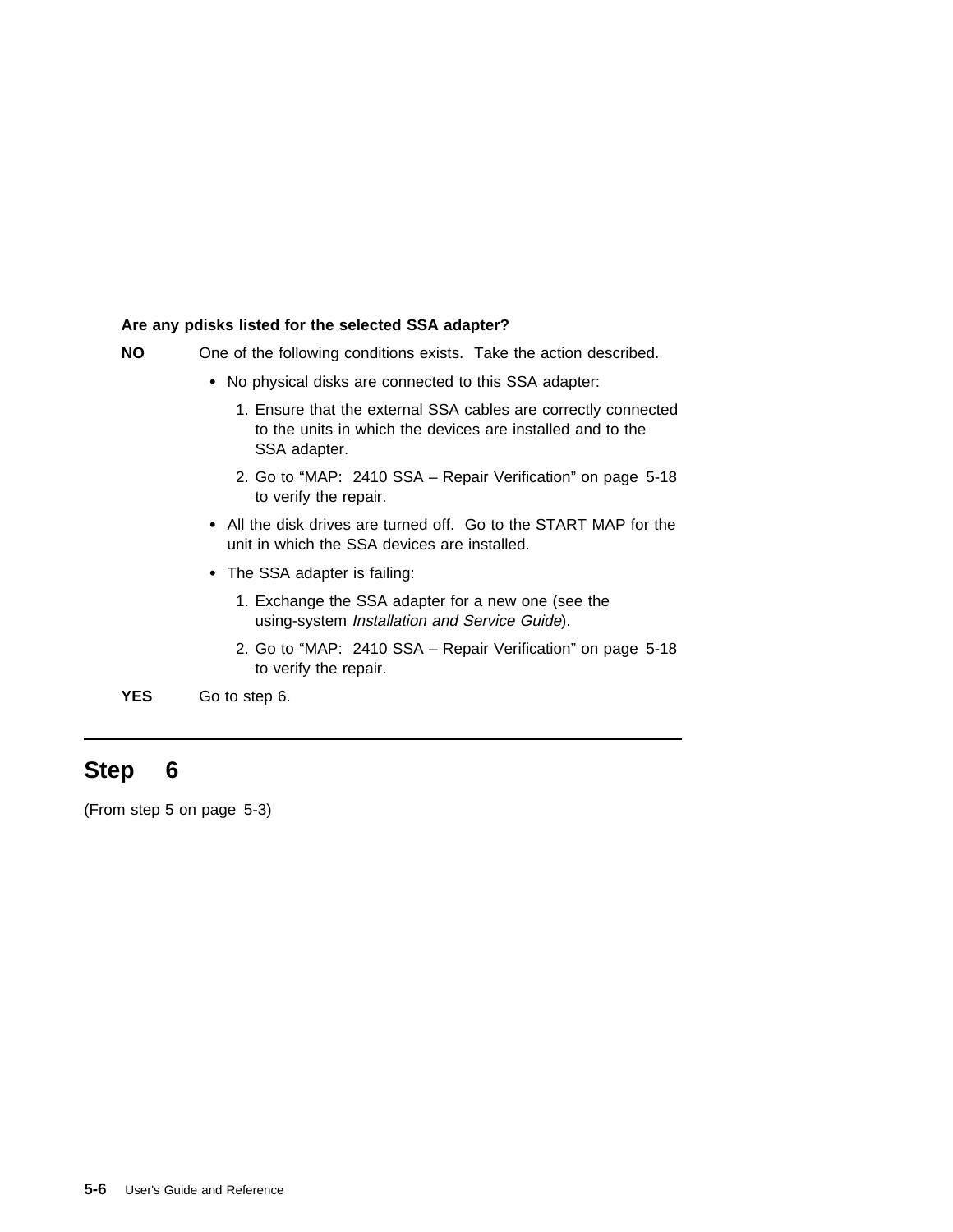Observe the Status column on the screen. If the status of any pdisk is 'Power', that pdisk has detected a loss of redundant power or cooling. In the example shown here, pdisk4 has detected such a loss.

| LINK VERIFICATION                                                                                                                                                                                                       |                                                                                              |                                                                |              |                            |  |                                                                                         | 802386 |  |
|-------------------------------------------------------------------------------------------------------------------------------------------------------------------------------------------------------------------------|----------------------------------------------------------------------------------------------|----------------------------------------------------------------|--------------|----------------------------|--|-----------------------------------------------------------------------------------------|--------|--|
| SSA Link Verification for:<br>SSA ADAPTER<br>ssa1<br>$00 - 05$                                                                                                                                                          |                                                                                              |                                                                |              |                            |  |                                                                                         |        |  |
| To set or reset Identify, move cursor onto selection, then press Enter.                                                                                                                                                 |                                                                                              |                                                                |              |                            |  |                                                                                         |        |  |
| Physical<br>Serial#                                                                                                                                                                                                     |                                                                                              |                                                                | Adapter Port |                            |  |                                                                                         |        |  |
| [TOP]<br>pdisk0<br>nnnnnnn<br>pdisk1<br>nnnnnnn<br>pdisk2<br>nnnnnnn<br>pdisk3<br>nnnnnnn<br>pdisk4<br>nnnnnnn<br>pdisk5<br>nnnnnnn<br>pdisk6<br>nnnnnnn<br>pdisk7<br>nnnnnnn<br>pdisk8<br>nnnnnnn<br>pdisk9<br>nnnnnnn | A1<br>0<br>$\mathbf{1}$<br>$\overline{c}$<br>$\overline{3}$<br>4<br>5<br>6<br>$\overline{7}$ | A2<br>7<br>6<br>5<br>4<br>$\frac{3}{2}$<br>$\,1\,$<br>$\Theta$ | B1<br>0<br>1 | <b>B2</b><br>$\frac{3}{2}$ |  | Status<br>Good<br>Good<br>Good<br>Good<br>Power<br>Good<br>Good<br>Good<br>Good<br>Good |        |  |
| [MORE]<br>F3=Cancel<br>F10=Exit                                                                                                                                                                                         |                                                                                              |                                                                |              |                            |  |                                                                                         |        |  |

### **Does one of the pdisks have a 'Power' status?**

- **NO** Go to step 7 on page 5-8.
- **YES** Go to the START MAP for the unit in which the SSA device is installed.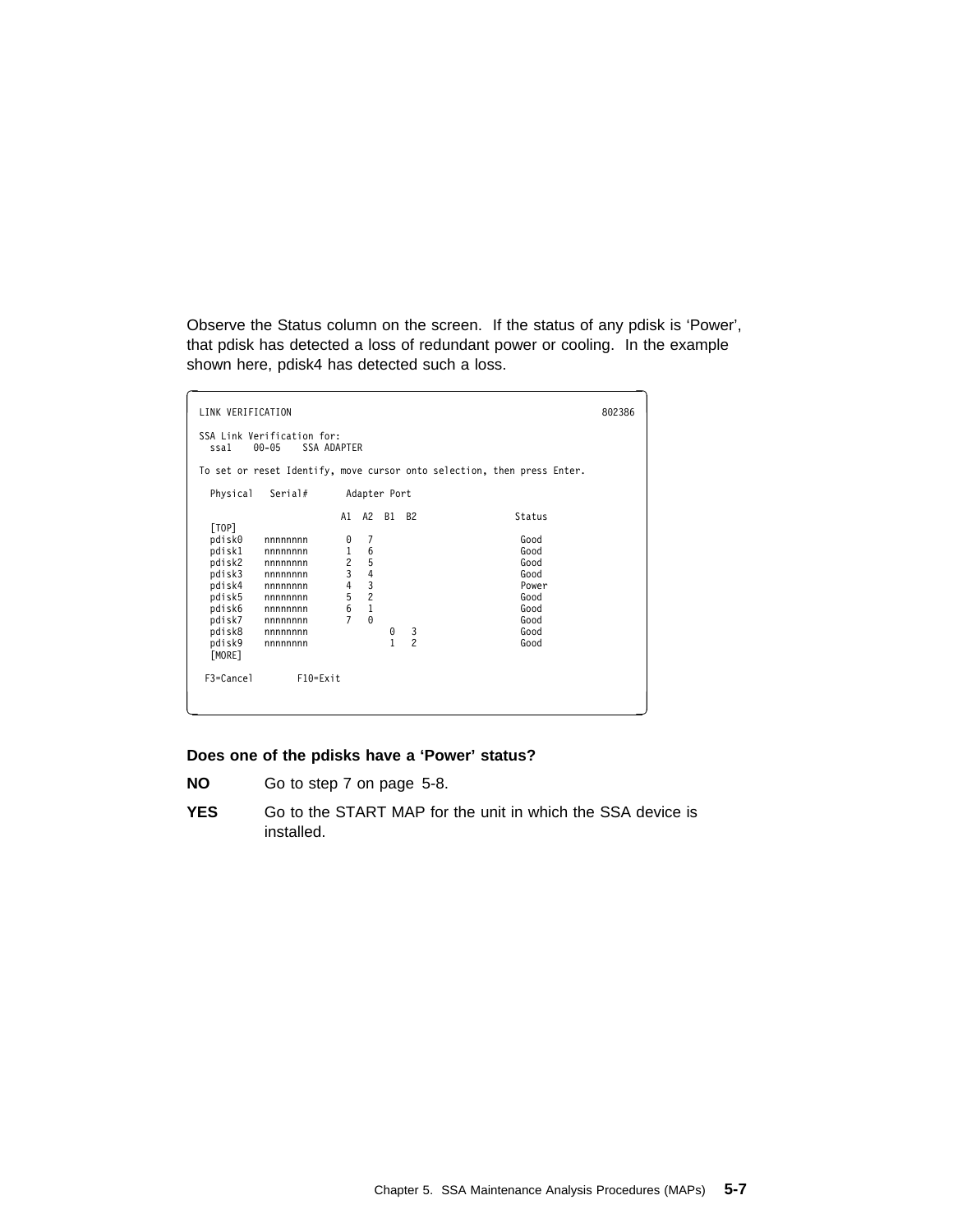(from step 6 on page 5-6)

Observe the Status column on the screen. If the status of any pdisk is 'Failed', that pdisk is failing. In the example shown here, pdisk4 is failing.

| LINK VERIFICATION                                              |                    |                               |                |    |               |  |                                                                         | 802386 |
|----------------------------------------------------------------|--------------------|-------------------------------|----------------|----|---------------|--|-------------------------------------------------------------------------|--------|
| SSA Link Verification for:<br>SSA ADAPTER<br>$00 - 05$<br>ssa1 |                    |                               |                |    |               |  |                                                                         |        |
|                                                                |                    |                               |                |    |               |  | To set or reset Identify, move cursor onto selection, then press Enter. |        |
| Physical                                                       | Serial#            |                               | Adapter Port   |    |               |  |                                                                         |        |
| [TOP]                                                          |                    | A1                            | A2             | B1 | <b>B2</b>     |  | Status                                                                  |        |
| pdisk0                                                         | nnnnnnn            | 0                             | 7              |    |               |  | Good                                                                    |        |
| pdisk1<br>pdisk2                                               | nnnnnnn<br>nnnnnnn | $\mathbf 1$<br>$\overline{c}$ | 6<br>5         |    |               |  | Good<br>Good                                                            |        |
| pdisk3                                                         | nnnnnnn            | 3                             | 4              |    |               |  | Good                                                                    |        |
| pdisk4                                                         | nnnnnnn            | 4                             | 3              |    |               |  | Failed                                                                  |        |
| pdisk5                                                         | nnnnnnn            | 5                             | $\overline{c}$ |    |               |  | Good                                                                    |        |
| pdisk6                                                         | nnnnnnn            | 6                             | $\,1\,$        |    |               |  | Good                                                                    |        |
| pdisk7                                                         | nnnnnnn            | $\overline{7}$                | $\Theta$       |    |               |  | Good                                                                    |        |
| pdisk8                                                         | nnnnnnn            |                               |                | 0  | $\frac{3}{2}$ |  | Good                                                                    |        |
| pdisk9<br>[MORE]                                               | nnnnnnn            |                               |                | 1  |               |  | Good                                                                    |        |
| F3=Cancel                                                      | $F10 = Exit$       |                               |                |    |               |  |                                                                         |        |

### **Is one of the pdisks failing?**

**NO** Go to step 8 on page 5-9.

- **YES** 1. Use the Identify function (as instructed on the screen) to find the failing pdisk. See "Finding the Physical Location of a Device" on page 3-31 if you need more information about finding the disk drive.
	- 2. Exchange the disk drive for a new one.
	- 3. Go to "MAP: 2410 SSA Repair Verification" on page 5-18 to verify the repair.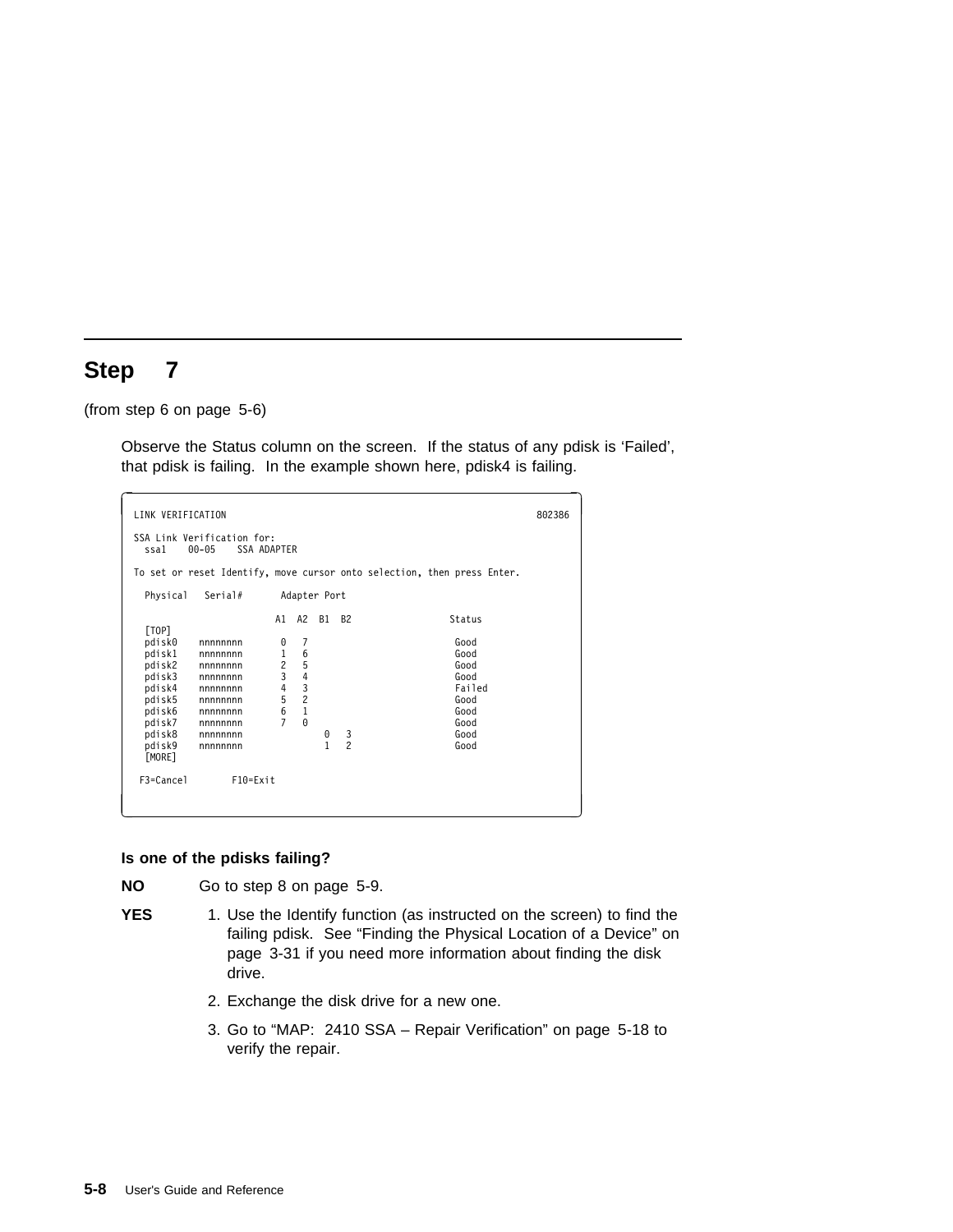(From step 7 on page 5-8)

Observe the list of pdisks the screen. A row of question marks (?????) shows that a link in one of the loops is broken. If two rows of question marks are displayed, two links are broken, one in each loop. In the example shown here, pdisk2 is missing.

| LINK VERIFICATION<br>802386                                    |                         |    |               |           |               |                                                                         |  |
|----------------------------------------------------------------|-------------------------|----|---------------|-----------|---------------|-------------------------------------------------------------------------|--|
| SSA Link Verification for:<br>$00 - 05$<br>SSA ADAPTER<br>ssa1 |                         |    |               |           |               |                                                                         |  |
|                                                                |                         |    |               |           |               | To set or reset Identify, move cursor onto selection, then press Enter. |  |
| Physical                                                       | Serial#<br>Adapter Port |    |               |           |               |                                                                         |  |
| [TOP]                                                          |                         | A1 | A2            | <b>B1</b> | <b>B2</b>     | Status                                                                  |  |
| pdisk0                                                         | nnnnnnn                 | 0  |               |           |               | Good                                                                    |  |
| pdisk1<br>?????                                                | nnnnnnn                 | 1  |               |           |               | Good                                                                    |  |
| pdisk3                                                         | nnnnnnn                 |    | 4             |           |               | Good                                                                    |  |
| pdisk4                                                         | nnnnnnn                 |    |               |           |               | Good                                                                    |  |
| pdisk5                                                         | nnnnnnn                 |    | $\frac{3}{2}$ |           |               | Good                                                                    |  |
| pdisk6                                                         | nnnnnnn                 |    | $\mathbf{1}$  |           |               | Good                                                                    |  |
| pdisk7                                                         | nnnnnnn                 |    | $\Theta$      |           |               | Good                                                                    |  |
| pdisk8                                                         | nnnnnnn                 |    |               | 0         | $\frac{3}{2}$ | Good                                                                    |  |
| pdisk9<br>[MORE]                                               | nnnnnnn                 |    |               | 1         |               | Good                                                                    |  |
| F3=Cancel                                                      | $F10 = Exit$            |    |               |           |               |                                                                         |  |
|                                                                |                         |    |               |           |               |                                                                         |  |

### **Is a link broken between two pdisks?**

**NO** Go to step 9 on page 5-10.

- **YES** 1. Use the Identify function (as instructed on the screen) to find the pdisks that are on each side of the broken link. See "Finding the Physical Location of a Device" on page 3-31 if you need more information about finding the disk drive.
	- 2. Go to the service information for the unit that contains the device.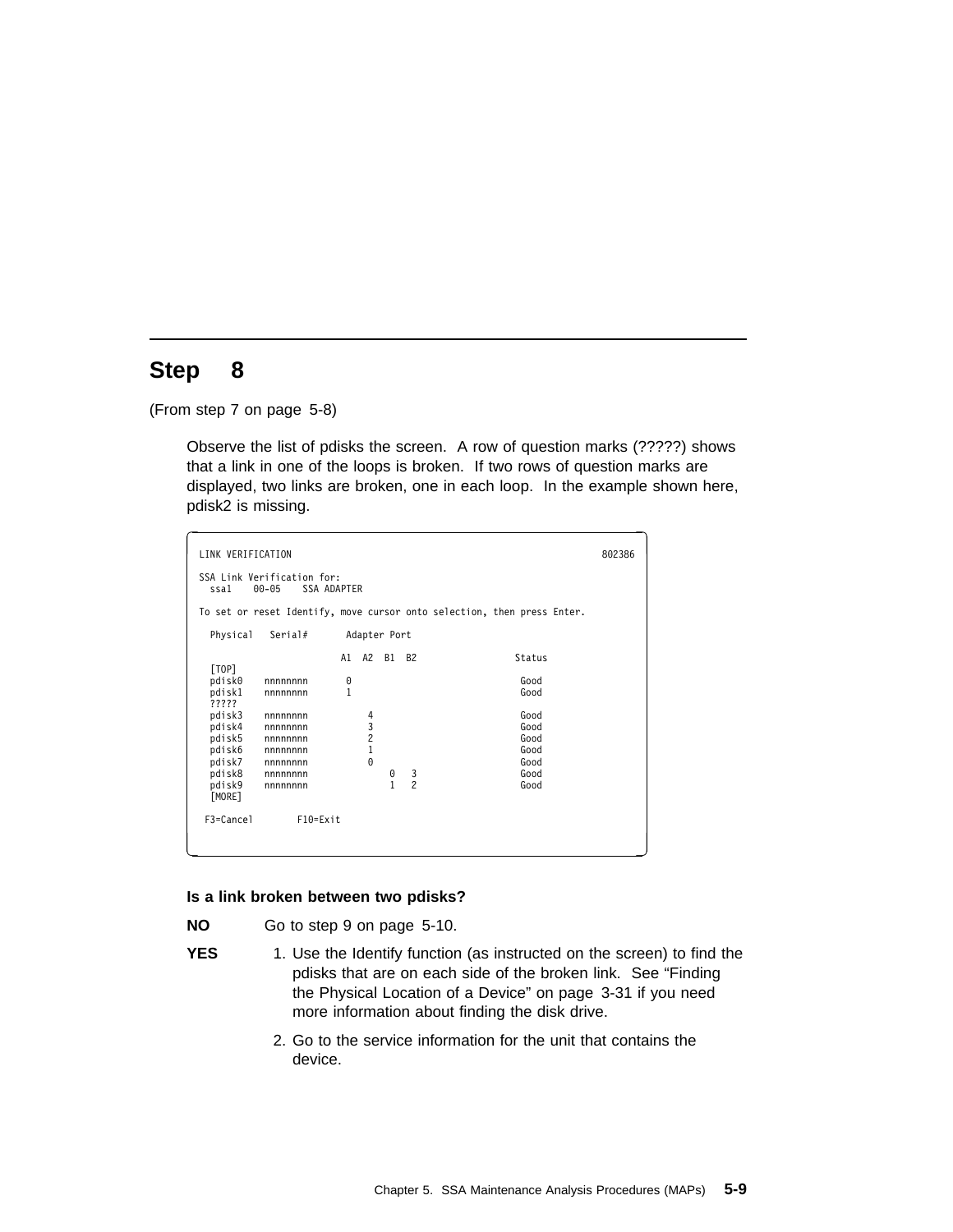(From step 8 on page 5-9)

Observe the list of pdisks the screen. A row of question marks (?????) shows where a configured pdisk is not present for a particular SSA address. A row of asterisks (\*\*\*\*\*) shows an unconfigured device.

```
à ð LINK VERIFICATION 8ð2386
 SSA Link Verification for:
ssa1 ðð-ð5 SSA ADAPTER
 To set or reset Identify, move cursor onto selection, then press Enter.
   Physical Serial# Adapter Port
                      A1 A2 B1 B2 Status
  [TOP]
   pdiskð nnnnnnnn ð Good
   pdisk1 nnnnnnnn 1 Good
            pdisk2 nnnnnnnn 2 Good
           nnnnnnnn
  pdisk3<br>?????<br>*****
 \{\star\star\star\star\star 600d
   pdisk5 nnnnnnnn 2 Good
            pdisk6 nnnnnnnn 1 Good
   pdisk7 nnnnnnnn ð Good
            pdisk8 nnnnnnnn ð 3 Good
           nnnnnnnn
  paisk9<br>[MORE]
   F3=Cancel F1ð=Exit
<u>á an t-Iomraid an t-Iomraid an t-Iomraid an t-Iomraid an t-Iomraid an t-Iomraid an t-Iomraid ann an t-Iomraid an t-Iomraid ann an t-Iomraid ann an t-Iomraid ann an t-Iomraid ann an t-Iomraid ann an t-Iomraid ann an t-Iomr</u>
```
**Is a link broken between a pdisk and an unconfigured device?**

**NO** Go to step 10 on page 5-11.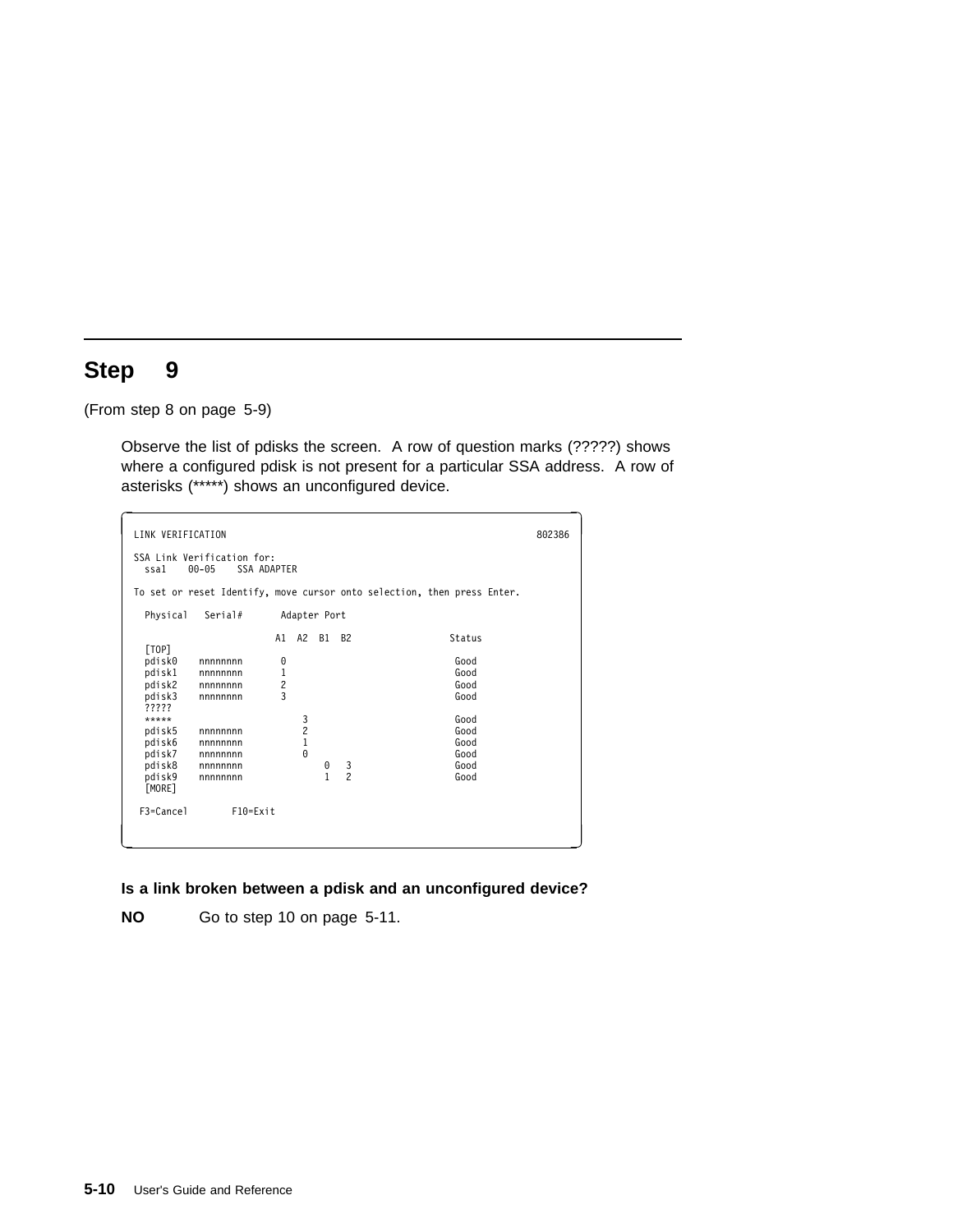- **YES** 1. Use the Identify function (as instructed on the screen) to find the pdisk that is next to the broken link.
	- 2. Find the unconfigured device by following the cable.
	- 3. In the sequence shown, exchange the following FRUs for new FRUs. Ensure that for each FRU exchange, you go to "MAP: 2410 SSA – Repair Verification" on page 5-18 to verify the repair.
		- a. Device (see the service information for the unit that contains the device).
		- b. The appropriate external SSA cable.
		- c. Unconfigured device.

(From step 9 on page 5-10)

Observe the adapter port columns on the screen. In the example, the column that represents the A2 connector of the SSA adapter is blank. The link is therefore broken between connector A2 and the pdisks.

| LINK VERIFICATION<br>802386                                                                                                  |                                                                                                            |                                                                             |  |                           |               |                                                                                        |  |
|------------------------------------------------------------------------------------------------------------------------------|------------------------------------------------------------------------------------------------------------|-----------------------------------------------------------------------------|--|---------------------------|---------------|----------------------------------------------------------------------------------------|--|
| SSA Link Verification for:<br>SSA ADAPTER<br>$00 - 05$<br>ssa1                                                               |                                                                                                            |                                                                             |  |                           |               |                                                                                        |  |
|                                                                                                                              |                                                                                                            |                                                                             |  |                           |               | To set or reset Identify, move cursor onto selection, then press Enter.                |  |
| Physical                                                                                                                     | Serial#                                                                                                    |                                                                             |  | Adapter Port              |               |                                                                                        |  |
| [TOP]<br>pdisk0<br>pdisk1<br>pdisk2<br>pdisk3<br>pdisk4<br>pdisk5<br>pdisk6<br>pdisk7<br>?????<br>pdisk8<br>pdisk9<br>[MORE] | nnnnnnn<br>nnnnnnn<br>nnnnnnn<br>nnnnnnn<br>nnnnnnn<br>nnnnnnn<br>nnnnnnn<br>nnnnnnn<br>nnnnnnn<br>nnnnnnn | A1<br>0<br>$\overline{1}$<br>$\frac{2}{3}$<br>4<br>5<br>6<br>$\overline{7}$ |  | A2 B1 B2<br>$\frac{0}{1}$ | $\frac{3}{2}$ | Status<br>Good<br>Good<br>Good<br>Good<br>Good<br>Good<br>Good<br>Good<br>Good<br>Good |  |
| F3=Cancel                                                                                                                    | $F10 = Exit$                                                                                               |                                                                             |  |                           |               |                                                                                        |  |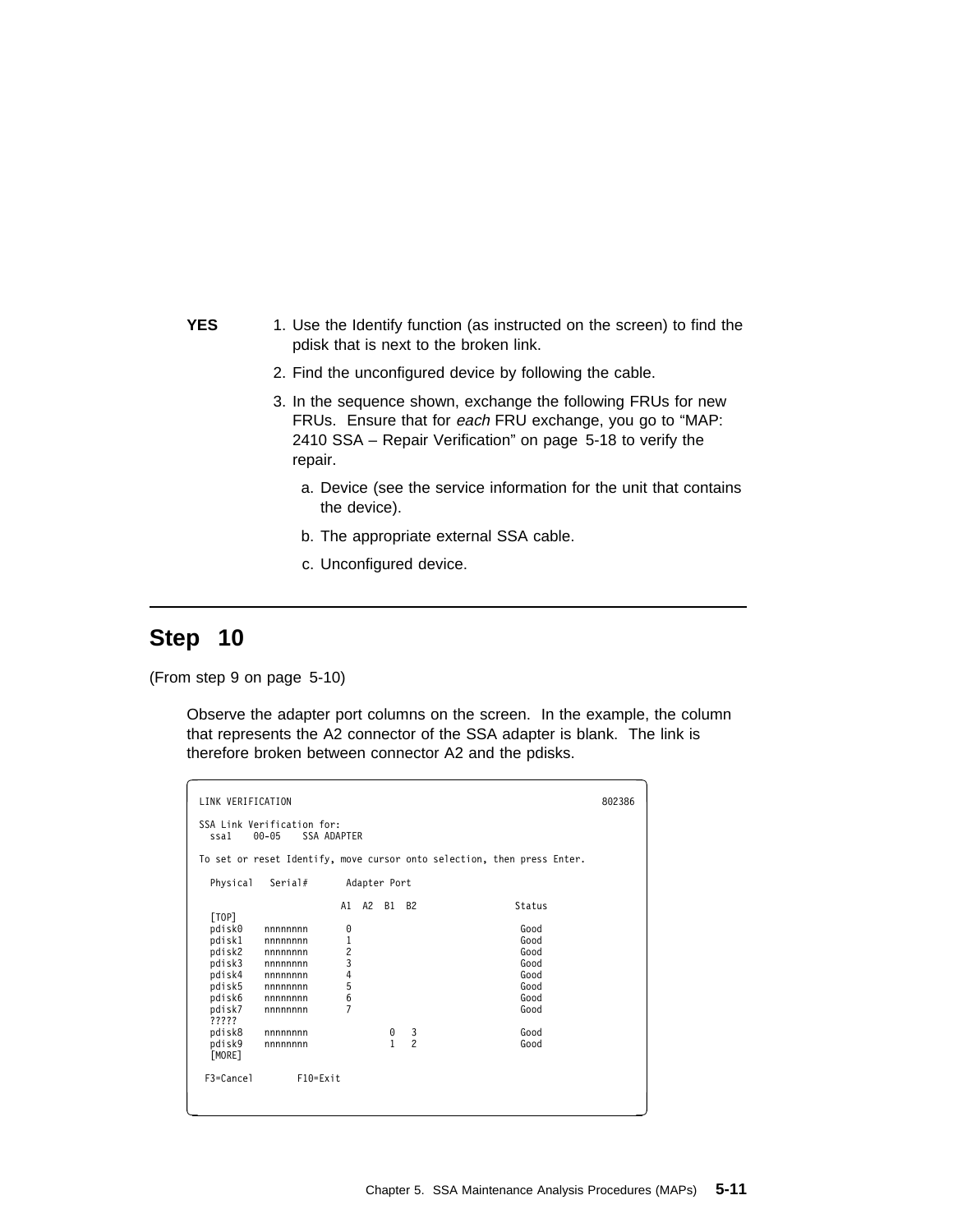### **Is the link broken between the selected SSA adapter and a pdisk?**

- **NO** The link is broken between two unconfigured devices.
	- 1. Find one of the unconfigured devices (probably an SSA adapter), which can be identified by its flashing light.
	- 2. To further isolate the problem, run the service aids on the using system in which that device is installed.
	- 3. Go to step 1 on page 5-2 of this MAP.
- YES In the sequence shown, exchange the following FRUs for new FRUs. Ensure that for each FRU exchange, you go to "MAP: 2410 SSA – Repair Verification" on page 5-18 to verify the repair.

At the using-system:

- 1. The appropriate external SSA cable.
- 2. At the unit to which the external SSA cable is attached:
	- a. Disk drives, dummy disk drives, or similar parts (see the service information for the unit that contains the disk drives, dummy disk drives, or similar parts)
	- b. Signal card or similar part.
- 3. The SSA adapter (see the using-system Installation and Service Guide).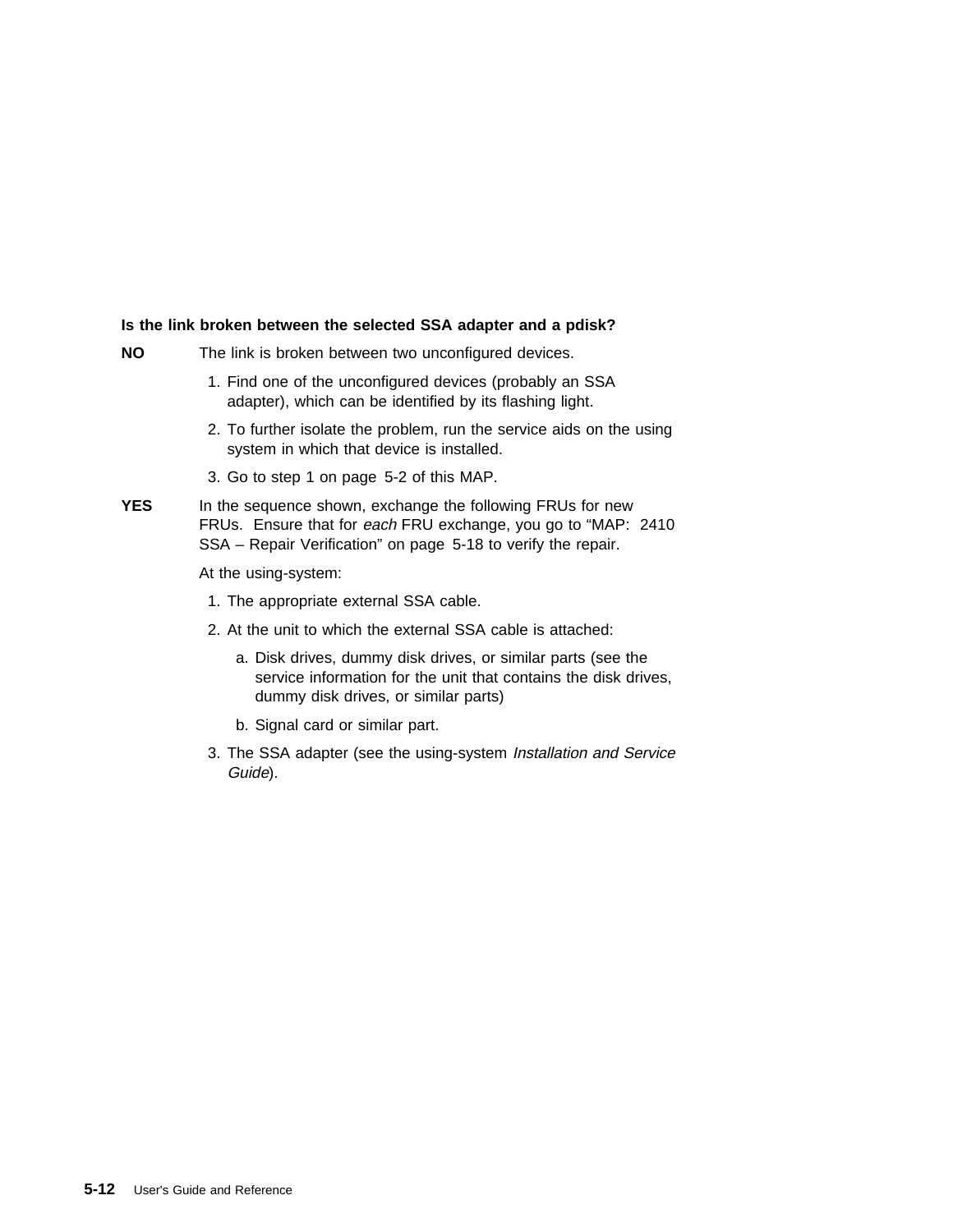### **MAP: 2323 SSA – Intermittent Link Error**

This MAP helps you to isolate FRUs that are causing an intermittent SSA link problem. You are here because you have an SRN from the series 21000 through 29000.

If you are not familiar with the SSA link, read the section Chapter 2 on page 2-1 before using this MAP. Chapter 2 explains SSA links, strings, and loops.

**Attention:** Unless the using system needs to be turned off for some other reason, do not turn off the using system when servicing an SSA loop. Power cables and external SSA cables can be disconnected while that system is running.

# **Step 1**

a. Run the Link Verification service aid to the SSA adapter for which this error has been logged (see "Link Verification Service Aid" on page 3-10). A list of pdisks, similar to the example given here, is displayed.

|                                                                       | LINK VERIFICATION                             |                                                                         |                                                            |                                             |              |  |                                        | 802386 |
|-----------------------------------------------------------------------|-----------------------------------------------|-------------------------------------------------------------------------|------------------------------------------------------------|---------------------------------------------|--------------|--|----------------------------------------|--------|
| SSA Link Verification for:<br>$00 - 04$<br><b>SSA ADAPTER</b><br>ssa0 |                                               |                                                                         |                                                            |                                             |              |  |                                        |        |
|                                                                       |                                               | To set or reset Identify, move cursor onto selection, then press Enter. |                                                            |                                             |              |  |                                        |        |
|                                                                       | Physical                                      | Serial#                                                                 |                                                            |                                             | Adapter Port |  |                                        |        |
|                                                                       | [TOP]<br>pdisk1<br>pdisk2<br>pdisk3<br>pdisk4 | 5AEA8089<br>5AEA0035<br>5AEA1001<br>5AEA1720                            | $\begin{smallmatrix}0\1\end{smallmatrix}$<br>$\frac{2}{3}$ | A1 A2<br>$\frac{3}{2}$<br>$1\,$<br>$\Theta$ | B1 B2        |  | Status<br>Good<br>Good<br>Good<br>Good |        |
|                                                                       | [BOTTOM]<br>F3=Cancel                         | F10=Exit                                                                |                                                            |                                             |              |  |                                        |        |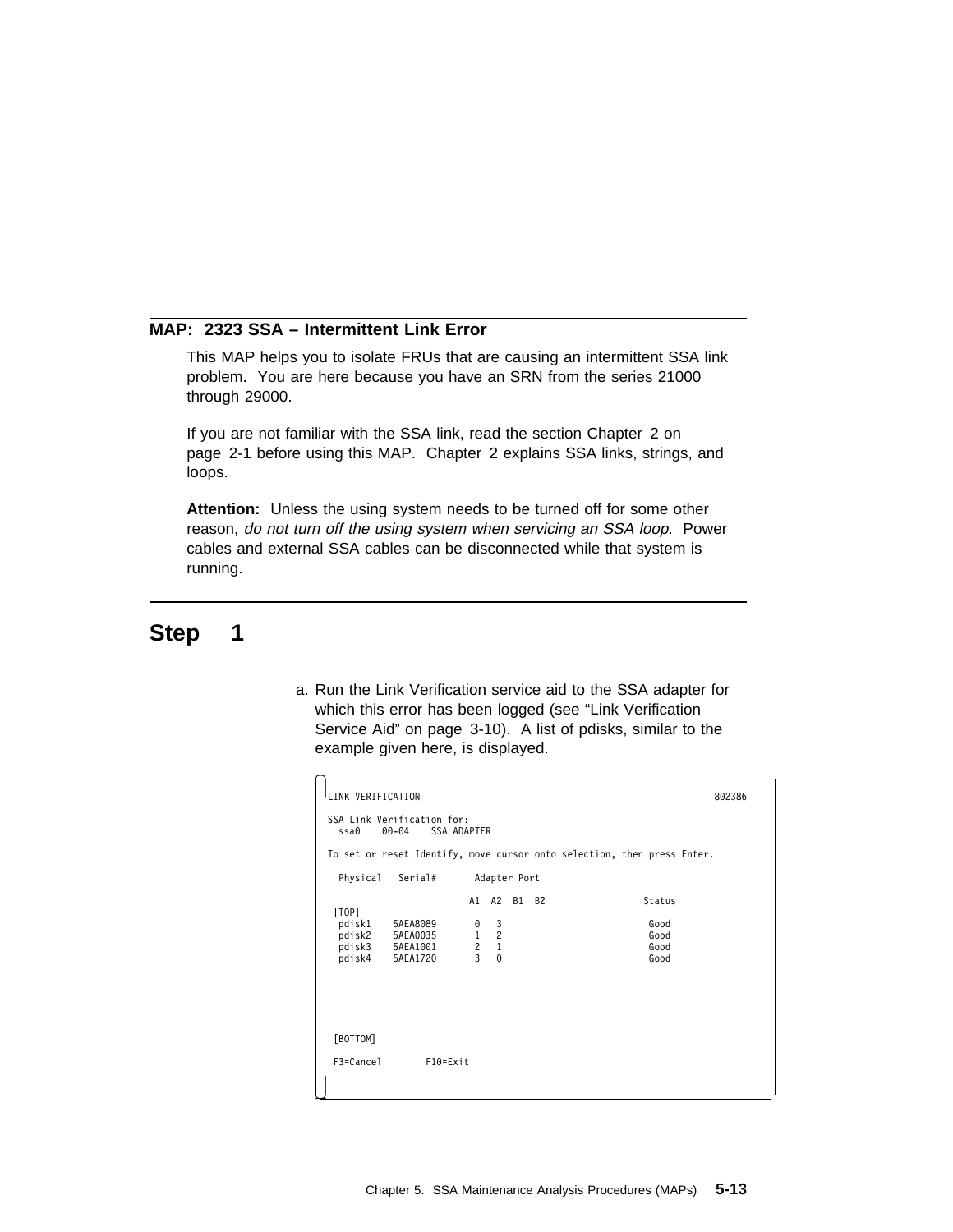**Note:** On the Link Verification screen, each adapter port is identified by the number of its related connector on the adapter card:

- Adapter port 0 is identified as A1
- Adapter port 1 is identified as A2
- Adapter port 2 is identified as B1
- Adapter port 3 is identified as B2.

SRNs 21000 through 29000 include the adapter port number (0–3).

b. Go to step 2 on page 5-15.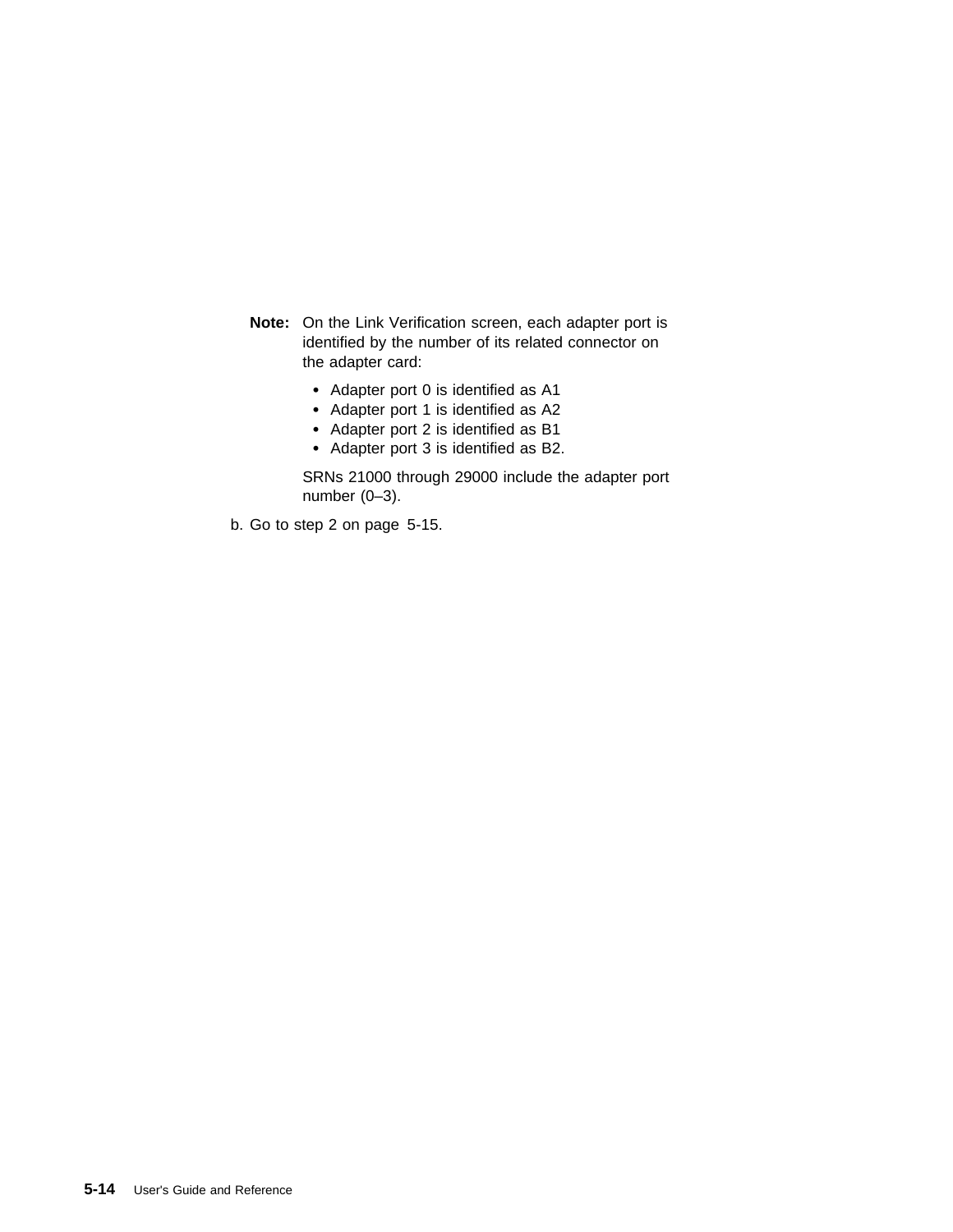(from step 1 on page 5-13)

a. Observe the SRN that sent you to this MAP. It is in the series 21PAA through 29PAA (where P is the number of the SSA adapter port, and AA is the SSA address of the device).

Note the value of PAA in the SRN. For example:

If the SRN is 24002,  $PAA = 002$ . If the SRN is 24104, PAA =  $104$ .

- b. Observe the Link Verification screen, and identify the physical device that is represented by PAA in the SRN.
	- **Note:** If the SSA address (AA) in the SRN is higher than the highest SSA address that is displayed for the adapter port (P), that address is the address of the SSA adapter.

Read through the following examples if you need help in identifying the device.

#### **Example 1**

If the SRN is 24002, the device is connected to adapter port 0 (shown as A1 on the screen), and has an SSA address of 02 (shown as 2 on the screen). In the example screen, that device is pdisk3.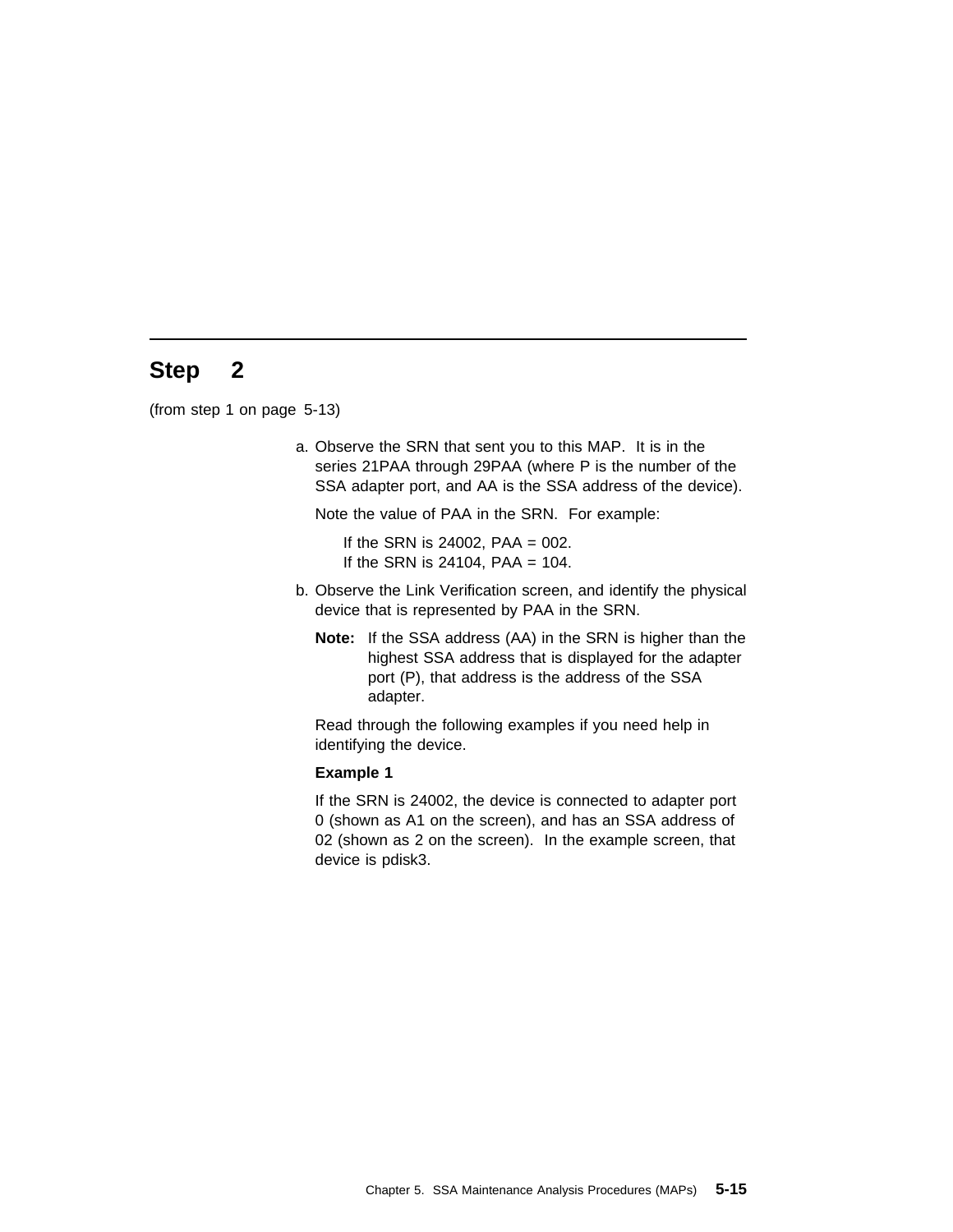```
l<br>LINK VERIFICATION 802386
 SSA Link Verification for:
  ssað ðð-ð4 SSA ADAPTER
 To set or reset Identify, move cursor onto selection, then press Enter.
   Physical Serial# Adapter Port
                      A1 A2 B1 B2 Status
 [TOP]
 pdisk1 5AEA8ð89 ð 3 Good
  pdisk2 5AEA0035 1 2<br>pdisk2 5AEA0035 1 2<br>pdisk3 5AEA1001 2 1 Good<br>pdisk4 5AEA1720 3 0 Good
  pdisk3 5AEA1ðð1 2 1 Good
 pdisk4 5AEA172ð 3 ð Good
  [BOTTOM]
   F3=Cancel F1ð=Exit
\bigcup
```
### **Example 2**

If the SRN is 24104, the device (in theory) is connected to adapter port 1 (shown as A2 on the screen). The device, however, has an SSA address of 04. That address is higher than the highest address that is displayed for adapter port 1. The device is, therefore, the SSA adapter.

c. Go to step 3 on page 5-17.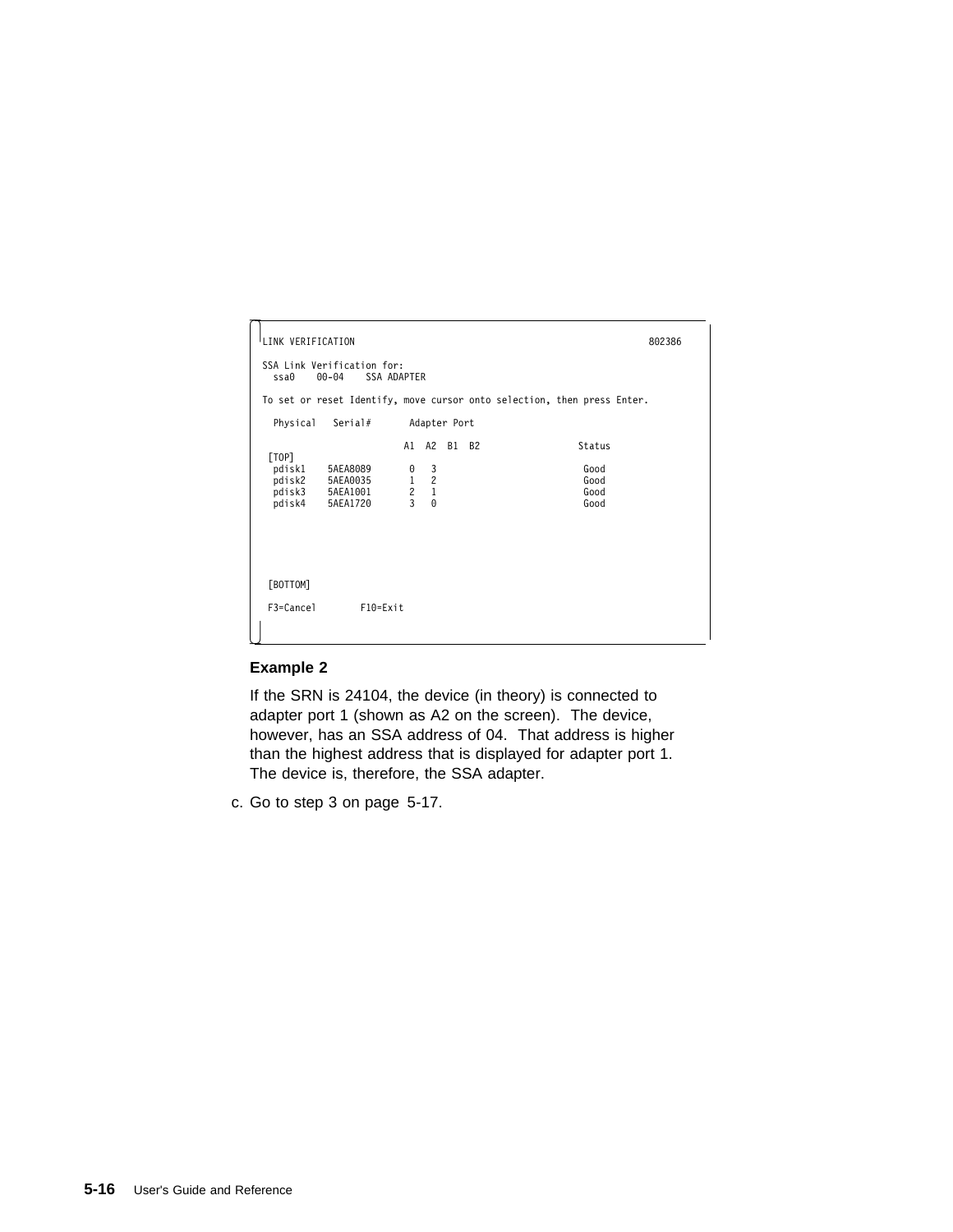(from step 2 on page 5-15)

The problem is in the SSA link between the device that you identified in step 2 and the device that is on the same adapter port (P), but whose SSA address has a value of 1 less than AA (AA − 1).

For example, in step 3, SRN 24002 identified pdisk3. The SSA address of pdisk3 is 02; the address (AA − 1) of the other device on the link is, therefore, 01. SSA address 01 is the address of pdisk2. SRN 24002 indicates, therefore, that link errors have been detected between pdisk2 and pdisk3.

Similarly, SRN 24104 identified the SSA adapter. The SSA address of the adapter is 04. The address of the other device is, therefore, 03. SSA address 03 is the address of pdisk1. SRN 24104 indicates, therefore, that link errors have been detected between adapter port A2 and pdisk1.

Exchange, in the sequence shown, the following FRUs for new FRUs. Ensure that for each FRU exchange, you go to "MAP: 2410 SSA – Repair Verification" on page 5-18 to verify the repair.

- 1. One of the two devices that are identified by the SRN.
- 2. The other of the two devices.
- 3. The internal SSA connections of the unit or units in which the devices are installed.
- 4. The external SSA cable.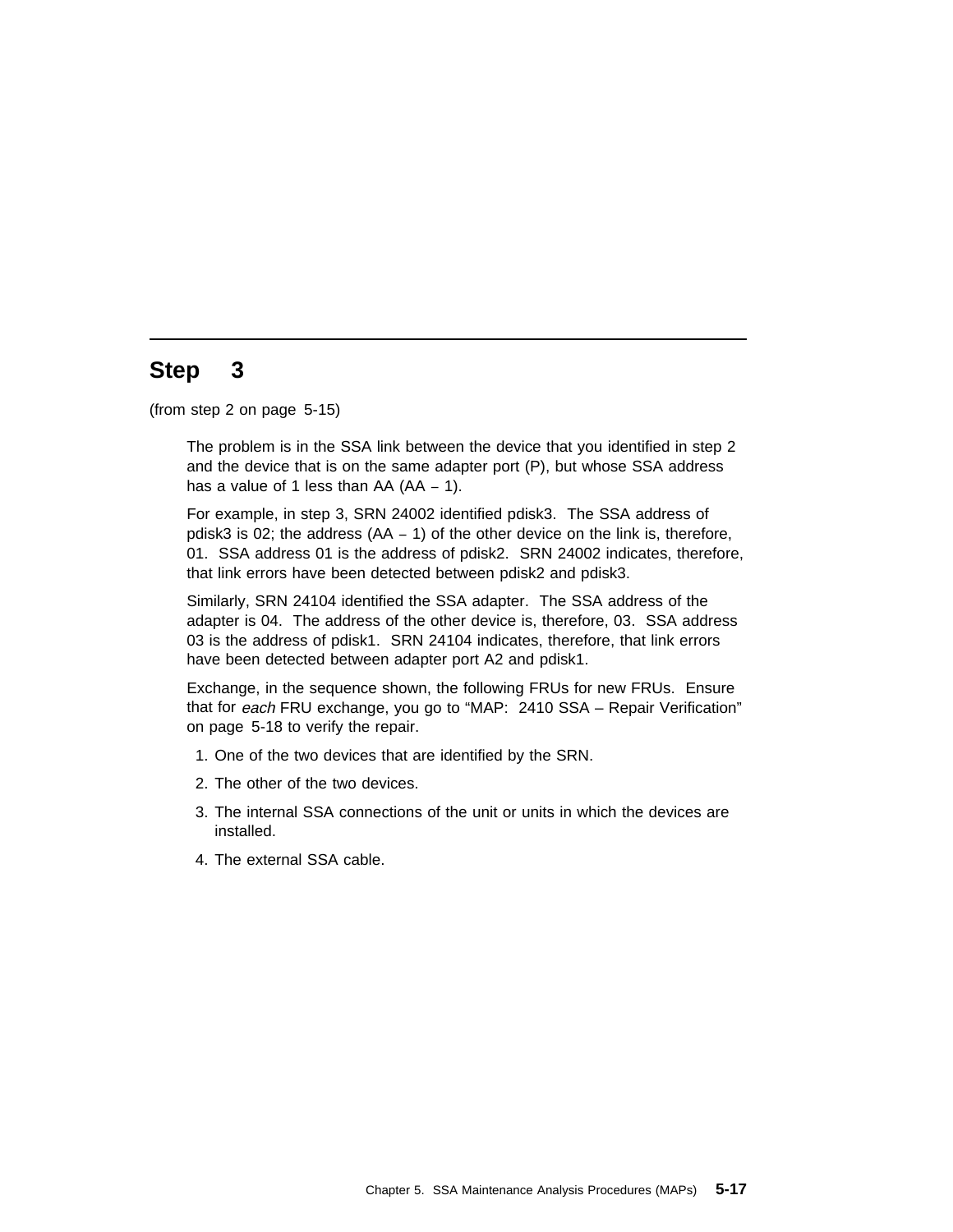## **MAP: 2410 SSA – Repair Verification**

This MAP helps you to verify a repair after a FRU has been exchanged for a new one.

**Attention:** Unless the using system needs to be turned off for some other reason, do not turn off the using system when servicing an SSA link or a unit in which SSA devices are installed. Unit power cables and external SSA cables that connect devices to the using system can be disconnected while that system is running.

# **Step 1**

(from steps 4, 5, 7, 9, and 10, in "MAP: 2320 SSA Link"; step 3 in "MAP: 2323 SSA – Intermittent Link Error")

Before you arrived at this MAP, you exchanged one or more FRUs for new FRUs. Some of those FRUs have Power lights (for example, disk drive modules and fan-and-power-supply assemblies). Check whether all those Power lights are on.

**Do all the FRUs you have exchanged have their Power lights on (where applicable)?**

- **NO** 1. Exchange, for a new one, the FRU whose Power light is off.
	- 2. Go to step 2 on page 5-19.
- **YES** Go to step 2 on page 5-19.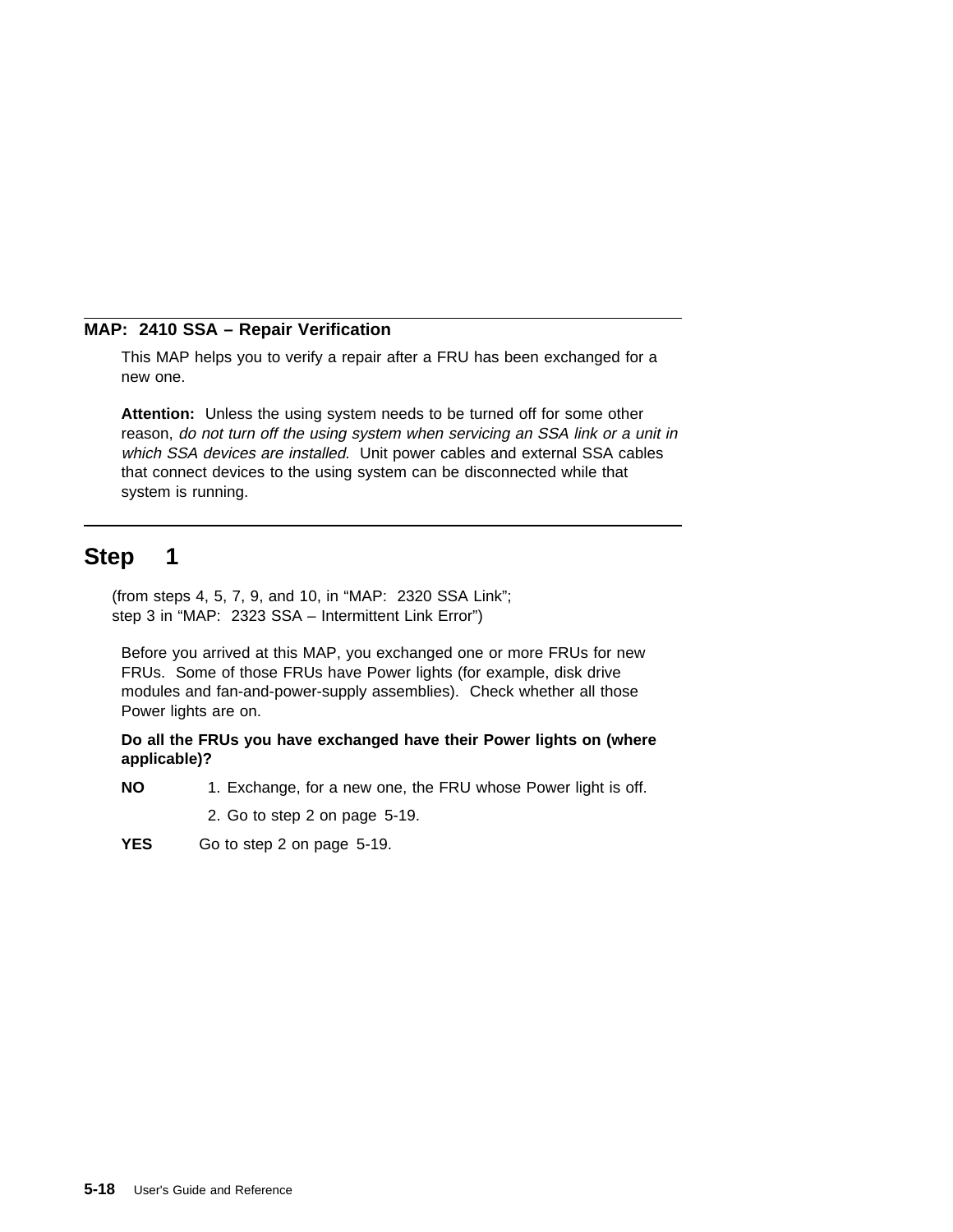(from step 1 on page 5-18)

### **Are all Check lights off?**

- **NO** Go to the START MAP for the unit in which the device with its check light on is installed.
- **YES** 1. Run diagnostics, in System Verification mode, to the device that reported the problem.

### **Notes:**

- a. Do not run Advanced Diagnostics; otherwise, errors are logged on other using systems that share the same loop.
- b. If you have just exchanged a disk drive module or an SSA adapter, you might need to run cfgmgr to restore the device to the system configuration.

If the original problem was not reported by a device, run diagnostics to each SSA adapter in the using system.

2. Run the Product Topology service aid (a non-SSA system service aid).

**Note:** If you do not run this service aid, the diagnostics might create an SRN for a problem that has already been solved.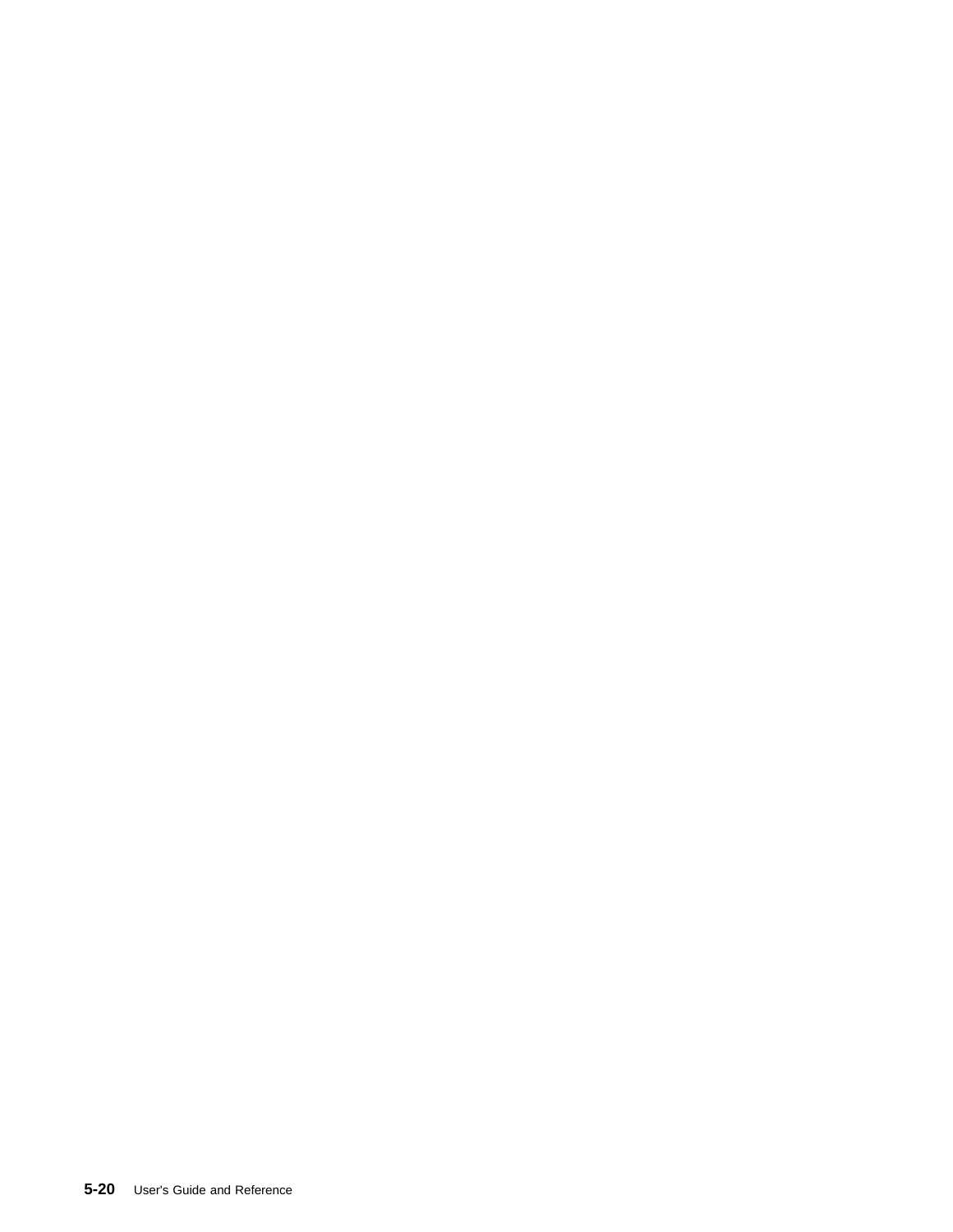# **Chapter 6. SSA Enhanced 4-Port Adapter and Subsystems: Technical Reference**

### **SSA Subsystem Overview**

### **Device Drivers**

There are two types of device drivers used to support an SSA subsystem: the SSA adapter device driver which deals with the SSA adapter and SSA head device drivers which deal with devices attached to the SSA adapter. The SSA disk device driver is an example of an SSA head device driver.

#### **Responsibilities of the SSA Disk Device Driver**

The SSA disk device driver supports SSA disks connected to an SSA adapter. It provides the following:

- Standard block I/O to SSA logical disks represented as hdisks.
- Character mode I/O to SSA logical disks represented as rhdisks.
- Error reporting from SSA physical disks represented as pdisks.
- Diagnostics and service interface to SSA physical disks represented as pdisks
- Re-issue of commands in the event of an adapter reset.

### **Responsibilities of the SSA Adapter Device Driver**

The SSA adapter device driver provides a consistent interface to all SSA head device drivers, of which the SSA disk device driver is an example.

The SSA adapter device driver presents commands destined for SSA devices to the relevant adapter, detects their completion, and communicates this back to the originator of the command.

### **SSA Adapter Device Driver / Head Device Driver Interface**

The SSA head device driver communicates with the SSA adapter device driver using the following sequence:

- 1. Opens the required instance of the SSA adapter device driver using the **fp\_open** kernel service.
- 2. Calls the **fp\_ioctl** kernel service to issue the **SSA\_GET\_ENTRY\_POINT** operation to the opened adapter.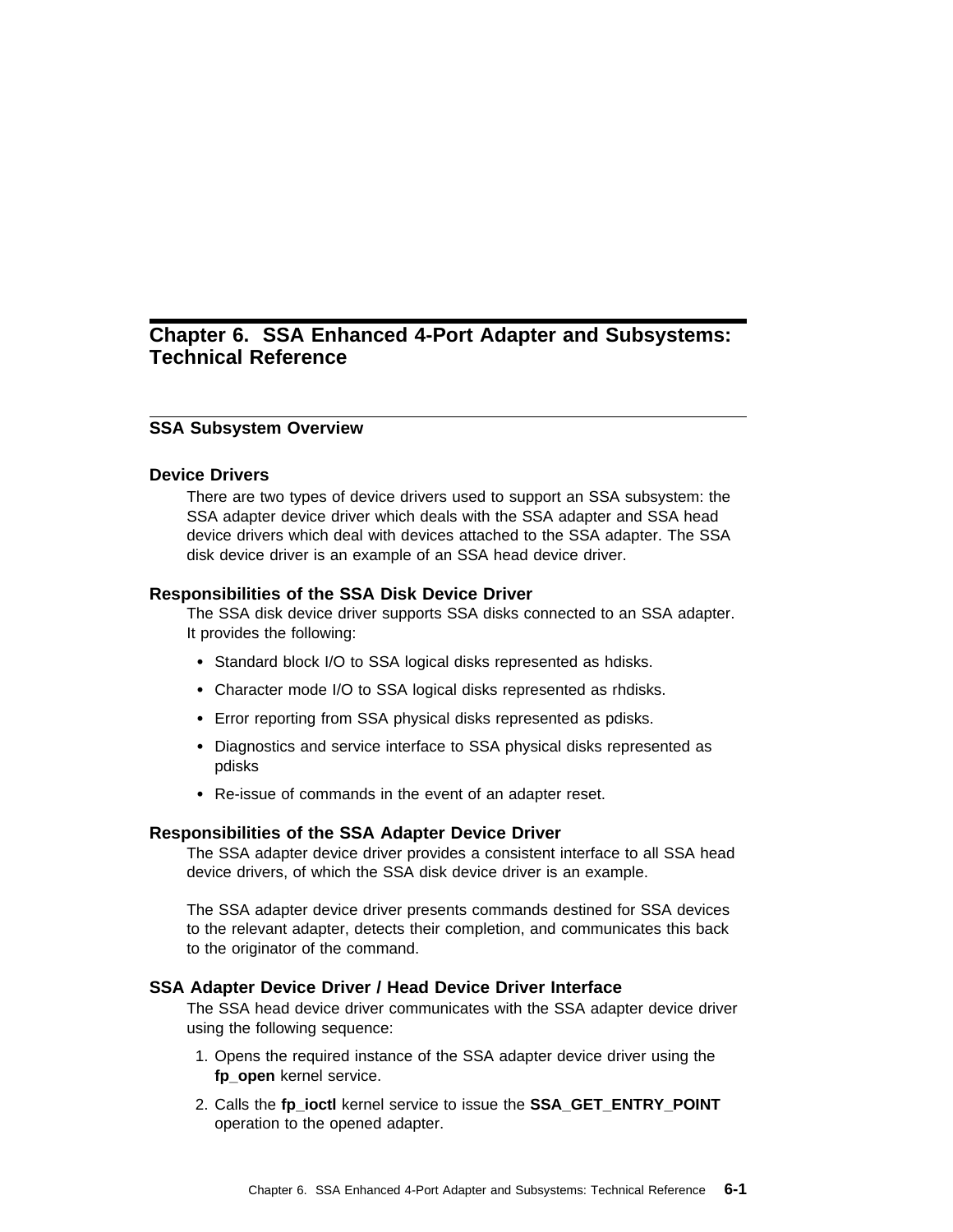- 3. Calls the function **SSA\_IPNDirective** whose address was returned by the **ioctl** operation. All communication with the SSA device is carried out using these calls to **SSA\_IPNDirective**.
- 4. Closes the adapter using the **fp\_close** kernel service.

## **Trace Formatting**

The SSA adapter device driver and the SSA disk device driver can both make entries in the kernel trace buffer. The hook ID for the SSA adapter device driver is 45A. The hook ID for the SSA disk device driver is 45B. For information on how to use the kernel trace feature, refer to the **trace** command for the kernel debug program.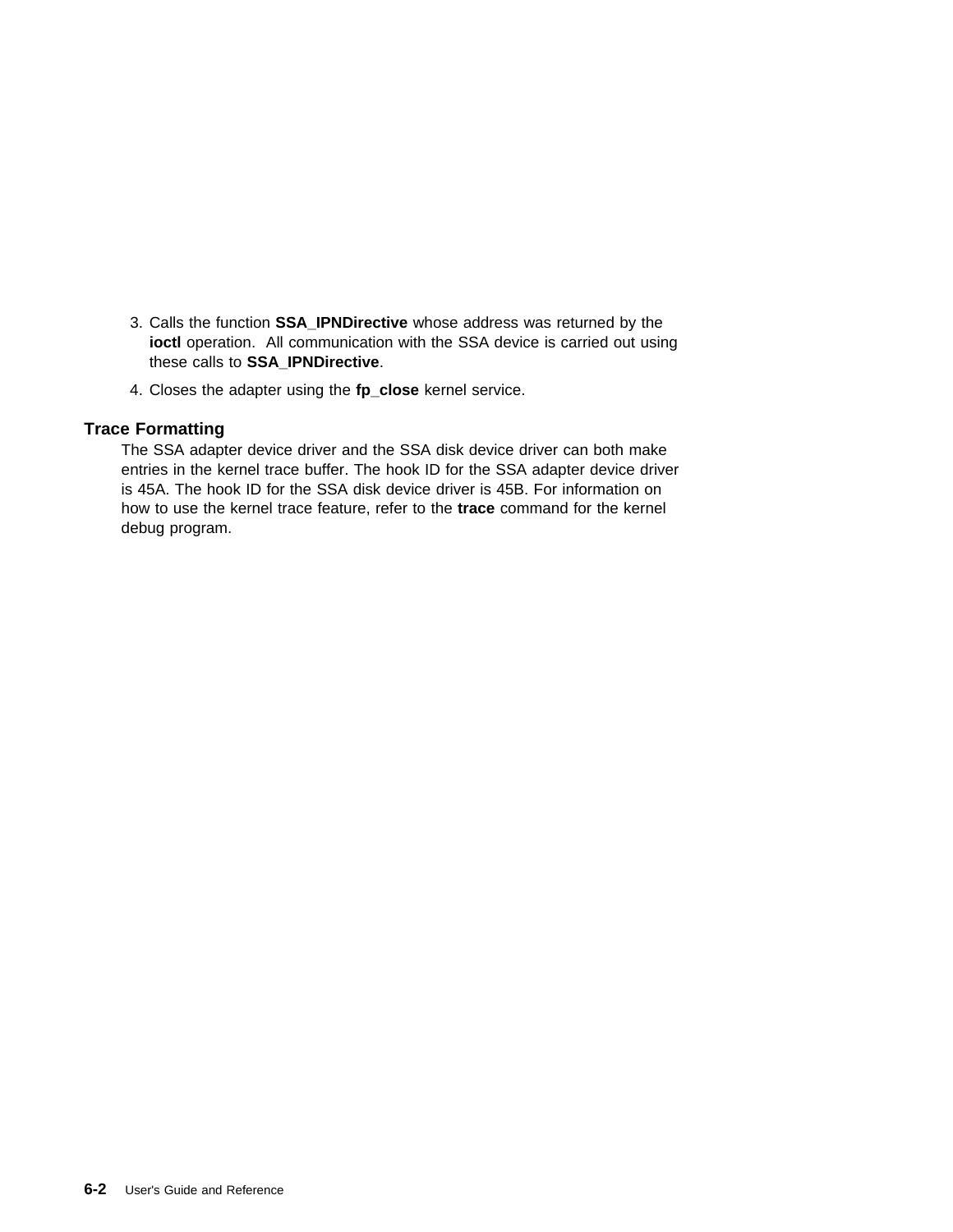### **SSA Adapter Device Driver**

### **Purpose**

Supports the SSA adapter.

## **Syntax**

**#include /usr/include/sys/ssa.h**

**#include /usr/include/sys/devinfo.h**

### **Description**

The **/dev/ssa**n special file provides an interface to allow SSA device drivers to access SSA devices. It manages the adapter resources so that multiple SSA device drivers can access devices on the same SSA adapter simultaneously. SSA adapters are accessed through the special files **/dev/ssa0, /dev/ssa1,..., /dev/ssa**n.

### **Configuring Devices**

All of the SSA adapters connected to the system will normally be configured automatically during the system boot sequence.

### **SSA Adapter ODM Attributes**

The SSA adapter has a number of attributes which can be displayed using the **lsattr** command:

**ucode** Holds the filename of the microcode package file supplying the version of adapter microcode currently loaded in an SSA adapter.

#### **bus\_intr\_level**

Holds the value of bus interrupt level to be used by the SSA adapter device driver for this adapter.

- **dma\_lvl** Holds the value of DMA arbitration level to be used by the SSA adapter device driver for this adapter.
- **bus io addr** Holds the value of bus I/O base address of the adapter's registers to be used by the SSA adapter device driver for this adapter.

#### **dma\_bus\_mem**

Holds the value of bus I/O base address of the adapter's DMA address to be used by the SSA adapter device driver for this adapter.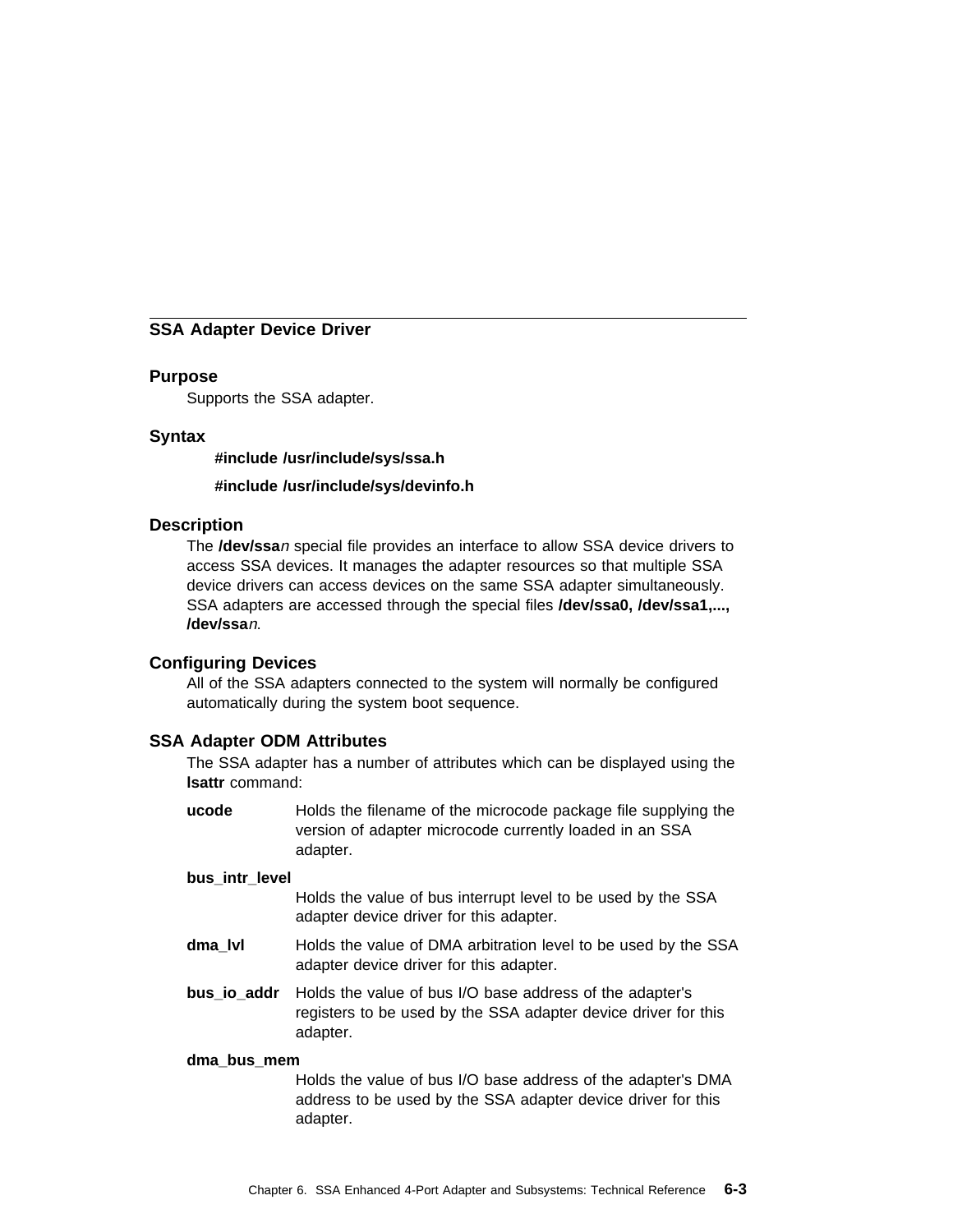**dbmw** Holds the size of the DMA area to be used by the SSA adapter device driver for this adapter. The value of this attribute may be changed using the **chdev** command. The default value is a compromise between allowing the adapter a large enough DMA area so that it can perform efficiently and allowing other adapters sufficient DMA area to be configured. The default value is appropriate for normal use. A larger DMA area might improve performance if a SSA device is attached to the system which required large quantities of outstanding I/O in order to achieve the best performance.

#### **bus\_mem\_start**

Holds the value of the bus-memory start address to be used by the SSA adapter device driver for this adapter.

- **intr\_priority** Holds the value of interrupt priority to be used by the SSA adapter device driver for this adapter.
- **daemon** Specifies whether or not to start the SSA adapter daemon. If the attribute is set to TRUE then the daemon will be started when the adapter is configured. The daemon holds the adapter device driver open even if it is not in use by the operating system.

This allows the adapter device driver to reset the adapter card if the software running on it should experience an unrecoverable problem. It also allows the adapter device driver to log errors against the adapter.

This is useful if the adapter is part of an SSA loop which is being used by another adapter since in this case an adapter failure would impact the availability of the SSA loop. The value of this attribute can be changed using the **chdev** command.

### **Device-Dependent Subroutines**

The SSA adapter device driver supports only the **open**, **close** and **ioctl** subroutines. The **read** and **write** subroutines are not supported.

### **open and close Subroutines**

The **open** subroutine is intended primarily for use by the diagnostic commands and utilities.

The SSA adapter device driver is opened by means of the **open** or **openx** subroutine call. If the **openx** subroutine call is used, the ext parameter is not used and should be set to 0.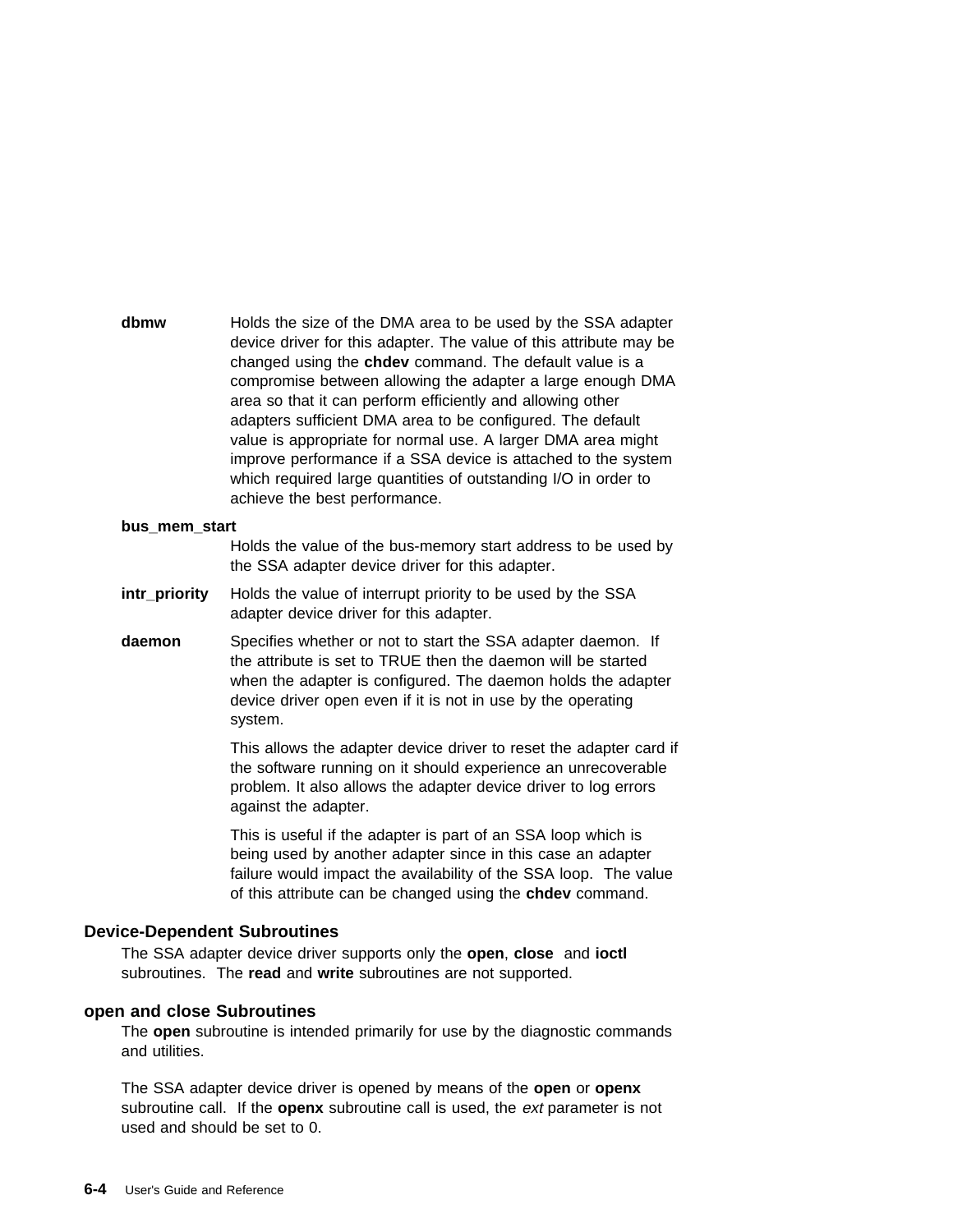### **Summary of SSA Error Conditions**

If an **open** or **ioctl** subroutine issued to a SSA adapter fails, the subroutine will return -1 and the global variable **errno** will be set to a value from the file **/usr/include/sys/errno.h**.

Possible **errno** values for the SSA adapter device driver are:

| <b>EINVAL</b> | Indicates an unknown joctl was attempted or the parameters<br>supplied were invalid.                               |
|---------------|--------------------------------------------------------------------------------------------------------------------|
| <b>EIO</b>    | Indicates that an I/O error occurred.                                                                              |
| <b>ENOMEM</b> | Indicates that the command could not be completed due to<br>insufficient real memory or insufficient paging space. |
| <b>ENXIO</b>  | Indicates that the requested device does not exist.                                                                |

### **Managing Dumps**

The SSA adapter device driver is a target for the system dump facility.

The **DUMPQUERY** option returns a minimum transfer size of 0 bytes and a maximum transfer size equal to the DMA area size for the SSA adapter divided by 4.

To be processed, calls to the SSA adapter device driver **DUMPWRITE** option should use the arg parameter as a pointer to the **SSA\_Ioreq\_t** structure. Using this interface, commands supported by the adapter can be run on a previously started (opened) target device. The *uiop* parameter is ignored by the SSA adapter device driver.

**Note:** Only the SsaMCB.MCB\_Result field of the **SSA\_Ioreq\_t** structure is set at completion of the **DUMPWRITE**. Error logging is, of necessity, not supported during the dump.

Successful completion of the **dddump** entry point is indicated by a 0. If unsuccessful, the entry point returns one of the following:

- **EINVAL** Indicates that the adapter device driver was passed a request that was not valid, such as attempting a **DUMPSTART** option before successfully executing a **DUMPINIT** option.
- **EIO** Indicates that the adapter device driver was unable to complete the command due to a lack of required resources or due to an I/O error.
- **ETIMEDOUT** Indicates that the adapter did not respond with status before the passed command time-out value expired.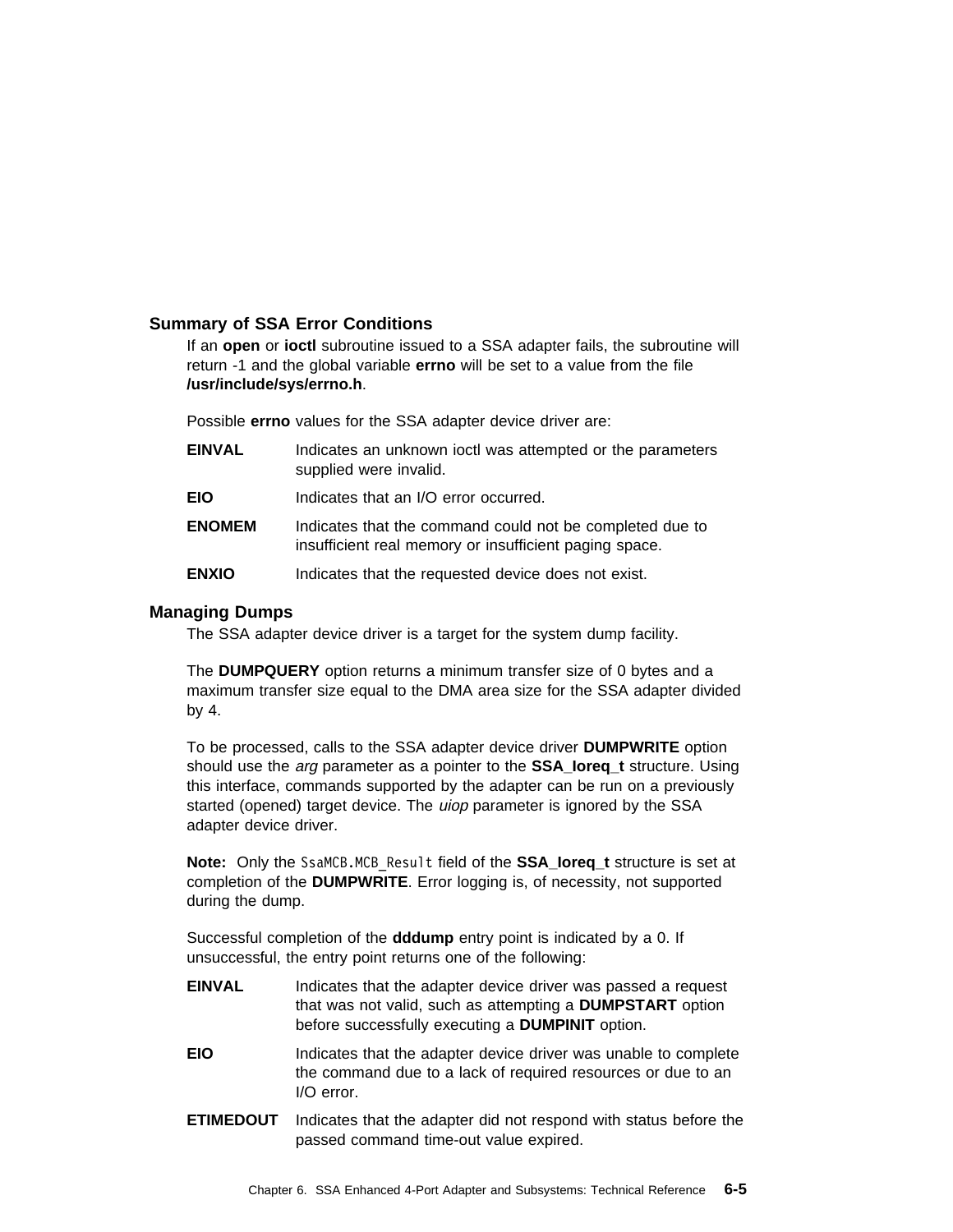## **Files**

## **/dev/ssa0, /dev/ssa1,..., /dev/ssa**<sup>n</sup>

Provide an interface to allow SSA head device drivers to access SSA devices or adapters.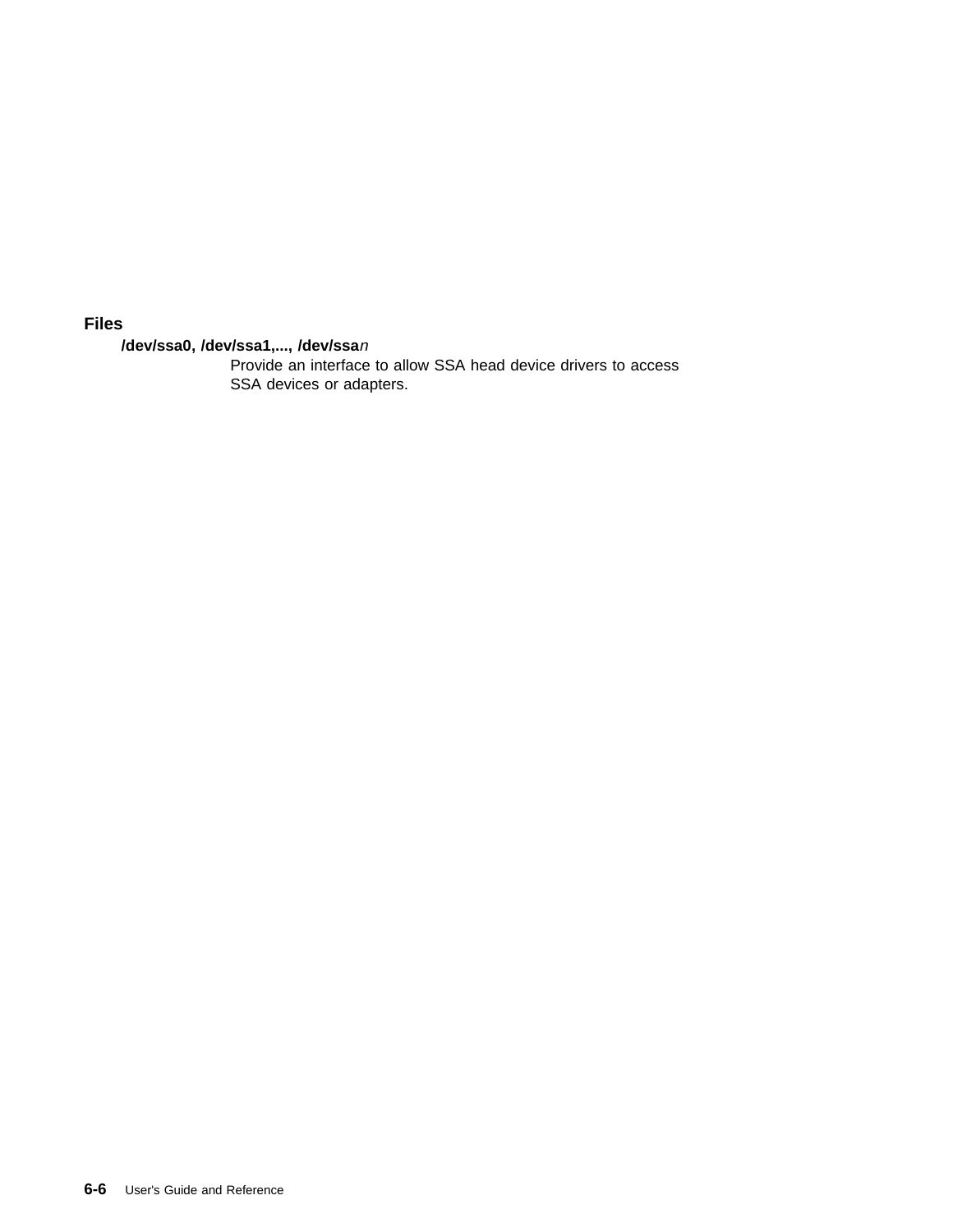# **IOCINFO (Device Information) SSA Adapter Device Driver ioctl Operation**

### **Purpose**

Returns a structure defined in the **/usr/include/sys/devinfo.h** file.

## **Description**

The **IOCINFO ioctl** operation returns a structure defined in the **/usr/include/sys/devinfo.h** header file. The caller supplies the address to an area of type struct devinfo in the arg parameter to the **IOCINFO** operation. The device-type field for this component is **DD\_BUS**; the subtype is **DS\_SDA**.

The **IOCINFO** operation is defined for all device drivers that use the **ioctl** subroutine, as follows:

The operation returns a **devinfo** structure. The caller supplies the address of this structure in the argument to the **IOCINFO** operation. The device type in this structure is **DD\_BUS**, and the subtype is **DS\_SDA**. The flags field is set to **DF\_FIXED**.

## **Files**

**/dev/ssa0, /dev/ssa1,..., /dev/ssa**<sup>n</sup>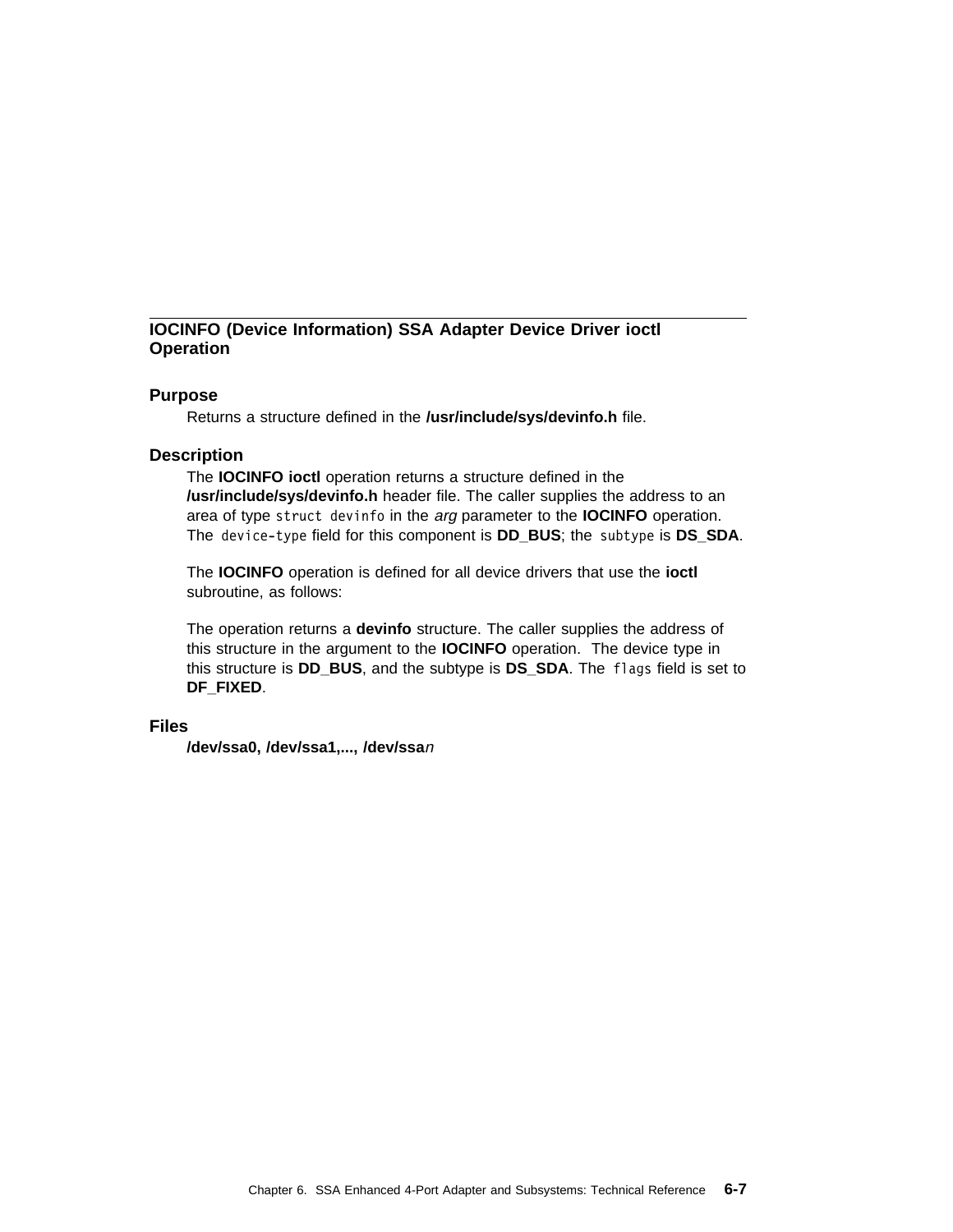# **SSA\_TRANSACTION SSA Adapter Device Driver ioctl Operation**

# **Purpose**

Sends an SSA transaction to an SSA adapter.

# **Description**

The **SSA\_Transaction** operation allows the caller to issue an IPN (Independent Packet Network) transaction to a selected SSA adapter. IPN is the language used to communicate with the SSA adapter and is documented in the SSA Adapter Technical Reference. The caller must be root or have an effective user ID of root to issue this operation.

The arg parameter for the **SSA\_Transaction** operation specifies the address of a **SSA\_TransactionParms\_t** structure. This structure is defined in the **/usr/include/sys/ssa.h** file.

The **SSA\_Transaction** operation uses the following fields of the **SSA TransactionParms t structure:** 

#### DestinationNode

Contains the target node for the transaction.

#### DestinationService

Contains the target service on that node.

- MajorNumber Major number of the transaction.
- MinorNumber Minor number of the transaction.

#### DirectiveStatusByte

Contains the directive status byte for the transaction. This contains a value defined in **/usr/include/ipn/ipndef.h**. A non-zero value indicates an error.

#### TransactionResult

Contains the IPN result word returned by IPN for the transaction. This contains values defined in **/usr/include/ipn/ipntra.h**. A non zero value indicates an error.

- ParameterDDR Set by the caller to indicate the buffer for parameter data.
- TransmitDDR Set by the caller to indicate the buffer for transmit data.
- ReceiveDDR Set by the caller to indicate the buffer for received data.
- StatusDDR Set by the caller to indicate the buffer for status data.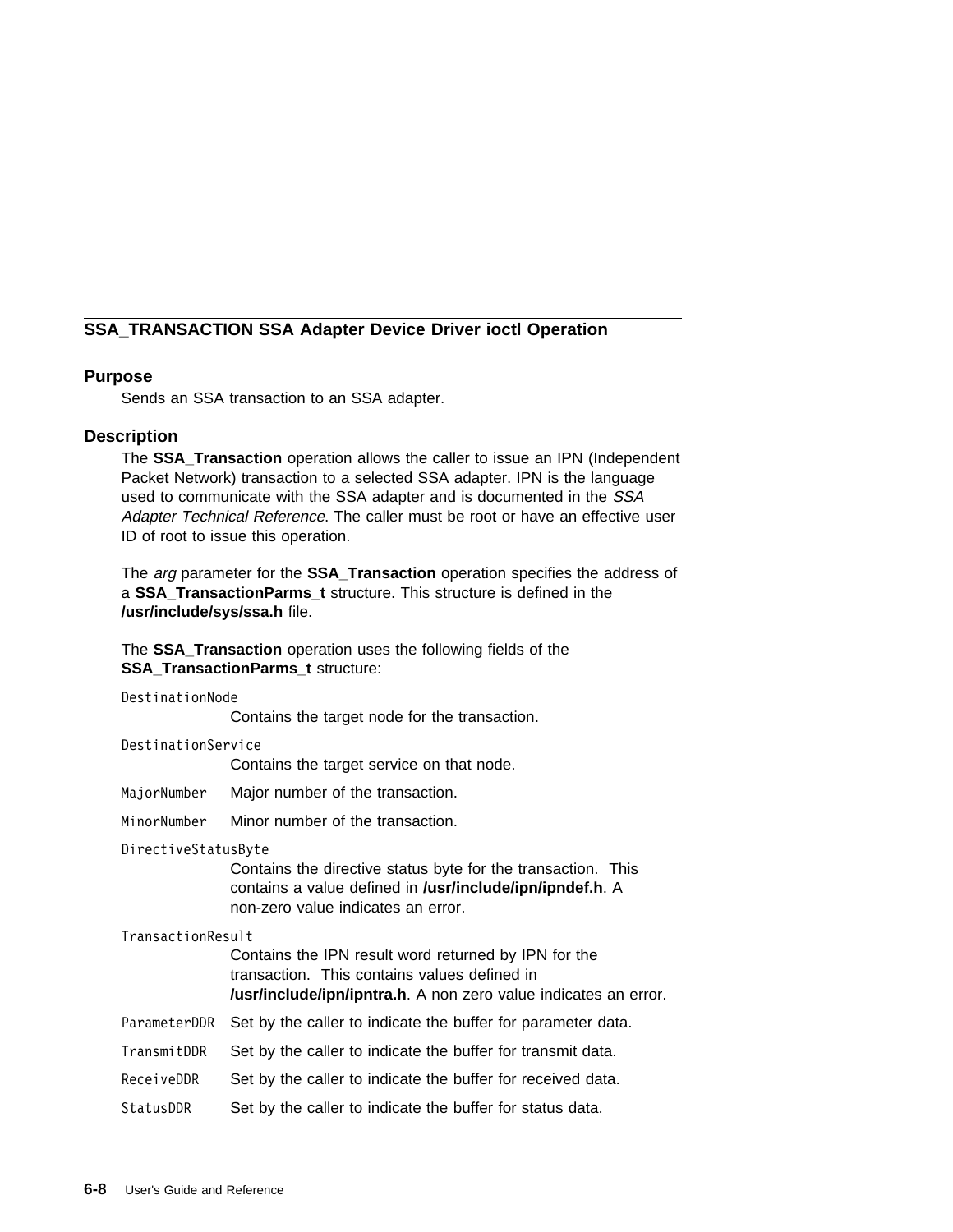TimeOutPeriod Number of seconds after which the transaction will be considered as having failed. A value of 0 indicates no time limit. Note that if an operation takes longer to complete than the specified timeout the adapter will be reset in order to purge the command.

**WARNING:** This is a very low level interface designed for use only by configuration methods and diagnostics software. Use of this interface may result in system hangs, system crashes, system corruption or undetected data loss.

# **Return Values**

When completed successfully, this operation returns a value of 0. Otherwise, a value of -1 is returned and the errno global variable is set to one of the following values:

| <b>EIO</b>     | Indicates an unrecoverable I/O error.                      |
|----------------|------------------------------------------------------------|
| <b>ENXIO</b>   | Indicates an unknown device.                               |
| <b>EINVAL</b>  | Indicates an unknown command. Indicates a bad buffer type. |
| <b>EACCESS</b> | Indicates user does not have root privilege.               |
| <b>ENOMEM</b>  | Indicates insufficient memory.                             |
| <b>ENOSPC</b>  | Indicates insufficient file blocks.                        |
| <b>EFAULT</b>  | Indicates bad user address.                                |

# **Files**

**/dev/ssa0, /dev/ssa1,..., /dev/ssa**<sup>n</sup>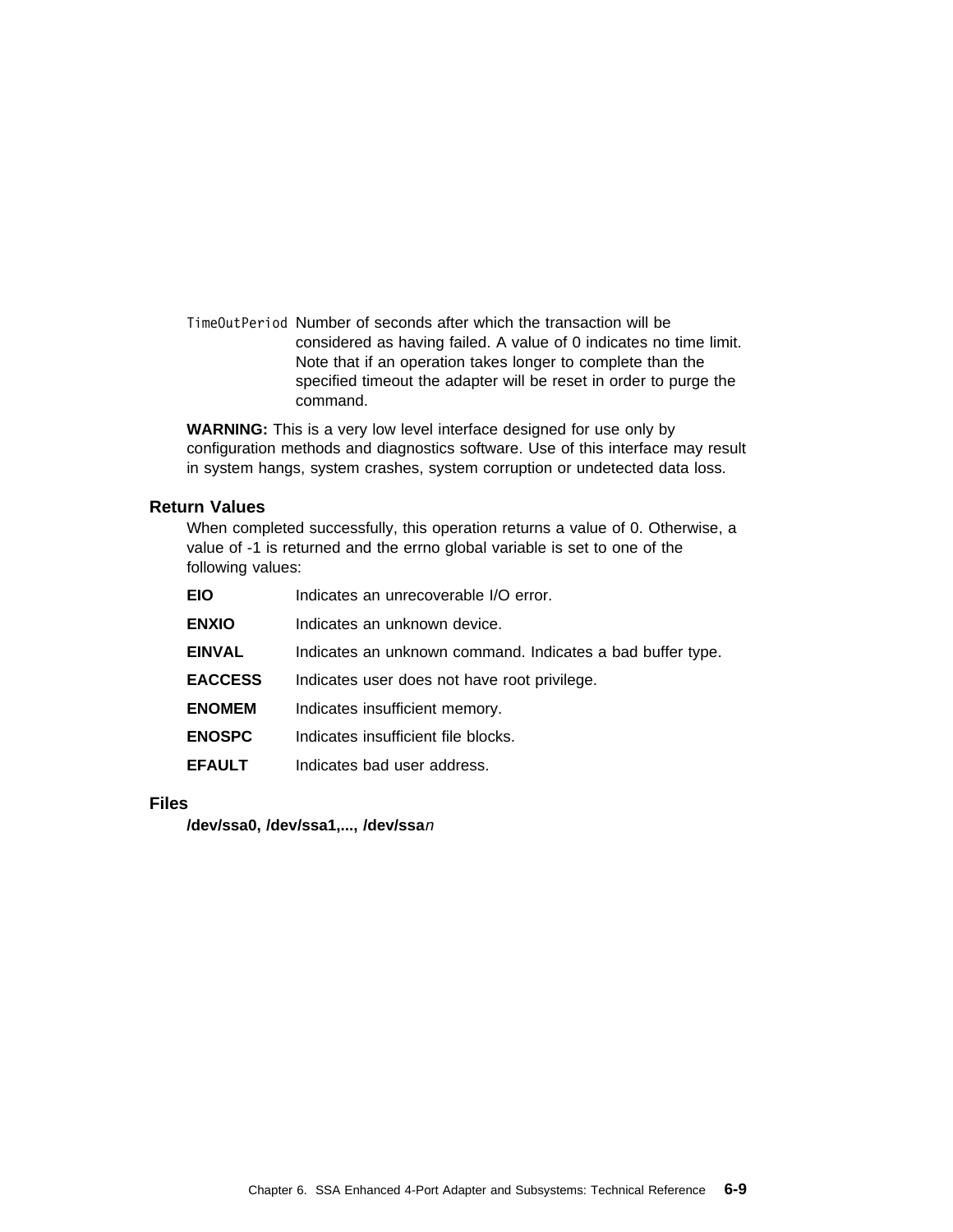# **SSA\_GET\_ENTRY\_POINT SSA Adapter Device Driver ioctl Operation**

# **Purpose**

The **SSA GET ENTRY POINT** operation allows another kernel extension, typically a SSA head device driver, to ascertain the direct call entry point for the SSA adapter device driver. This is the entry point through which the head device driver communicates with the adapter device driver. The address supplied is valid only as long as the calling kernel extension holds an open file descriptor for the SSA adapter device driver. This operation is not valid for a user process.

# **Description**

The arg parameter specifies the address of a **SSA\_GetEntryPointParms\_t** structure in kernel address space. The **SSA\_GetEntryPointParms\_t** structure is defined in **/usr/include/sys/ssa.h**.

On completion of the operation, the fields within the **SSA\_GetEntryPointParms\_t** structure are modified as follows:

EntryPoint Address of the direct call entry point for the SSA adapter device driver which is used to submit operations from a head device driver.

InterruptPriority

The off level interrupt priority at which the calling kernel extension will be called back for completion of commands started by calling the direct call entry point.

# **Return Values**

When completed successfully, this operation returns a value of 0. Otherwise, a value of -1 is returned and the **errno** global variable is set to the following value:

**EINVAL** Indicates that the caller was not in kernel mode.

## **Files**

**/dev/ssa0, /dev/ssa1,..., /dev/ssa**<sup>n</sup>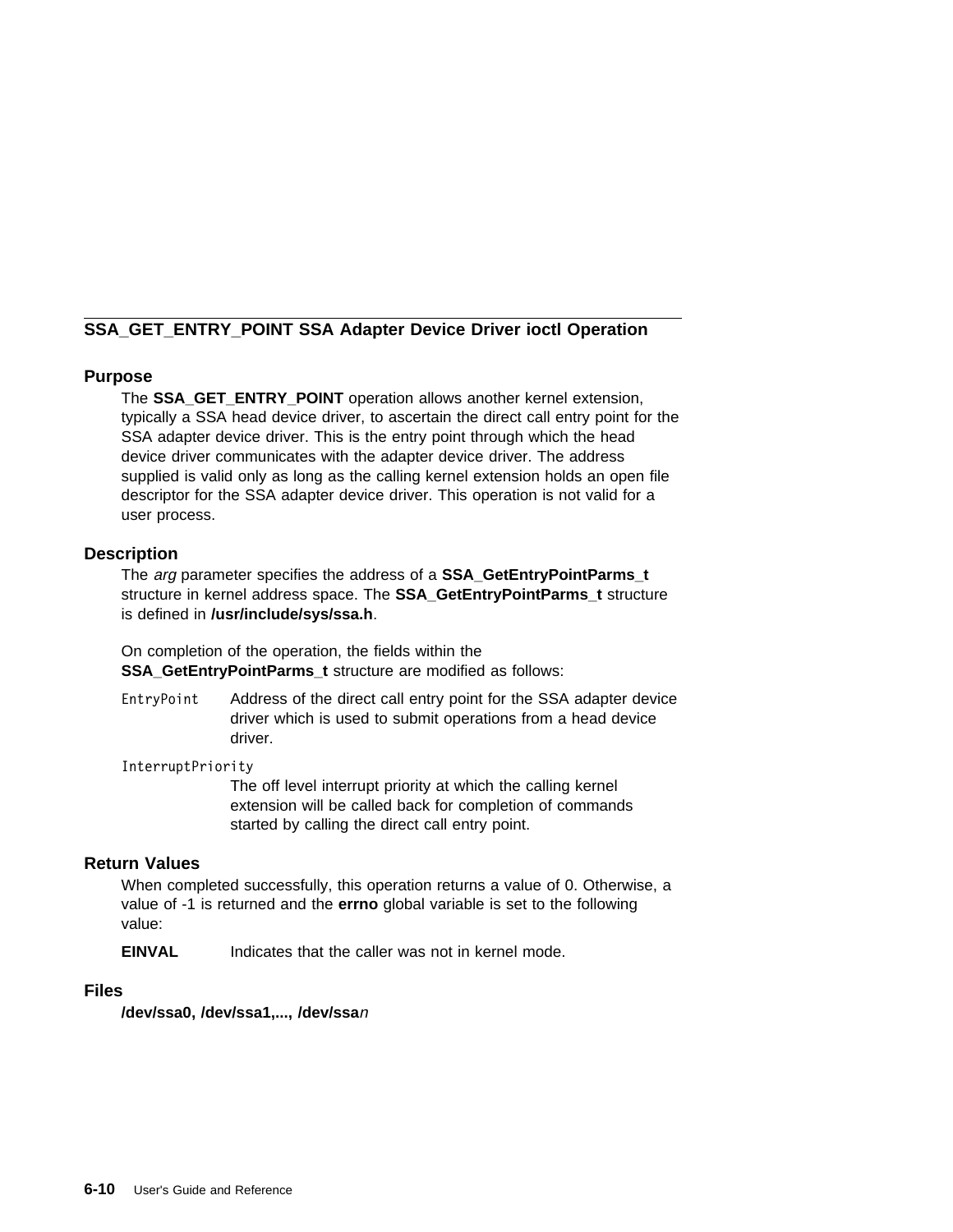# **SSA Adapter Device Driver Direct Call Entry Point**

## **Purpose**

This direct call entry point allows another kernel extension to send transactions to the SSA adapter device driver. This is not valid for a user process. On completion the caller will be notified by an off level interrupt. See **SSA\_GET\_ENTRY\_POINT SSA** adapter ioctl operation.

### **Description**

The entry point address is the address returned in *EntryPoint* by the **SSA\_GET\_ENTRY\_POINT** ioctl operation. The function takes a single parameter of type **SSA\_Ioreq\_t** which is defined in **/usr/include/sys/ssa.h**.

The fields of the **SSA\_Ioreq\_t** structure are used as follows:

| <b>SsaDPB</b> | An array of size SSA_DPB_SIZE which is used by the SSA<br>adapter device driver and should be initialized to all NULLs.                         |
|---------------|-------------------------------------------------------------------------------------------------------------------------------------------------|
| SsaNotify     | The address of the function in the SSA head device driver<br>which the SSA adapter device driver will call when the directive<br>has completed. |
| u0            | This is the transaction to be executed. Valid transactions are<br>described in the SSA Adapter Technical Reference.                             |

# **Return Values**

This function does not return errors. The success or failure of the directive can be established by examining the directive status byte and transaction result fields which are set up in the SSA MCB. For details, see SSA Adapter Technical Reference.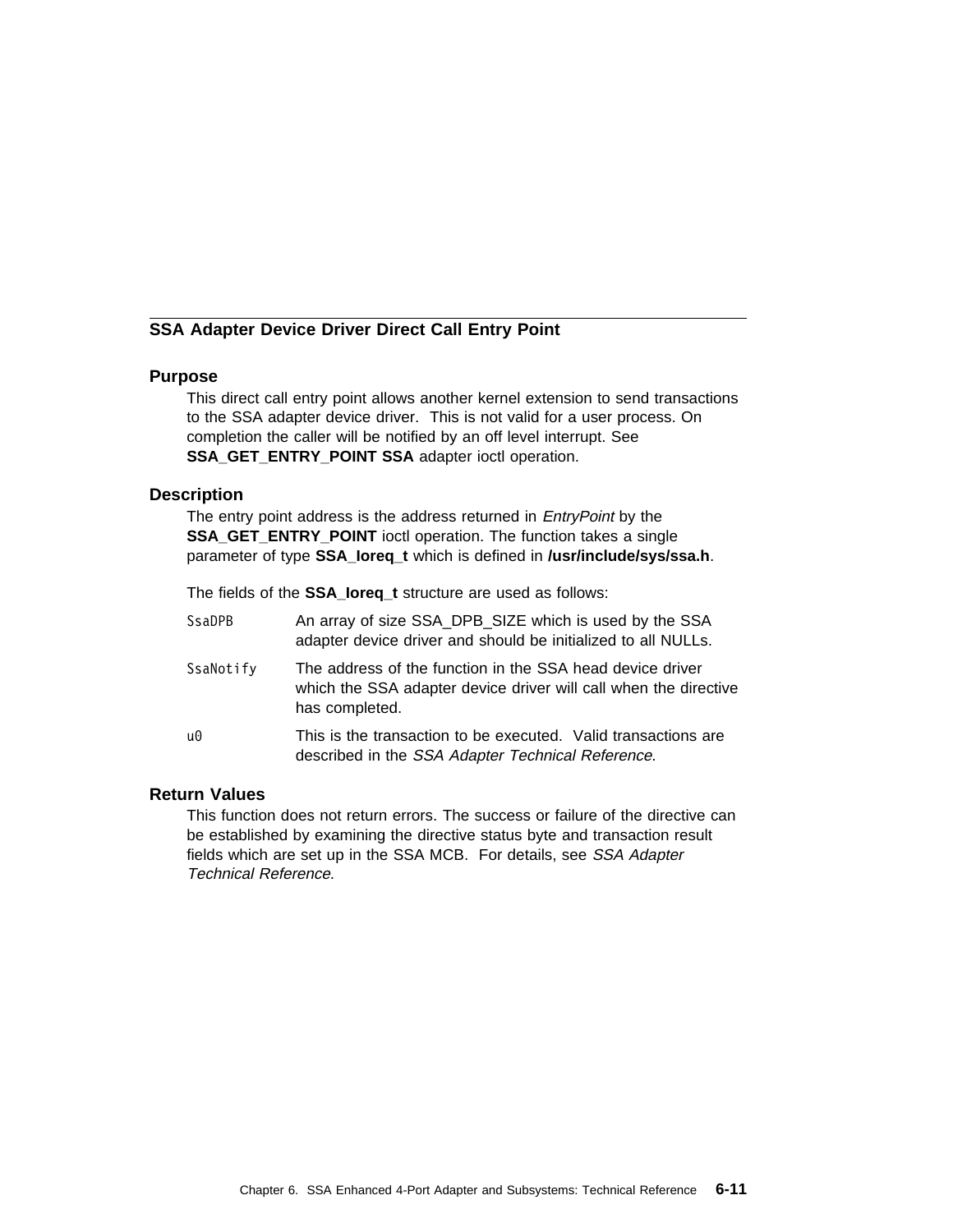# **ssadisk SSA Disk Device Driver**

# **Purpose**

Supports Serial Storage Architecture (SSA) disk drives.

# **Syntax**

**#include <sys/devinfo.h>**

**#include <sys/ssa.h>**

**#include <sys/ssadisk.h>**

# **Configuration Issues**

# **SSA Logical Disks and SSA Physical Disks**

Serial Storage Architecture (SSA) disk drives are represented in AIX as SSA logical disks (**hdisk0, hdisk1.....hdisk**N) and SSA physical disks (**pdisk0,pdisk1.....pdisk**N). SSA logical disks represent the logical properties of the disk drive and can have volume groups and filesystems mounted upon them. SSA physical disks represent the physical properties of the disk drive. One SSA physical disk (pdisk) and one SSA logical disk (hdisk) is configured for each SSA disk drive connected to the system. SSA physical disks have the following properties:

- Configured as **pdisk0, pdisk1.....pdisk**<sup>n</sup>
- Have errors logged against them in the system error log.
- Support a character special file (**/dev/pdisk0 /dev/pdisk1..../dev/pdisk**n).
- Support the **ioctl** subroutine for servicing and diagnostics functions.
- Will not accept **read** or **write** subroutine calls for the character special file.

SSA logical disks have the following properties:

- Configured as **hdisk0, hdisk1.....hdisk**<sup>n</sup>
- Support a character special file (**/dev/rhdisk0, /dev/rhdisk1..../dev/rhdisk**n)
- Support a block special file (**/dev/hdisk0, /dev/hdisk1..../dev/hdisk**n)
- Support the **ioctl** subroutine call for nonservice and diagnostics functions only.
- Will accept the **read** and **write** subroutine call to the special files.
- Can be members of volume groups and have filesystems mounted upon them.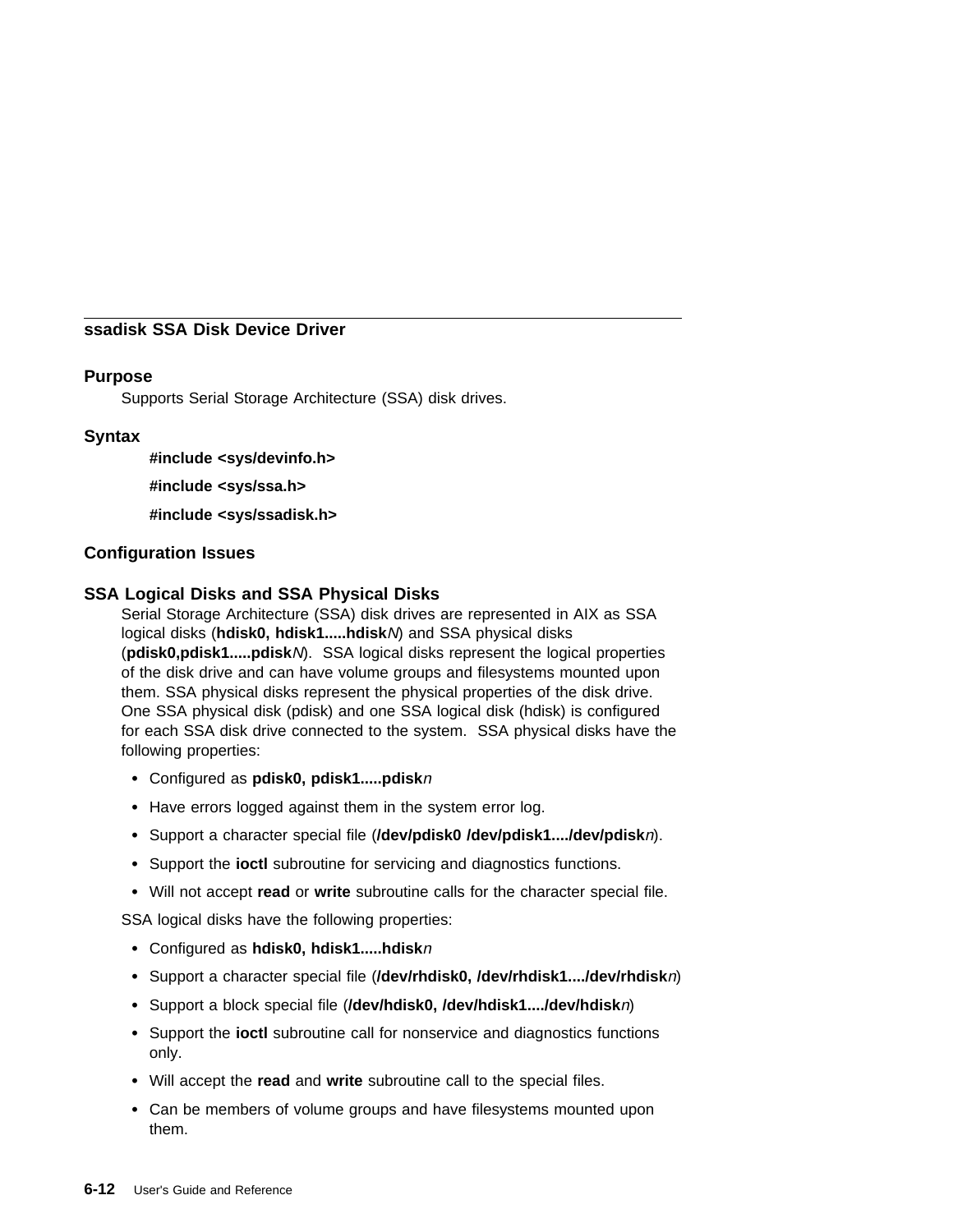#### **Multiple Adapters**

SSA subsystems allow a disk drive to be controlled by up to 2 adapters in each host system they are attached to. This provides 2 paths to each disk drive connected to the adapters and allows the SSA subsystem to survive an adapter failure. If such a failure occurs, the SSA disk device driver will switch to the alternate adapter, if there is one, without returning an error to any working application.

Each time the SSA disks are configured, the SSA disk device driver is informed which path or paths are available to each disk drive and which adapter is to be used as the primary path. By default, primary paths to disk drives are shared equally among the adapters to balance the load. This static load balancing is performed once, when the devices are configured for the first time. The user may modify the primary path using the **chdev** command.

Because of the dynamic nature of the relationship between SSA adapters and disk drives, SSA pdisks and hdisks are not children of an adapter but of a SSA router, **ssar**. This does not represent any actual hardware. **ssar** exists merely to be the parent device for the SSA logical disks and SSA physical disks. **Note:** When the SSA disk device driver switches from using one adapter to using the other adapter to communicate with a disk it issues a command which breaks any SSA-SCSI reserve condition which may exist on that disk. If there are multiple host CPUs connected to the SSA disks, SSA-SCSI reserve should therefore not be used as the sole method for controlling access to the SSA disks. Fencing has been provided as an alternative method for controlling access to disks in a multi host environment.

### **Configuring SSA Disk Drive Devices**

SSA disk drives are represented in AIX as SSA logical disks (**hdisk0, hdisk1.....hdisk**n) and SSA physical disks (**pdisk0,pdisk1.....pdisk**n). The properties of each are described in the SSA Subsystem Overview.

Normally, all the disk drives connected to the system will be configured automatically by the system boot process and the user will need to take no action to configure them.

Since some SSA devices may be connected to the SSA network while the system is running without taking the system off line it may be necessary to configure SSA disks after the boot process has completed. In this case the devices should be configured by running the configuration manager with the **cfgmgr** command.

An exception is to configure a specific device with a specific name. This can be achieved using the **mkdev** command.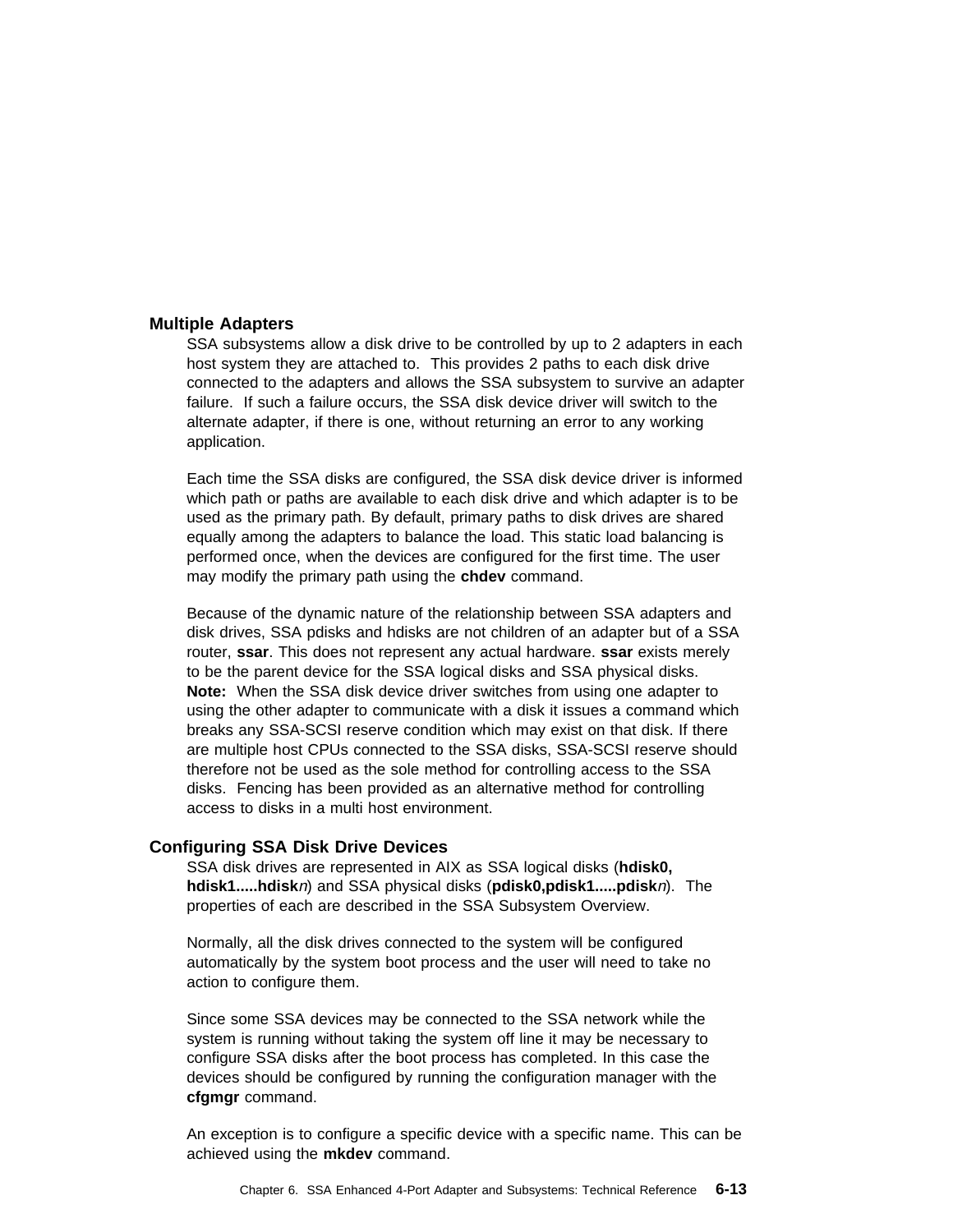In order to use **mkdev** to configure a SSA physical disk, it will be necessary to specify the following information.

| Parent          | ssar                                                                    |
|-----------------|-------------------------------------------------------------------------|
| Class           | pdisk                                                                   |
| <b>Subclass</b> | ssar                                                                    |
| Type            | These can be listed using the entering $1$ sdev -P -c pdisk -s<br>ssar. |

### ConnectionLocation

15-character unique identifier of the disk drive.

If the disk drive has already been defined, the unique identity can be determined using the **lsdev** command as follows:

- 1. Enter lsdev -Ccpdisk -r connwhere.
- 2. Select the 15-character unique identifier for which characters 5 to 12 match those on the front of the disk drive.

Otherwise the 15-character unique identitier can be constructed from the 12-character SSA UID on the label on the side of the disk drive suffixed by the 3 characters "00D".

In order to use **mkdev** to configure a SSA logical disk it will be necessary to specify the following information:

| Parent          | ssar  |
|-----------------|-------|
| Class           | disk  |
| <b>Subclass</b> | ssar  |
| Type            | hdisk |
|                 |       |

# ConnectionLocation

15-character unique identifier of the disk drive.

If the disk drive has already been defined, the unique identity can be determined using the **lsdev** command as follows:

- 1. Run the command lsdev -Ccdisk -r connwhere.
- 2. Select the 15-character unique identifier for which characters 5 to 12 match those on the front of the disk drive.

Otherwise the 15-character unique identifier can be constructed from the 12-character SSA UID on the label on the side of the disk drive suffixed by the 3 characters "00D".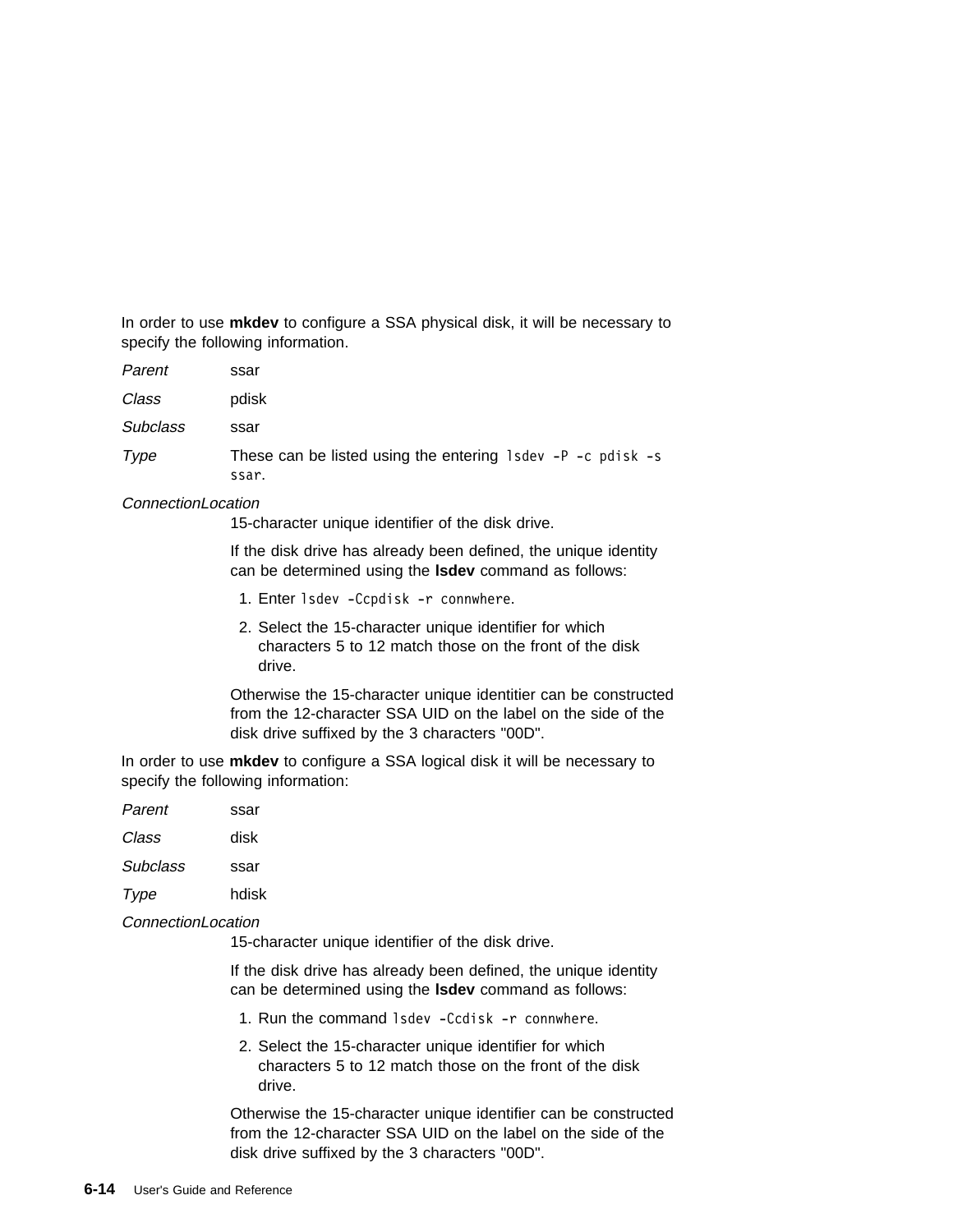### **Device Attributes**

SSA logical disks and SSA physical disks and the ssar router have a number of attributes which can be displayed using the **lsattr** command.

#### **Attributes of the SSA Router, ssar**

#### **node\_number**

This must be set on systems which are using SSA fencing or the SSA Disk Concurrent Mode of Operation Interface.

Both of these features of the SSA disk device driver are used only in configurations which have more than one host system connected to the same SSA disk drives. In configurations where only one host system is connected to the SSA disk drives this attribute has no effect.

For configurations using SSA Fencing or the SSA Disk Concurrent Mode of Operation Interface this attribute should be set to a different value on each host in the configuration.

**Note:** After this attribute has been modified it is necessary to reboot the system for it to take effect.

#### **Attributes Common to SSA Logical and SSA Physical Disks**

- **adapter a** Specifies the name of one adapter connected to the device or **none** if no adapter is currently connected as adapter\_a.
- **adapter b** Specifies the name of one adapter connected to the device or **none** if no adapter is currently connected as adapter\_b.

### **primary\_adapter**

Specifies whether adapter a or adapter b is to be the primary adapter for this device.

This attribute may be modified using the **chdev** command to one of the values adapter\_a, adapter\_b or **assign**. If the value is set to **assign**, static load balancing will be performed when this device is made available and the system will set the value to either adapter\_a or adapter\_b.

### **connwhere\_shad**

Holds a copy of the value of the *connwhere* parameter for this disk drive. SSA disks drives cannot be identified by the location field given by **lsdev**. This is because they are connected in a loop and do not have hardware-selectable addresses like SCSI devices. The only means of identification of SSA devices is their serial number and this is written in the connwhere field of the CuDv entry for the device. Providing this **connwhere\_shad**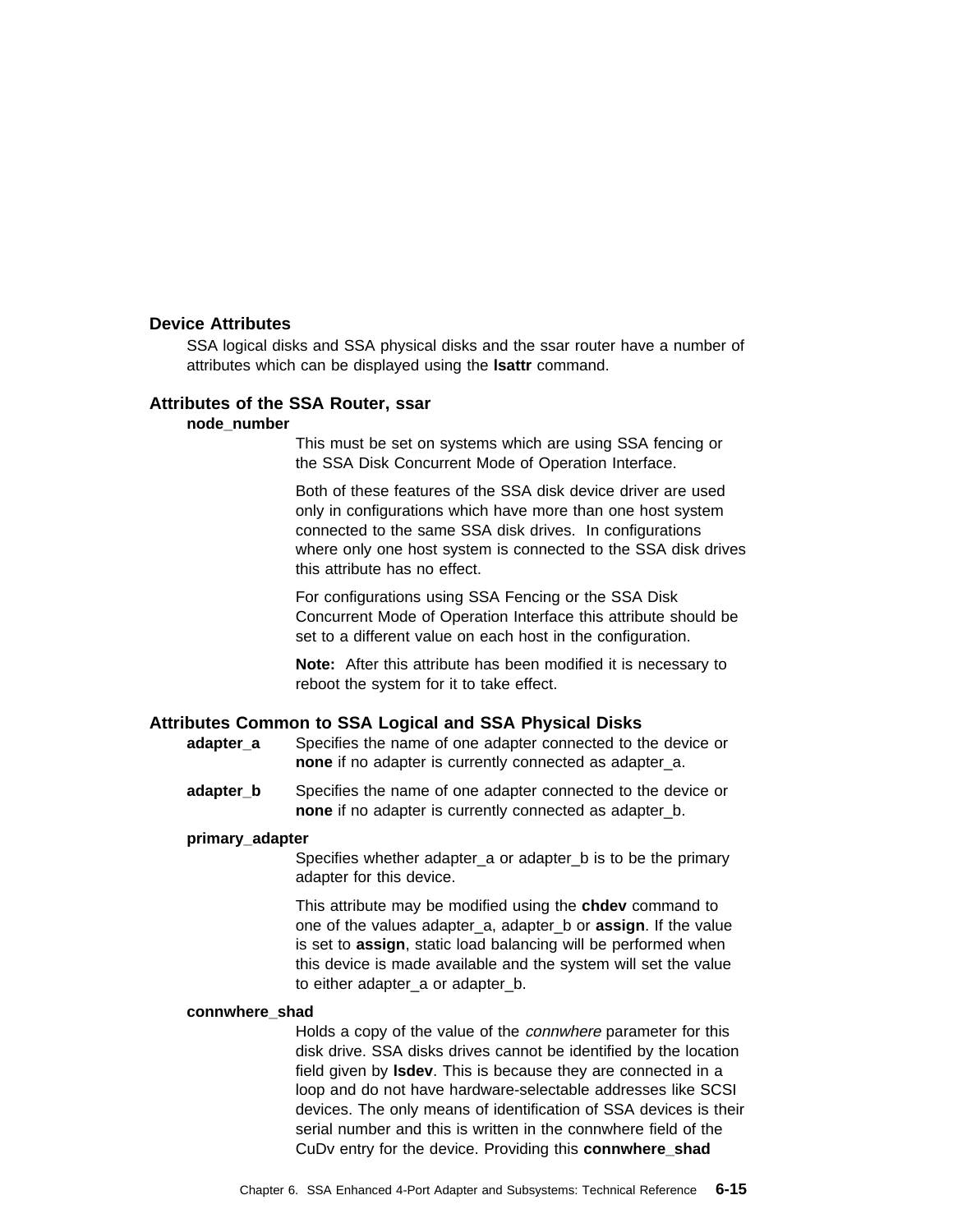attribute, which shadows the connwhere value, means the user can display the connwhere value for an SSA device for a pdisk or hdisk.

**pvid** Holds the ODM copy of the PVID for this disk drive for an hdisk.

- **queue depth** Specifies the maximum number of commands the SSA disk device driver dispatches for a single disk drive for an hdisk. This attribute can be modified using the **chdev** command. The default value is appropriate for normal operating conditions.
- **reserve\_lock** Specifies whether the SSA disk device driver locks the device with a reservation when it is opened for an hdisk.

### **Device-Dependent Subroutines**

Typical physical volume operations are implemented using the **open**, **read**, **write**, and **close** subroutines.

## **open, read, write and close Subroutines**

The **open** subroutine is intended primarily for use by the diagnostic commands and utilities. Appropriate authority is required for execution. If an attempt is made to run the **open** subroutine without the proper authority, the subroutine returns a value of -1 and sets the **errno** global variable to a value of **EPERM**.

The ext parameter passed to the **openx** subroutine selects the operation to be used for the target device. The **/usr/include/sys/ssadisk.h** file defines possible values for the *ext* parameter.

The *ext* parameter can contain any combination of the following flag values logically ORed together:

#### **SSADISK\_PRIMARY**

Opens the device using the primary adapter as the path to the device. As a result of hardware errors the device driver may automatically switch to the secondary path if one exists. This can be prevented by additionally specifying the **SSADISK\_NOSWITCH** flag.

This flag is supported for both SSA logical disks and SSA physical disk drives. This flag cannot be specified together with **SSADISK\_SECONDARY**.

#### **SSADISK\_SECONDARY**

Opens the device using the secondary adapter as the path to the device. As a result of hardware errors the device driver may automatically switch to the primary path if one exists. This can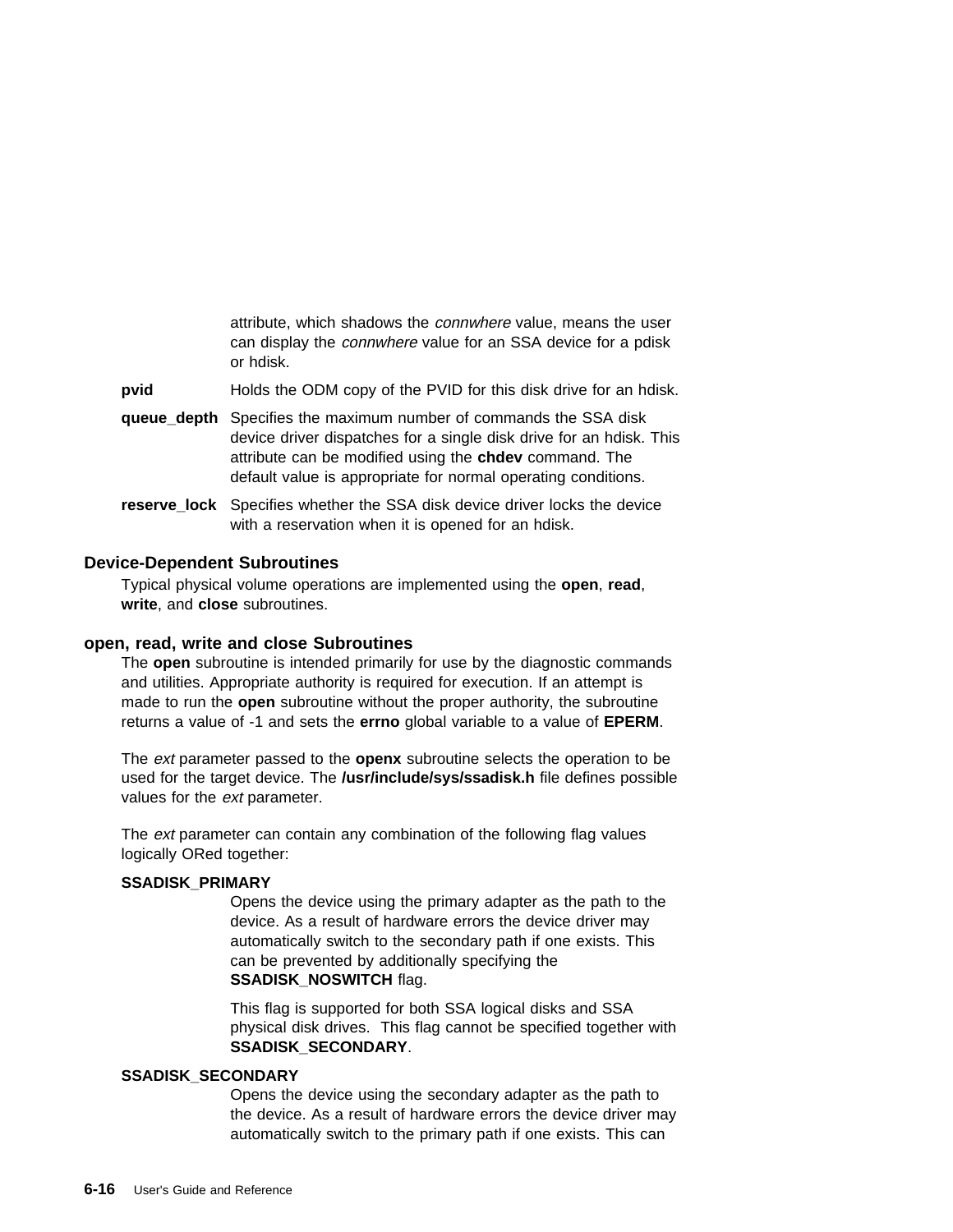## be prevented by additionally specifying the **SSADISK\_NOSWITCH flag.**

This flag is supported for both SSA logical disks and SSA physical disk drives. This flag is supported for both SSA logical disks and SSA physical disk drives. This flag cannot be specified together with **SSADISK\_PRIMARY**.

#### **SSADISK\_NOSWITCH**

If more than one adapter provides a path to the device, the device driver normally switches from one adapter to the other as part of its error recovery. This flag prevents this from happening.

This flag is supported for both SSA logical disks and SSA physical disk drives.

### **SSADISK\_FORCED\_OPEN**

Forces the open regardless of whether another initiator has the device reserved. If another initiator has the device reserved, the reservation is broken. In other respects, the **open** operation runs normally.

This flag is supported only for SSA logical disks. This flag cannot be specified together with **SSADISK\_FENCEMODE**.

### **SSADISK\_RETAIN\_RESERVATION**

Retains the reservation of the device after a **close** operation by not issuing the release. This flag prevents other initiators from using the device unless they break the host machine's reservation.

**Note:** this does not cause the device to be explicitly reserved during the close if it was not reserved while it was open.

This flag is supported only for SSA logical disk drives. This flag cannot be specified together with **SSADISK\_FENCEMODE**.

#### **SSADISK\_NO\_RESERVE**

Prevents the reservation of a device during an **openx** subroutine call to that device. This operation is provided so a device can be controlled by two processors that synchronize their activity by their own software means.

This flag overrides the setting of the attribute reserve lock if the value of the attribute is yes. This flag is supported only for SSA logical disk drives. This flag cannot be specified together with **SSADISK\_FENCEMODE**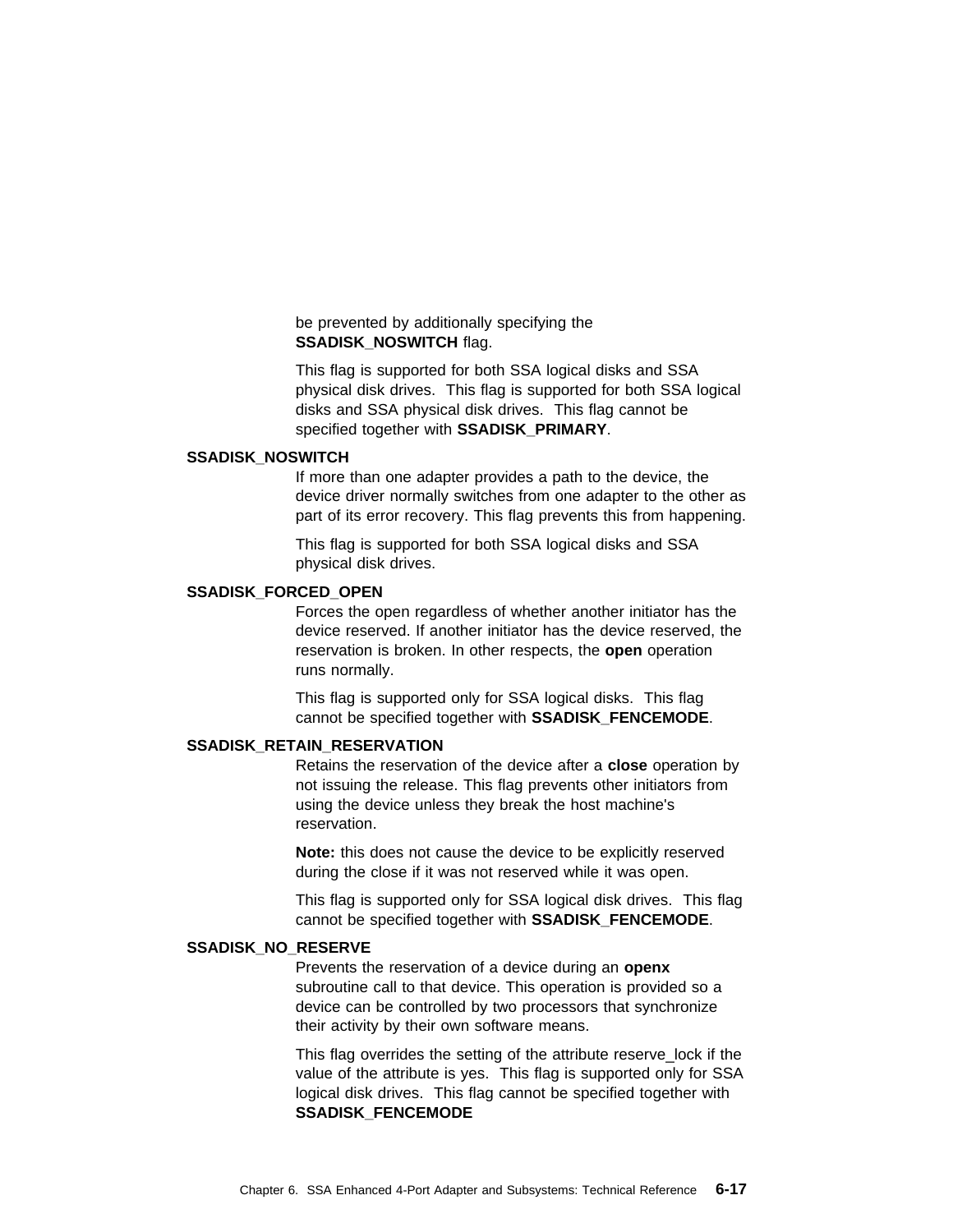### **SSADISK\_SERVICEMODE**

Opens the physical disk in service mode. This wraps the SSA links either size of the indicated physical disk allowing it to be removed from the loop for service without causing errors on the loops.

This flag is supported only for SSA physical disk drives. This flag cannot be specified together with **SSADISK\_SCSIMODE**.

#### **SSADISK\_SCSIMODE**

Opens an SSA physical disk in SCSI passthrough mode. This allows **SSADISK\_IOCTL\_SCSI** ioctls to be issued to the physical disk.

This flag is supported only for SSA physical disk drives. This flag cannot be specified together with **SSADISK\_SERVICEMODE**.

#### **SSADISK\_NORETRY**

Opens an SSA physical disk in no-retry mode.

When a physical disk has been opened in this mode, commands will not be retried if there is an error. This flag is supported only for SSA physical disk drives.

### **SSADISK\_FENCEMODE**

Opens an SSA logical disk drive in fence mode. The open succeeds even if the host is fenced out from access to the disk drive. Only ioctls can be issued to the device while it is open in this mode. Any attempt to read from or write to a device opened in this mode will be rejected with an error.

This flag is supported only for SSA logical disk drives. This flag cannot be specified together with **SSADISK\_NO\_RESERVE**, **SSADISK\_FORCED\_OPEN**, or **SSADISK\_RETAIN\_RESERVATION**.

"SSA Options to the openx Subroutine" in AIX Version 4.1 Kernel Extensions and Device Support Programming Concepts gives more specific information on the open operations.

## **readx and writex Subroutines**

The **readx** and **writex** subroutines provide additional parameters affecting the raw data transfer. These subroutines pass the *ext* parameter, which specifies request options. The options are constructed by logically ORing zero or more of the following values: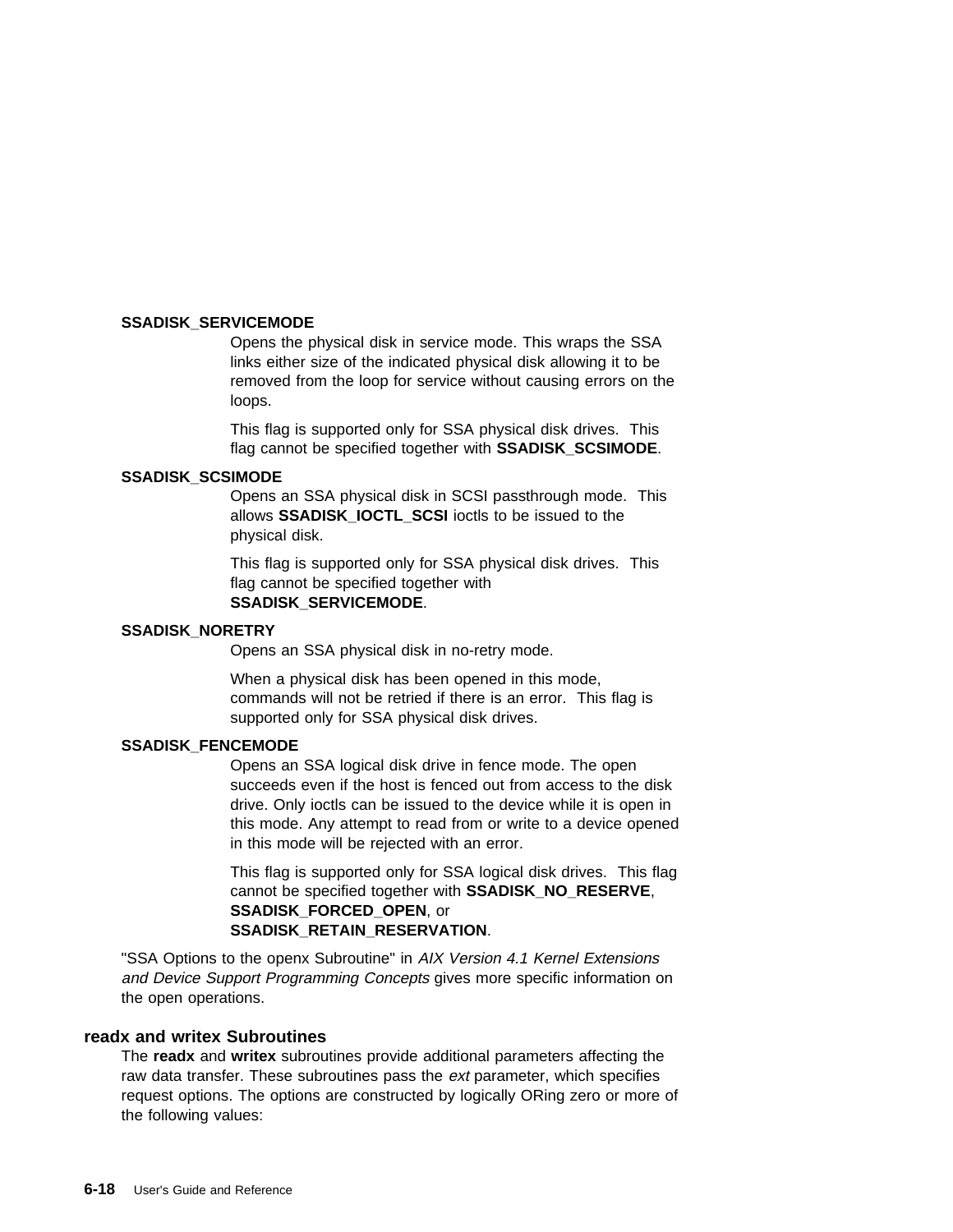| <b>HWRELOC</b> | Indicates a request for hardware relocation (safe relocation |
|----------------|--------------------------------------------------------------|
|                | only).                                                       |

**UNSAFEREL** Indicates a request for unsafe hardware relocation.

**WRITEV** Indicates a request for write verification.

# **Error Conditions**

Possible **errno** values for **ioctl**, **open**, **read**, and **write** subroutines when using the scdisk device driver include:

| <b>EBUSY</b> |  |  |  | Indicates one of the following circumstances: |
|--------------|--|--|--|-----------------------------------------------|
|--------------|--|--|--|-----------------------------------------------|

- An attempt was made to open an SSA physical device which is already opened by another process.
- The target device is reserved by another initiator.
- **EFAULT** Indicates an illegal user address.
- **EINVAL** Indicates one of the following circumstances:
	- The **read** or **write** subroutine supplied an nbyte parameter that is not an even multiple of the block size.
	- The data buffer length exceeded the maximum defined in the **devinfo** structure for an **ioctl** subroutine operation.
	- The **openext** subroutine supplied an unsupported combination of extension flags.
	- An unsupported **ioctl** subroutine operation was attempted.
	- An attempt was made to configure a device that is still open.
	- An illegal configuration command has been given.
	- The data buffer length exceeded the maximum defined for a **strategy** operation.
- **EIO** Indicates one of the following circumstances:
	- The target device cannot be located or is not responding.
	- The target device has indicated an unrecovered hardware error.
- **ESOFT** Indicates that the target device has reported a recoverable media error.
- **EMEDIA** Indicates that the target device has encountered an unrecovered media error.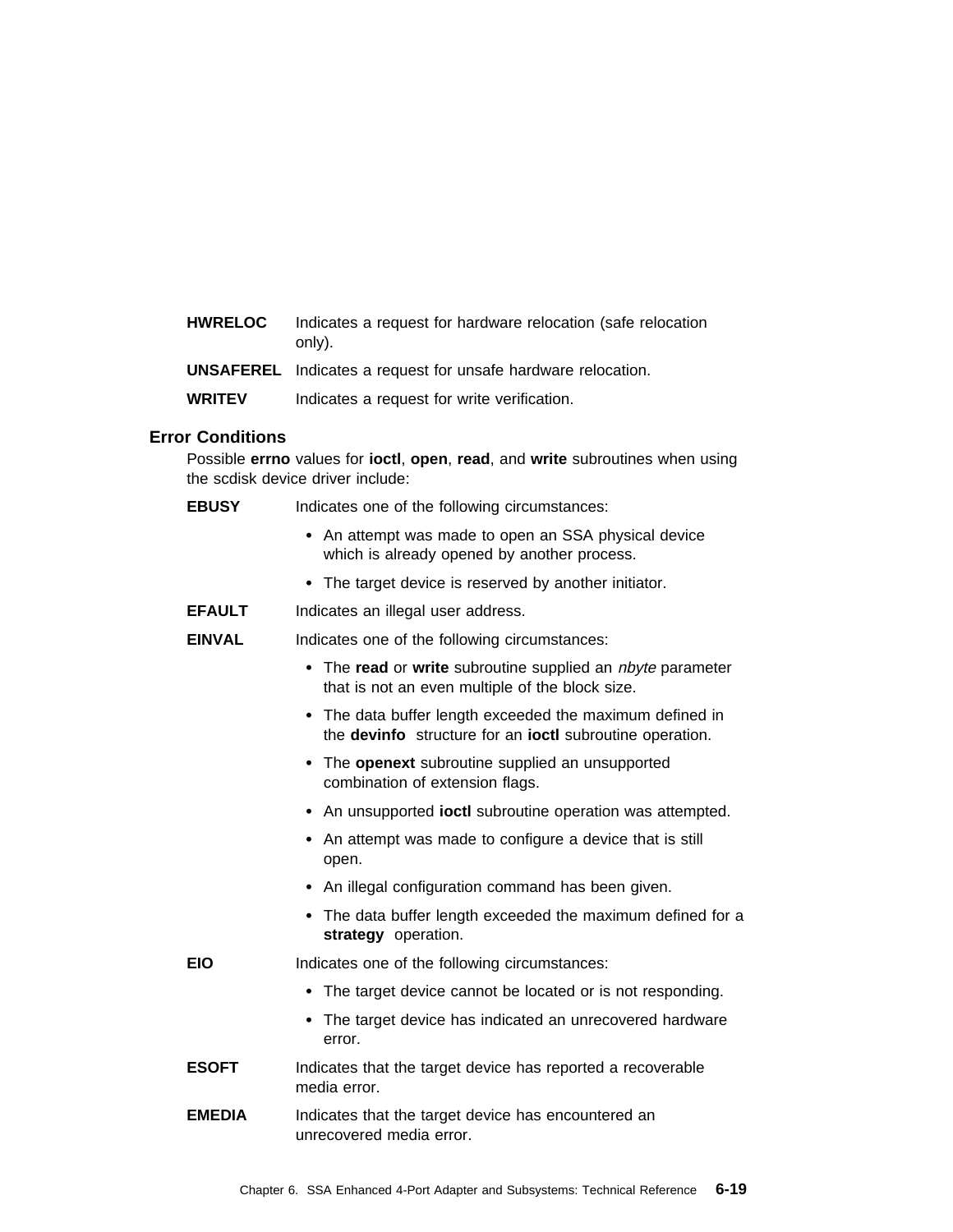#### **ENODEV** Indicates one of the following circumstances:

- An attempt was made to access an undefined device.
- An attempt was made to close an undefined device.
- **ENOTREADY** Indicates that an attempt was made to open a SSA physical device in service mode while a SSA logical device which uses it was in use.
- **ENXIO** Indicates one of the following circumstances:
	- The **ioctl** subroutine supplied an invalid parameter.
	- The **openext** subroutine supplied extension flags which selected a non-existent or non-functional adapter path.
	- A **read** or **write** operation was attempted beyond the end of the fixed disk drive.
- **EPERM** Indicates the attempted subroutine requires appropriate authority.

## **ENOCONNECT**

Indicates that the host has been fenced out from access to this device.

- **ENOMEM** Indicates that the system has insufficient real memory or insufficient paging space to complete the operation.
- **ENOLCK** Indicates that an attempt was made to open a device in service mode which is in an SSA network which is not a loop.

## **Special Files**

The **ssadisk** device driver uses raw and block special files in performing its functions.

**Warning:** Data corruption, loss of data, or loss of system integrity (system crash) will occur if devices supporting paging, logical volumes, or mounted file systems are accessed using block special files. Block special files are provided for logical volumes and disk devices and are solely for system use in managing file systems, paging devices, and logical volumes. These files should not be used for other purposes.

The special files used by the **ssadisk** device driver include the following (listed by type of device):

• SSA logical disk drives: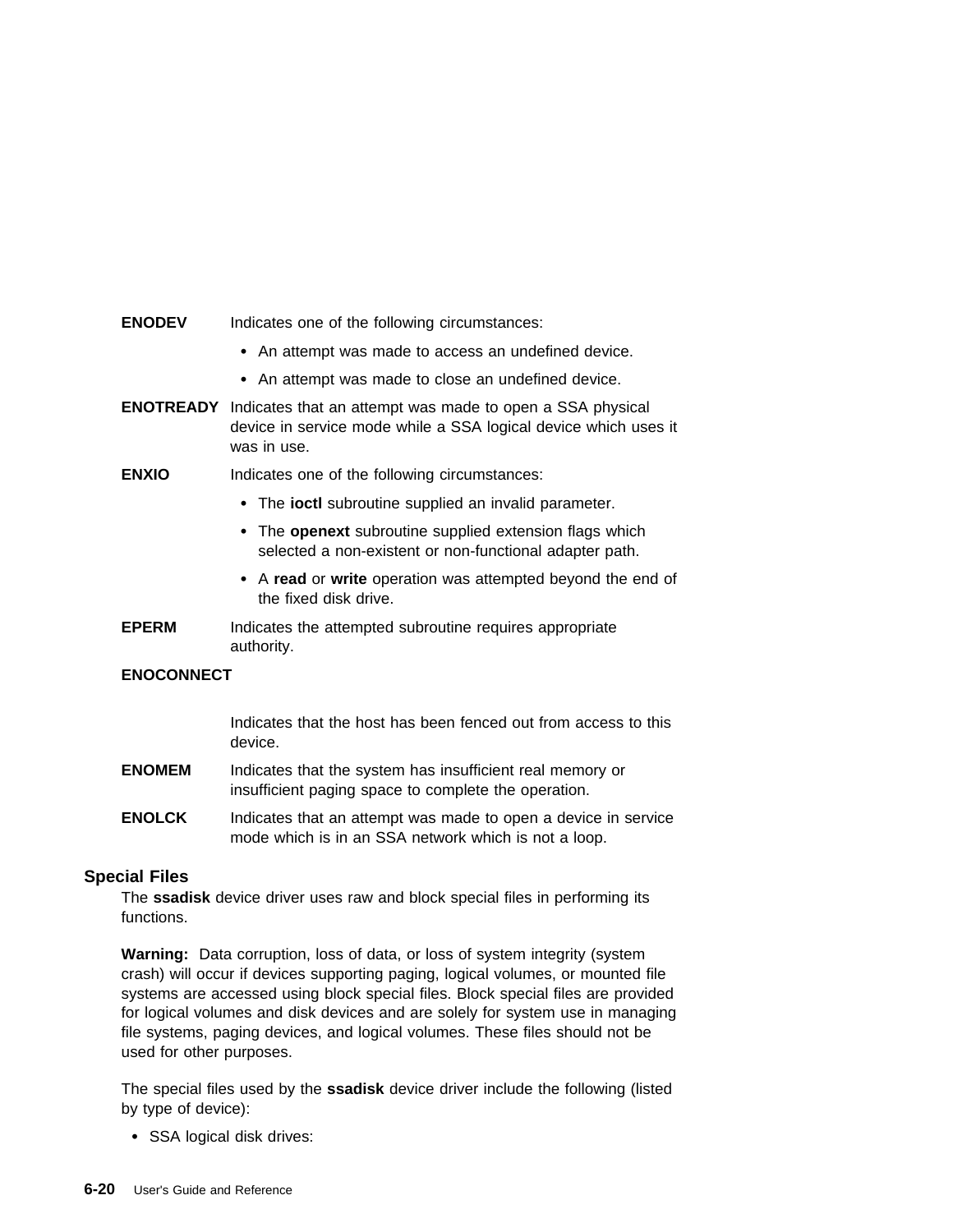#### **/dev/hdisk0, /dev/hdisk1,..., /dev/hdisk**<sup>n</sup>

Provide an interface to allow SSA device drivers block I/O access to logical SSA disk drives.

#### **/dev/rhdisk0, /dev/rhdisk1,..., /dev/rhdisk**<sup>n</sup>

Provide an interface to allow SSA device drivers character access (raw I/O access and control functions) to logical SSA disk drives.

• SSA physical disk drives:

### **/dev/pdisk0, /dev/pdisk1, ..., /dev/pdisk**<sup>n</sup>

Provide an interface to allow SSA device drivers character access (control functions only) to physical SSA disks drives.

**Note:** The prefix **r** on a special file name indicates the drive is accessed as a raw device rather than a block device. Performing raw I/O with an SSA logical disk requires that all data transfers be in multiples of the device block size. Also, all **lseek** subroutines that are made to the raw device driver must result in a file pointer value that is a multiple of the device block size.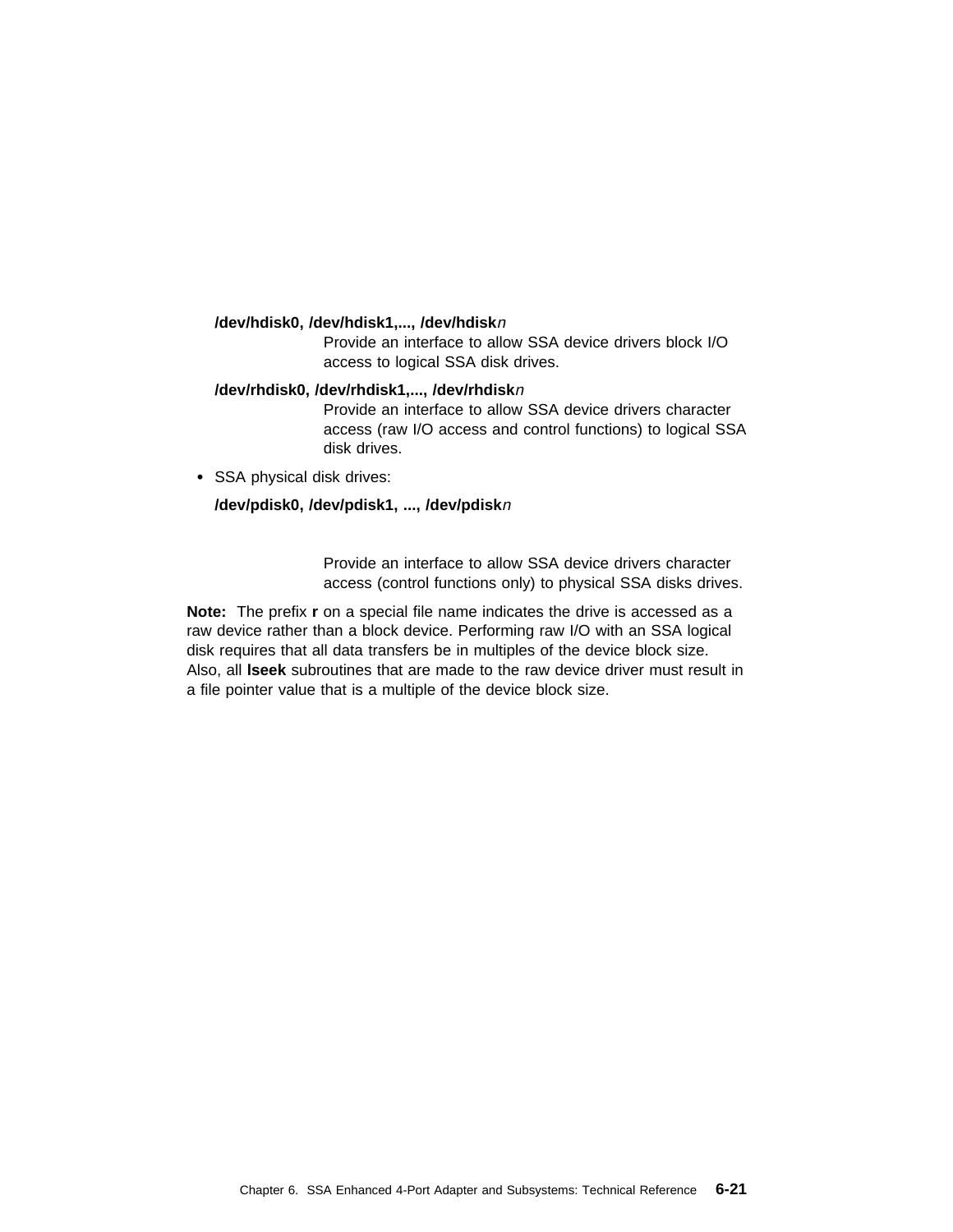# **IOCINFO (Device Information) SSA Disk Device Driver ioctl Operation**

# **Purpose**

Returns a structure defined in the **/usr/include/sys/devinfo.h** file.

# **Description**

The **IOCINFO** operation returns a structure defined in the **/usr/include/sys/devinfo.h** header file. The caller supplies the address to an area of type struct devinfo in the arg parameter to the **IOCINFO** operation. The device-type field for this component is **DD\_SCDISK**; the subtype is **DS\_PV**. The information returned includes the block size in bytes and the total number of blocks on the disk drive.

# **Files**

# **/dev/pdisk0, /dev/pdisk1, ..., /dev/pdisk**<sup>n</sup>

Provide an interface to allow SSA device drivers to access SSA physical disks drives.

## **/dev/pdisk0, /dev/pdisk1,..., /dev/pdisk**<sup>n</sup>

Provide an interface to allow SSA device drivers to access SSA logical disks drives.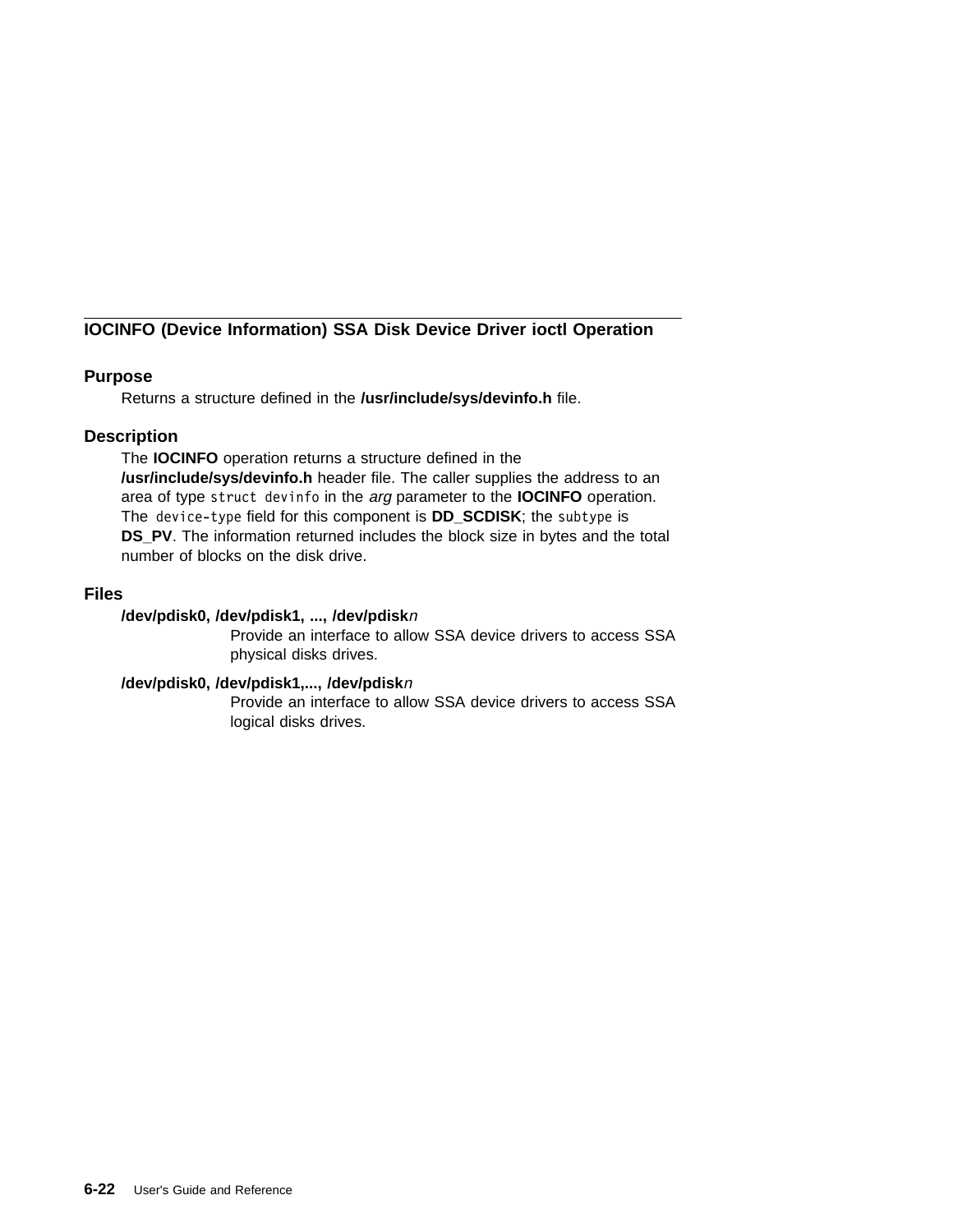# **SSADISK\_ISAL\_CMD (ISAL Command) SSA Disk Device Driver ioctl Operation**

### **Purpose**

Provides a means to send Independent Network Storage Access Language (ISAL) commands to an SSA physical or logical disk drive. ISAL comprises a set of commands which allow a program to control and access a storage device. The ISAL command set is described in the SSA Adapter Technical Reference.

#### **Description**

The **SSADISK\_ISAL\_CMD** operation allows the caller to issue an ISAL command to a selected logical or physical disk drive. The caller must be root or have an effective user ID of root to issue this ioctl.

The following ISAL commands (minor function codes), defined in **/usr/include/ipn/ipnsal.h** may be issued:

| FN ISAL Read          | <b>FN ISALWrite</b>     |
|-----------------------|-------------------------|
| <b>FN ISAL Format</b> | <b>FN_ISAL_Progress</b> |
| <b>FN ISAL Lock</b>   | <b>FN ISAL Unlock</b>   |
| <b>FN ISAL Test</b>   | FN ISAL SCSI            |
| FN_ISAL_Download      | FN_ISAL_Fence           |

**Note:** Some of these commands are not valid for one or other of SSA hdisks or SSA pdisks. This is not checked by the device driver but by the adapter card. If the caller attempts to send a command to a device for which it is not valid, the result returned by the adapter will be non-zero. The exception to this is that the device driver will reject with **EINVAL** any attempt to send a **FN\_ISAL\_Fence** command to a SSA physical disk.

**Note:** The FN ISAL SCSI command is rejected by the adapter with a non-zero result if it is sent to a device that has not been opened with the **SSADISK\_SCSIMODE** extension parameter.

The *arg* parameter for the **SSADISK ISAL CMD** ioctl is the address of an ssadisk **ioctl parms** structure. This structure is defined in the **/usr/include/sys/ssadisk.h** file.

The **SSADISK\_ISAL\_CMD** ioctl uses the following fields of the **ssadisk\_ioctl\_parms** structure: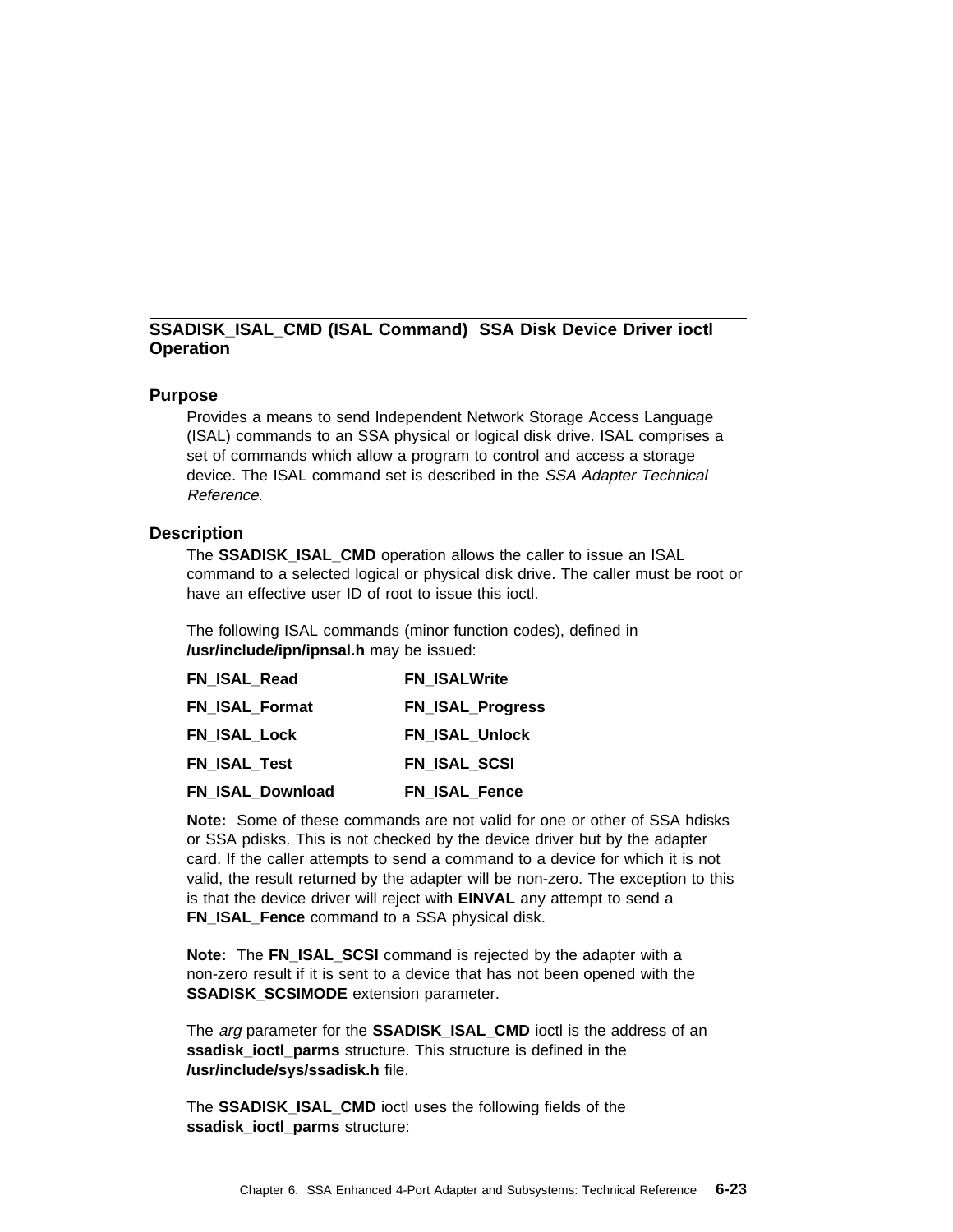dsb Contains the directive status byte returned for the command. This contains a value from **/usr/include/ipn/ipndef.h**. A nonzero value indicates an error.

- result Contains the Independent Packet Network (IPN) result word returned by IPN for the command. This contains values from **/usr/include/ipn/ipntra.h**. A non-zero value indicates an error.
- uð.isal.parameter\_descriptor Set by the caller to indicate the buffer for parameter data.
- uð.isal.transmit\_descriptor Set by the caller to indicate the buffer for transmit data.
- uð.isal.receive\_descriptor

Set by the caller to indicate the buffer for received data.

- uð.isal.status\_descriptor Set by the caller to indicate the buffer for status data.
- uð.isal.minor\_function Set by the caller to one of the ISAL commands defined in

**/usr/include/ipn/ipnsal.h** and listed above.

**Note:** Structures are provided in **/usr/include/ipn/ipnsal.h** that can be used to format the contents of the parameter buffer for the various commands. In all cases, the handle which is located in the first four bytes of the parameter buffer will be overwritten by the device driver with the correct handle for the device.

# **Return Values**

If the command was successfully sent to the adapter card this operation returns a value of 0. Otherwise, a value of -1 is returned and the **errno** global variable set to one of the following values:

| <b>EIO</b>    | Indicates an unrecoverable I/O error.                                                                                                                                                                                  |
|---------------|------------------------------------------------------------------------------------------------------------------------------------------------------------------------------------------------------------------------|
| <b>EINVAL</b> | Indicates either that the caller has specified an ISAL command<br>that is not in the list of supported ISAL commands, or that the<br>caller has attempted to send an FN_ISAL_FENCE command to<br>an SSA physical disk. |
| <b>EPERM</b>  | Indicates that caller did not have an effective user ID (EUID) of<br>0.                                                                                                                                                |
| <b>ENOMEM</b> | Indicates that the device driver was unable to allocate or pin<br>enough memory to complete the operation.                                                                                                             |
|               |                                                                                                                                                                                                                        |

If the return code is 0, the result field of the **ssadisk\_ioctl\_parms** structure is valid. This indicates whether the adapter was able to process the command successfully.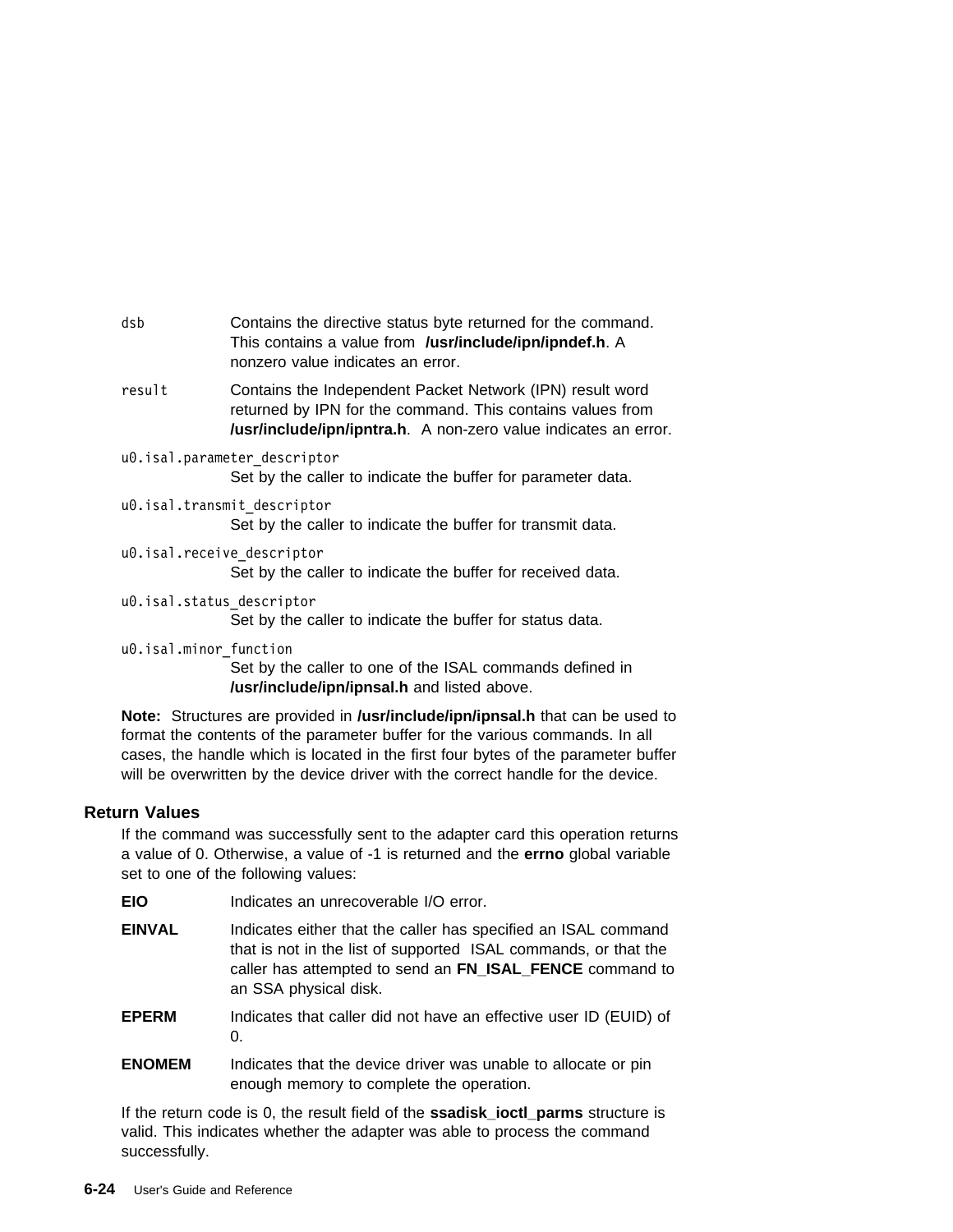**Files**

# **/dev/pdisk0, /dev/pdisk1, ..., /dev/pdisk**<sup>n</sup>

Provide an interface to allow SSA device drivers to access SSA physical disk drives.

## **/dev/hdisk0, /dev/hdisk1,..., /dev/hdisk**<sup>n</sup>

Provide an interface to allow SSA device drivers to access SSA logical disk drives.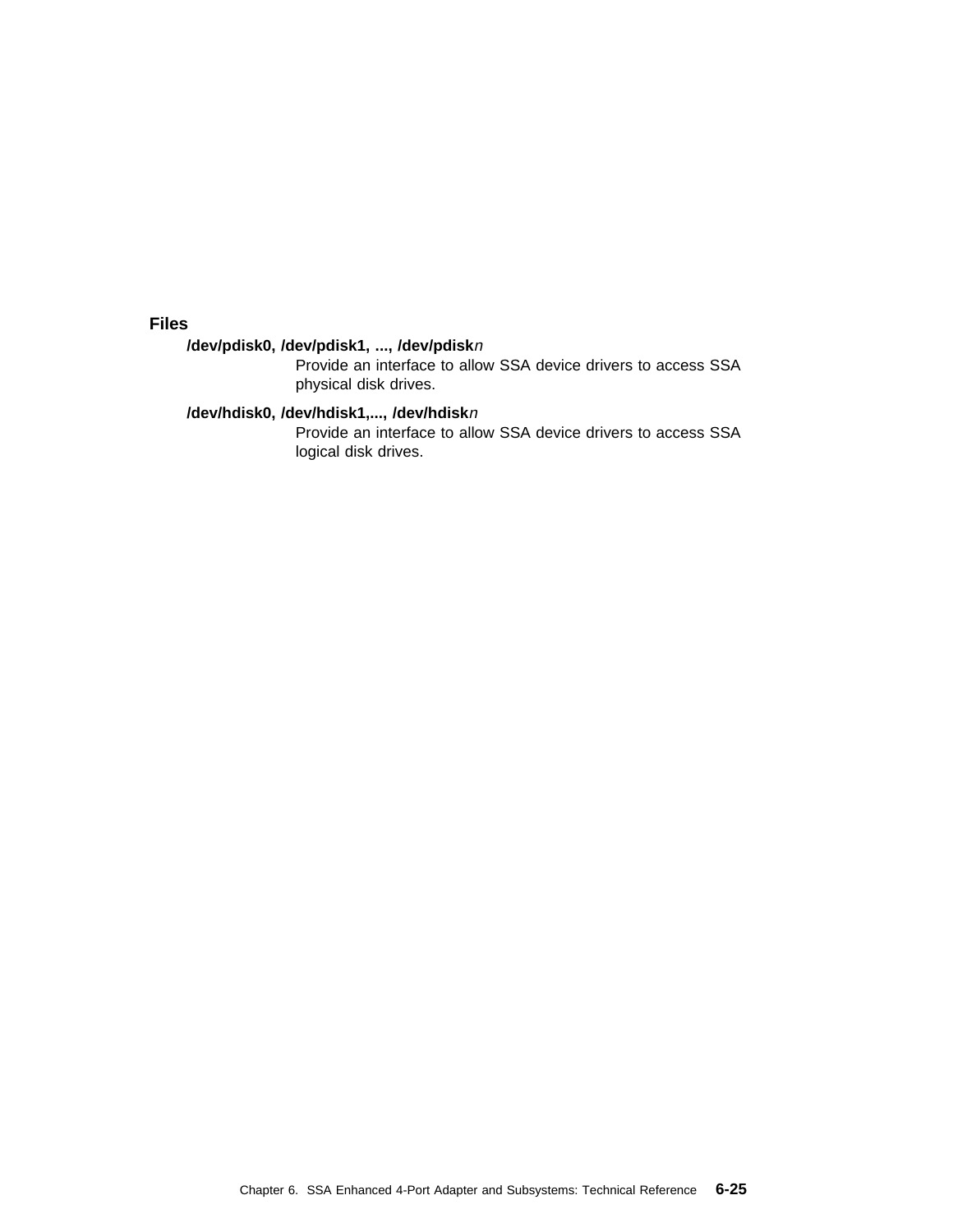# **SSADISK\_ISALMgr\_CMD (ISAL Manager Command) SSA Disk Device Driver ioctl Operation**

# **Purpose**

Provides a means to send Independent Network Storage Access Language (ISAL) Manager commands to an SSA physical or logical disk drive. ISAL comprises a set of commands which allow a program to control and access a storage device. The ISAL command set is described in the SSA Adapter Technical Reference.

# **Description**

The **SSADISK\_ISALMgr\_CMD** operation allows the caller to issue an ISAL command to a selected logical or physical disk. The caller must be root or have an effective user ID of root to issue this ioctl.

The following ISAL commands (minor function codes), defined in **/usr/include/ipn/ipnsal.h** can be issued:

**FN\_ISALMgr\_Inquiry FN\_ISALMgr\_HardwareInquiry**

**FN\_ISALMgr\_GetPhysicalResourceIDs FN\_ISALMgrVPDInquiry**

**FN\_ISALMgr\_Characteristics FN\_ISALMgr\_Statistics**

## **FN\_ISALMgr\_FlashIndicator**

The *arg* parameter for the **SSADISK ISALMgr CMD** ioctl is the address of an **ssadisk\_ioctl\_parms** structure. This structure is defined in the **/usr/include/sys/ssadisk.h** file.

The **SSADISK\_ISALMgr\_CMD** ioctl uses the following fields of the **ssadisk\_ioctl\_parms** structure:

- dsb Contains the directive status byte returned for the command. This contains a value from **/usr/include/ipn/ipndef.h**. A non zero value indicates an error.
- result Contains the IPN result word returned by IPN for the command. This contains values from **/usr/include/ipn/ipntra.h**. A non zero value indicates an error.

uð.isal.parameter\_descriptor

Set by the caller to indicate the buffer for parameter data.

## uð.isal.transmit\_descriptor

Set by the caller to indicate the buffer for transmit data.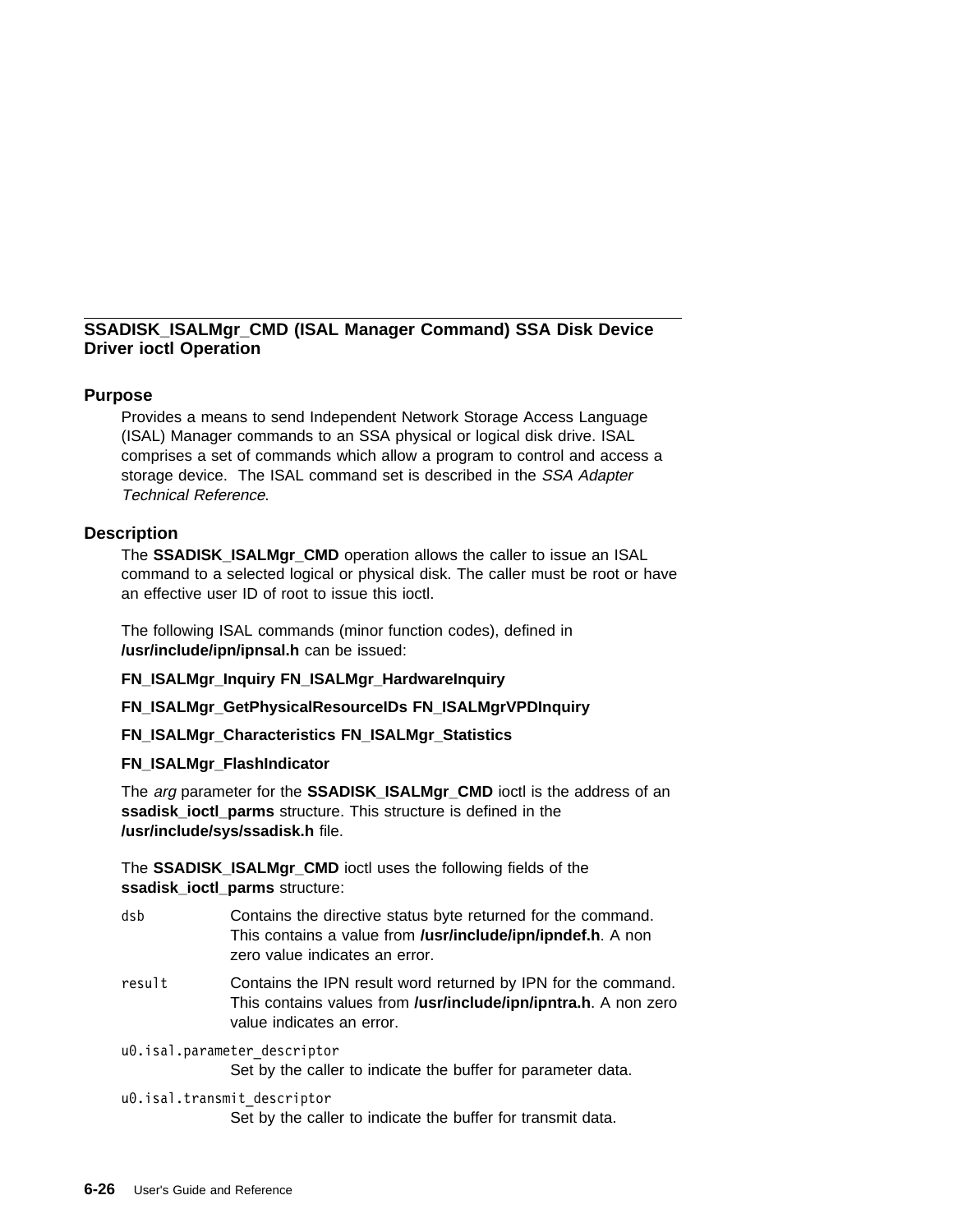```
uð.isal.receive_descriptor
   Set by the caller to indicate the buffer for received data.
```
uð.isal.status\_descriptor

Set by the caller to indicate the buffer for status data.

uð.isal.minor\_function

Set by the caller to one of the ISAL Manager Commands defined in **/usr/include/ipn/ipnsal.h** and listed above.

**Note:** Structures are provided in **/usr/include/ipn/ipnsal.h** this can be used to format the contents of the parameter buffer for the various commands. In all cases, the resource ID which is located in the first four bytes of the parameter buffer will be overwritten by the device driver with the correct Resource ID for the device.

# **Return Values**

If the command was successfully sent to the adapter card, this operation returns a value of 0. Otherwise, a value of -1 is returned and the **errno** global variable set to one of the following values:

| EIO |  | Indicates an unrecoverable I/O error. |  |
|-----|--|---------------------------------------|--|
|     |  |                                       |  |

- **EINVAL** Indicates that the caller has specified an ISAL manager command that is not in the list of supported ISAL manager commands above.
- **EPERM** Indicates that caller did not have an effective user ID (EUID) of 0.
- **ENOMEM** Indicates that the device driver was unable to allocate or pin enough memory to complete the operation.

If the return code is 0, the result field of the **ssadisk\_ioctl\_parms** structure is valid. This indicates whether the adapter was able to process the command successfully.

## **Files**

#### **/dev/pdisk0, /dev/pdisk1, ..., /dev/pdisk**<sup>n</sup>

Provide an interface to allow SSA device drivers to access physical SSA disks.

#### **/dev/hdisk0, /dev/hdisk1,..., /dev/hdisk**<sup>n</sup>

Provide an interface to allow SSA device drivers to access logical SSA disks.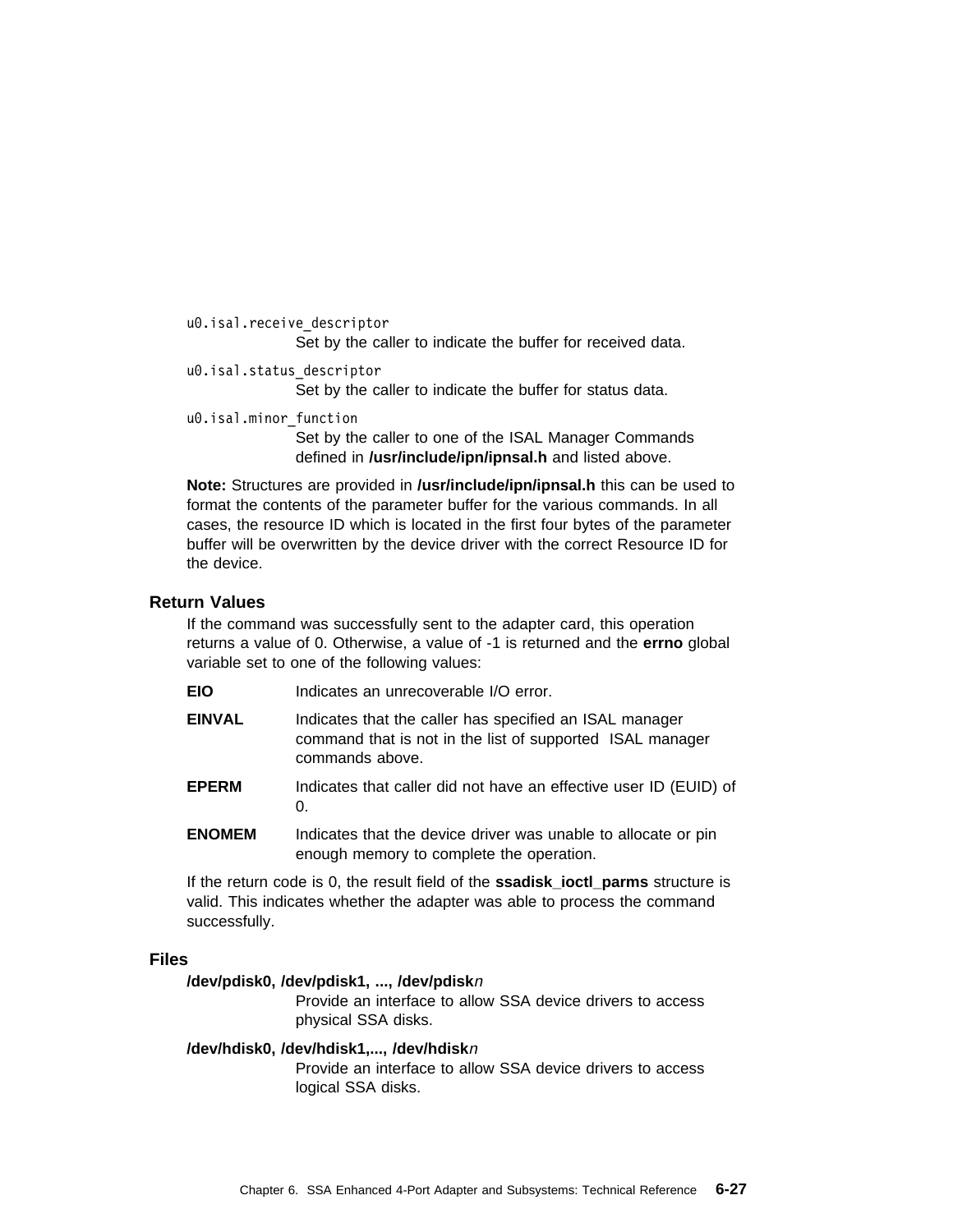# **SSADISK\_SCSI\_CMD (SCSI Command) SSA Disk Device Driver ioctl Operation**

# **Purpose**

Provides a means to send SSA-SCSI Serial Storage Architecture - Small Computer Systems Interface (SSA-SCSI) commands to an SSA physical disk drive that has been opened with the **SSADISK\_SCSIMODE** extension flag.

## **Description**

The **SSADISK\_SCSI\_CMD** operation allows the caller to issue an SSA-SCSI command to a selected physical disk. The caller must be root or have an effective user ID of root to issue this ioctl.

The *arg* parameter for the **SSADISK ISALMgr CMD** operation is the address of an **ssadisk\_ioctl\_parms** structure. This structure is defined in the **/usr/include/sys/ssadisk.h** file.

The **SSADISK\_SCSI\_CMD** operation uses the following fields of the **ssadisk\_ioctl\_parms** structure:

- dsb Contains the directive status byte returned for the command. This contains value from **/usr/include/ipn/ipndef.h**. A non zero value indicates an error.
- result Contains the IPN result word returned by IPN for the command. This contains values from **/usr/include/ipn/ipntra.h**. A non zero value indicates an error.

uð.scsi.data\_descriptor

Set by the caller to describe the buffer for any data transfered by the scsi command. If no data is transferred then the length of the buffer should be set to 0.

uð.scsi.direction

Set by the caller to indicate the direction of the transfer. Valid values are:

## **SSADISK\_SCSI\_DIRECTION\_NONE**

No data transfer is involved for the command.

## **SSADISK\_SCSI\_DIRECTION\_READ**

Data is transfered from the subsystem into host memory.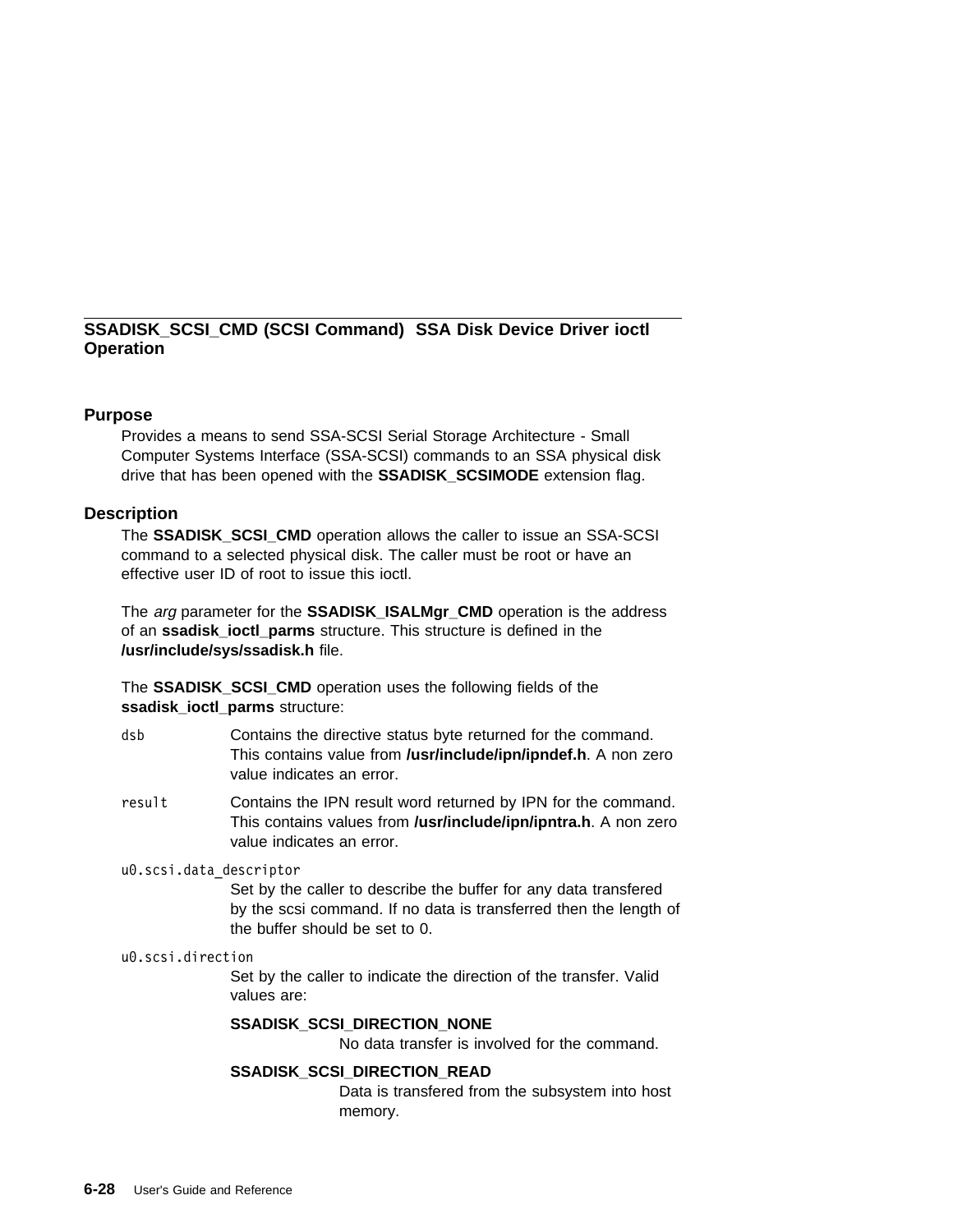## **SSADISK\_SCSI\_DIRECTION\_WRITE**

Data is transfered from host memory into the subsystem.

uð.scsi.identifier

Identifies the SSA-SCSI logical unit number to which the command should be sent. The format of this field is as defined for SSA\_SCSI (bit 7=1 identifies the Target routine, bits 6-0 identify the Logical Unit routine).

u0.scsi.cdb Set by the caller to define the SCSI Command Descriptor Block (CDB) for the command.

```
uð.scsi.cdb_length
```
Set by the caller to indicate the length of the CDB.

uð.scsi.scsi\_status

Contains the SCSI status returned for the command.

The device driver has no knowledge of the contents of the CDB, simply passing it on to the hardware. The user should consult the relevent hardware documentation to determine what CDBs are valid for a particular SSA physical disk.

# **Return Values**

If the command was successfully sent to the adapter card then this operation returns a value of 0. Otherwise, a value of -1 is returned and the **errno** global variable set to one of the following values:

| <b>EIO</b> | Indicates either an unrecoverable I/O error or that the SCSI |
|------------|--------------------------------------------------------------|
|            | command was not recognised as valid by the hardware.         |

- EINVAL The u0.scsi.cdb length field in the ssadisk ioctl parms structure was set to an invalid length or the u0.scsi.direction field in the ssadisk ioctl parms structure was set to an invalid value.
- **EPERM** Indicates that caller did not have an effective user ID (EUID) of  $\Omega$
- **ENOMEM** Indicates that the device driver was unable to allocate or pin enough memory to complete the operation.

If the return code is 0, the result field of the **ssadisk\_ioctl\_parms** structure is valid. This indicates whether the adapter was able to process the command successfully.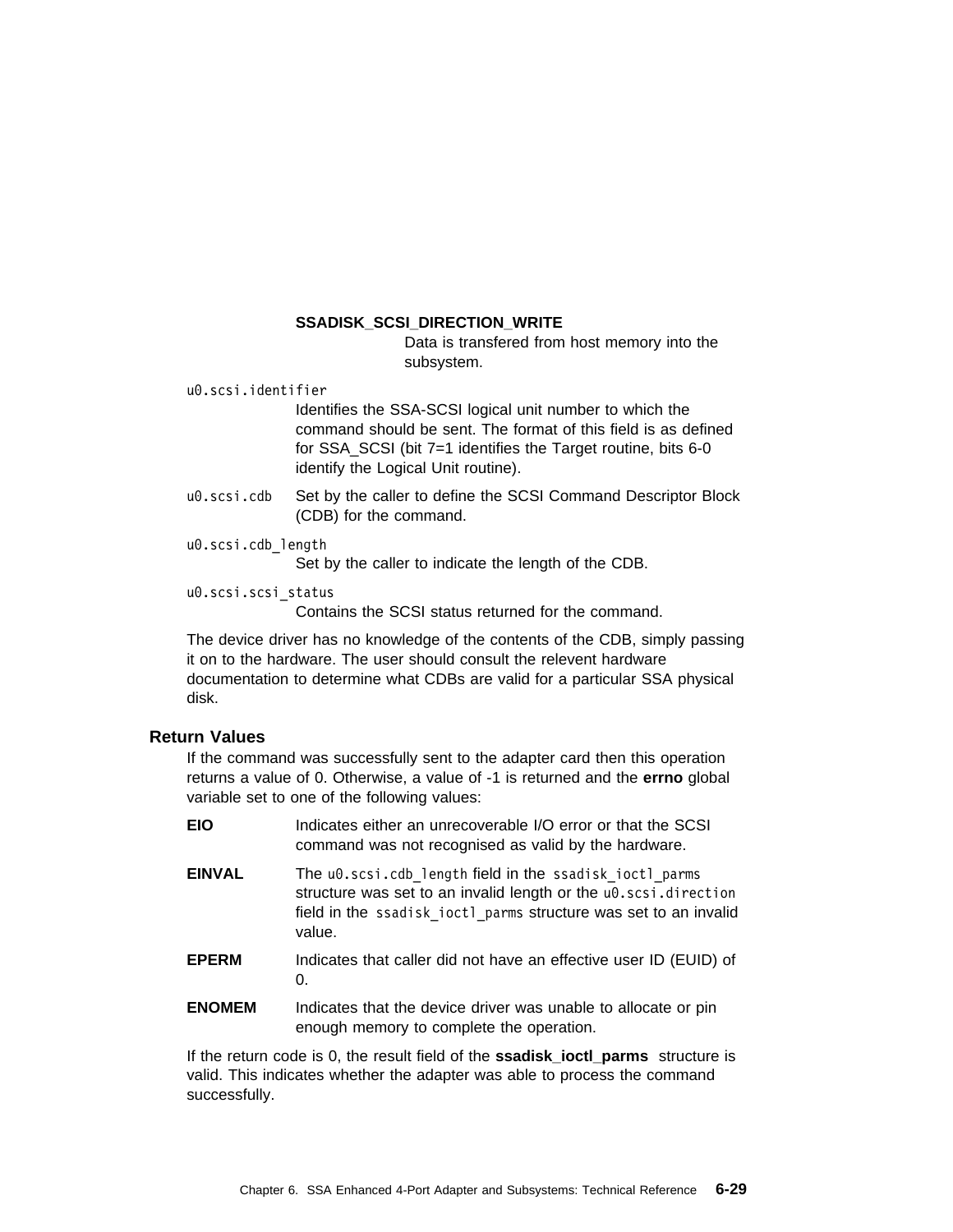**Files**

# **/dev/pdisk0, /dev/pdisk1, ..., /dev/pdisk**<sup>n</sup>

Provide an interface to allow SSA device drivers to access physical SSA disks.

# **/dev/hdisk0, /dev/hdisk1,..., /dev/hdisk**<sup>n</sup>

Provide an interface to allow SSA device drivers to access logical SSA disks.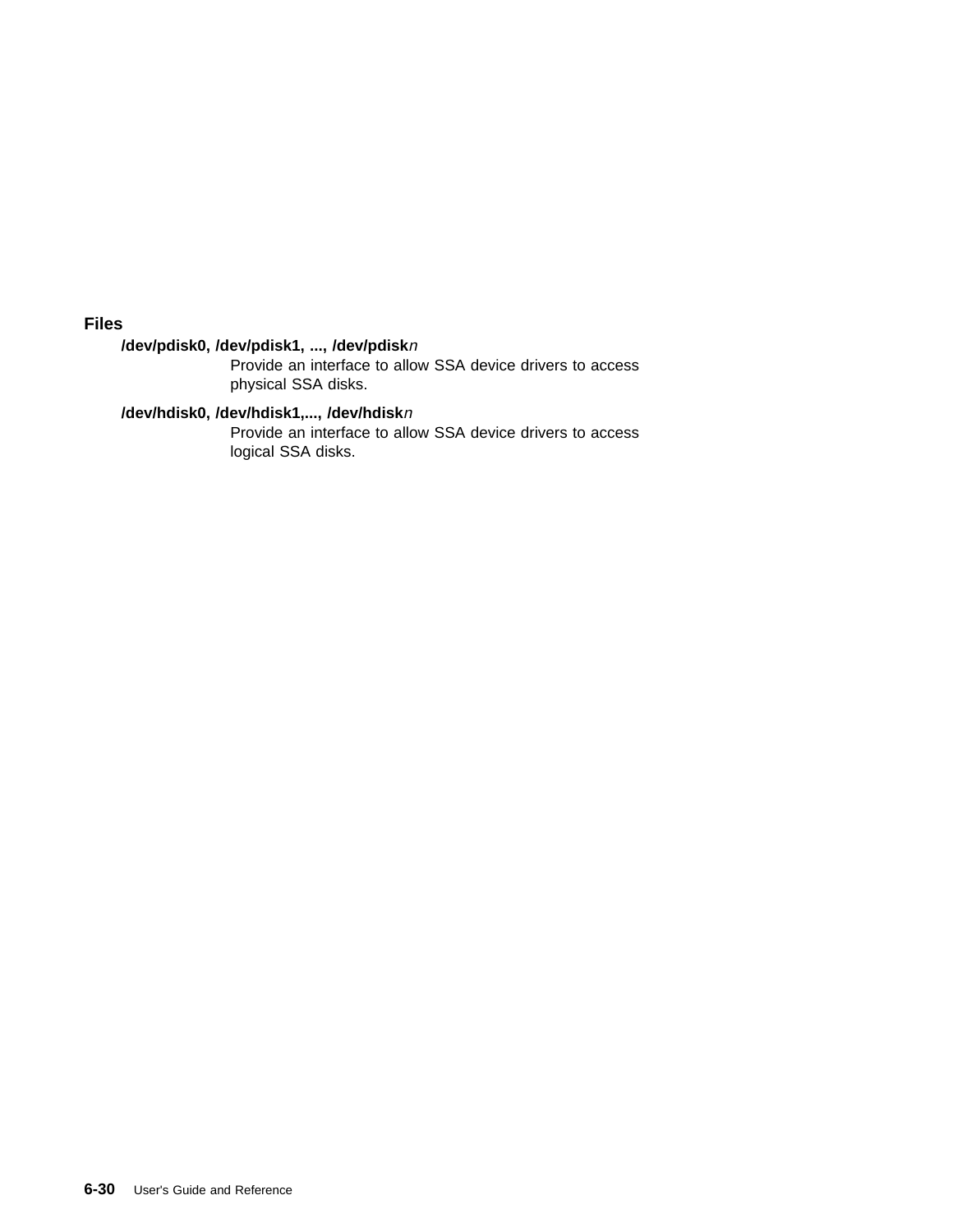# **SSADISK\_LIST\_PDISKS SSA Disk Device Driver ioctl Operation**

# **Purpose**

Provides a means to determine which SSA physical disk drives make up a SSA logical disk drive.

### **Description**

The **SSADISK\_LIST\_PDISKS** operation can be issued by any user to a SSA logical disk (hdisk). It returns a list of the SSA physical disks (pdisks) which make up the specified logical disk drive.

The arg parameter for the **SSADISK\_LIST\_PDISKS** operation is the address of an **ssadisk\_ioctl\_parms** structure. This structure is defined in the **/usr/include/sys/ssadisk.h** file.

The **SSADISK\_LIST\_PDISKS** operation uses the following fields of the **ssadisk\_ioctl\_parms** structure:

uð.list\_pdisks.name\_array

Pointer to array of **ssadisk name desc t** structures in the caller's memory. It is this array which is filled in with the names of the hdisks on return from the ioctl.

uð.list\_pdisks.name\_array\_elements

Set by the caller to indicate the number of elements in the array pointed at by the u0.list pdisks.name array parameter.

uð.list\_pdisks.name\_count

On return from the ioctl, this indicates the number of names in the name array pointed at by u0.list pdisks.name array.

uð.list\_pdisks.resource\_count

On return from the ioctl this indicates the number of physical disk drives which make up the logical disk drive. This may be less than u0.list pdisks.name count if not enough elements were alloced in the name array in the user's memory to hold all the pdisk names, or one or more of the physical disks which make up the logical disk have not been configured as AIX physical disk drives.

#### **Return Values**

If the command was successfully sent to the adapter card, this operation returns a value of 0. Otherwise, a value of -1 is returned and the **errno** global variable set to one of the following values: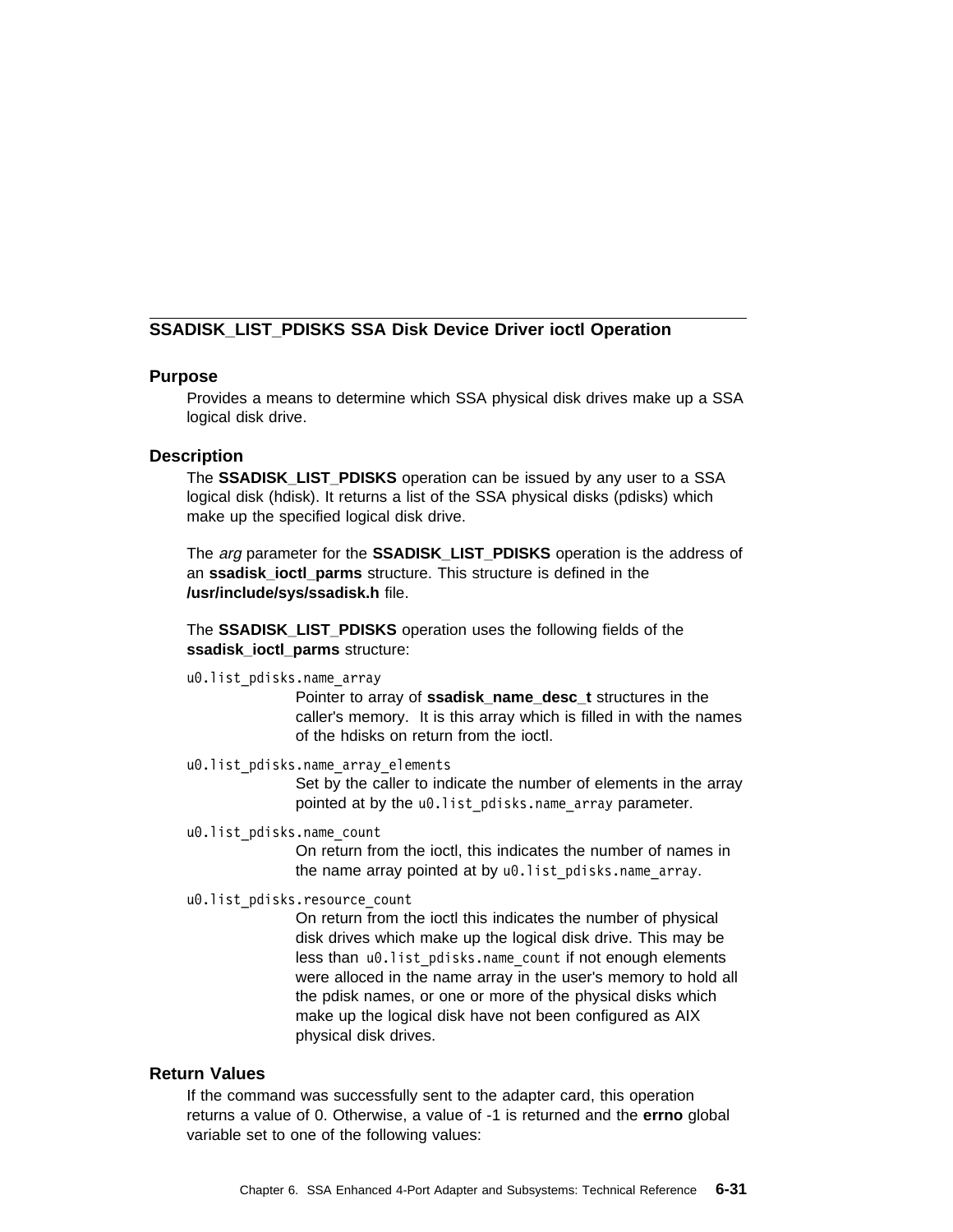**EIO** Indicates an unrecoverable I/O error.

**ENOMEM** Indicates that the device driver was unable to allocate or pin enough memory to complete the operation.

# **Files**

# **/dev/pdisk0, /dev/pdisk1, ..., /dev/pdisk**<sup>n</sup>

Provide an interface to allow SSA device drivers to access SSA physical disks.

# **/dev/hdisk0, /dev/hdisk1,..., /dev/hdisk**<sup>n</sup>

Provide an interface to allow SSA device drivers to access SSA logical disks.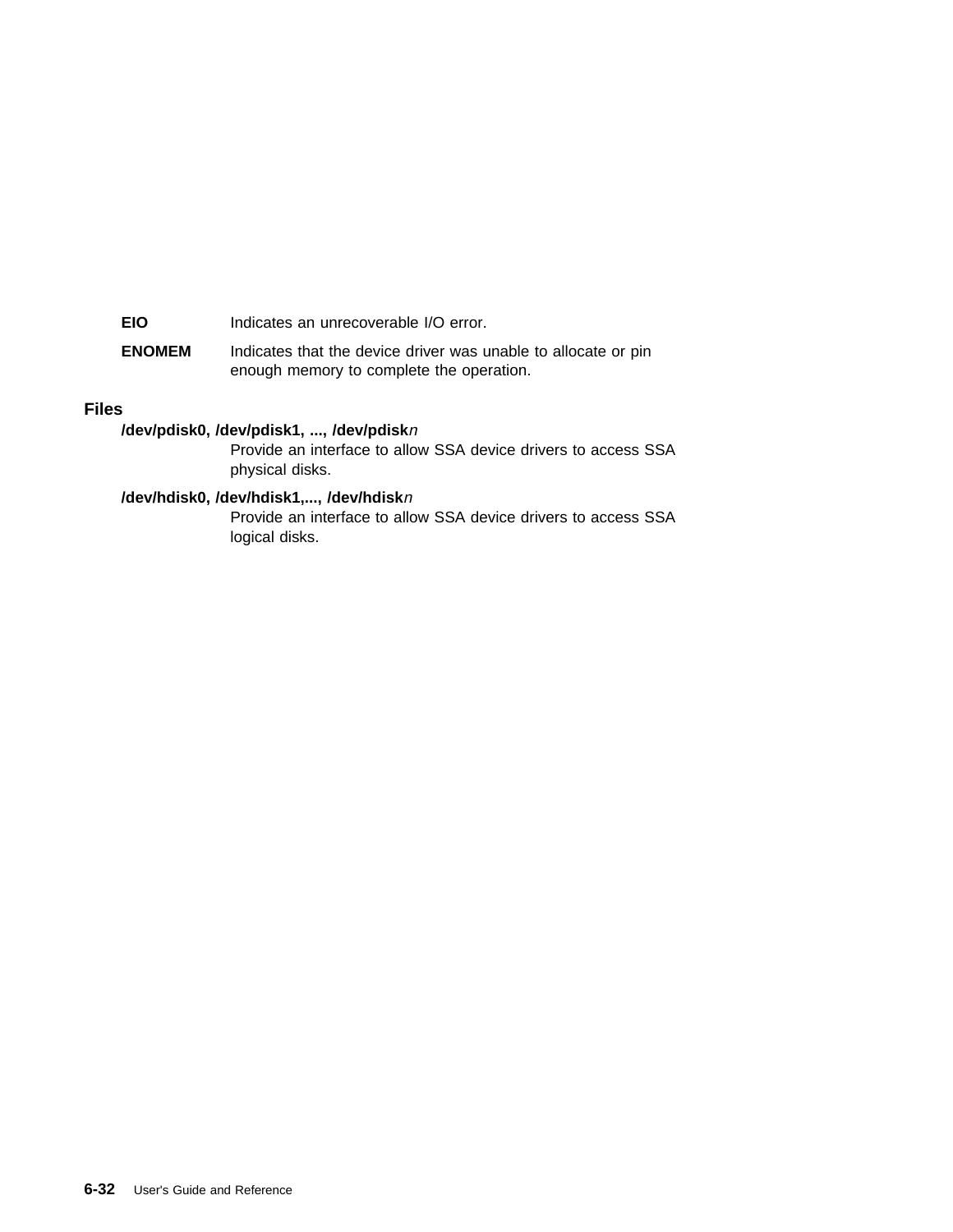## **SSA Disk Concurrent Mode of Operation Interface**

The SSA subsystem supports the ability to broadcast one-byte message codes from one host to all other hosts connected to the same disk drive. This message-passing capability can be used to synchronize access to the disk drive. The operating system has a concurrent mode interface to use this hardware functionality.

The concurrent mode of operation requires that a top kernel extension runs on all hosts sharing a disk drive. The top kernel extensions communicate with each other via the SSA subsystem using the concurrent mode interface of the SSA disk device driver. This interface allows a top kernel extension to send and receive messages between hosts.

The concurrent mode interface consists of an entry point in both the SSA disk device driver and the top kernel extension. Two ioctls register and unregister the top kernel extension with the SSA disk device driver. The SSA Disk Device Driver's entry point provides the means to send messages as well as lock, unlock, and test disk drive. The top kernel extension entry point processes interrupts, including receiving messages from other hosts.

**Note:** In order for the concurrent mode interface to work, the **node number** attribute of the ssar router must be set to a different, non zero, value on each of the hosts sharing a disk drive. After the **node\_number** has been assigned. The host must be rebooted for it to take effect.

### **Device Driver Entry Point**

The SSA disk device driver concurrent mode entry point sends commands from the top kernel extension for a specified SSA Disk. The top kernel extension calls this entry point directly. The **DD\_CONC\_REGISTER** ioctl operation registers entry points.

This entry point function takes one argument, which is a pointer to a **conc\_cmd** structure, that is defined in the **/usr/include/sys/ddconc.h** file. The **conc\_cmd** structures must be allocated by the top kernel extension. The concurrent mode command operation is specified by the cmd\_op field in the **conc\_cmd** structure and can have the following values. For each operation, the devno field of the conc cmd structure specifies the appropriate SSA disk drive.

#### **DD\_CONC\_SEND\_REFRESH**

Broadcasts the one-byte message code specified by the message field of the **conc** cmd structure. The code is sent to all hosts connected to the SSA disk drive.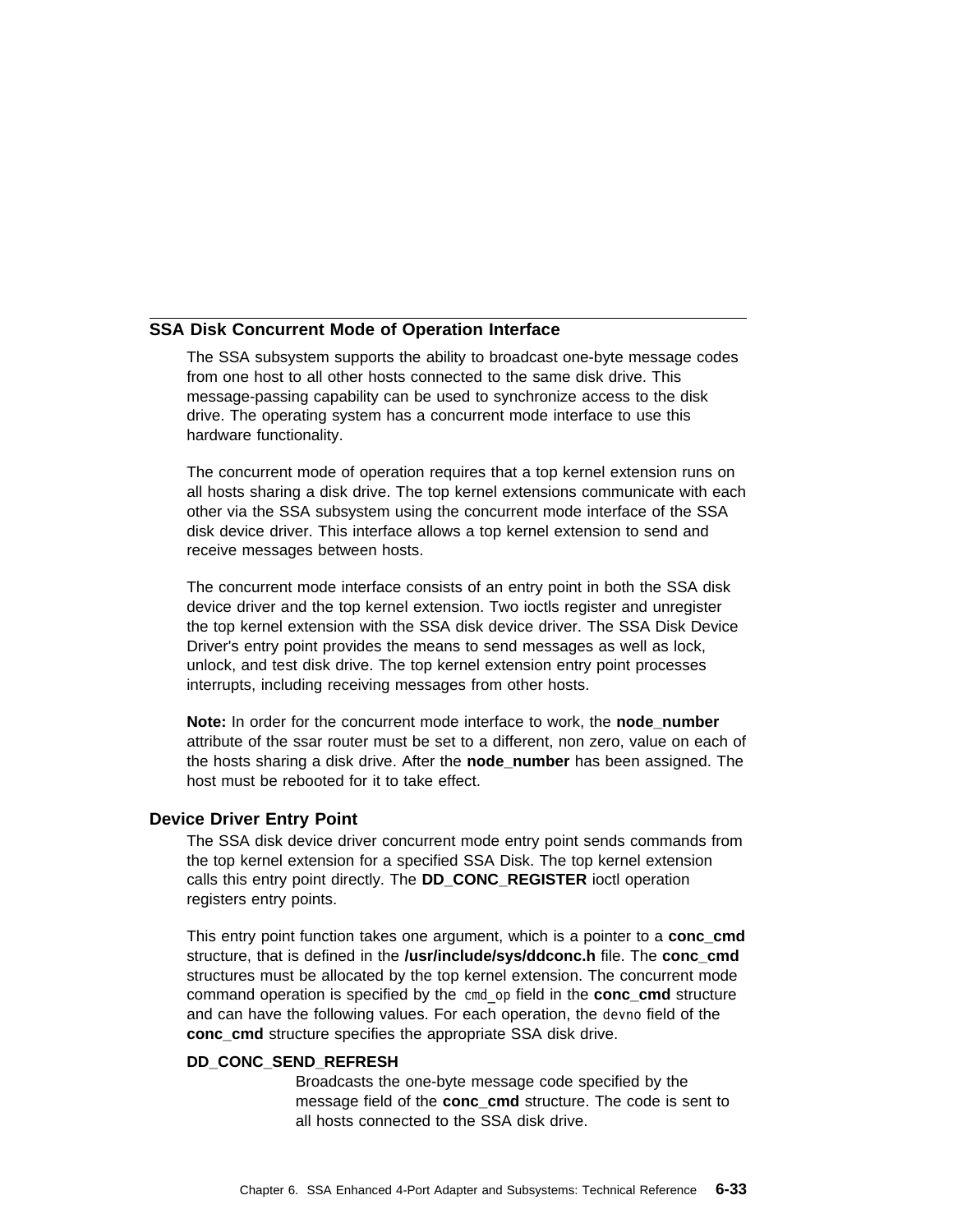### **DD\_CONC\_LOCK**

Locks the specified SSA disk drive for this host only. No other hosts will be able to modify data on the disk drive.

#### **DD\_CONC\_UNLOCK**

Unlocks the SSA disk drive. Other hosts can lock and modify data on the disk drive.

### **DD\_CONC\_TEST**

Issues a test disk command to verify that the SSA disk drive is still accessible to this host.

The concurrent mode entry point returns a value of **EINVAL** if any of the following are true:

- The top kernel extension did not perform a **DD\_CONC\_REGISTER** operation.
- The **conc** cmd pointer is null.
- The devno field in the **conc\_cmd** structure is invalid.
- The cmd op field in the **conc cmd** structure is not one of the four valid values previously listed.

If the concurrent mode entry point accepts the **conc\_cmd** structure, the entry point returns a value of 0. If the SSA disk device driver does not have resources to issue the command, the driver queues the command until resources are available. The concurrent commands queued in the SSA disk device driver are issued before any read or write operations queued by the driver's strategy entry point.

The completion status of the concurrent mode commands are returned to the top kernel extension's concurrent mode interrupt handler entry point.

## **Top Kernel Extension Entry Point**

The top kernel extension must have a concurrent mode command interrupt handler entry point, which is called directly from the SSA disk device driver's interrupt handler. This function can take four arguments: the **conc\_cmd** pointer, and the cmd\_op, message\_code, and devno fields. The **conc\_cmd** pointer points to a **conc\_cmd** structure. These arguments must be of the same type specified by the conc\_intr\_addr function pointer field in the **dd\_conc\_register** structure.

The following valid concurrent mode commands are defined in the **/usr/include/sys/ddcon.h** file. For each, the devno field specifies the appropriate SSA disk drive.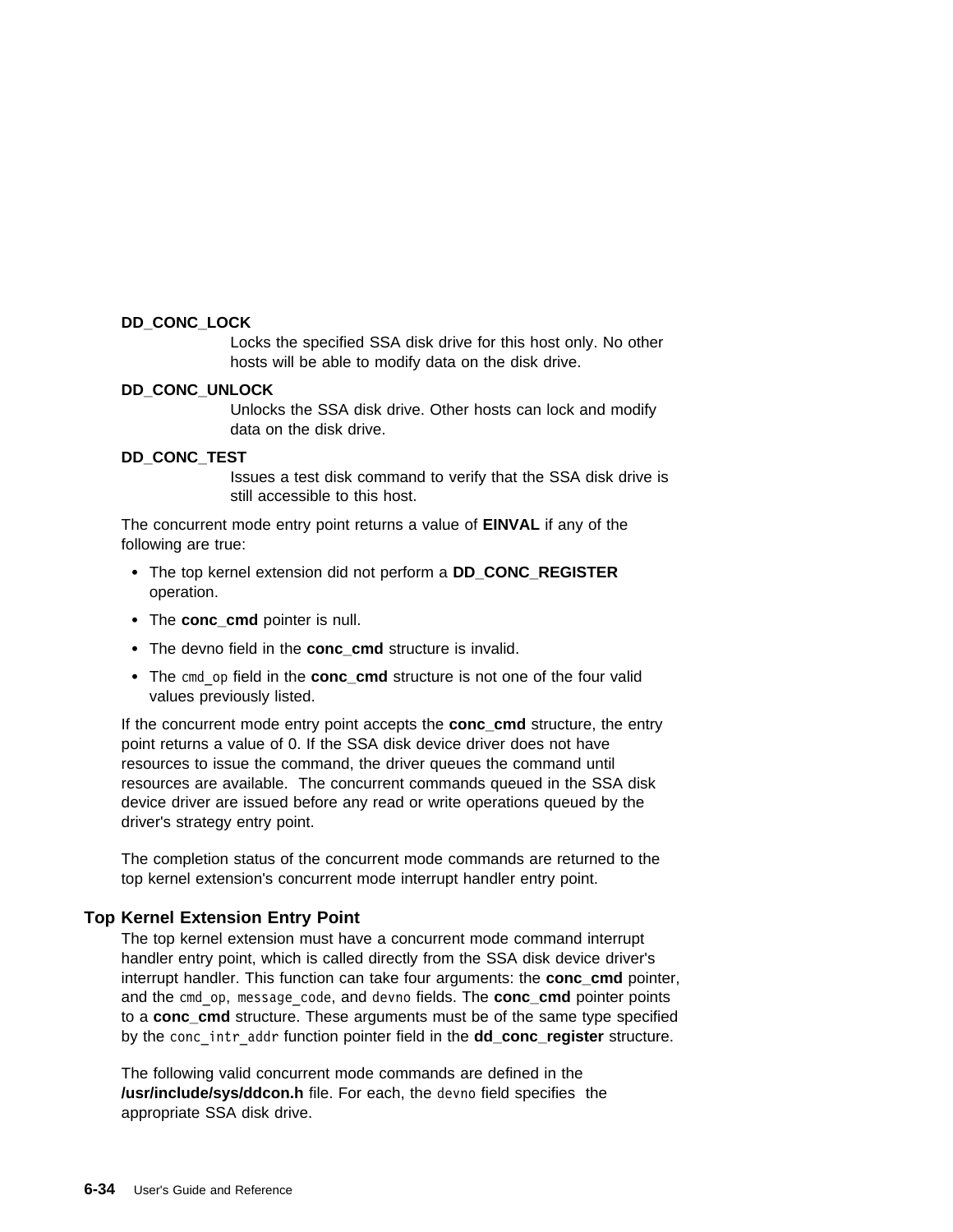#### **DD\_CONC\_SEND\_REFRESH**

Indicates the **DD\_CONC\_SEND\_REFRESH** device driver entry point completed. The error field in the **conc\_cmd** structure contains the return code necessary for the completion of this command. The possible values are defined in the **/usr/include/sys/errno.h** file. The **conc\_cmd** pointer argument to the top kernel extension's special interrupt handler entry point is non-null. The cmd op, message code, and devno fields are 0.

#### **DD\_CONC\_LOCK**

Indicates the **DD\_CONC\_SEND\_LOCK** device driver entry point completed. The error field in the **conc\_cmd** structure contains the return code necessary for the completion of this command. The possible values are defined in the **/usr/include/sys/errno.h** file. The **conc** cmd pointer argument to the top kernel extension's special interrupt handler entry point is non-null. The cmd\_op, message\_code, and devno fields are zero.

#### **DD\_CONC\_UNLOCK**

Indicates the **DD\_CONC\_UNLOCK** device driver entry point completed. The error field in the **conc\_cmd** structure contains the return code necessary for the completion of this command. The possible values are defined in the **/usr/include/sys/errno.h** file. The **conc\_cmd** pointer argument to the top kernel extension's special interrupt handler entry point is non-null. The cmd\_op, message\_code, and devno fields are zero.

#### **DD\_CONC\_TEST**

Indicates the **DD\_CONC\_TEST** device driver entry point completed. The error field in the **conc\_cmd** structure contains the return code necessary for the completion of this command. The possible values are defined in the **/usr/include/sys/errno.h** file. The **conc** cmd pointer argument to the top kernel extension's special interrupt handler entry point is non-null. The cmd\_op, message\_code, and devno fields are zero.

#### **DD\_CONC\_RECV\_REFRESH**

Indicates a message with **message\_code** was received for the SSA disk drive specified by the **devno** argument. The **conc\_cmd** argument is null for this operation.

### **DD\_CONC\_RESET**

Indicates the SSA disk drive specified by the **devno** argument was reset, and all pending messages or commands have been flushed. The argument **conc\_cmd** is null for this operation.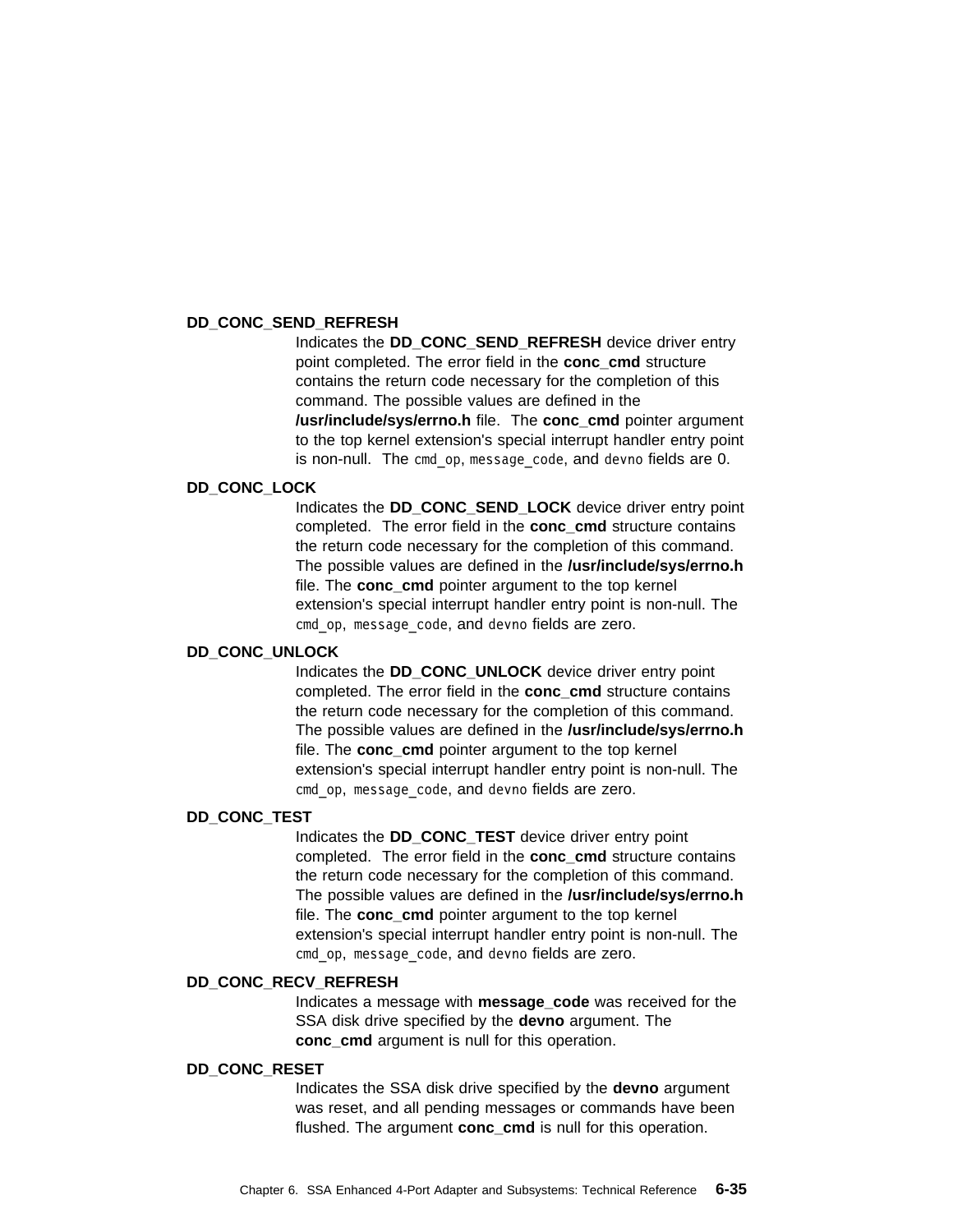- The concurrent command interrupt handler routine must have a short path length because it runs on the SSA disk device driver interrupt level. If substantial command processing is needed, then this routine should schedule an off-level interrupt to its own off-level interrupt handler.
- The top kernel extension must have an interrupt priority no higher than the SSA disk device driver's interrupt priority.
- The concurrent command interrupt handler routine might need to disable interrupts at INTCLASS0 if it is expected to use concurrent mode on SSA disk drive and some disks of different types. The other type of disk needs its own device driver to support the concurrent mode.
- A kernel extension that uses the **DD\_CONC\_REGISTER** ioctl must issue a **DD\_CONC\_UNREGISTER** ioctl before closing the SSA disk drive.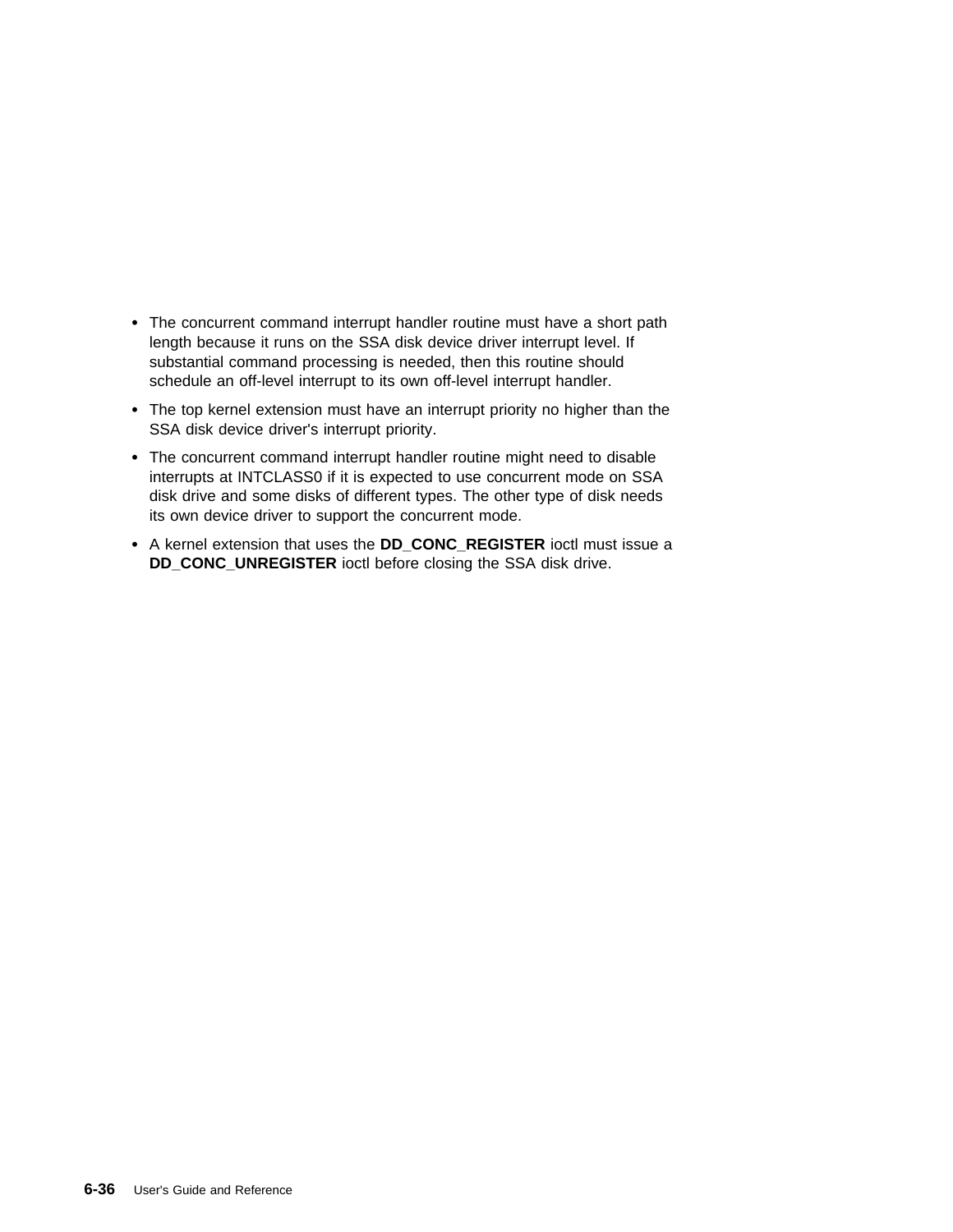### **SSA Disk Fencing**

SSA disk fencing is a facility which is provided in the SSA subsystem to allow multiple hosts to control access to a common set of disks.

Using the fencing commands provided by the hardware it is possible to exclude individual hosts from accessing a particular disk. The access list for different disks are independent of one another.

Fencing is essentially a function provided by the hardware and manipulated using the hardware commands, but the device driver does have some involvement.

The SSA disk device driver supports fencing by allowing the **FN\_ISAL\_FENCE** command, which is defined in the SSA Adapter Technical Reference, to be issued to SSA logical disks using the **SSADISK\_ISALCMD ioctl** operation.

In order to use fencing, the **node\_number** attribute of the **ssar** router must be set to a different value on each host which is participating in fencing. Note that after setting node\_number the host must be rebooted for the new value to take effect.

By default, the value of **node number** is 0. This value has particular significance because it is not possible to exclude a host with node number 0 from access to the disk. Thus if a disk is moved from a machine which has been using fencing to a machine which is not involved in fencing, the new machine will be able to communicate with the disk.

If a host attempts to open a disk from which it has been denied access using the **open** subroutine, the return code will be -1 and the global variable **errno** will be set to the value **ENOCONNECT**. Likewise, if an application already has a SSA logical disk open but since the open, it has been fenced out then calls to the read or write subroutine will fail, with errno set to **ENOCONNECT**.

The hardware fencing commands provide for a facility, to forcibly break through a fence. This command can be issued using the **SSADISK\_ISALCMD** ioctl operation but it is necessary first to open the disk. A disk from which the host has been excluded can be opened by using the **openx** subroutine and specifying the **SSADISK\_FENCEMODE** extension flag as described in the section on SSA disk device driver device-dependent subroutines. While open in this mode, no read or write operations will be permitted.

If a host has been excluded from access to a disk using fencing but that disk is also reserved to another host the reservation takes precedence. The return code from the **open** subroutine will be -1 and the global variable **errno** will be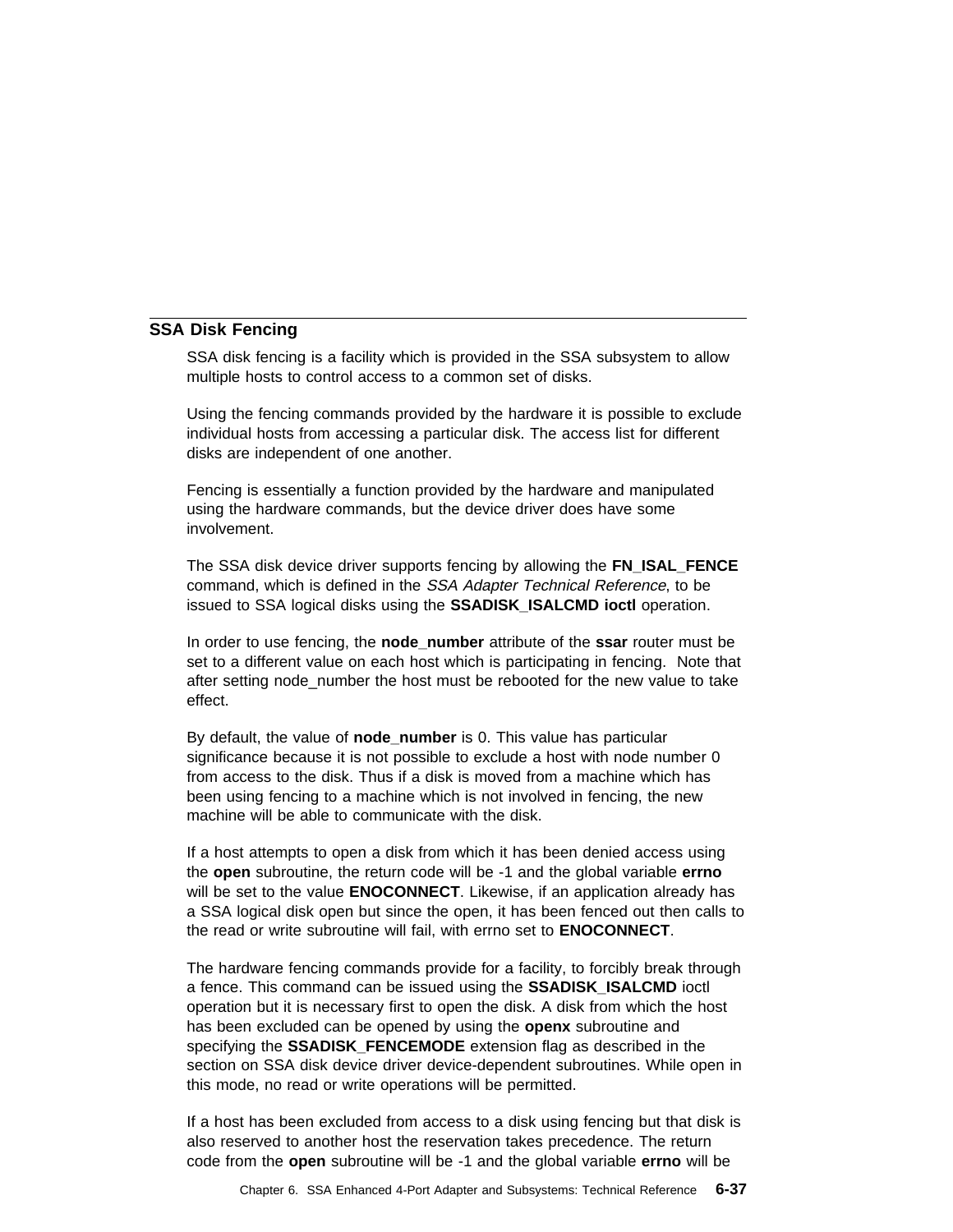set to **EBUSY**. If the host attempts to break through the reservation by passing the ext parameter **SSADISK\_FORCED\_OPEN** to the **openx** subroutine, the reservation will be broken but the open will fail with **errno** set to **ENOCONNECT**. In order to break through the fence, the SSA logical disk must be opened in **SSADISK\_FENCEMODE** and the **SSADISK\_ISALCMD** ioctl operation used to issue the appropriate hardware command to break the fence condition.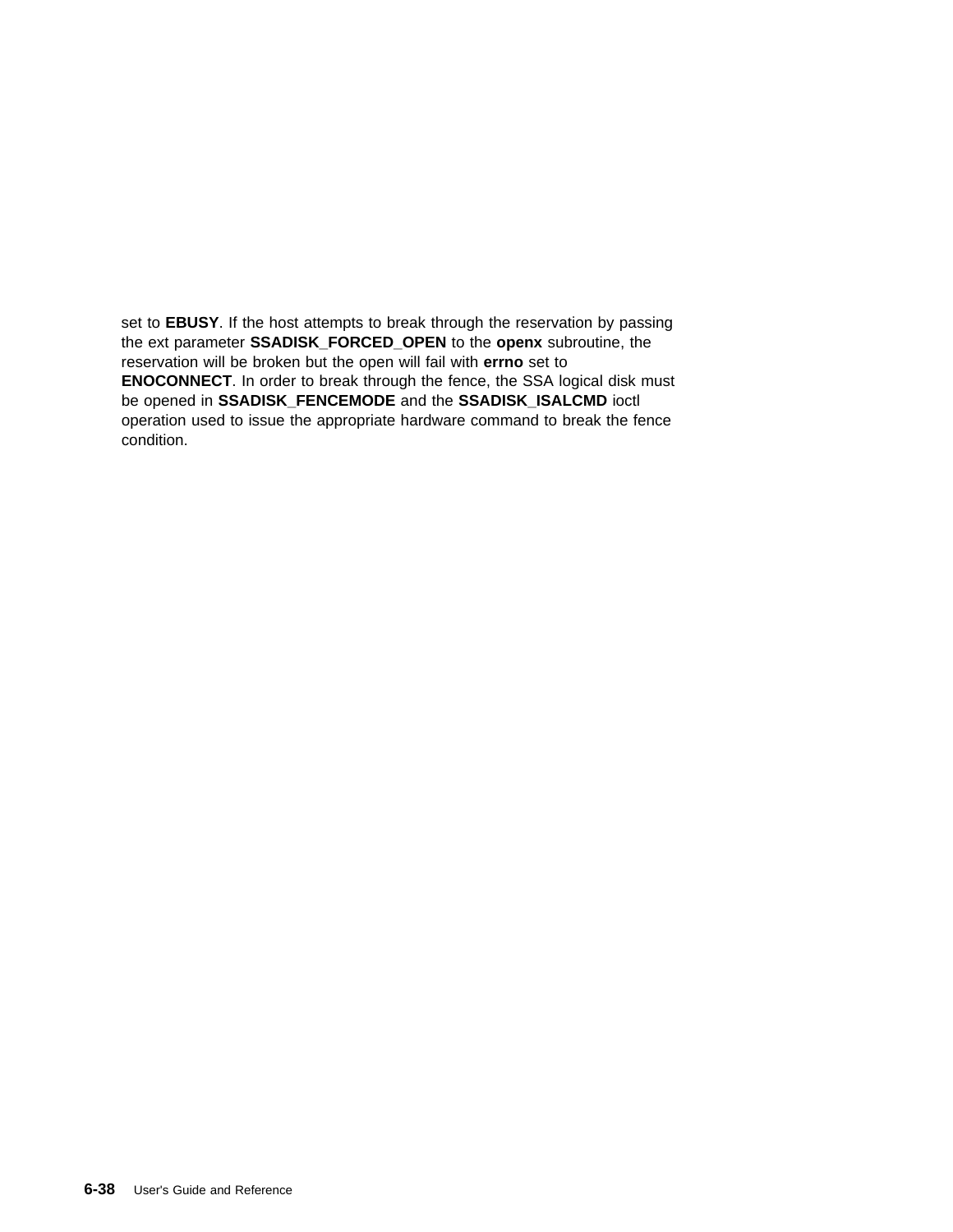# **Appendix A. Communications Statements**

The following statement applies to this product. The statement for other products intended for use with this product appears in their accompanying manuals.

# **Federal Communications Commission (FCC) Statement**

**Note:** This equipment has been tested and found to comply with the limits for a Class A digital device, pursuant to Part 15 of the FCC Rules. These limits are designed to provide reasonable protection against harmful interference when the equipment is operated in a commercial environment. This equipment generates, uses, and can radiate radio frequency energy and, if not installed and used in accordance with the instruction manual, may cause harmful interference to radio communications. Operation of this equipment in a residential area is likely to cause harmful interference in which case the user will be required to correct the interference at his own expense.

Properly shielded and grounded cables and connectors must be used in order to meet FCC emission limits. Neither the provider nor the manufacturer are responsible for any radio or television interference caused by using other than recommended cables and connectors or by unauthorized changes or modifications to this equipment. Unauthorized changes or modifications could void the user's authority to operate the equipment.

This device complies with Part 15 of the FCC Rules. Operation is subject to the following two conditions: (1) this device may not cause harmful interference,and (2) this device must accept any interference received, including interference that may cause undesired operation.

# **European Union (EU) Statement**

This product is in conformity with the protection requirements of EU Council Directive 89/336/EEC on the approximation of the laws of the Member States relating to electromagnetic compatibility. The manufacturer cannot accept responsibility for any failure to satisfy the protection requirements resulting from a non-recommended modification of the product, including the fitting of option cards supplied by third parties. Consult with your dealer or sales representative for details on your specific hardware.

This product has been tested and found to comply with the limits for Class A Information Technology Equipment according to CISPR 22 / European Standard EN 55022. The limits for Class A equipment were derived for commercial and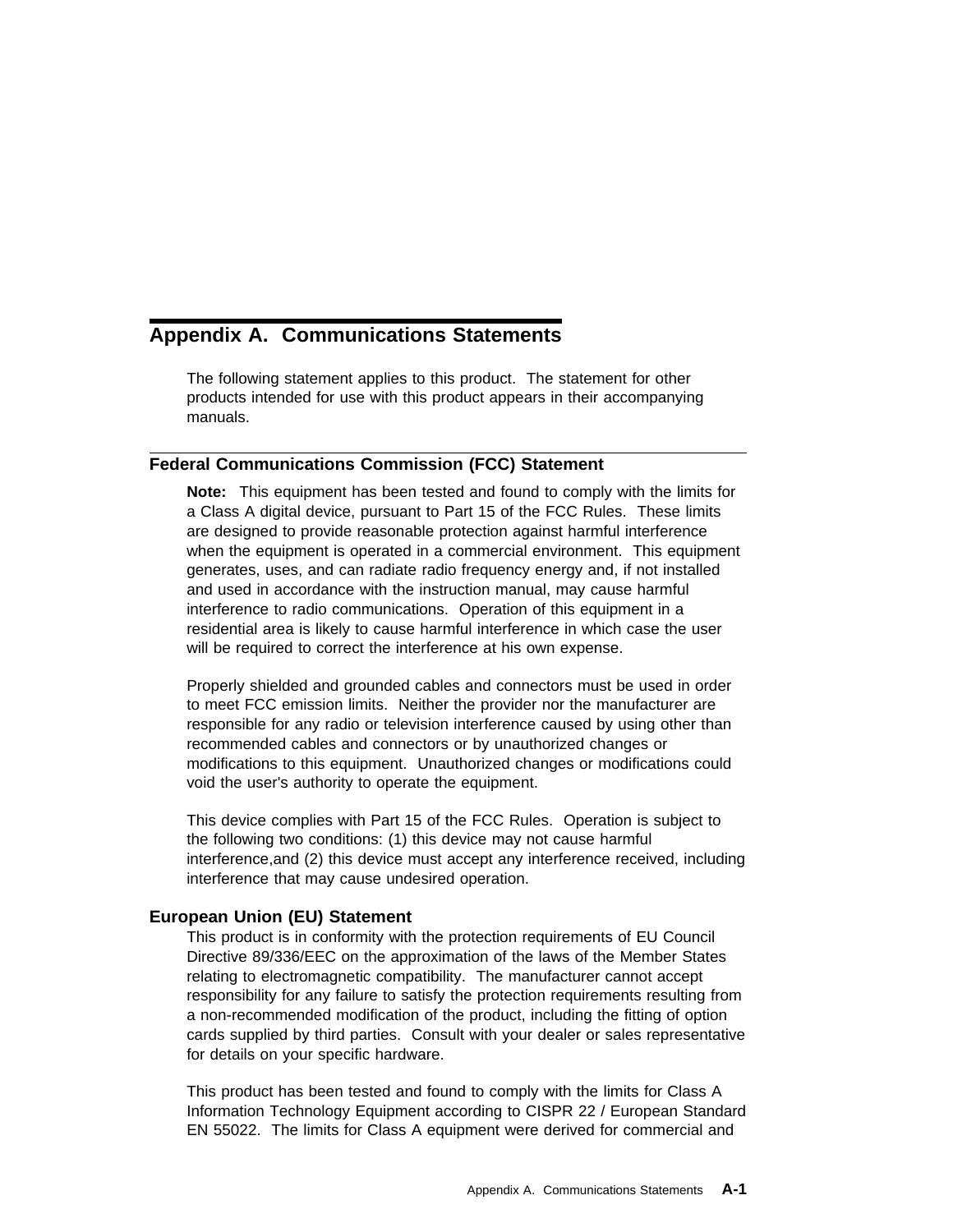industrial environments to provide reasonable protection against interference with licensed communication equipment.

**Attention:** This is a Class A product. In a domestic environment this product may cause radio interference in which case the user may be required to take adequate measures.

# **International Electrotechnical Commission (IEC) Statement**

This product has been designed and built to comply with IEC Standard 950.

# **United Kingdom Telecommunications Safety Requirements**

This equipment is manufactured to the International Safety Standard EN60950 and as such is approved in the UK under the General Approval Number NS/G/1234/J/100003 for indirect connection to the public telecommunication network.

The network adapter interfaces housed within this equipment are approved separately, each one having its own independent approval number. These interface adapters, supplied by the manufacturer, do not use or contain excessive voltages. An excessive voltage is one which exceeds 70.7 V peak ac or 120 V dc. They interface with this equipment using Safe Extra Low Voltages only. In order to maintain the separate (independent) approval of the manufacturer's adapters, it is essential that other optional cards, not supplied by the manufacturer, do not use main voltages or any other excessive voltages. Seek advice from a competent engineer before installing other adapters not supplied by the manufacturer.

# **Avis de conformité aux normes du ministère des Communications du Canada**

Cet appareil numérique de la classe A respecte toutes les exigences du Réglement sur le matériel brouilleur du Canada.

## **Canadian Department of Communications Compliance Statement**

This Class A digital apparatus meets the requirements of the Canadian Interference–Causing Equipment Regulations.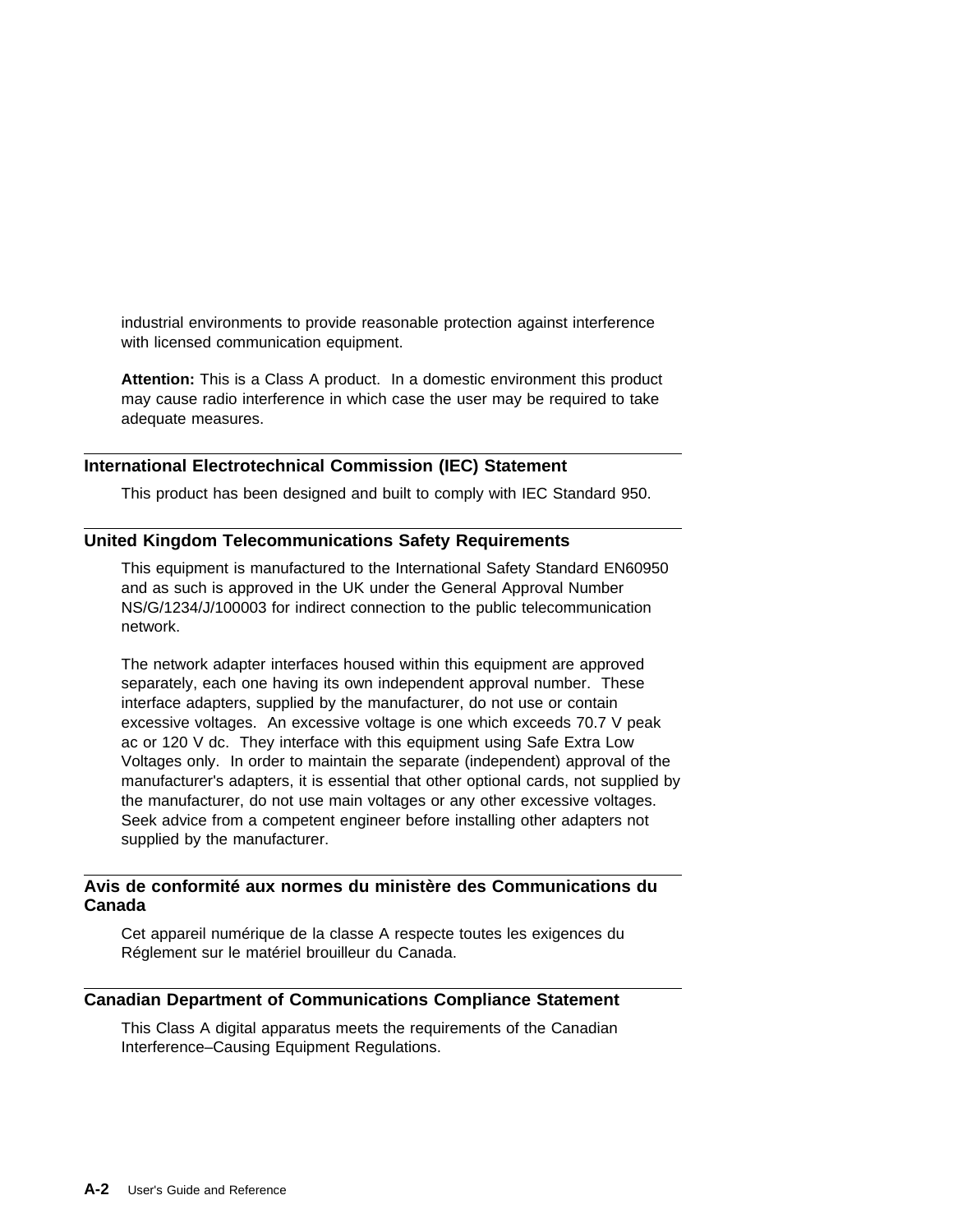**VCCI Statement**

電波障害自主規制 届出装置の記述

この装置は、第一種情報装置(商工業地域において使用されるべき情報装置) で商工業地域での電波障害防止を目的とした情報処理装置等電波障害自主規制協 議会 (VCCI) 基準に適合しております。 従って、住宅地域またはその隣接した地域で使用すると、ラジオ、テレビジョ ン受信機等に受信障害を与えることがあります。 取扱説明書に従って正しい取り扱いをしてください。

The following is a summary of the VCCI Japanese statement in the box above.

This equipment is in the Class 1 category (information equipment to be used in commercial and/or industrial areas) and conforms to the standards set by the Voluntary Control Council For Interference by Data Processing Equipment and Electronic Office Machines aimed at preventing radio interference in commercial and/or industrial areas.

Consequently, when used in a residential area or in an adjacent area thereto, radio interference may be caused to radios and TV receivers, etc.

Read the instructions for correct handling. VCCI-1.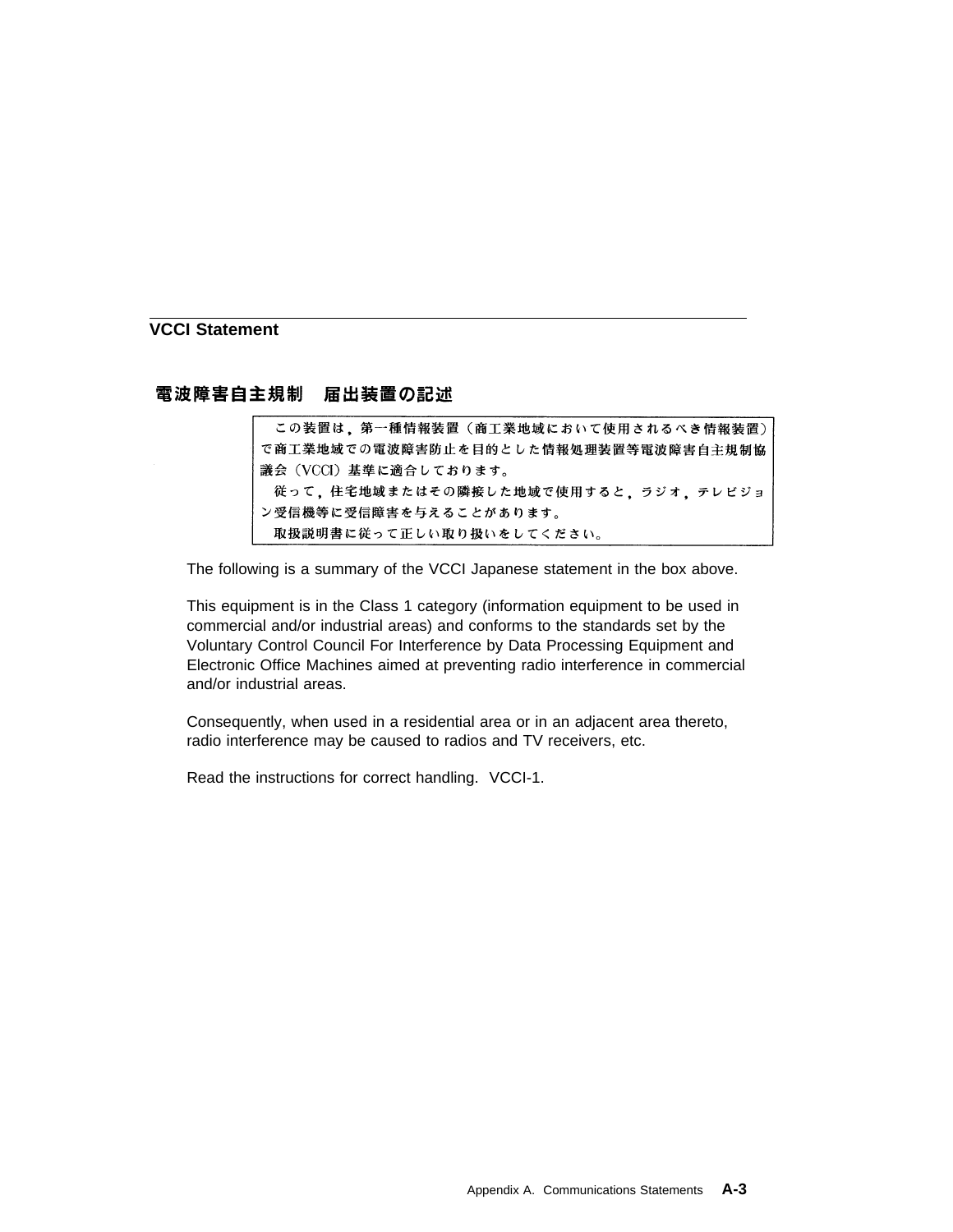# **Radio Protection for Germany**

Dieses Gerät ist berechtigt in Übereinstimmung mit dem deutschen EMVG vom 9.Nov.92 das EG–Konformitätszeichen zu führen.

Der Außteller der Konformitätserklärung ist die IBM Germany.

Dieses Gerät erfüllt die Bedingungen der EN 55022 Klasse A. Für diese von Geräten gilt folgende Bestimmung nach dem EMVG:

Geräte dürfen an Orten, für die sie nicht ausreichend entstört sind, nur mit besonderer Genehmigung des Bundesministers für Post und Telekommunikation oder des Bundesamtes für Post und Telekommunikation betrieben werden. Die Genehmigung wird erteilt, wenn keine elektromagnetischen Störungen zu erwarten sind.

(Auszug aus dem EMVG vom 9.Nov.92, Para.3, Abs.4)

#### **Hinweis**

Dieses Genehmigungsverfahren ist von der Deutschen Bundespost noch nicht veröffentlicht worden.